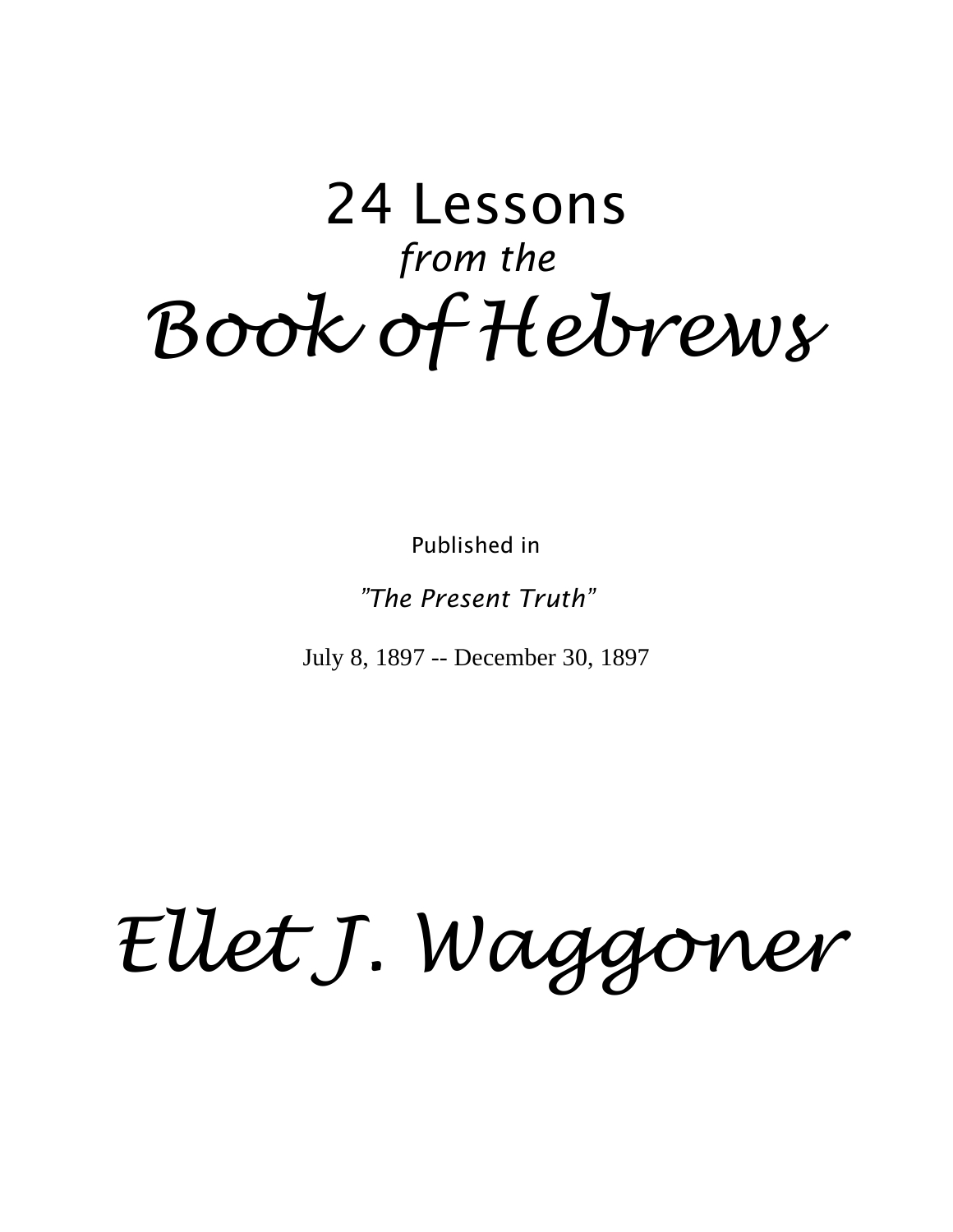# **The Voice of God**

"Wherefore, holy brethren, partakers of the heavenly calling, consider the Apostle and High Priest of our profession, Christ Jesus."

Under this heading it is proposed to call the attention of the readers of the PRESENT TRUTH week by week to a portion of the Epistle to the Hebrews and to other portions of Scripture that are naturally suggested by it. The study will be somewhat similar to that which appeared on the Book of Romans two or three years ago, although we do not propose, at present at least, to make a study of the entire Epistle, but only of the first four or five chapters. The design is to fix the words of the text as firmly as possible not simply in the memory but in the mind of the reader, that the Holy Spirit may open them to the understanding. When this is done, the treasures of the Word will be seen, and the possessor will have within him a constant source of joy and strength.

The object of Bible study is to find out what God says; for it is not alone those who never read the Scriptures, who are ignorant in this respect. Many read the Bible regularly, and still have very little idea of what God actually says to them. All the meaning of the words of the Lord does not lie on the surface; the business of the Bible teacher is to make this deeper meaning appear; for the true Bible teacher simply follows the leading of the Spirit of God, "for the Spirit searcheth all things, yea, the deep things of God." There is all the difference in the world between this kind of Bible study and that (miscalled) study that consists in putting a meaning into the text, and saying dogmatically, "This means so and so." In this case the individual follows his own mind or fancy, and not the mind of the Spirit. The difference between the two methods of teaching may be seen in this, that where the teacher puts a construction on the text, giving his opinions and ideas, arbitrarily saying that it means thus and so, the student who accepts his guidance must always keep his words in mind; for since the interpreted meaning is not actually in the text, but is put upon it, it is very evident that the reader cannot see it in the words of the text, but must look through the words of the teacher; in the other case, if the teacher is indeed only an instrument of the Holy Spirit, the student sees in the very words of the Bible a meaning that he did not see before, but which he can clearly see is actually there; and he sees it now so plainly that he wonders why he did not see it before. The Spirit of faith may thus be likened to a magnifying glass, or a telescope, that enables us to see realities that are hidden from the unaided sight.

Knowing that this epistle is the Word of the Lord, we shall spend no time trying to prove that it was written by Paul, or speculating over the question whether it might not nave been written by Apollos, or some one else. "Who then is Paul, and who is Apollos, but ministers through whom you believed, as the Lord gave to each one? 1 Corinthians 3.5. With prayer to God for the blessing and enlightenment of the Holy Spirit, let us devote ourselves to meditation upon the very words of this epistle so wondrously rich in doctrine, reproof, correction, and instruction in righteousness.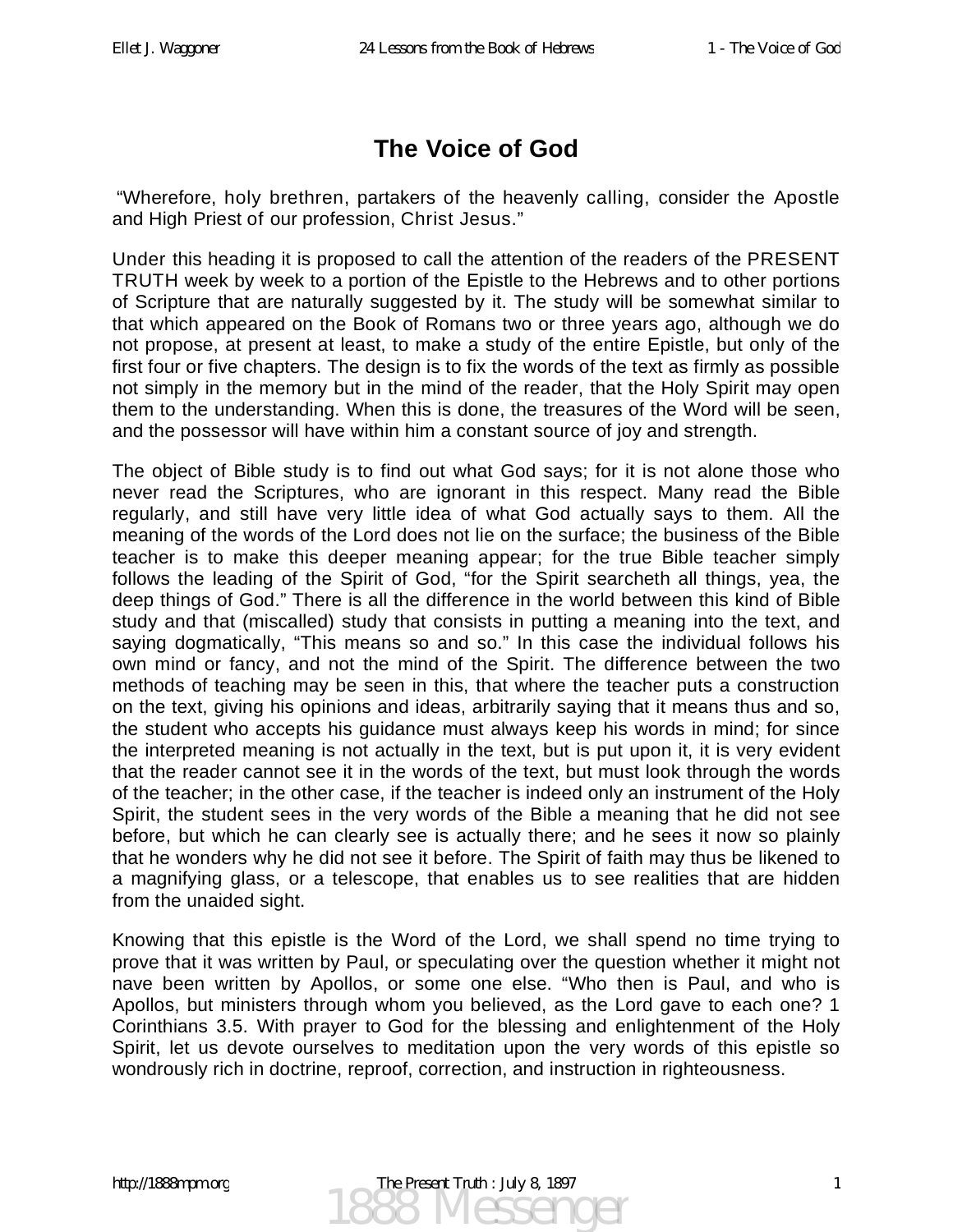#### **The Voice of God**

"God, who at sundry times and in divers manners spoke in time past unto the fathers by the prophets, hath in these last days spoken unto us by His Son, whom He hath appointed heir of all things, by whom also He made the worlds." Hebrews 1.1, 2

Let us question the text for a few minutes, to be sure that we know just what it says. We will let it answer in its own words.

- To whom are we introduced in the very beginning of this epistle? o "God."
- "What has God done?"
	- o God *spoke*.
- When did God speak? o "God spoke *in time past*."
- To whom did God speak in time past? o "God spoke in time past *unto the fathers*."
- Through whom did God speak in time past? o "God spoke in time past unto the fathers *by the prophets*."
- Did God speak more than once? o "God spoke *at sundry times*."
- How did He speak?
	- o "In divers manners."
- Has God spoken in later times?
	- o "God hath *in these last* days spoken."
- To whom has God spoken in these last days? o "God hath in these last days spoken *unto us*."
- Through whom does He speak to us?
	- o "By His Son."
- Nevertheless who is it that speaks first and last, by whatever agent and in whatever manner?
	- o "God."
- What has God done for His Son, by whom He speaks to us? o "God *hath appointed (Him) heir* of all things."
- Of how much is the Son heir?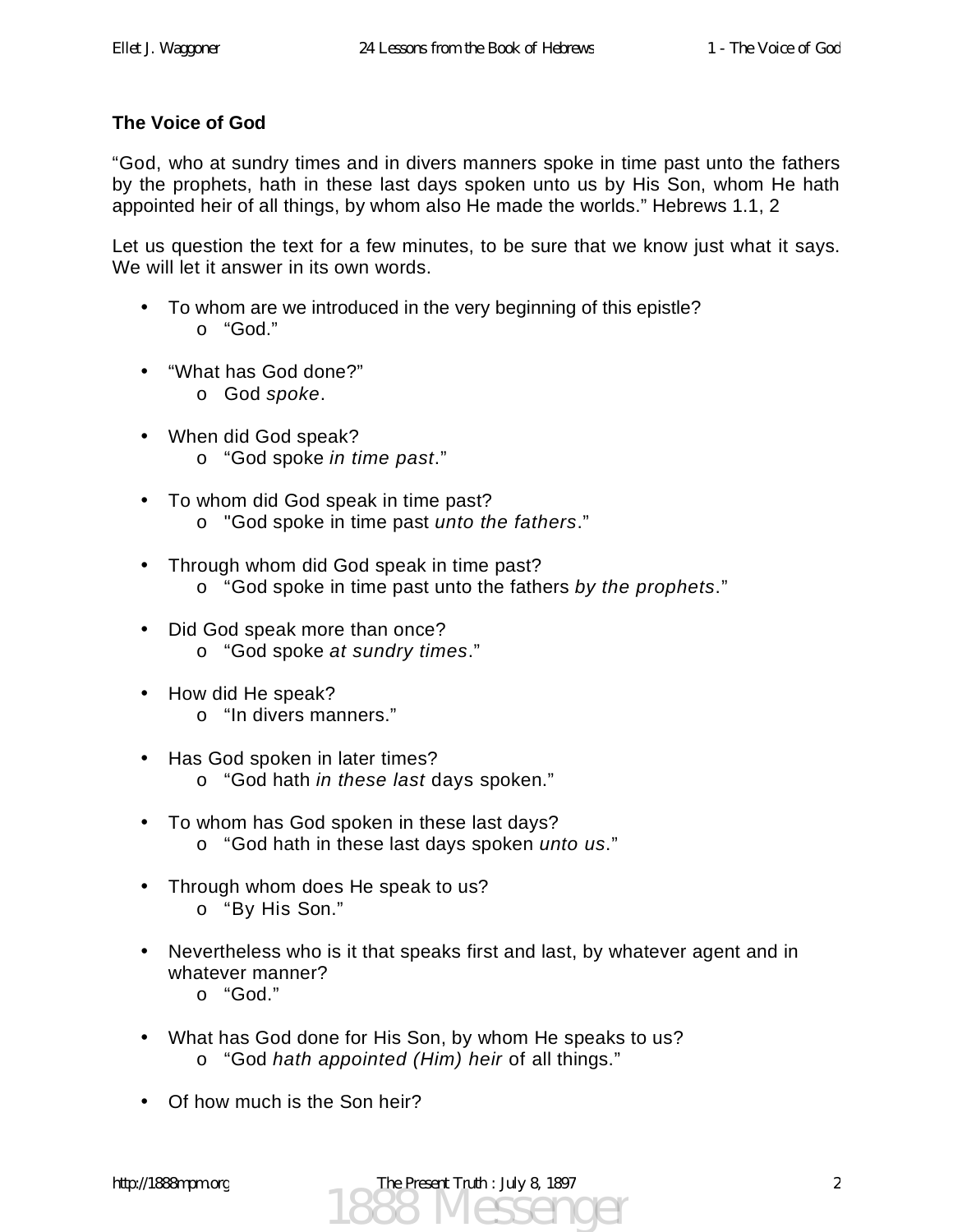- o "Of all things."
- What force is there to the words, which God has spoken to us by His Son?
	- o "God has spoken unto us by His Son, by whom also *He made the worlds*."
- What two things are said of God in these two verses?
	- o "God spoke," and "He made the worlds."

**"In the beginning, God."**—Here we may pause. When that has been said, everything has been said and done; "for of Him, and through him, and to Him, are all things; to whom be glory for ever. Amen." Romans 11.36. It is a striking and significant fact that the first word in this epistle brings us face to face with God, and that the text could not possibly be put into good English without having "God" as the first word. And, moreover, when we read the text, we are forced by the very nature of the construction, to pause after the utterance of that title. It is as though designed to make us see that God is, and that that simple, grand fact comprises everything. We are compelled to stop and think that His name is "I AM." Exodus 3.14. "I am the Lord (Jehovah); that is My name." Isaiah 42.8. "Before Me there was no god formed, neither shall there be after Me. I, even I, am the Lord; and beside Me there is no Saviour." Isaiah 43.10, 11

**"God Is."**—To believe that God is, sums up all that is necessary to salvation. Enoch pleased God and was translated to heaven, because he believed. "But without faith it is impossible to please Him; for he that cometh to God must believe that He is, and that He is a rewarder of them that diligently seek Him." Hebrews 11.6. There are fewer people who believe that God is, than is generally supposed. He is—what?— Life, love, strength, righteousness. He is good. Now many persons believe that God has strength, and life, and love, and goodness; but that is not believing that *He is*. For to believe that *He is*, means to believe that He is just what He is. "I AM that I AM." God is goodness itself, and life, and strength. There is no goodness, no life, no strength that does not come directly from Him. Do you believe this? Do you believe that He is—all that is worth being? If so, then you acknowledge your complete dependence on Him, and allow Him to use His strength in you after His own will, to His own glory. And that is salvation. God is—where?—There is "one God and Father of all, who is over all, and through all, and in all." Ephesians 4.6. R.V. "Where can I go from Your Spirit? Or where can I flee from Your presence? If I ascend into heaven, You are there; if I make my bed in hell, behold You are there. If I take the wings of the morning, and dwell in the uttermost parts of the sea, even there Your hand shall lead me, and Your right hand shall hold me." Psalm 139.7-10. Truly, *God is*. If this one fact were ever before us, the object of our contemplation, it would completely transform our whole lives. We should then appreciate what power there is in the name. As we proceed in our study, let us not forget that we stand in the presence of God, and that *He is*.

**Silence!**—"The Lord is in His holy temple; let all the earth keep silence before Him." Habakkuk 2.20. Why keep silent?—Because *He seaks*, and we need to hear. "Hear,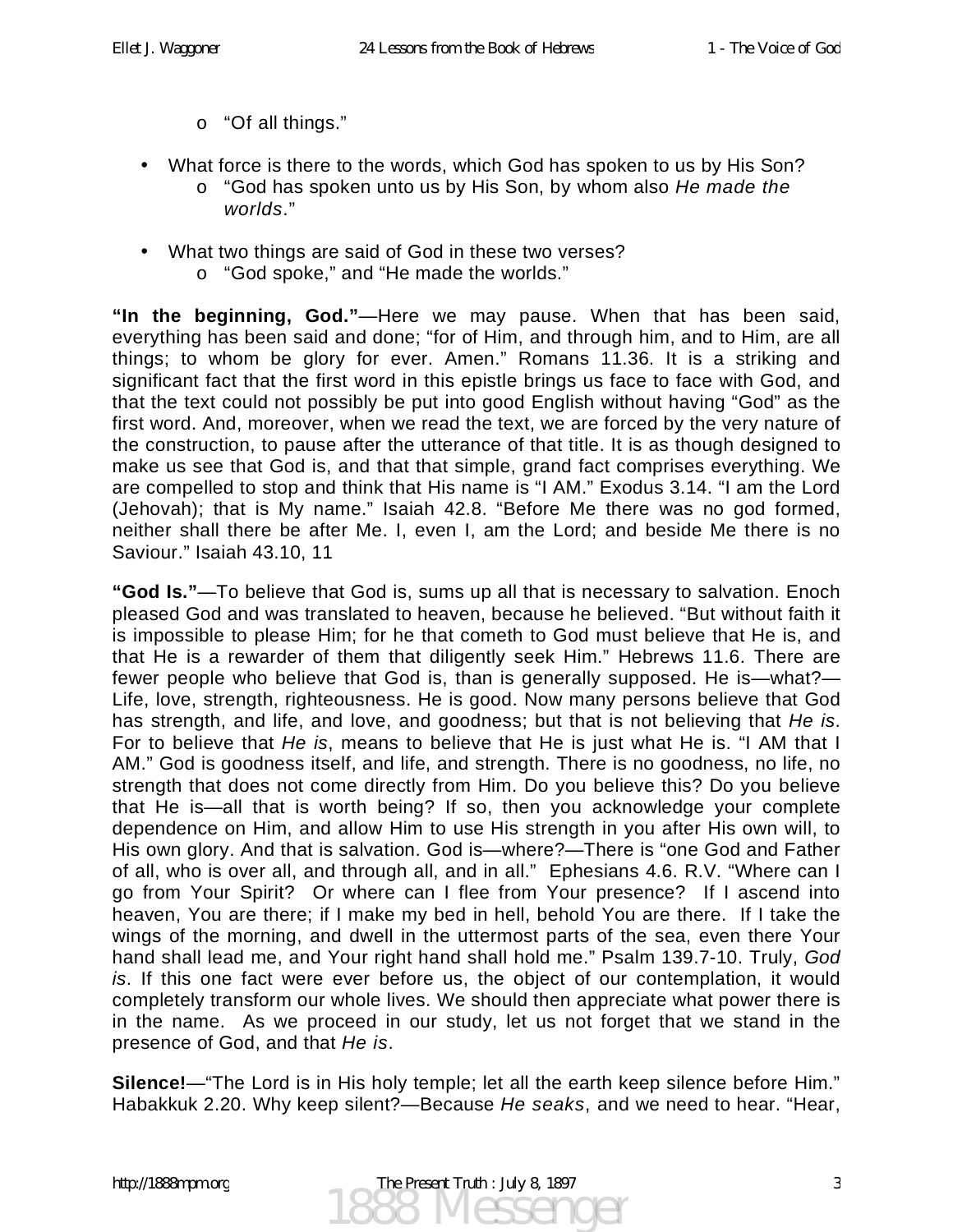O heavens, and give ear, O earth; for the Lord hath spoken." Isaiah 1 . 2 . " Be still, and know that I am God." Psalm 46.10. There is a good reason why people as a general thing find it so difficult to understand the Word of the Lord, and that is, that they do not keep still long enough to hear what He says. If when a teacher began to speak, all his hearers should at once fall to disputing with one another, and to questioning and contradicting him, no one would wonder at their not understanding him; and none would be warranted in saying that he spoke so indistinctly or in so obscure a manner that he could not be understood. If they should make this complaint, they would merit the retort, "If you would but keep still, and listen, you would have no difficulty in understanding."

This is exactly the way it is when the Lord speaks. No sooner is a word uttered, than people begin to clamor; without giving quiet consideration to His Word, or even waiting to hear what He has to say, they begin, "I don't see how that can be; "yes, but then how about this?" "That doesn't harmonize with the other statement;" "what do you think of that?" "What's your opinion about this matter?" "It can't mean that;" "this is what it means;" and so on without limit. No wonder they don't understand. If a learned professor should begin to speak upon his special subject, all sensible persons would respectfully and attentively listen, because they would consider that the only wise thing to do is to listen when one wiser than they speaks; and they would strain their ears not to miss a word, so that they might understand. Should we not much more silently listen when the Lord of the universe, "the only wise God," speaks?

**God's Voice**.—God has many ways of speaking. He spoke in old time "in divers manners." "God thundereth marvelously with His voice; great things doeth He, which we cannot comprehend." Job 37.5. There is power when He speaks, "For He saith to the snow, Be thou on the earth; likewise to the small rain, and to the great rain of His strength;" and so it is. "When He uttereth His voice there is a multitude of waters in the heavens." Jeremiah 10.13. "The voice of the Lord is upon the waters; the God of glory thundereth; the Lord is upon many waters. The voice of the Lord is powerful; the voice of the Lord is full of majesty. The voice of the Lord breaketh the cedars; the Lord breaketh the cedars of Lebanon." "The voice of the Lord divideth the flames of fire. The voice of the Lord shaketh the wilderness." Psalm 29.3-5, 7, 8. Yet the Lord also speaks with "a still, small voice" (1 Kings 19.9), and that voice is just as powerful as when He thunders. It is in this tone that He most commonly speaks to men, because our ears could not endure constant thunder; and therefore it is the more necessary that we keep silent before Him, in order that we may hear.

**God Still Speaks**.—"The word of God is living and active." Hebrews 4.12. The word of God "lives and abides forever." 1 Peter 1.23. The word that was spoken by the Lord six thousand years ago is just as fresh and active and as full of life today as it was then. Therefore every word that God has ever spoken, He still speaks. We have the statement that in these last days God has spoken to us by His Son, which brings the word direct to us; but that is not all, for "whatsoever things were written aforetime, were written for our learning" (Romans 15.4), and as the word is living, ever fresh and new, we have it all directly addressed to us. What a wonderful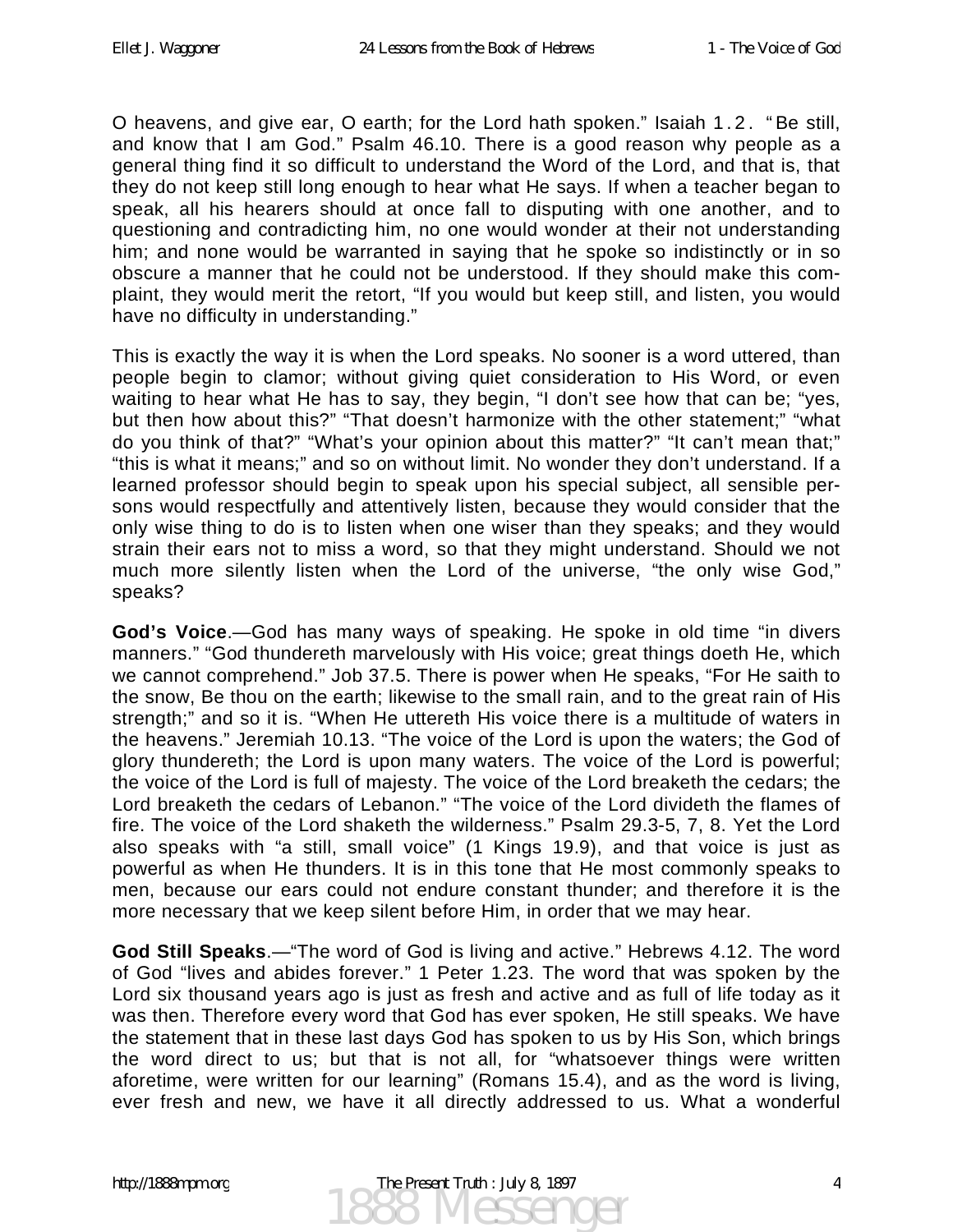thought! *God speaks*! Who speaks? —*God* speaks. What does God do? —He SPEAKS. What does He say? —Listen and you will know. "Incline your ear, and come unto Me; *hear*, and your soul shall live." Isaiah 55.3. Truly, if men only believed the fact that God speaks, —is still speaking, —they would involuntarily listen; and when they did that, they would see His word and hear His voice in everything that He has made. The mighty power that there is in the thought that God speaks to us must be experienced, for it cannot be described.

**Recognizing the Voice**.—Once when Jesus was giving instruction, He uttered a prayer to the Father, which was immediately and audibly answered from heaven. "The people, therefore, that stood by, and heard, said that it thundered; others said, An angel spoke to Him. Jesus answered and said, This voice came not because of Me, but for your sakes." John 12.29, 30. To Jesus, the voice from heaven conveyed a distinct message,—there were articulate words,—but to the others it was only meaningless thunder. Why?—Because Jesus was acquainted with the voice of the Lord, and the others were not. If they had accustomed themselves to the Lord's voice, they would have found comfort in the message from heaven. In the eighty- ninth Psalm, where we have the glorious throne of God set before us (verses 1- 15),—that throne from which proceed "lightnings and thunderings and voices" (Revelation 4.5),—we are told, "Blessed is the people that know the joyful sound; they shall walk, O Lord, in the light of Thy countenance. In Thy name shall they rejoice all the day, and in Thy righteousness shall they be exalted." If we get acquainted with God we shall rejoice to hear His voice, even though He thunders. When God thundered from Sinai, the people "removed, and stood afar off," but "Moses drew near unto the thick darkness where God was." Exodus 20.18-22. The people had no reason to fear, and if they had but believed, they might also have drawn near, and found in those thundered commandments infinite promises. God commands His servants in the last days to proclaim the message of comfort from a high mountain, with a loud voice (Isaiah 40.9); and He Himself set the example.

The greater the thunder tones of God's voice, the greater assurance of the power of the promise. The voice that sounded from Sinai was the same that still says, "Come unto Me, all Me that labor and are heavy laden, and I will give you rest," Matthew 11.28. When God says, "Thou shalt," knowing as He does that we are utterly powerless, His command is an assurance that He Himself will work in us "both to will and to do of His good pleasure." Therefore when we learn that God's voice is "a joyful sound" no less when it thunders than when it whispers, we shall find rest and delight and peace in His commandments.

**How Do We Know?**—It is a question that is often asked, "How do you know that God speaks? How do you know that the Bible is the Word of God?"—In the most natural way possible: by listening. If my friend speaks to me, I shall be unconscious of it if I am so occupied with my own thoughts that I pay no heed; but when I listen, and hear his voice, and distinguish the words, then I need nobody else to tell me that he is speaking to me. We know that the Bible is the Word of God, because we hear Him speaking to us personally. Nobody in the world can prove to another that the Bible is the Word of God, but everybody in the world has the means of knowing for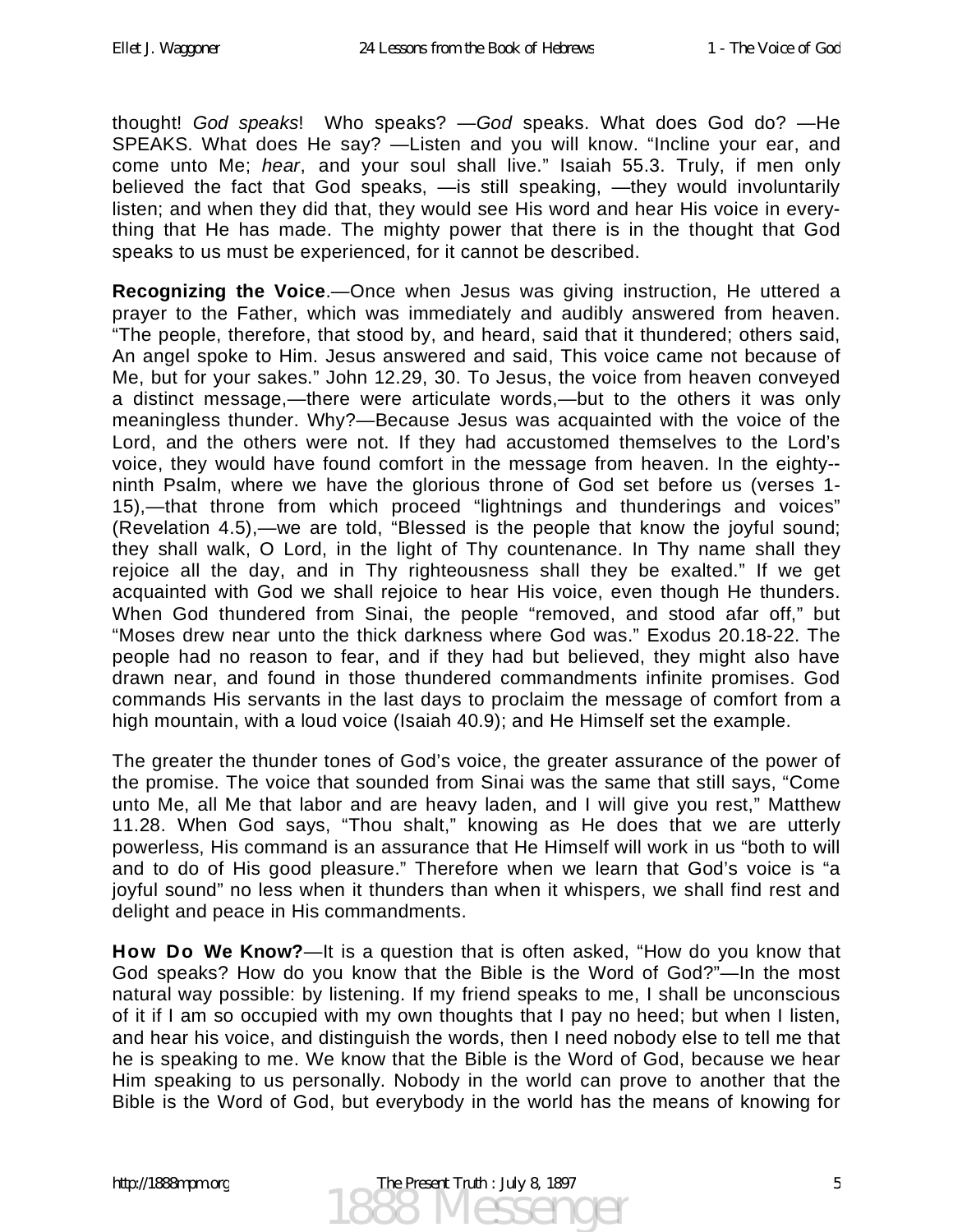himself. Stop and listen; get apart from men, and even from your own thoughts, alone with the One who speaks, and you will know that it is God who speaks.

**In the Prophets; In the Son**.—From the Revised Version we see that God spoke to the fathers "in the prophets," and hath now spoken unto us "in His Son." "God was in Christ." 2 Corinthians 5.19. His name is Emanuel, God with us. "Believe Me, that I am in the Father, and the Father in Me." John 14.11. Wherever the Son is, there is the Father also. Therefore we see that it was God speaking in the prophets, when we read that "the Spirit of Christ which was in them" (1 Peter 1.11) was testifying. "For no prophecy ever came by the will of man; but men spoke from God, being moved by the Holy Spirit." 2 Peter 1.21. Therefore when we read the Bible we may drop every thought of man from our minds, and listen to God alone. It is when we thus listen that we find blessing. "We also thank God without ceasing, that, when ye received from us the word of the message, even the word of God, ye accepted it not as the word of men, but as it is in truth, the word of God." 1 Thessalonians 2.13, R.V.

**The Spoken Word**.—Do not lose sight of the fact that God *speaks*. The word is living, and does not consist of mere printed letters arranged in the form of words. This is not said to disparage the Bible, but that we may appreciate it the more, and find the more power in it. The words that we see printed are but the form, the picture of the real words. A word is a living thing, formed of the very breath of life. A man may read the Bible, and read very critically, and derive no real good from it, because he sees only cold, dead print. He sees thoughts, ideas, it is true, but they are crystallized, inanimate. At the best he gets only the empty honeycomb, but none of the honey. The living word is that which the eyes cannot see nor the ears hear, but which is revealed to the heart by the Spirit of God. There cannot be in this any opposition between the letter and the Spirit, although the letter kills and the Spirit gives life; for while the letter alone kills, since it is itself dead, the Spirit that makes alive does not contradict the letter, since it is but the reality of that which the letter presents in form.

**"These Last Days."**—In Hebrews 1.2 the Revised Version has, "at the end of these days," instead of "in these last days." But a comparison of all the other places in which the same Greek words occur which are found here, shows that we may very well read it as in the common version, "in these last days." It is thus rendered in many other translations. But that there may be no doubt that it was *in the last days* when Jesus spoke in Judea and Galilee, we read in both the old and the revised versions in Acts 2.17, that it is "in the last days" that the Spirit is poured out on all flesh, which was fulfilled at Pentecost. No apology is needed, therefore, and no explanation, further than a reference to the Scriptures, for saying most emphatically that we are living "in the last days."

**"Heir of All Things."**—God has appointed the Son heir of all things. But "as many as are led by the Spirit of God, they are the sons of God," "and if children, then heirs; heirs of God, and joint heirs with Christ, if so be that we suffer with Him, that we may be also glorified together." Romans 8.14, 17. "He that overcomes shall inherit all things." Revelation 21.7. Glorious inheritance! But we must not forget that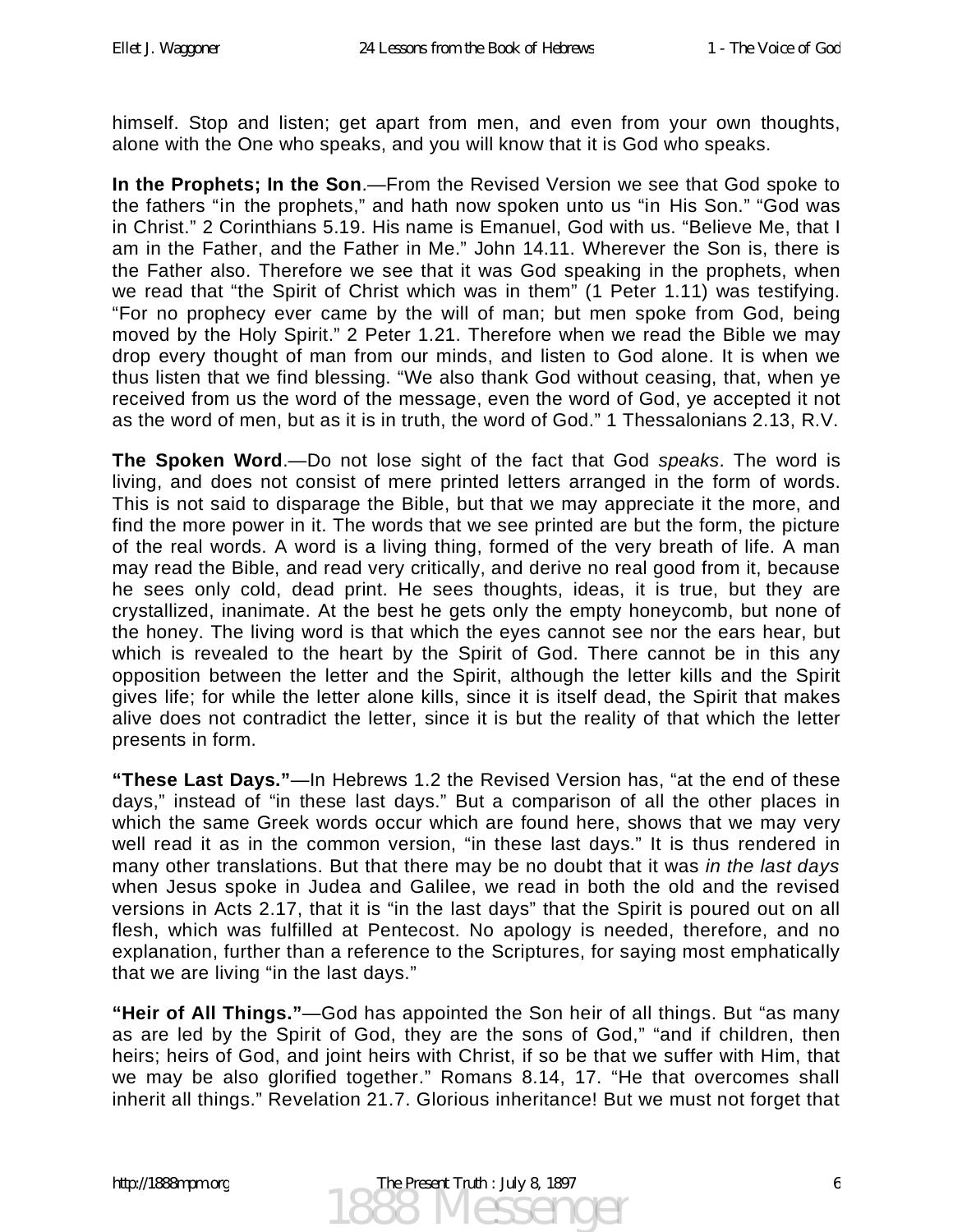suffering is a part of this inheritance, for those who suffer with Him are glorified with Him. That, however, need not discourage us: for God does not say that the suffering precedes the glory, but that it precedes *the revelation of the glory*. Jesus when on earth had "the glory as of the only begotten of the, Father" (John 1.14), but men did not perceive it because it was in the form of "grace and truth," which they rejected. He says that he has given His disciples the same glory that the Father gave Him. John 17.2. All things are even now in Christ, for "He is before all things, and in Him all things consist." Colossians 1.17, R.V. Therefore even though we may seem to have all reproach and suffering, we have all the power and glory of heaven given us to enable us to bear it; for "He that spared not His own Son, but delivered Him up for us all, how shall He not *with Him* also freely give us all things?" Romans 8.32. Here is the assurance: "All things are yours, whether Paul, or Apollos, or Cephas, or the world, or life, or death, or things present, or things to come; *all are yours*; and ye are Christ's, and Christ is God's." 1 Corinthians 3.21- 23. What blessed things God speaks.

**Guilty Ignorance**.—" If thou forbear to deliver them that are drawn unto death, and those that are ready to be slain; If thou sayest, Behold, we knew it not; doth not he that ponders the heart consider it? And he that keeps thy soul, doth not he know it? And shall not he render to every man according to his works?" Proverbs 24.11, 12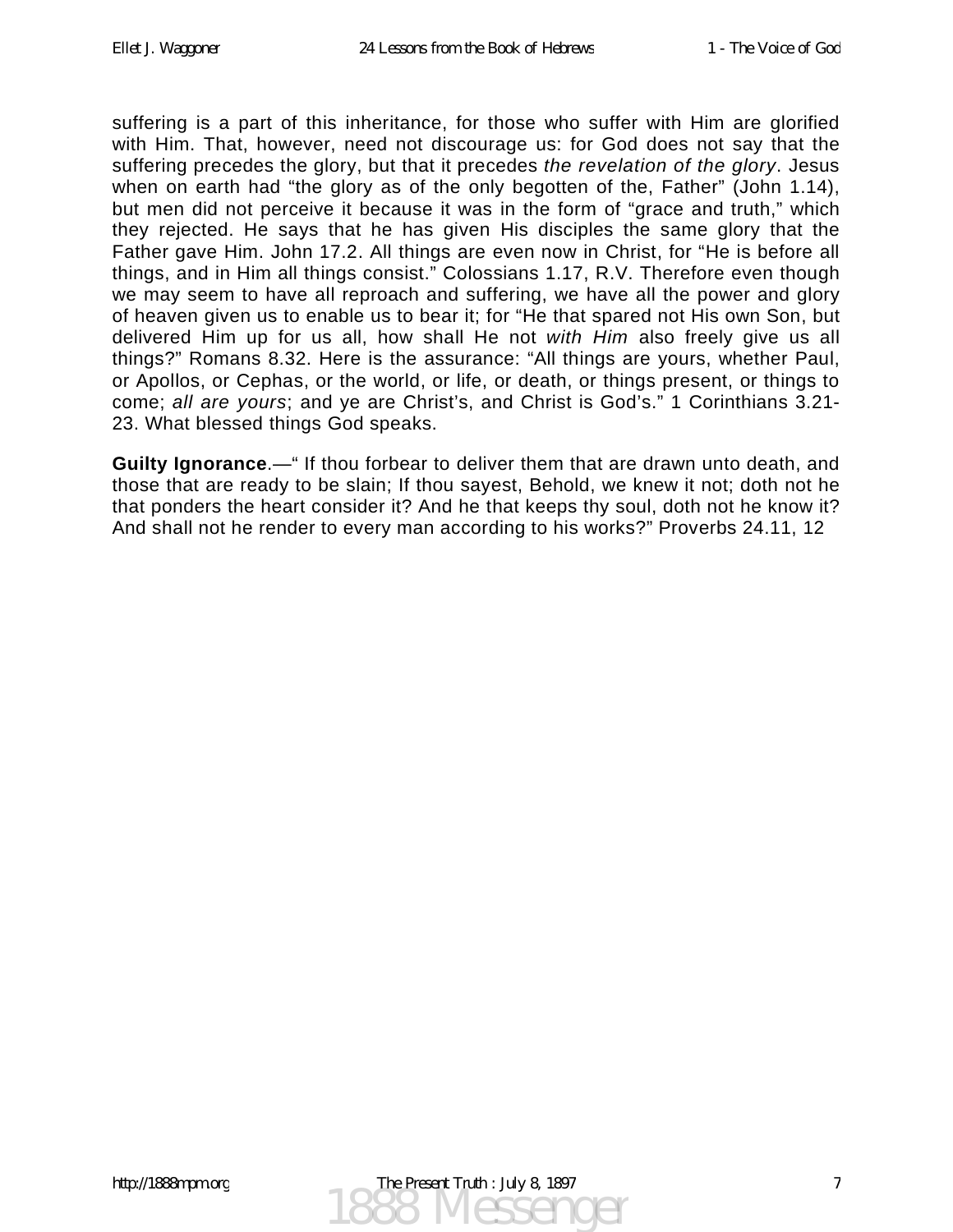### **The Power that Purifies**

Since we did not come so far last week as the close of the second verse, and the third and fourth verses form one sentence with the first two verse, we will for the sake of the connection read the entire four together:--

"God, who at sundry times and in divers manners spoke in time past unto the fathers, by the prophets, hath in these last days spoken unto us by His Son, whom He hath appointed heir of all things, by whom also He made the worlds: who, being the brightness of His glory, and the express image of His person, and upholding all things by the word of His power, when He had by Himself purged our sins, set down on the right hand of the Majesty on high, being made so much better than the angels, as He hath by inheritance obtained a more excellent name than they." Hebrews 1.1-4

**"He Spoke and It Was."**—The story of creation runs thus: "God said, Let there be—; and it was so." Wherever His Word came, there was the thing that it named. But Christ is the Word. John 1.1. It is in Him that every thought of God is expressed. Therefore "in Him were all things created, in the heavens and upon the earth, things visible and things invisible. Whether thrones or dominions or principalities or powers; all things have been created through Him and unto Him." Colossians 1.16, R.V. By Him—in Him—God made the worlds, because in Christ He speaks, and when He speaks, the thing spoken is. There is a world, yea, a universe, of significance in the statement that God speaks to us in the One in whom all things in heaven and earth, visible and invisible, were created. The word, which God speaks to us in Christ, is the word that creates.

He speaks peace (Psalm 85.8), even "preaching peace by Jesus Christ" (Acts 10.36), and so there is peace; for, as the Word is the thing that it names, "He is our peace." Ephesians 2.14. He speaks righteousness (Psalm 40.9), and therefore the name whereby He shall be called is "THE LORD OUR RIGHTEOUSNESS." Jeremiah 23.6. "of God is made unto us wisdom, and righteousness." 1 Corinthians 1.30. He is the commandment of God, as we learn by a comparison of Deuteronomy 30.11-14 with Romans 10.6-9. This is seen also from the fact that the commandment of God is life everlasting (John 12.50) and to know Him is life everlasting. John 17.3. Therefore the commandments of God, all of which are spoken through Christ alone, carry with them the power of performing the things that they require. So there is rest and peace for us in the greatest and seemingly most irksome of His commandments, when we remember that nothing is spoken to us except in Christ, and that He is the Word by which the worlds were made. Thus it is that "His commandments are not grievous." 1 John 5.3

**The Light of the World**.—"Who, being the brightness of His glory." Christ is the very essence of the glory of God. As the Revision has it, "the effulgence of His glory," or as in other translations, "the shining of His glory." God is "the God of glory." Acts 7.2. "God is Light, and in Him is no darkness at all." 1 John 1.5. "The darkness hides not from Thee; but the night shines as the day; the darkness and the light are both alike to Thee." Psalm 139.12. God's Word is light (Psalm 119.105,130), so that when God sent His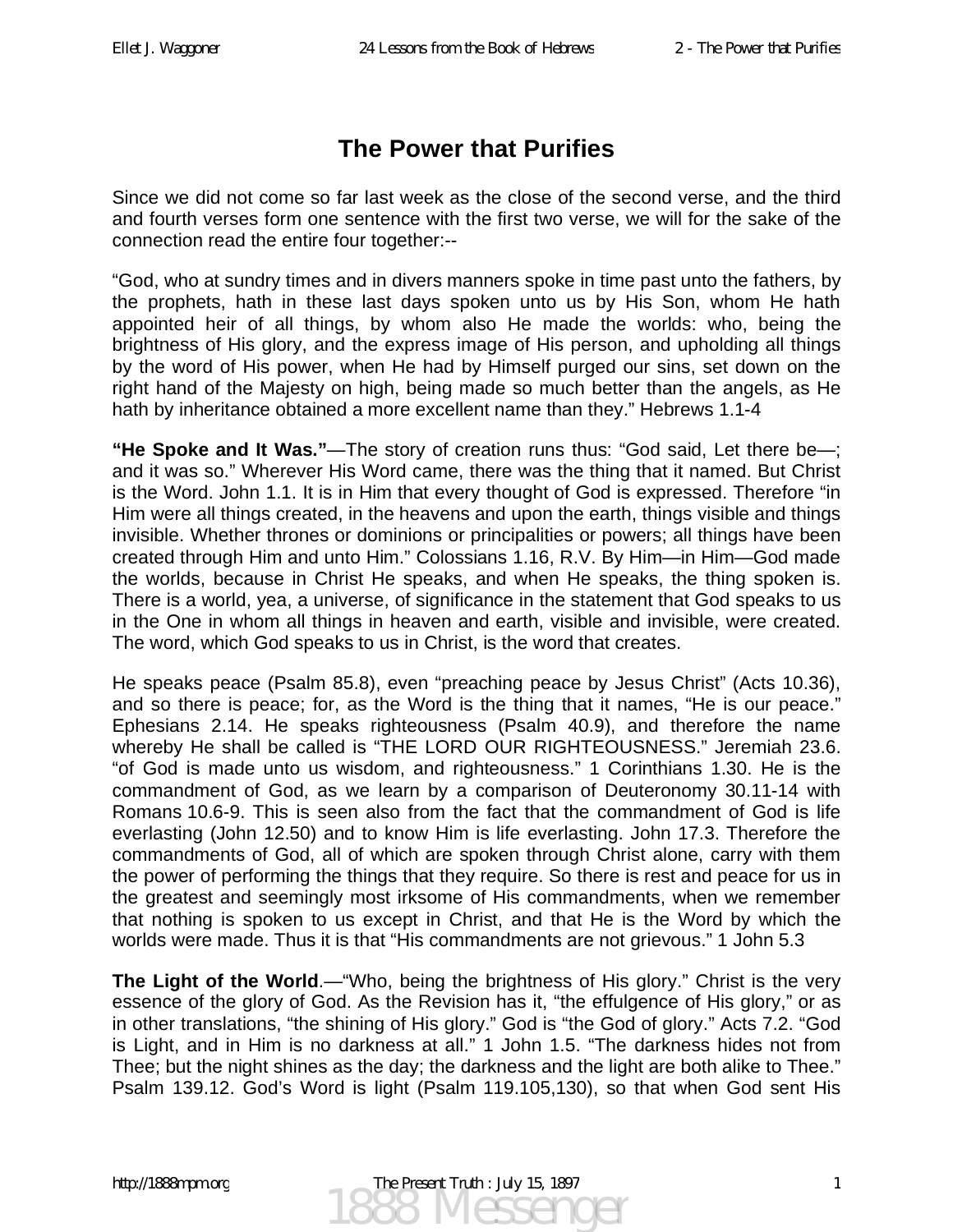Word into the darkness, saying "Let there be light," immediately the light shone out of darkness. 2 Corinthians 4.6

"The heavens declare the glory of God" (Psalm 19.1), because He has set His glory above the heavens. Psalm 8.1. God's glory is infinitely greater than that of the heavens, since He is the Creator, and they are infinitely less than He. In the New Jerusalem, when it comes down upon this earth, "the city hath no need of the sun, neither of the moon to shine upon it," for the glory of God lightens it and "the Lamb is the light thereof." Revelation 21.23. All the light that shines upon this earth is but a portion of the glory of God. Christ is the shining of that glory; therefore He is most literally "the Light of the world." In every sunbeam Christ comes to us, making known His love and power. If therefore we recognize Him in the light, thanking Him for every ray of light that we receive, walking in the light as He is in the light, we shall realize that He is "the Sun of Righteousness" (Malachi 4.2), and will rejoice in the righteousness that His word speaks. "Blessed is the people that know the joyful sound; they shall walk, O Lord, in the light of Thy countenance. In Thy name shall they rejoice all the day; and in Thy righteousness shall they be exalted." Psalm 89.15, 16

**"The Impress of His Substance."**—This is what we find in the margin of the Revised Version, for "the express image of His person," and it is more true to the original. In a vastly inferior degree we see this illustrated among men. The son is to a degree the impress of his father's being, but only to a degree, since nothing on this earth is perfect. The son inherits not only the goods of his father, but also the disposition and characteristics; and this is by far the most important inheritance. A poor man, without a foot of land, or a shilling above his daily bread, may give his son an inheritance that cannot be valued in money, while a millionaire may bequeath to his son so wretched an inheritance that it would be almost better if he had never been born. But God is perfect, and Christ is His heir. He is the living image of the Father, the very personality of God; for "in Him dwells all the fullness of the Godhead bodily." Colossians 2.9

**Joint Heirs with Christ**.—"And ye are complete in Him, who is the head of all principality and power." Colossians 2.10. If by faith we receive the Spirit of God, then we are children of God; "and if children, then heirs; heirs of God, and joint-heirs with Christ." Romans 8.17. "Heirs of God;" not merely of His possessions, but of Himself. "The Lord is the portion of mine inheritance." Psalm 16.5. "As by one man's disobedience many were made sinners, so by the obedience of One shall many be made righteous." Romans 5.19. We were made sinners by birth; we are made righteous by the new birth. Just as by our natural birth we inherit evil dispositions, and all the tendencies to evil that dwell in the flesh, even so by the new birth we inherit the graces of the Spirit. To doubt this, would be to say that God is less powerful as Father than man is.

But we must not forget that the new birth is accomplished by faith, and is therefore continuous, and is not the work of one instant for all time. God hears us continually, as we believe. It is by the obedience of Christ,—the present, personal obedience of Christ in us,—that we are made righteous. It is this inheritance of the character of God in Christ, that makes us heirs of all His possessions; for if we were not sons, we could not be heirs, and it is the bearing of His image that marks us as sons. "We all, with unveiled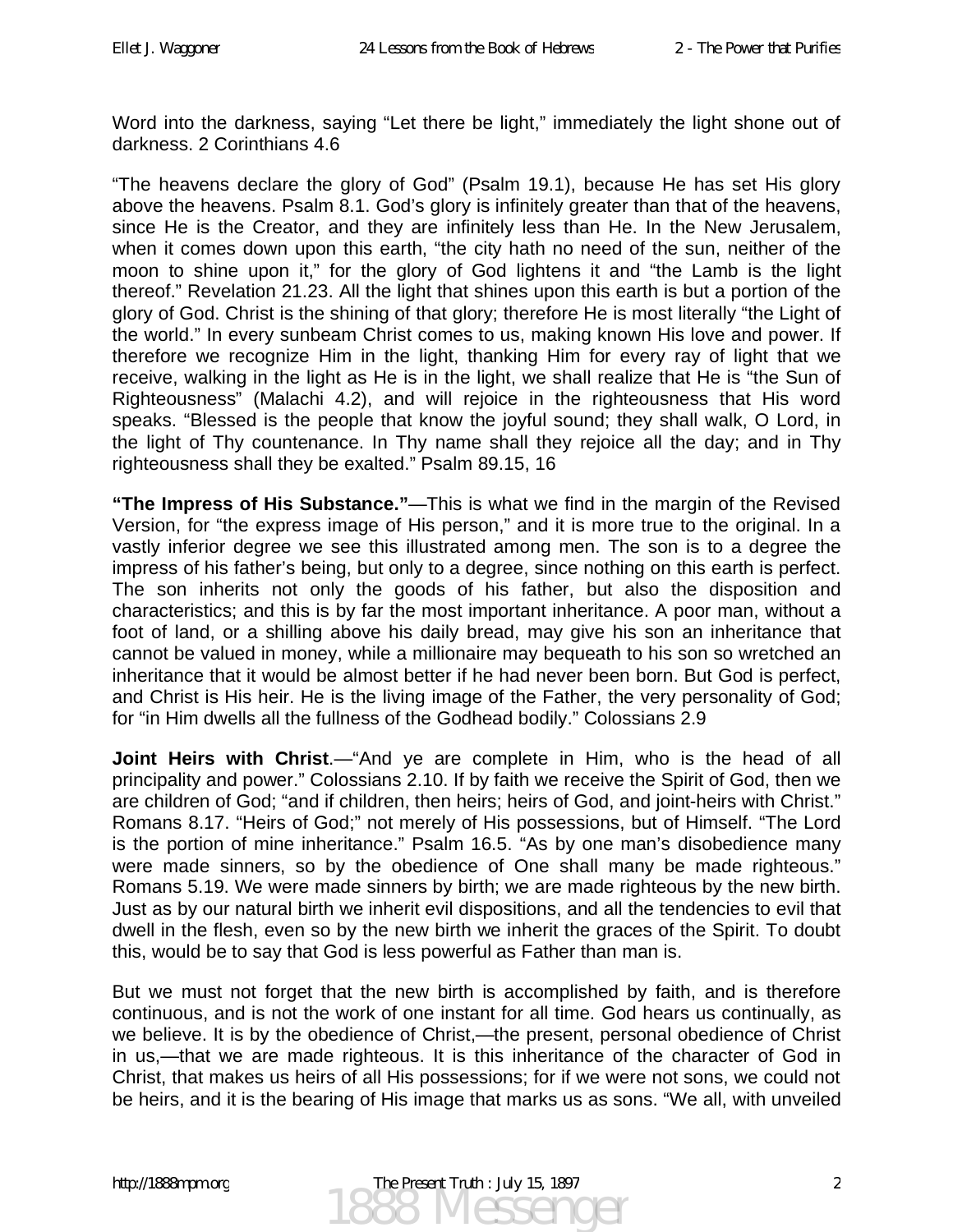face reflecting as a mirror the glory of the Lord, are transformed into the same image from glory to glory, even as from the Lord the Spirit." 2 Corinthians 3.18. "As we have borne the image of the earthy, we shall also bear the image of the heavenly." 1 Corinthians 15.49. But all this is only because Christ is "the effulgence of His glory and the very impress of His substance."

**"Bearing All Things."**—Christ is revealed to us "upholding all things by the Word of His power." Just as we read in Colossians 1.17, "He is before all things, and in Him all things consist." R.V. The word that creates is the word that maintains; in Christ were all things created, and in Him they are kept. But Christ Himself is the Word, the words that He speaks are Spirit and life (John 6.63), because they are the utterance of His own life. He speaks just what He Himself is; therefore in that He bears all things by the word of His power, He bears all things by Himself.

Think closely upon the word "upholding,'" remembering that Christ is the One who upholds. Upholding,—holding up,—holding all things up by Himself. That is, all things rest upon Him. And thus we come to see that the text really says that Christ bears all things by the Word of His power, that is, by Himself. This is the regular meaning of the Greek word, phero, which we have in the word Christopher (Christbearer) and which is the same as the Latin fero, which appears in so many compounds, as for example, coniferous (cone bearing). Other translations give us simply and plainly in Hebrews 1.3, "bearing all things by the Word of His power," Here is something for us to think about for a long time.

**What Christ Bears**.—He bears all things. How many things?—All things. Are there any exceptions?—Impossible; "for in Him were all things created, in the heavens and upon the earth, visible and invisible;" and in Him all things consist." Colossians 1.16, 17. All that can be seen, and all that cannot be seen, rests upon Him. This includes the whole universe; but we will confine our thoughts to this earth. He bears the earth, and all that is upon it. The "all things" must necessarily include us, all men. Yes, He bears us, for "in Him we live, and move, and have our being." Acts 17.28. His life is the light of men, and it "lights every man that cometh into the world." John 1.4, 9. But as He bears us, He must necessarily bear all that pertains to us,—all that we bear,—our sins, our sorrows, and our sufferings. As He is our life, it cannot be otherwise than that He bears all that tends to make life a burden. "Surely He hath borne our grief's and carried our sorrows; yet we did esteem Him stricken, smitten of God, and afflicted. But He was wounded for our transgressions, He was bruised for our iniquities; the chastisement of our peace was upon Him; and with His stripes we are healed. All we like sheep have gone astray; we have turned every one to his own way; and the Lord hath laid on Him the iniquity of us all." Isaiah 53.4-6

**Purification of Sins**.—We shall have this thought that Christ bears all things constantly before us as we pass along, for it is involved in what follows. The text says that He "by Himself purged our sins." The word "our" is not found in the best texts. He purged sins by Himself; not simply our sins, but all sins; for "He is the propitiation for our sins; and not for ours only, but also for the whole world." 1 John 2.2. How could He purge the sins of the whole world by Himself?—Because He bears the sins of the world. John the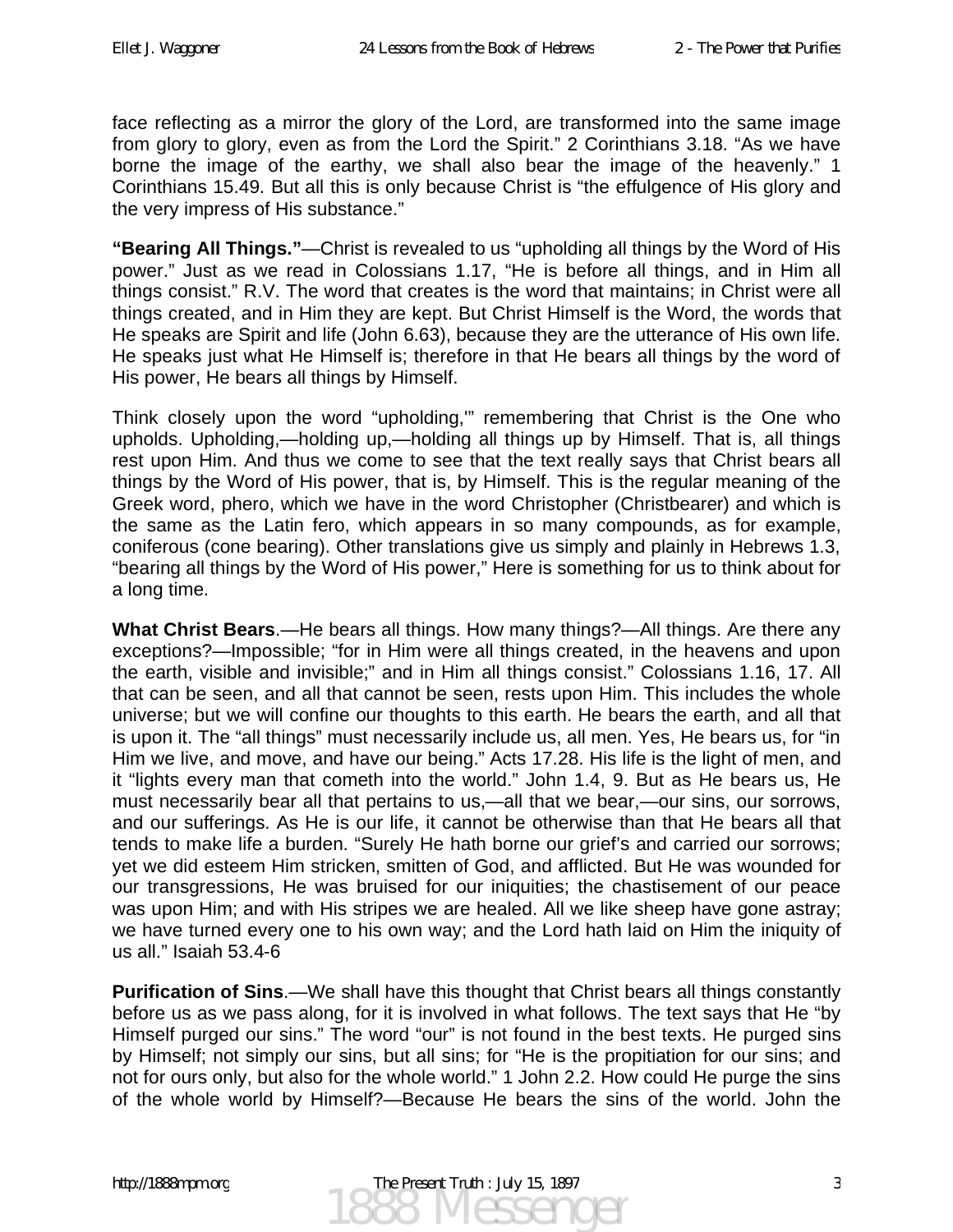Baptist pointed to Jesus, saying, "Behold the Lamb of God, which takes away the sin of the world." John 1.29. Here the margin gives the word "bears," which is more literal. When He hung upon the cross, when He walked by the Jordan, when He was with the Father before His revelation in the flesh, and now that He is at the right-hand of the Majesty on high," He bears the sins of the world.

Let us come a little nearer to this thought, for it has in it all strength, all righteousness. There is no life but from the Lord. "In Him we live." With Him is "the fountain of life." Psalm 36.9. A fountain continually flows, and so our life continually comes from God. Our life is not in reality our own life, but His, and therefore it is that all men owe to the Lord righteousness. The sin of the world is that men have taken the life and strength which God has loaned them, and have used them in a way utterly contrary to His will and character. The strength with which man smites and kills his fellow, is not inherent in the man, but is God's. The breath with which man blasphemes His Maker, is the breath of life from God. The very words with which man denies the existence of God, are a proof of God's long-suffering and love, in that He continues His life to rebellious men. Sin is most repugnant to God, yet He bears it in wayward men, in hope that His love and patience will draw them to an acknowledgment of Him. So He exclaims in words that should move the hearts of all who hear: "You have burdened Me with your sins, you have wearied Me with your iniquities." Isaiah 43.24b. All the sins of the world have come upon the life of God, and so God was in Christ, reconciling the world unto Himself, not imputing their trespasses unto them. 2 Corinthians 5.19. Man has committed sin of his own free will; but since it was the life of God that was used in the commission of it, God takes the responsibility of it upon Himself, although He was not responsible for it. Sin is most distasteful and abhorrent to God, yet it is upon Him; therefore He says: "I, even I, am He that blots out thy transgressions for Mine own sake." Isaiah 43.26

In the participle "being," in Hebrews 1.3, we have the idea of cause, thus, Christ, being the brightness of glory, etc., did so and so, that is, having that nature, He was able to do what is said of Him. In a translation before me, which follows the original very closely in this verse, we have the following, "Who, because He is the shining of His glory, and the impressed image of His being, and bears all things by the Word of His power, by Himself made purification of sins, and sat down on the right hand of the Majesty in the heavens." He purged sins, because He is the shining of God's glory and the expression of His personality, and because He bears all things. Since He is all that, He is able to make reconciliation for sins. "He is able to save them to the uttermost that come unto God by Him."

Take now a brief glance over the whole, that we may begin to realize what a wonderful salvation we have in Christ. All power and glory belong to God, but Christ is the power of God and the shining of His glory. God has spoken in Him, and still speaks, the word that creates. All things are upon Him. Everything that affects one of God's creatures affects God Himself, for their life is His life. The sin and the pain that afflict us, make God weary. Everything that man has done was done with God's life, and therefore committed upon God; and God has shown and still shows His willingness that it should come upon Him, by patiently continuing His life to sinful men, and not cutting them off from the face of the earth. But Christ, who bears all things, upon whose life are all sins,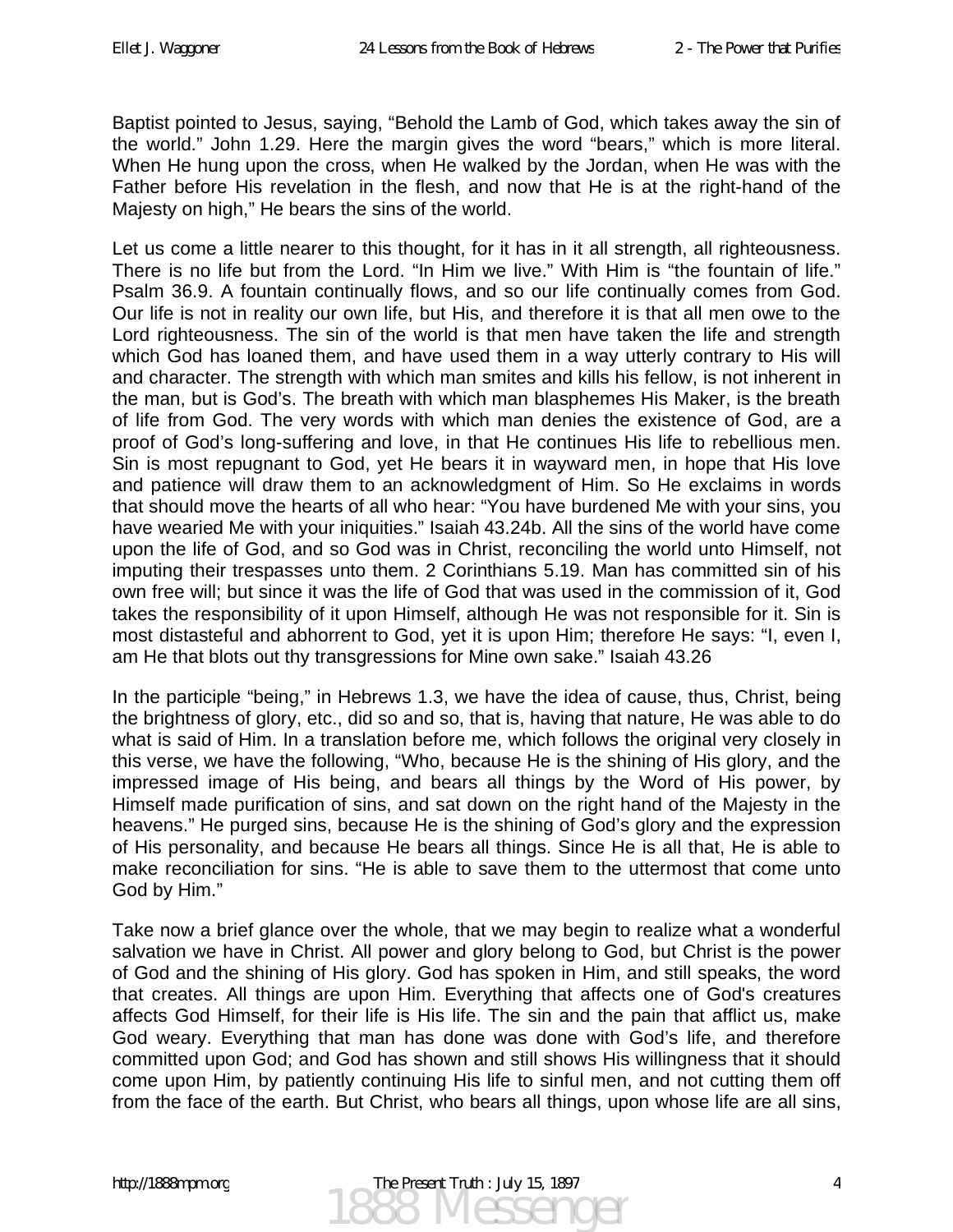has given His life, and thereby made an atonement for all sin. "Now once in the end of the world hath He appeared to put away sin by the sacrifice of Himself." Hebrews 9.26. Now His life is clear; no one can charge God with complicity with sin, although it was committed with His life. He hates sin, and so He destroys it in giving up His own life. Thus He is the propitiation for the sins of the whole world, for He bears the sins of the world. For His own sake He blots out sin, and since His life is our life, we necessarily get the benefit of the transaction.

Will all be saved, then?—No; because they will not acknowledge sin nor the life of God in them. It is true that He bears all sin; but if we persist in bearing it as well, either by refusing to acknowledge that it is sin, or by refusing to believe that He bears it, then it necessarily follows that in the final extinction of all sin we must go out of existence also. The sacrifice has been made, and it is ample because it is the life that bears all things; therefore all men might as well be saved as not.

He bears all things, even our sins; but it makes all the difference in the world whether we acknowledge it or not. He bears our sins, and us whether we believe it or not; and if we do not believe, then we continue to bear them -- a most useless proceeding. Since the sin comes upon His life, it is no more burden for Him to relieve us of it, than for Him to bear us with the burden on our shoulders. More than this, it is a joy for Him to relieve us of the burden, because then our lives are saved; for sin must be destroyed by His life; "He will swallow up death in victory;" and if we persist in bearing the sin ourselves, we shall be destroyed with it, and He has no pleasure in the death of any.

What joy and strength there is for all who really believe that Christ bears all things. He is come in the flesh, so that we have not to go and search for Him in order that we may cast our burdens on Him. They are there; the question is, "Will we persist in bearing them also, or will we allow Him to relieve us of them?" When a strong temptation presses upon you; He feels it, for He is touched with the feeling of our infirmities; believe that with all your heart, and hold to it – and you are free, for since He bears it, you do not need to. He can bear it so easily. He has demonstrated His power to resist evil in the flesh; therefore we may safely trust Him with all that we have. You have a task, perhaps a daily round of toil that worries you, and tries your patience beyond endurance; why not accept the fact that Jesus bears the burden, and that He can do it without losing patience? It is a common saying that "misery loves company," which means that people in trouble like to have a companion who can sympathize with them. It seems to divide the suffering. Well, Jesus is a companion in tribulation, who not merely divides it, but who takes it all, so that we May have fullness of joy. John 5.11; 16.33. Believe it, and you will find that it is no fancy, but actual fact. In time of pain and sickness there is ease and healing in the knowledge of the fact that Jesus feels every pang. As with the heart man believes unto righteousness, so with the heart may man believe unto health. Let Him then bear the burden in His own loving way; whatever it may be, let this truth be indelibly printed in your mind, and be upon your lips, "He bears it," and you will have so much to thank the Lord for that you will forget how to doubt, murmur, or be afraid.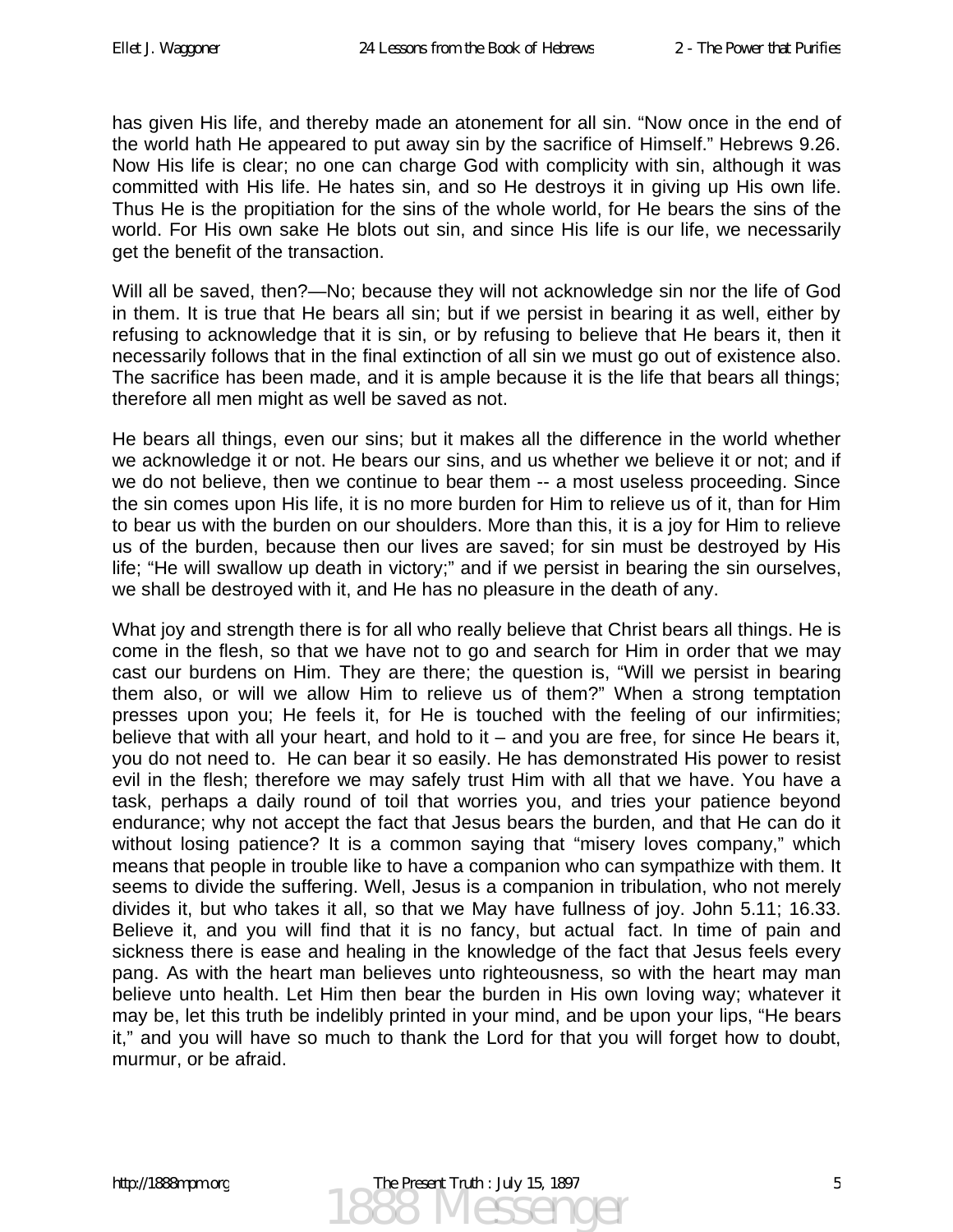Yes, He bears all things by the Word of His power, and the Word is very near us, even in our mouth and in our heart (Romans 10.10); therefore "unto Him that is able to do exceeding abundantly above all that we ask or think, according to the power that works in us, unto Him be glory in the church by Christ Jesus throughout all ages, world without end. Amen.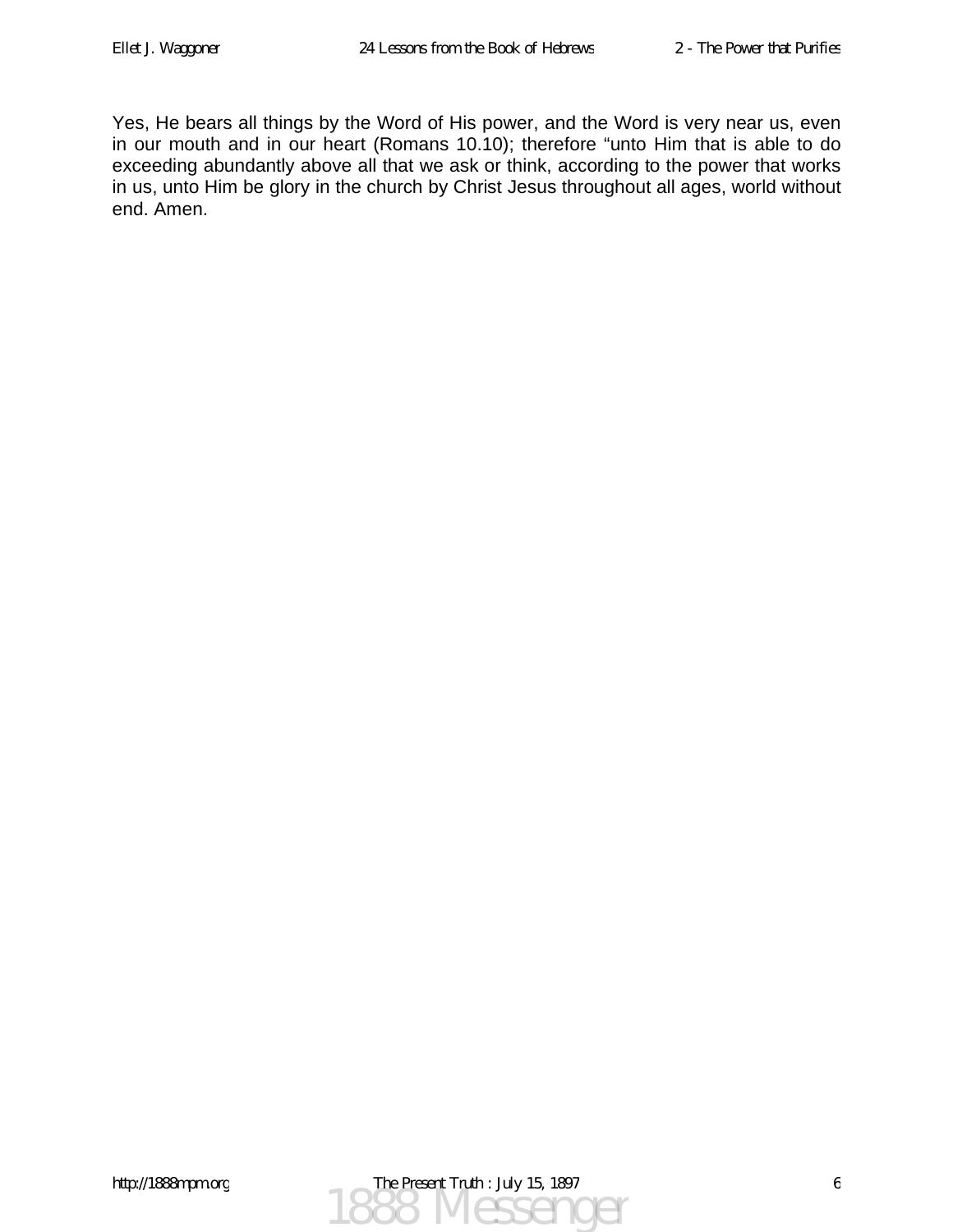### **Christ's Superiority to the Angels**

 Let us take a brief glance at what we have passed over. God has spoken, and still speaks. He speaks to us in His Son, that only begotten Son—the Lord—who was in the beginning with God, and who was God. This Son through whom God speaks to us is the heir of all things, because in Him were all things created. Moreover He is the image of the invisible God (Colossians 1.15), the very impress of His substance, and the shining of His glory; and because He is all this, and because He bears in His own life all creation with the sins and the curse of the whole world, He has by Himself, and for His own sake, made a reconciliation, a cleansing, of sin, and is seated "on the right hand of the Majesty on high; being made so much better than the angels, as He hath by inheritance obtained a more excellent name than they." Hebrews 1.4

**"Being made so much better than the angels."** How much better?—So much better as to have a seat on the right hand of the Majesty on high, a place that is infinitely higher than that occupied by the highest angel; and this place He has by right, because "He hath by inheritance obtained a more excellent name than they."

**The "More Excellent Name."**—What is the "more excellent" name? It is a name that He has "by inheritance," and must therefore be the Father's name. God the Father Himself addresses the Son as God, saying, "Thy throne, O God, is for ever and ever." He is as much more excellent than the angels, as the Creator is above the thing created. In Christ were the angels in heaven created (Colossians 1.16), so that it is impossible that any angel should ever equal the Son in rank and power. The place, which He occupies, He has by right of inheritance, as the only begotten Son of God.

"For unto which of the angels said He at any time, Thou art My Son, this day have I begotten thee? And again, I will be to Him a Father, and he shall be to Me a Son?"

To this question there can be but one answer—to none of them. But God has said it to the Son. He has said it to the Son, because it is true of the Son. Angels are sons of God (Job 38.7), but not in the sense that Christ is. He stands in a relation to the Father that the highest angel cannot attain to, because not born to it as was Christ.

**We also are Sons**.—But "behold, what manner of love the Father hath bestowed on us, that we should be called the sons of God!" "Before the foundation of the world," He "predestinated us unto the adoption of children by Jesus Christ unto Himself, according to the good pleasure of His will." Ephesians 1.4, 5. To us God says what He has not said to any angel, but what He has said to Christ, the only begotten Son: "I will receive you, and will be to you a Father, and ye shall be to Me sons and daughters." 2 Corinthians 6.17, 18, R.V.

There is nothing in this to cause any soul to feel proud and exalted, although the position promised is the highest that is in God's power to bestow. On the contrary, it produces true humility, in that it exalts the infinite love of God, and the infinite power that can take creatures of dust, and fallen creatures at that, and make them "meet to be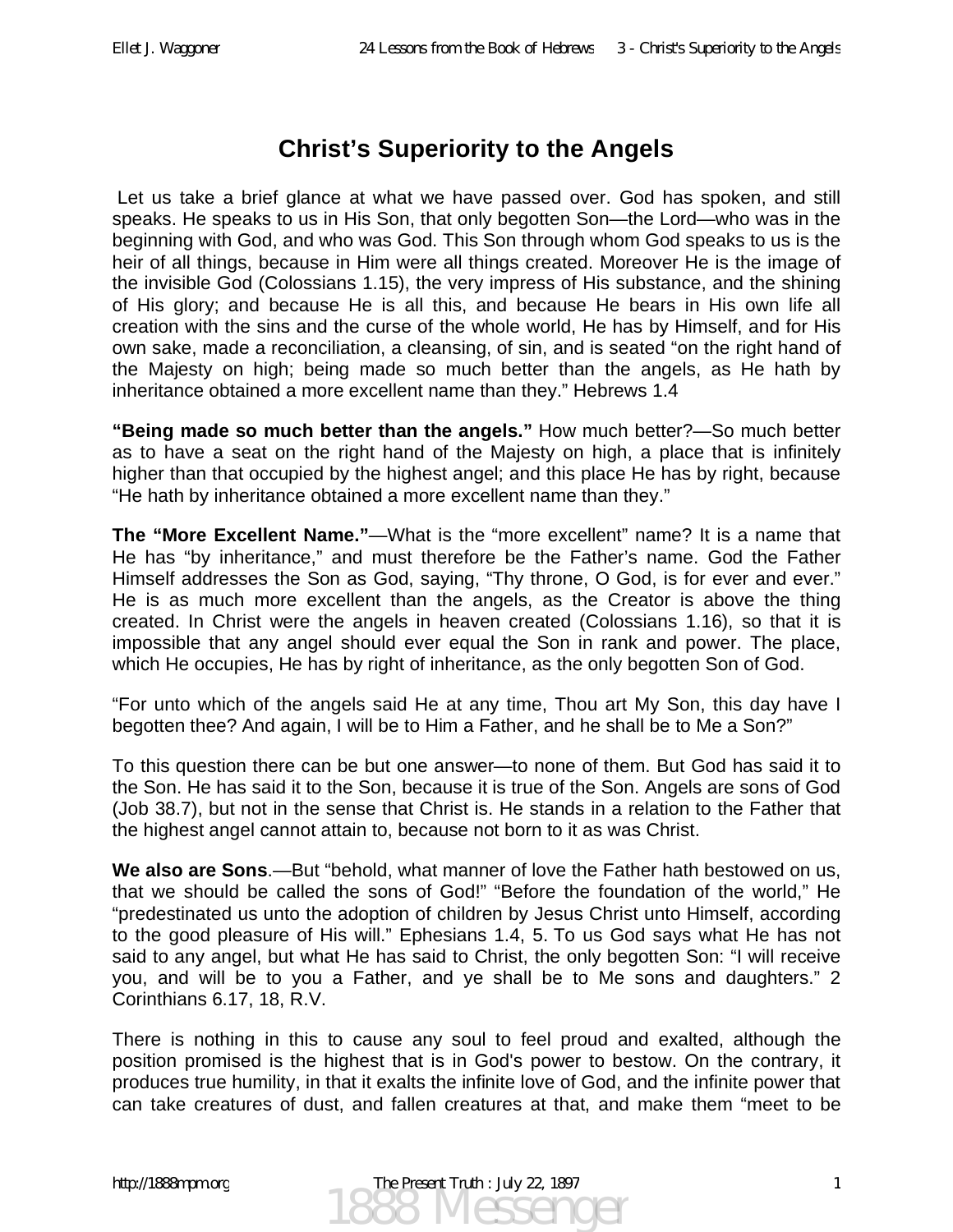partakers of the inheritance of the saints in light." It is the inheritance only of the meek. Because Christ possessed, even while yet in heaven, the mind of humility that led Him to take the form of a servant, as He already had the character of a servant; therefore "God also hath highly exalted Him, and given Him a name that is above every name." Philippians 2.5-9. It is only in the gentleness and humility of God, that we can be made great. But with all who humbly accept Him, Christ shares all that He inherits,—His character, His possessions, His glory, His name. See Romans 8.17; Revelation 21.7; John 17.22; Revelation 3.12

**The Son of Man Exalted**.—Jesus sits on the right hand of the Majesty on high—but in what capacity?—As the Son of man; for "now that He ascended, what is it but that He also descended first into the lower parts of the earth? He that descended is the same also that ascended up far above all heavens, that He might fill all things." Ephesians 4.9, 10. All this happened to "the Son of man." Matthew 20.17-19. It would be no more than men would expect that God would give to His only begotten Son the place which He had by right from eternity; but here we see the Son of man exalted to that same position,—that Son of man whose "visage was so marred more than any man, and His form more than the sons of men" (Isaiah 52.13, 14), so that He scarcely had the appearance of a man, and who in His utter abasement said, "I am a worm, and no man; a reproach of men, and despised of the people." Psalm 22.6. "This Jesus hath God raised up," and by the resurrection from the dead it is demonstrated that He is the Son of God as well as the Son of man. Romans 1.4. He was by the resurrection declared to be the Son of God with power "according to the Spirit of holiness," because it was on account of His holiness through the Spirit, that it was impossible for the grave to hold Him. Acts 2.24. Because Christ was marred and bruised and degraded more than any man, and yet by the Spirit of holiness shown to be the Son of God, and exalted to the throne of the Majesty on high, there is no room left to doubt that the very lowest man may through Him attain to the same position. "He raises up the poor out of the dust, and lifts up the beggar from the dunghill, to set them among princes, and to make them inherit the throne of gory." 1 Samuel 2.8

"And again, when He brings in the first begotten into the world, He says, and let all the angels of God worship Him."

**God does nothing arbitrarily**. Whatever He does stands fast forever and ever, because it has in it the very substance of eternity, namely, truth. He does not, as men do, place persons in a position that is purely artificial, and demand that they shall receive homage because of their position and surroundings; but with God the character makes the position. He did not demand that all the angels should worship Christ because He had arbitrarily placed Him over them, but because Christ was worthy of worship; and the angels saw in Him that which commanded their adoration. In Christ's deepest humiliation, when haggard and worn with the burden of sin and the conflict with Satan, when battered and bruised, His face covered with shame and spitting,—even then He carried with Him kingly authority and dignity, that was felt even by those who mocked Him because of His appearance, but who would have done homage to Him if He had come with the outward pomp and trappings of a king. He was king by force of character, and therefore to Him was accorded the homage due to a king, even while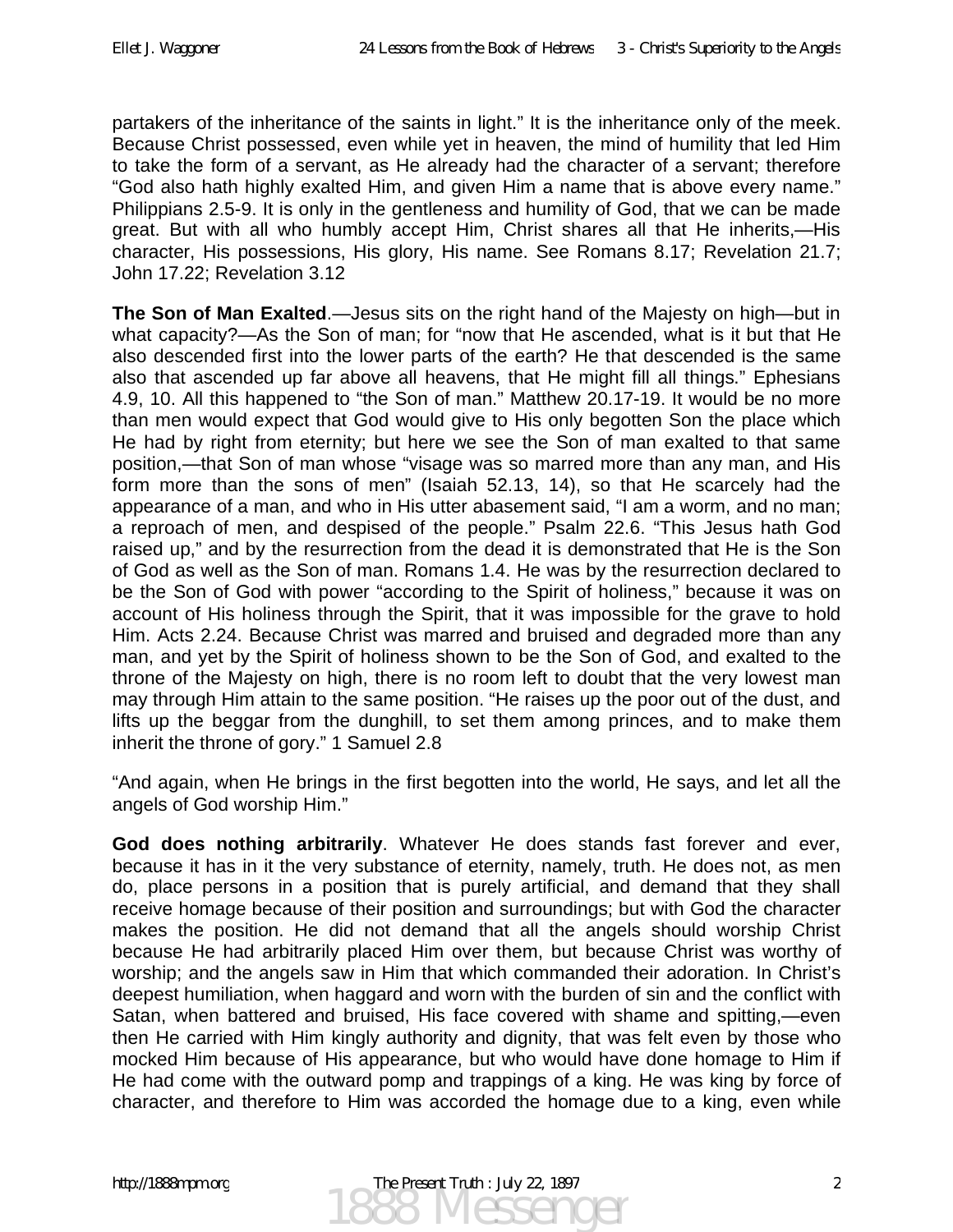arrayed as a degraded criminal. In His most humiliating position He had royal honor, to show us that in the most truly exalted position there must be humility. The truly noble does not exalt himself—he has no need to. Only in the absence of greatness is there the vaunting of names and titles, and the arrogation to one's self of position and homage. Jesus demonstrated His right to be highest over all, and to receive the adoration and homage of the universe, by the possession in the deepest poverty and abasement of a character that compelled the adoration of the highest angels of God.

"And of the angels He saith, Who makes His angels spirits [winds, R.V.], and his ministers a flame of fire. But unto the Son He saith, Thy throne, O God, is forever and ever; a scepter of righteousness is the scepter of Thy kingdom. Thou hast loved righteousness, and hated iniquity; therefore God, Thy God, hath anointed Thee with the oil of gladness above Thy fe**Error! No index entries found.**llows. And, Thou, Lord, in the beginning hast laid the foundation of the earth; and the heavens are the works of Thy hands. They shall perish; but Thou remaineth; and they shall all wax old as doth a garment; and as a vesture shalt Thou told them up, and they shall be changed; but Thou art the same, and Thy years shall not fail." Hebrews 1.10-13

God has not exalted the Son at the expense of the angels. Human pride and ambition overreaches itself, by seeking to exalt self at the expense of others. It is a common failing with men, to depreciate others, in order that self may stand highest. When we do that, we do not think that the very fact that we must depreciate the worth of others in order that our worth may be seen is evidence that ours is very small, smaller than that of those whom we seek to depreciate. Only true worth can recognize worth. The chapter before us shows Christ's infinite superiority to the angels, but it does not in the least give the angels a low position. Of their greatness and work, however, we will speak in the next article. Let as now note what is said of the Son.

**Christ is God**.—"Thy throne, 0 God, is for ever and ever." Who says this? -God, the Father. To whom does He say it?—"Unto the Son." The Father, therefore, addresses the Son as God, thus showing that He is worthy of all worship. This is to give Him the very highest position in the universe, or, rather, to recognize His right to it, the position which He has at the right hand of the Majesty on high.

**The Word of God**.—It is worthwhile in passing to learn a lesson as to how we should read the Scriptures. The words, "Thy throne, O God, is for ever and ever," are quoted from Psalm 45.6. One who reads that Psalm would naturally say that they are the words in which David addresses God. That is all true, but it is not all the truth. The truth, as we see from the first of Hebrews, is that the words are God's own words, showing us that when we read the Scriptures, we should read them, not as the words of men, but as they are in truth, the words of God, This is an illustration of the statement in the first verse: God spoke in the prophets.

**A Kingdom of Righteousness**.—"A scepter of righteousness is the scepter of Thy kingdom." What is a scepter?—It is a symbol of power. It is the emblem of kingly power and authority. The fact that the scepter of Christ's kingdom is a scepter of righteousness shows that the kingdom is a kingdom of righteousness. Christ rules in righteousness.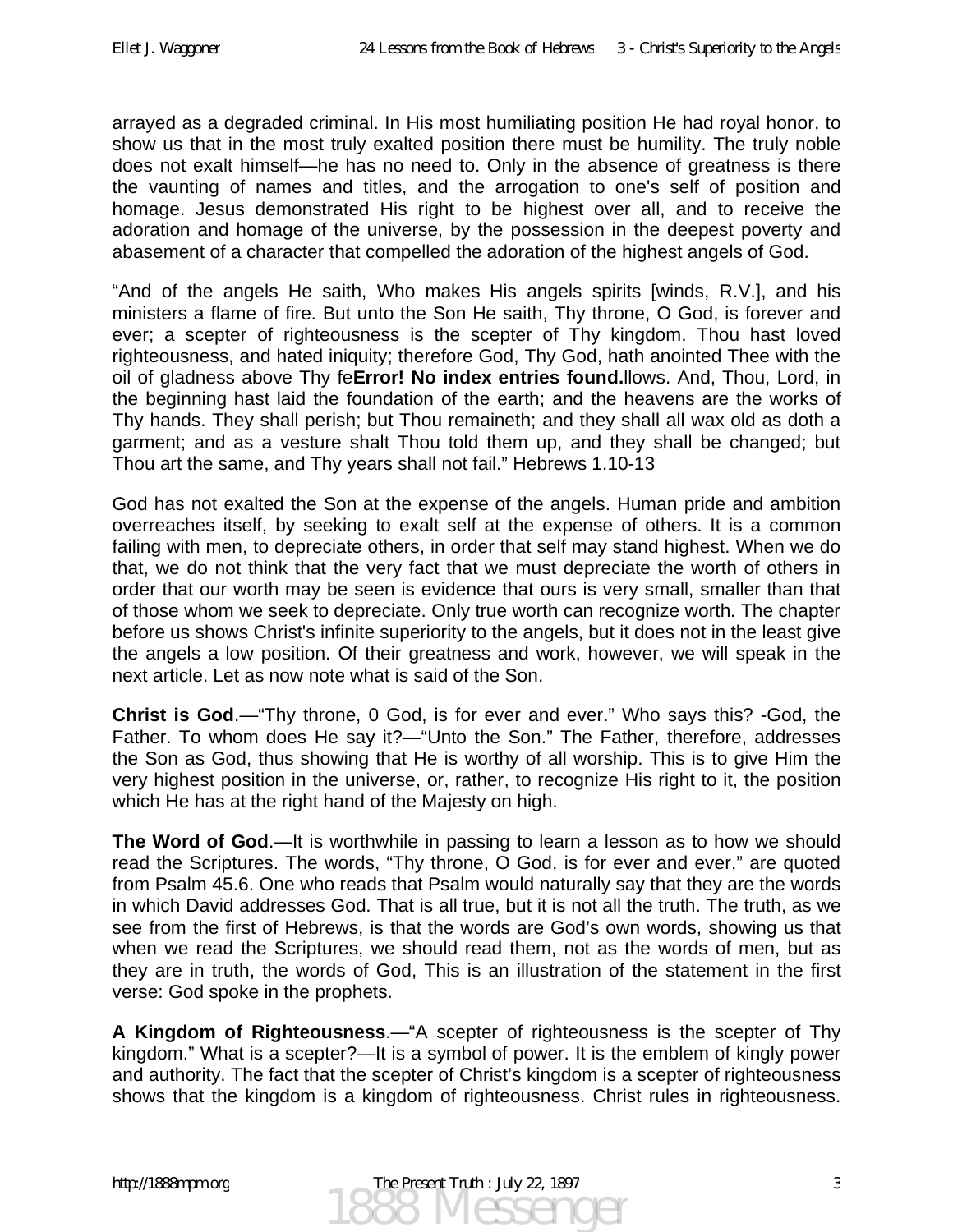He wins, "not by might or by power," as men understand those terms, but by the inherent righteousness of His cause. "Righteousness and judgment are the foundation of Thy throne." Psalm 89.14, The margin of the common version has "establishment" or "foundation." God's throne--Christ's throne—is forever and ever, because it is founded on righteousness,—it is righteousness. Whatever is right must stand forever. In this we have a lesson to learn: We need not concern ourselves about defending ourselves and our cases; all we have to do is to leave ourselves in God's hands that He may work His righteous will in us, and our case must stand, no matter what is said and done to overthrow it. "The world passes away, and the lust thereof; but he that does the will of God abides for ever." 1 John 2.17

**Loving Righteousness—Hating Iniquity**.—"Thou hast loved righteousness, and hated iniquity." Men are wont to transpose the terms, to put hating iniquity first. And then too often they forget the second term. Loving righteousness must precede hating iniquity. When that is the case, there is no danger that hating iniquity will be omitted; for the first includes the second. If one really loves righteousness, that is of itself hatred of iniquity; "for what fellowship hath righteousness with unrighteousness? And what communion hath light with darkness?" 2 Corinthians 6.14. Righteousness is light; unrighteousness is darkness. Light has no communion with darkness, not because it arbitrarily decides to exclude darkness from its fellowship, but because darkness cannot possibly come where light is. Where light is, there darkness cannot be. There is a way common among men, of declaiming against iniquity, in order to show one's hatred of it. It is as though a candle should continually cry out against darkness in order to show that it has no fellowship with darkness, but the fact that it must be always talking against darkness, in order to show its abhorrence of it, is proof that it itself is nothing but darkness. The man, who has no way of showing his own goodness except by talking against the evil deeds of others, has not righteousness enough to be seen. Light has nothing to do but to shine; by so doing it drives darkness away, and that is far better than declamations against it.

We are not sent into the world to chase after sin,—to hunt it out, trace it to its den, investigate it, attack it, and expose it to view to be hated—and then loved. What are we then to do with sin?—Let it alone; simply love righteousness; be a positive force instead of merely negative. If one goes toward the north, he necessarily goes away from the south. So one cannot love and seek righteousness without fleeing from iniquity.

**A Kingdom of Joy**.—"God hath anointed Thee with the oil of gladness above Thy fellows." What does anointing signify?—Separation to a special office. Priests, prophets, and kings are thus inducted into office. Christ is Prophet, Priest, and King, but above all, King, His power as Prophet and Priest is derived from His authority as King. But what is the nature of His kingdom? We have already seen that it is a kingdom of righteousness; now we see that it is a kingdom of joy, for the anointing oil shows the character of the kingdom. Christ was anointed with the Holy Spirit. Acts 10.38. So the kingdom of God is "righteousness, and peace, and joy in the Holy Spirit." Romans 14.17

The subjects of Christ's kingdom must therefore be glad and joyful. Not, they ought to be, but they must be. Not to be joyful in God is evidence that Christ is not acknowledged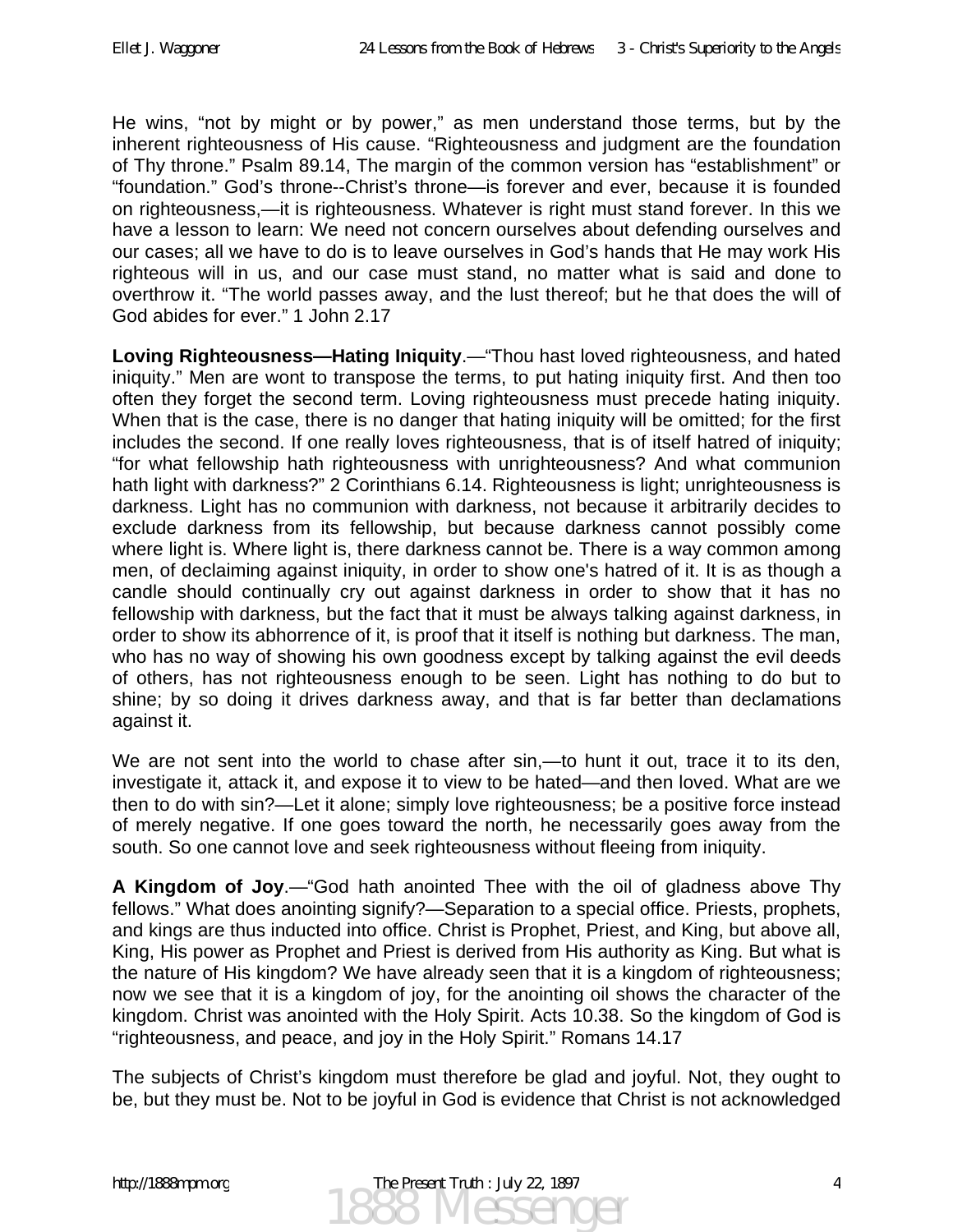as King. He who accepts Christ, and the righteousness of God which necessarily comes in Christ, cannot be otherwise than glad in the Lord. "Thou hast loved righteousness;" therefore God hath anointed Thee with the oil of gladness. Gladness accompanies righteousness just as surely as light accompanies the rising sun.

But mark; we are not to make ourselves glad. We have not to force gladness; nor to simulate it. If joy is not spontaneous, it is not joy. In the world gladness is often fictitious; it is either the result of passing events, and so but momentary, or it is put on to cover up real unhappiness. That is the way the world gives peace and joy. But Christ gives not as the world gives. He gives joy that cannot be affected by surroundings. Jesus Christ was "a man of sorrows and acquainted with grief," and He says that His disciples shall have tribulation in the world: yet He was a man of joy, for He said, "These things have I spoken unto you, that My joy might remain in you, and that your joy might be full." John 15.11. And even when saying that tribulation must come, He says, "Be of good cheer." John 16.33. Joy that is unaffected by tribulation and affliction is worth having. Among the many libels published against Christ, is the statement that He never smiled. As if a man of long visage and doleful countenance could ever attract children to him! No; "the joy that was set before Him" enabled Him to endure the cross. Hebrews 12.2. He had the Lord always before His face, in whose presence there is "fullness of joy;" and because He was "full of joy" from the countenance of the Father, our joy can be full in Him. God's countenance is full of joy. Compare Psalm 16; Acts 2.25-28; John 15.11. Because of His anointing by the Spirit, He gives us "the oil of joy for mourning" (Isaiah 61.1-3), so that although we may be "in heaviness through manifold temptations," yet, believing in Him, we are able to "rejoice with joy unspeakable and full of glory." 1 Peter 1.5-8

**New Heavens and New Earth**.—Read Hebrews 1.10-12 again carefully. They tell, what we have already learned, that Christ is Creator. The Father Himself bears witness to the fact that Christ laid the foundation of the earth, and that the heavens are the work of His hands. When He made them they were as a matter of course new; and they would always have remained new, if sin had not come into the world; for righteousness is eternal and the characteristic of eternity is perpetual youth. But because of sin they have become old and threadbare, like a long used garment. So, like a garment, they shall be folded up and changed. When a garment is worn out, and therefore is changed, what follows?—A new garment. If the old garment were not to be replaced by a new one, there would be no reason for changing it. Therefore in the words, "They all shall wax old like a garment; and as a vesture shalt Thou fold them up, and they shall be changed," we have the promise of the "new heavens and a new earth, wherein dwells righteousness." The same word that in the beginning caused them to stand forth from nothingness, still abides to "create all things new."

**Jesus Christ For Ever the Same**.—"Jesus Christ the same yesterday, and today, and for ever." Hebrews 13.8. "They shall perish; but You remain; and they shall all wax old as doth a garment; and as a vesture shalt Thou fold them up, and they shall be changed; but Thou art the same, and Thy years shall not fail." Glorious assurance! Everything else about us may change; we ourselves change; but He is unchangeable. Often in our changing moods we imagine that Christ has changed. Not so; we have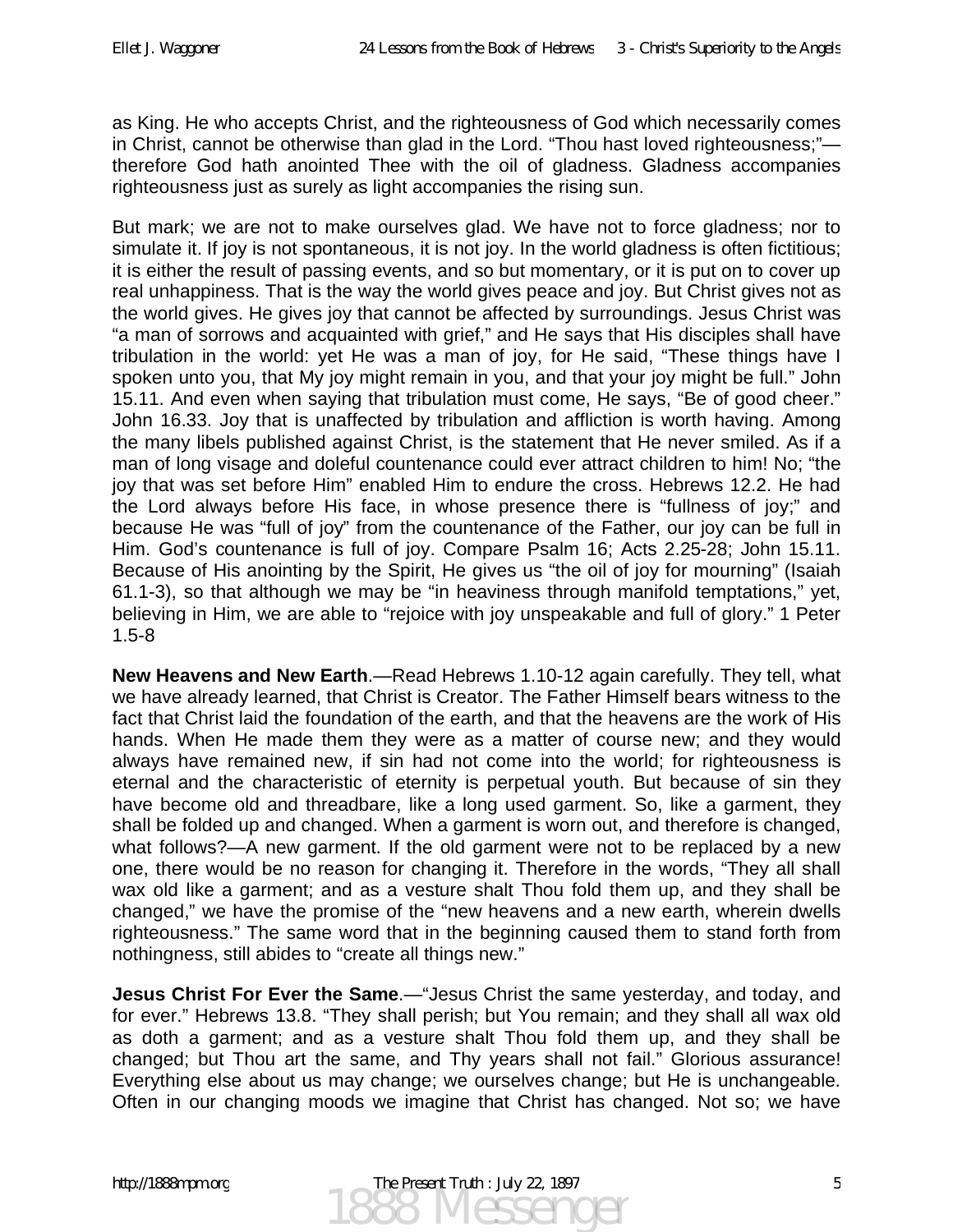been looking at ourselves, instead of at Christ. All the sin and misery in this world comes from putting self in the place of Christ. We rejoice for a season in the pardoning love of God; but, looking away from Christ, we fall into sin, and then we imagine that His feelings have changed towards us. Impossible! "If we believe not, yet He abides faithful; He cannot deny Himself." 2 Timothy 2.13. We wander away in sin, but we need not despair, for we cannot go so far away that we cannot find Him if we wish to. He "is not far from every one of us," and He is always the same. He loves "with an everlasting love." Jeremiah 31.3. "It is of the Lord's mercies that we are not consumed, because His compassions fail not. They are new every morning; great is Thy faithfulness." Lamentations 3.22. And "this God is our God for ever." From everlasting to everlasting He is God, and in all generations He is our dwelling place. Psalm 90.1, 2. The heavens may vanish away like smoke, and the earth may be removed, yet we may abide secure, for the eternal God is our refuge, and "underneath are the everlasting arms." Deuteronomy 33.27. "Thou art the same, and Thy years shall not fail." He changes not, therefore "they that trust in the Lord shall be as Mount, Zion, which cannot be removed, but abides forever. As the mountains are round about Jerusalem, so the Lord is round about His people from henceforth even for ever." Psalm 125.1, 2

> **"Change and decay in all around I see; O, Thou who changes not, abide with me."**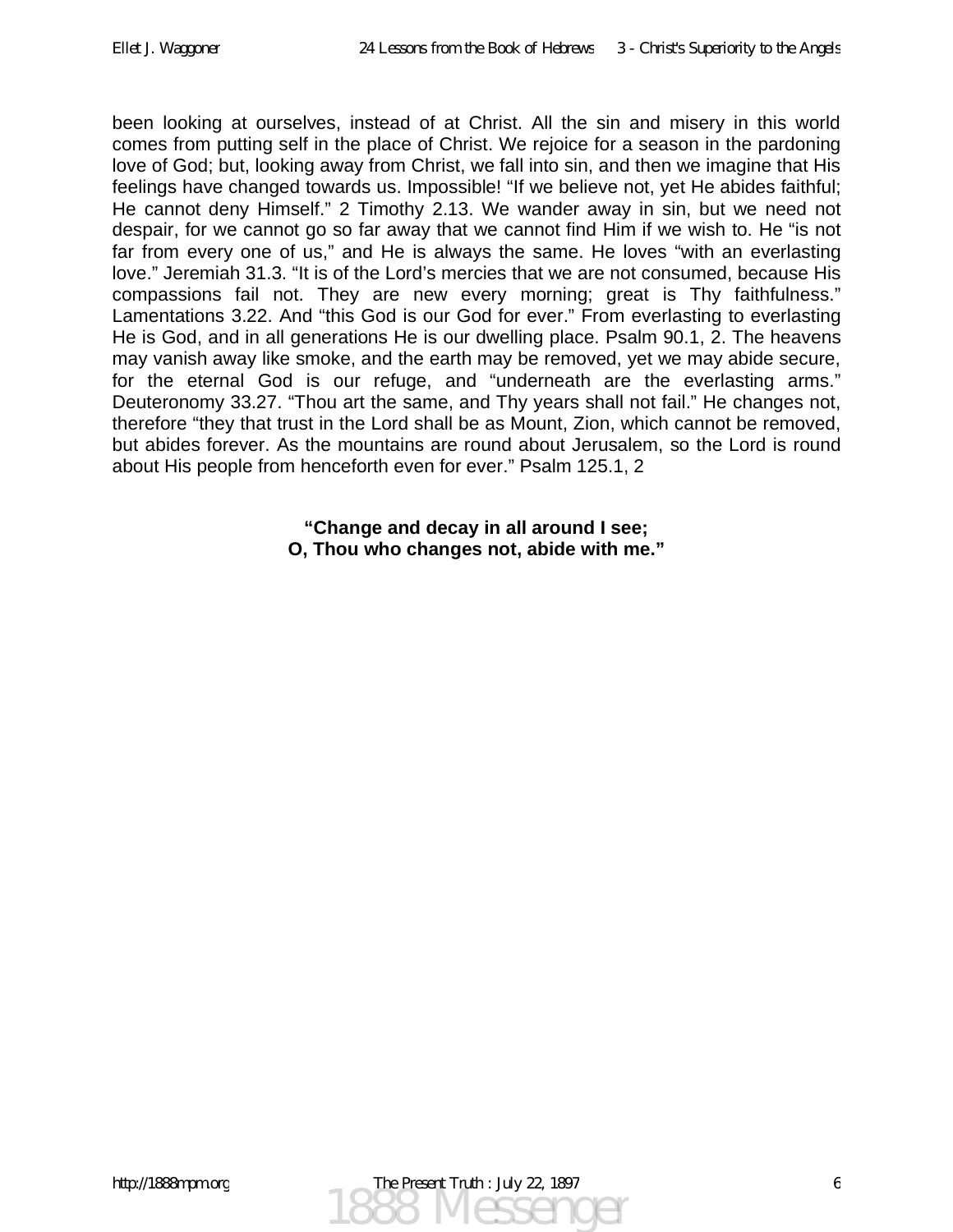#### **Angels: Their Nature, Power and Work**

Our last lesson from the first chapter of Hebrews was upon the power and greatness of Christ. He is infinitely superior to the angels,—seated on the right hand of the Majesty on high,—"being made so much better than the angels as He hath by inheritance obtained a more excellent name than they." The study of the greatness of Christ is not for intellectual amusement, but for spiritual upbuilding; for since He has given Himself for us,—for our sins,—we know that all His power and glory are put forth for our salvation. Therefore the Apostle Paul prayed,

"That the God of our Lord Jesus Christ, the Father of glory, may give unto you the Spirit of wisdom and revelation in the knowledge of Him; the eyes of your understanding being enlightened that ye may know what is the hope of His calling, and what the riches of the glory of His inheritance in the saints, and what is the exceeding greatness of His power to usward who believe, according to the working of His mighty power which He wrought in Christ when He raised Him from the dead, and set Him at His own right hand in the heavenly places, far above all principality, and power, and might, and dominion and every name that is named, not only in this world, but also in that which is to come; and hath put all things under His feet, and gave Him to be Head over all things to the church." Ephesians 1.17-22

All Christ's greatness and power therefore are for the benefit of the church. This is why we rejoice in His exaltation. He is far above all principality and power, so that when God brought the first begotten into the world, He said, "Let all the angels of God worship Him." Yet of these beings, so infinitely inferior to Christ, we read that God "makes His angels winds, and His ministers a flame of fire." Hebrews 1.7

It is astonishing what a misconception people in general have of the angels of God. There are not a few who think that they are the spirits of departed men, forgetting that angels existed before man was created. Man was made a little lower, or, for a little while lower, than the angels (Hebrews 2.7), which is sufficient evidence that angels are not dead men, and that men never become angels. When God laid the foundation of the earth, "the morning stars sang together, and all the sons of God shouted for joy." Job 38.7

A knowledge of this simple fact would save people from much danger; for there are "angels which kept not their first estate, but left their first habitation" (Jude 6), and these busy themselves with men, so that we must needs "try the spirits (1 John 4.1) to discern whether they are of God; for if "even Satan fashions himself into an angel of light" (2) Corinthians 11.14, R.V.), "it is no great thing if his ministers also be transformed into ministers of righteousness." And since they have such power, it is no wonder that they fashion themselves into the form of the departed friends of those whom they would deceive. God's angels are angels of light - flames of fire; but whoever speaks not according to His Word has no light. Isaiah 8.19, 20. Now God's Word says that "the dead know not anything" (Ecclesiastes 9.5), and that when a man's breath goes forth,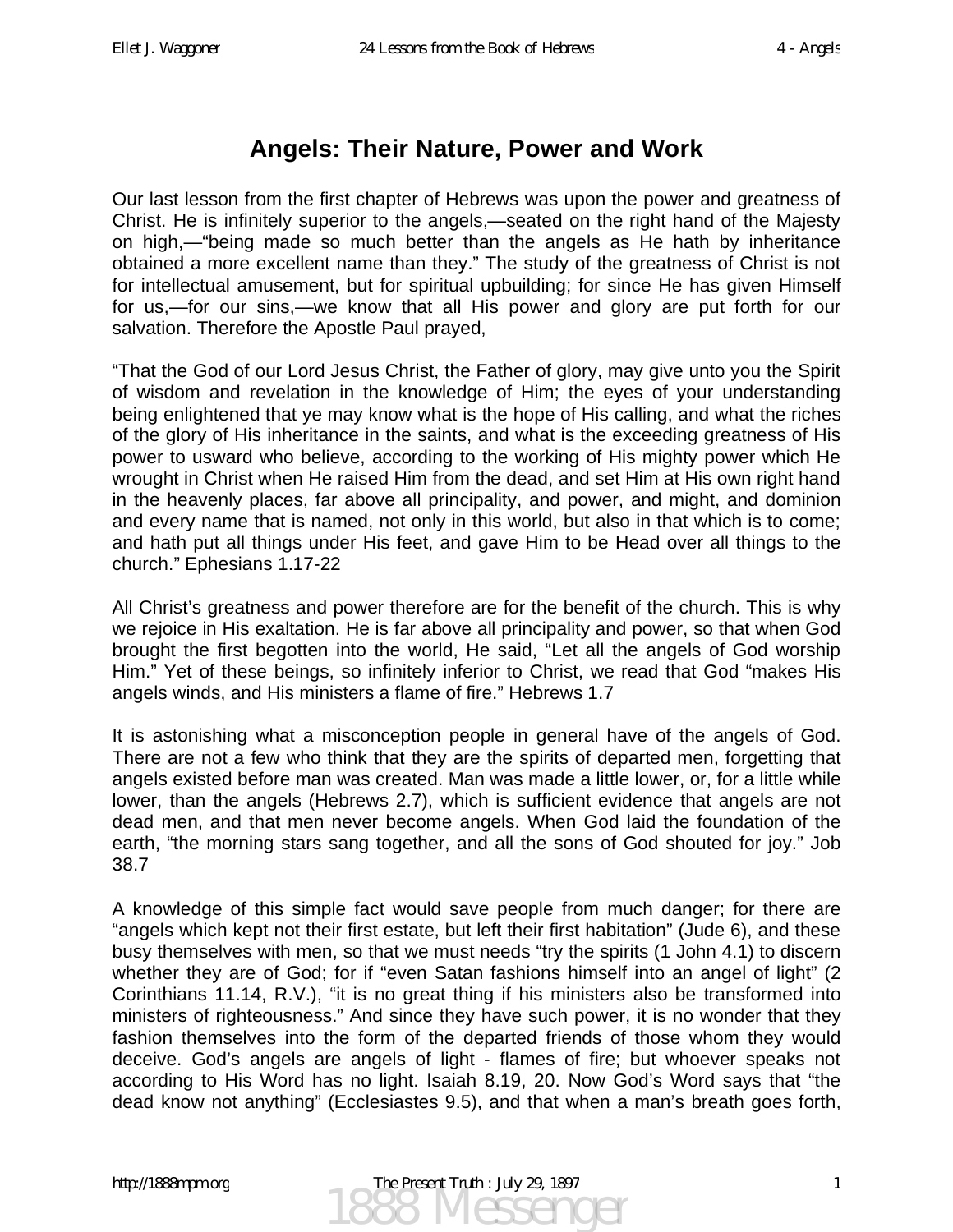"he returns to his earth," and "in that very day his thoughts perish" (Psalm 146.4); therefore the very fact that spirits come professing to be departed friends or illustrious men, is in itself sufficient evidence that they are not angels of light, but are of the evil one.

But we will now consider only the angels who are God's ministers. He makes them "winds." Think what wonderful power that implies. We cannot see the wind, but we can feel it, and can see the results of its working. How the wind lashes the sea into fury, so that nothing can resist it except the barriers that God Himself has set for it, saying, "Hitherto shalt thou come, but no further; and here shall thy proud waves be stayed." Job 38.11. How in its course the wind fells whole forests, uprooting giant trees as easily as a man would pluck up a blade of corn. Before the might of the wind, cities tumble into ruins, and the proudest structures erected by the art of man are as though they were made of straw.

"But do you mean to say that this is the work of God's angels?"—Not by any means. The power of the winds simply shows us something of the power of those beings. Destruction and death are the work of Satan, who is "the prince of the power of the air." Ephesians 2.2. Whenever God permits him (for he cannot go beyond God's limit) he brings whirlwinds, and destruction. See Job 1.9, 19. In the destructive power of the wind, we see the power which angels possess even though fallen, and thus get an idea, although not perfect, of the power of the "angels that excel in strength" (Psalm 103.20), and "are greater in power and might." 2 Peter 2.11

"His ministers a flame of fire." The angel that came in answer to Daniel's prayer "was like the beryl, and his face as the appearance of lightning, and his eyes as lamps of fire and his arms and his feet like in color to polished brass." Daniel 10.6

At the resurrection of Christ, "there was a great earthquake; and the angel of the Lord descended from heaven, and came and rolled back the stone from the door and sat upon it. His countenance was like lightning, and his raiment white as snow; and for fear of him the keepers did shake, and became as dead men." Matthew 28.2-4

Peter was in prison in an inner cell, "sleeping between two soldiers, bound with two chains; and the keepers before the door kept the prison. And, behold, the angel of the Lord came upon him, and a light shined in the prison" (Acts 12.6, 7) and Peter was instantly freed from his chains and led forth in safety, an evidence of the fact that "the angel of the Lord encamps round about them that fear Him, and delivers them." Psalm 34.7

John in vision saw a "mighty angel come down from heaven, clothed with a cloud; and a rainbow was upon his head, and his face was as it were the sun, and his feet as pillars of fire." Revelation 10.1. And, more wonderful still, he saw "another angel come down from heaven, having great power; and the earth was lightened with his glory." Revelation 18.1. So mighty and glorious are the angels of God, who are nevertheless far inferior to Christ, the Saviour.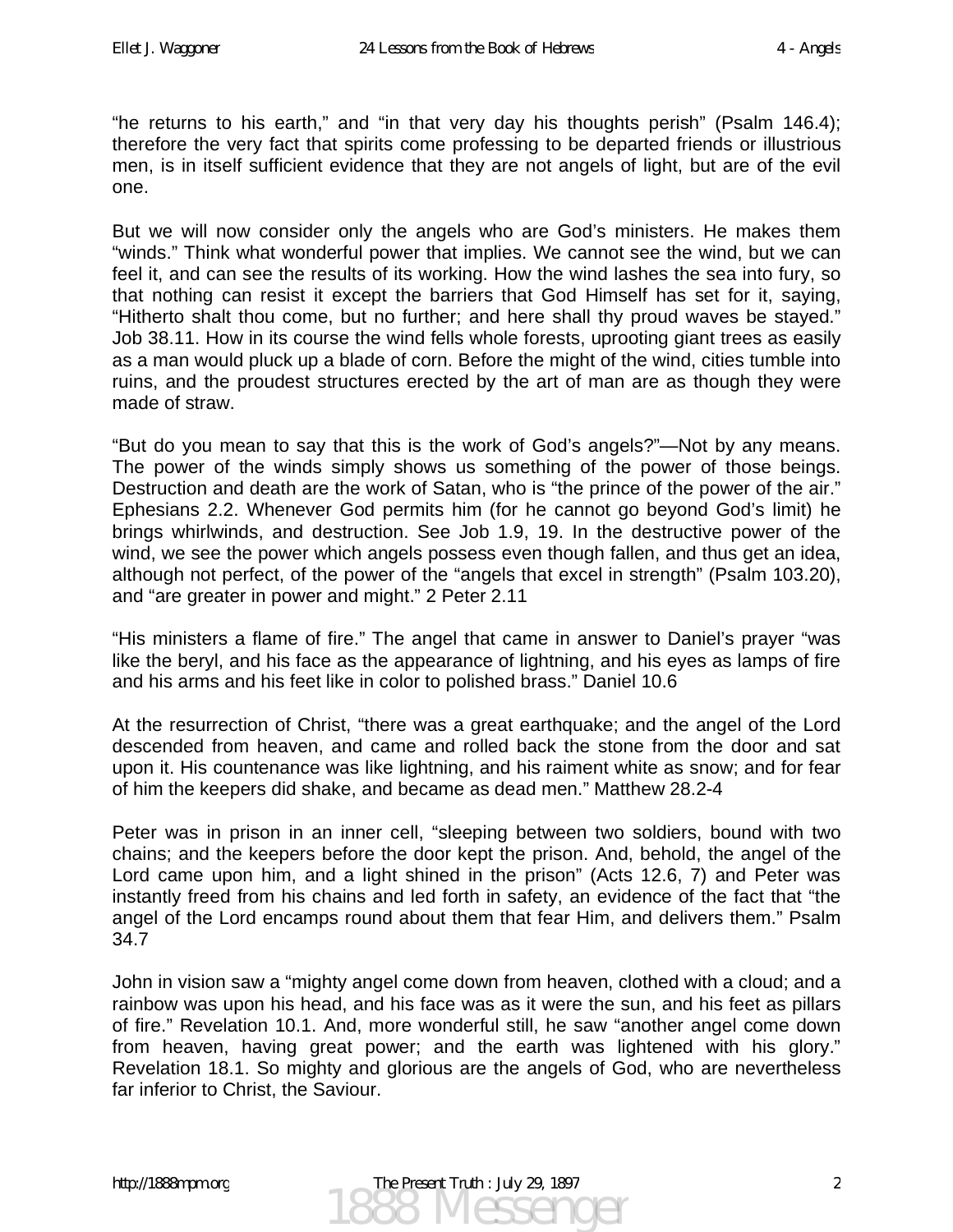These wondrous beings, are "all ministering spirits, sent forth to minister for them who shall he heirs of salvation" (Hebrews 1.14), or, as in the Revision, "sent forth to do service for the sake of them that shall inherit salvation." An instance of their ministering we have already seen in the case of Peter. There was a time when the king of Syria sent a whole army to capture one man—Elisha the servant of God. "Therefore sent he thither horses, and chariots, and a great host: and they came by night, and compassed the city about. And when the servant of the man of God was risen early, and gone forth, behold, an host compassed the city both with horses and chariots. And his servant said unto him, Alas, my master! how shall we do? And he answered, Fear not: for they that be with us are more than they that be with them. And Elisha prayed, and said, LORD, I pray thee, open his eyes that he may see. And the LORD opened the eyes of the young man; and he saw: and, behold, the mountain was full of horses and chariots of fire round about Elisha." 2 Kings 6.14-17

The result was that the one man captured the army, because he had an invisible host with him. We are not told whether Elisha saw the angels before the young man did or not. He may have seen them, and he may not; but whether he saw them or not, he knew that they were there; and we may have the same confidence, for the Word of God assures us that these messengers of fire camp round about us, being sent to do service for us. Therefore we may say with David, "Though a host should encamp against me, my heart shall not fear." Psalm 27.3

On another occasion Jerusalem was threatened by the Assyrian host, whose officers, sure of their prey, mocked King Hezekiah, and ridiculed his confidence in God. See Isaiah 36 and 37. But Hezekiah prayed to the Lord, whom Sennacherib and his servants had blasphemed and derided; and He promised deliverance." Then the angel of the Lord went forth, and smote in the camp of the Assyrians a hundred and fourscore and five thousand; and when men arose in the morning, behold they were all dead corpses. So Sennacherib, king of Assyria, departed." Isaiah 37.36, 37. A wonderful example of the power of the angel of the Lord who encamps round about His people.

Jesus was here on the earth as a man. He was "in all things" "made like unto His brethren." Hebrews 2.17. He "was in all points tempted like as we are" (Hebrews 4.15), and since it was only for our sakes that He thus suffered temptation, we may be sure that we shall have the same help in temptation that He had. He Himself gives us the assurance that the Father loves us even as He has loved Him. John 17.23. The fact that Christ was given for us, is proof that God loves us even as He loves His only begotten Son, and that therefore He will do as much for us as for Him. When Jesus was tempted, and by the power of the Spirit resisted the devil so that he departed from Him, "behold, angels came and ministered unto Him." Matthew 4.11

On that last night, when Jesus was betrayed, when He was tempted as never before, "there appeared an angel unto Him from heaven, strengthening Him." Luke 22.43. Later on, when the mob had surrounded Him, and Peter zealously but vainly began to defend Him, Jesus said unto him:—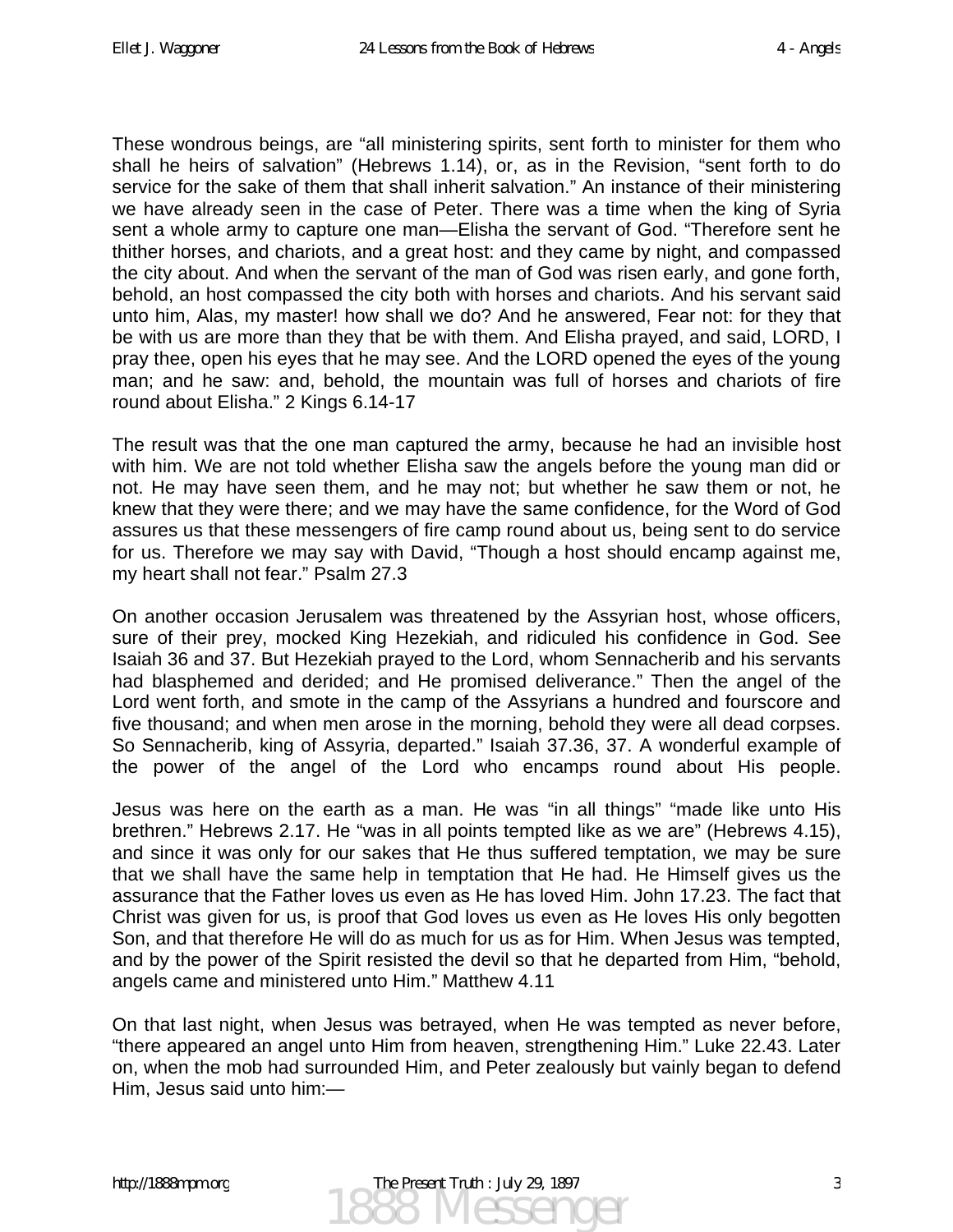"Put up again thy sword into his place: for all they that take the sword shall perish with the sword. Thinkest thou that I cannot now pray to My Father, and He shall presently give Me more than twelve legions of angels?" Matthew 26.52, 53

Everything that the Father would do for Jesus, He is willing to do for us, for we are sons with Him, and He loves us with the same love. Therefore in any time of need we have "more than twelve legions of angels" ready to go forth to do service for us. Jesus would not call for them to deliver Him from the hands of the mob, for He came for the express purpose of suffering what was now before Him; but we have the assurance that when we put our trust in the Lord, more than twelve legions of angels stand ready, if necessary, to preserve us from anything that is contrary to His will. Let us try to get a little idea of what this means.

A legion was composed of six thousand men. Twelve legions would therefore be seventy-two thousand. There are therefore more than seventy-two thousand angels ready to do service for every oppressed child of God. How many more we have no means of knowing; we only know that "round about the throne" of God there are "ten thousand times ten thousand, and thousands of thousands" of angels (Revelation 5.11), "that do His pleasure," "hearkening unto the voice of His word" (Psalm 103.20, 21), ready to go like the lightning to the succor of those who are in need.

Think now what a host they could withstand, even at the lowest human calculation. A single angel destroyed one hundred and eighty-five thousand men of war. At the least, then, an angel is equal to so many armed men. Of course an angel has inconceivably greater power than that, but we will take that as the standard. Seventy-two thousand angels would he therefore more than a match for over thirteen thousand million armed men; and we have "more than twelve legions of angels" waiting to do service for us. Therefore when the Lord says to us, "Call upon Me in the day of trouble, and I will deliver thee" (Psalm 50.15), we know that at the very lowest calculation we have at our disposal a force more than ten times greater than all the inhabitants of this earth! Surely, "it is better to trust in the Lord than to put confidence in man. It is better to trust in the Lord than to put confidence in princes." Psalm 118.8, 9

But there is yet another lesson for us to learn from the angels, besides that of confidence. Think of these glorious beings going forth to be servants of those who shall be heirs of salvation. Angels of God acting as servants, helpers, to puny men, and fallen men at that! And not only are they content to do this service, but glad to do it, because it is the will of God. There is no complaining, no proud objection that such work is beneath their dignity. No; they're very power and dignity, like that of their Master, comes from their humility, and their love of service. These mighty angels see the work of the Gospel committed to men, and instead of sulking because the high honor is entrusted to such inferior beings, they gladly act as servants to men, and rejoice with unaffected joy at the honors that God bestows on them. Who that contemplates this can have any other feeling than that of humility? Who can stand on his dignity and refuse to do certain kinds of work because it is "menial"? Who can refuse to do the work of a servant, even though somebody lower in position and wealth (after the world's standard) is in the place of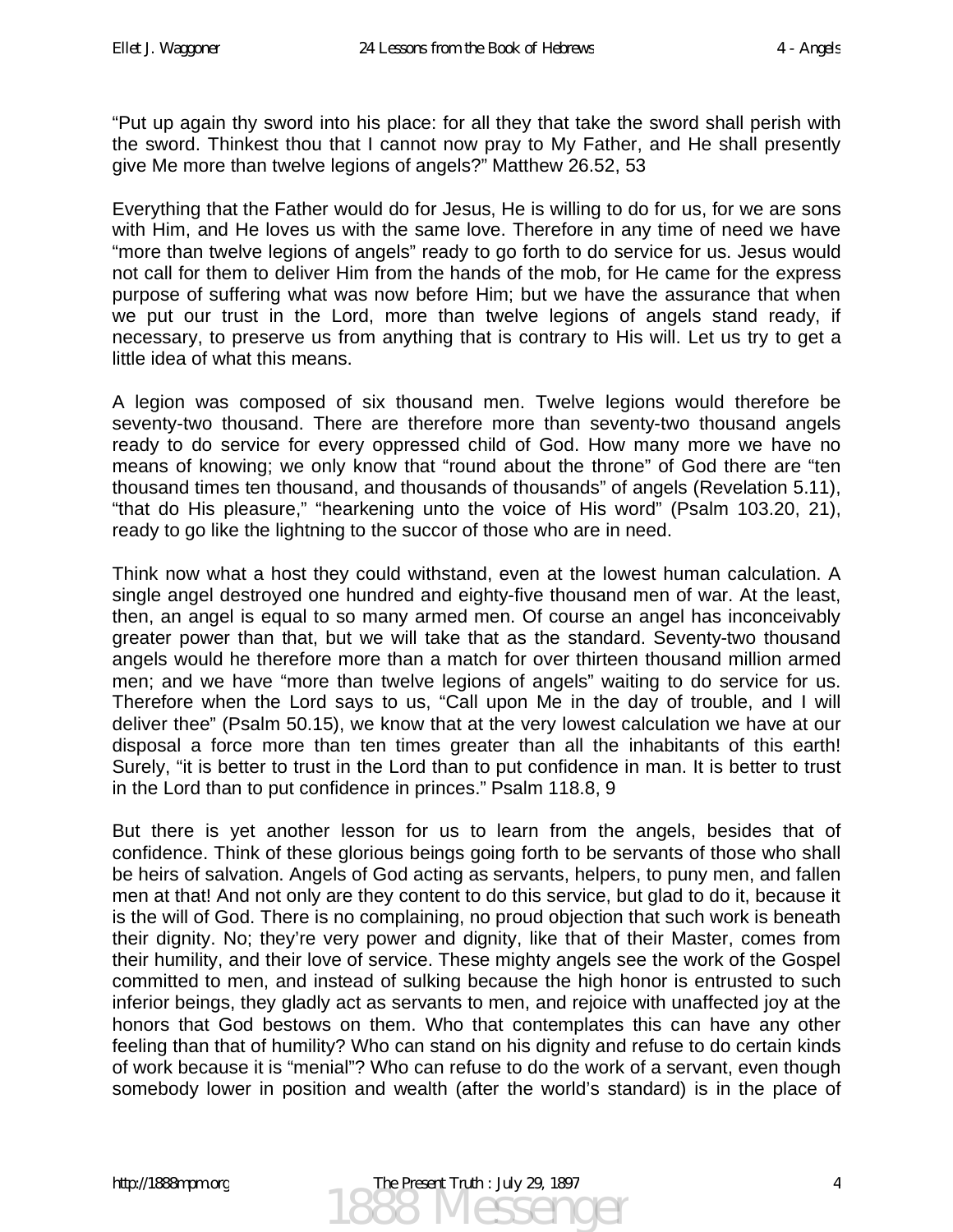honor? We may be unspeakably glad in the Lord for all the help He has provided for us, but when we truly appreciate it, we can never let pride hold us back from saying, "Here am I, send me," because the work is menial, and the place of service so obscure that no eye but God can see it.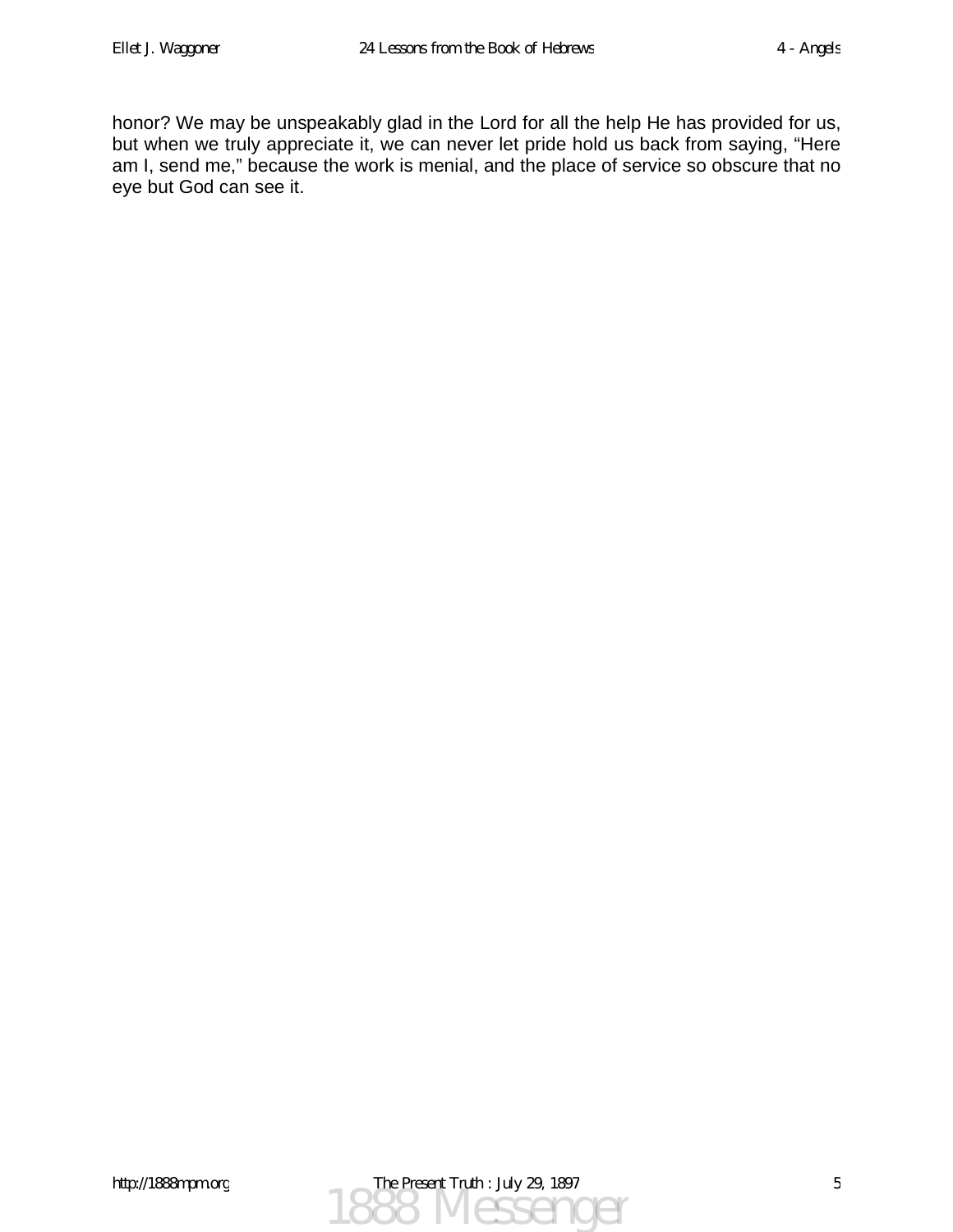# **The Word of Salvation**

Let every one, before beginning this study, read again the first chapter of Hebrews, giving careful thought to each statement. Think of the infinite contrast between Christ and the angels, a contrast that is infinite, not because the angels are insignificant beings, but because, excellent in strength as they are, Christ is infinitely greater. Then with the last words of the chapter still in mind, namely, that all the angels are ministering spirits, sent forth to do service for the sake of them who shall be heirs of salvation, let us begin the second chapter, which stands as closely related to the first as any of the verses of the first do to each other.

#### **The Exhortation**

"Therefore we ought to give the more earnest heed to the things which we have heard, lest at any time we should let them slip. For it the word spoken by angels was steadfast, and every transgression and disobedience received a just recompense of reward, how shall we escape, if we neglect so great salvation which at the first began to be spoken by the Lord, and was confirmed unto us by them that heard Him; God also bearing them witness, both with signs, and wonders, and with divers miracles, and gifts of the Holy Spirit, according to His own will? For unto the angels hath He not put in subject the world to come, whereof we speak." Hebrews 2.1-5

**"Therefore."**—Those who read the Bible simply chapter by chapter, always stopping in their reading by course at the end of a chapter, whether the subject ends or not, and who begin the next time with the next chapter, without thought of what has gone before, miss a great deal. Much that they read is to them utterly devoid of meaning. In this case the word "Therefore" is the connecting link between what follows and what precedes. Since the angels, although far inferior to Christ, are mighty in power, even as the winds and the flaming fire, and yet are but servants of God, waiting upon and ministering to men, we ought to give the more earnest heed to things which are spoken, not by angels, but by Christ.

**"The Word Spoken by Angels."**—"The word spoken by angels was steadfast, and every transgression and disobedience received a just recompense of reward." The expressions here used indicate that "the word spoken by angels" was in the nature of a command. Every transgression of it received its just recompense. In Acts 7.53 we have Stephen's charge against his judges, that they had "received the law by the disposition of angels," and had not kept it. In Galatians 3.19, also, we read of the law that "it was ordained by angels in the hand of a Mediator," or, as the Revision has it, "ordained through angels by the hand of a Mediator." These texts show us that the angels had an important part to act in the giving of the law, but just what they did; we have no means of knowing. Since the Lord has not told us, it is not necessary, for us to know; and it is sinful for us to speculate. It is enough for us, so far at least as our present study is concerned, to know that the word spoken by angels, whatever it was and whenever it was spoken, was steadfast as God's own word, so that every transgression of it was visited with sure punishment. "God confirms the word of His servant, and performs the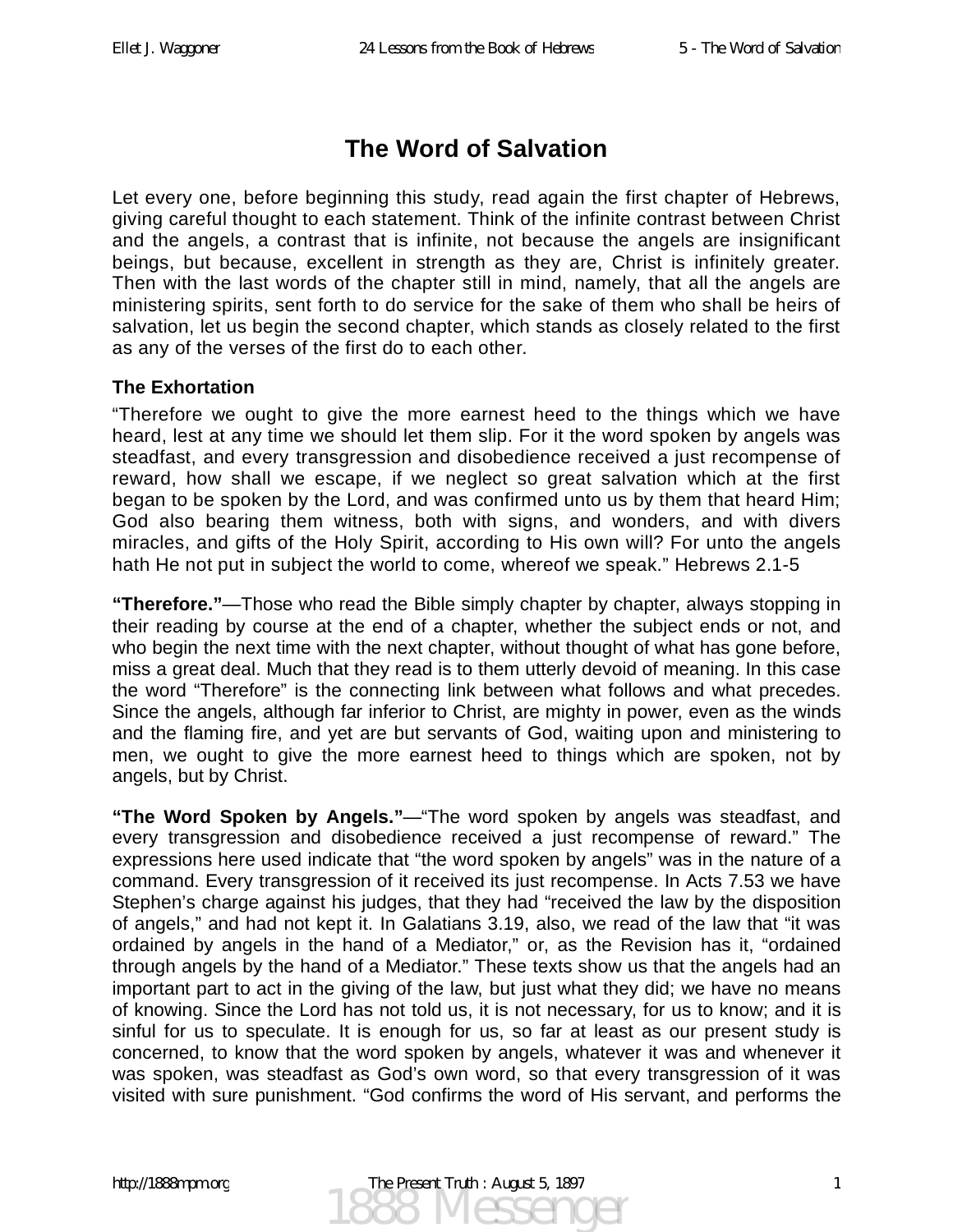counsel of His messengers." Isaiah 44.26

**Condemnation and Salvation**.—"The word spoken by angels" condemned. If now such a word was fixed, and could not be altered, so that every transgression invariably received punishment, what hope can there be for those who neglect the *word of salvation* that began to be spoken by the Lord Himself? The word, which Christ speaks, is the word of salvation. His name is salvation, His life is salvation, and the word that He speaks is life (John 6.63),—His own life. Here is the situation: Men have transgressed the commandment, and have forfeited their lives. They are lost. But here comes the message of salvation—salvation not only from the consequences of the transgression, but from the transgression itself, so that there remains no sin to be punished. That is complete salvation. Now suppose some of these lost men refuse to hear this word of salvation, and reject all the offers of help, what hope of escape is there for them?—Manifestly none. They were lost before; a sure promise of salvation is given them, but thy reject it; if they were lost before, then they must most surely be lost now.

**Begun by the Lord**.—This "great salvation" "at the first began to be spoken by the Lord." Note the words "*began* to be spoken." Christ finished the work that was given Him to do, and the word that He spoke was perfect, but nevertheless He only began it, leaving it to those who heard it to carry it further. Inasmuch as the word only began to be spoken by the Lord, it is evident that those to whom He committed it must proclaim the same word, with the same power. This is evident from the text, even if we read it as in the Revised Version, "having at the first been spoken through the Lord, and was confirmed unto us by them that heard." The word spoken by them that heard is the selfsame word of salvation that Christ proclaimed.

**Who Can Proclaim the Message?**—The text simply tells the fact, that those who heard the word spoken by Christ, proclaimed it to others. But who have the right to proclaim the Gospel message? Nay, upon whom does the obligation rest to proclaim it? Here is the answer: "And the Spirit and the Bride say, Come. And *let him that hears say, Come*." Revelation 22.17. The word was confirmed to us by them that heard it, and as we hear it we are to confirm it to others. All have not the same talents, nor the same circle of influence; but all who hear are to say, "Come," each in his place according to his ability. There is in the church of Christ no priestly class between God and the people; but "the Man Christ Jesus," the High Priest, "the One Mediator between God and men" (1 Timothy 2.5), and every believer is a priest. The whole body of true believers forms a "royal priesthood" (1 Peter 2.9), with Christ as Chief. In the church of Christ there are no ranks and classes,—none who are higher in position than others,—none who are specially privileged to make known the Gospel of God's grace, and to dispense to others its gifts. "To every one of us is given grace according to the measure of the gift of Christ." Ephesians 4.7. "The manifestation of the Spirit is given to each one for the profit *of all*." 1 Corinthians 12.7. There are many diverse gifts, "but one and the same Spirit works all these things, distributing to each one individually as He wills." Verse 11. "Let him that hears say, Come." The case is very simple: each one who knows the Lord is to tell what He has seen and heard with the Lord.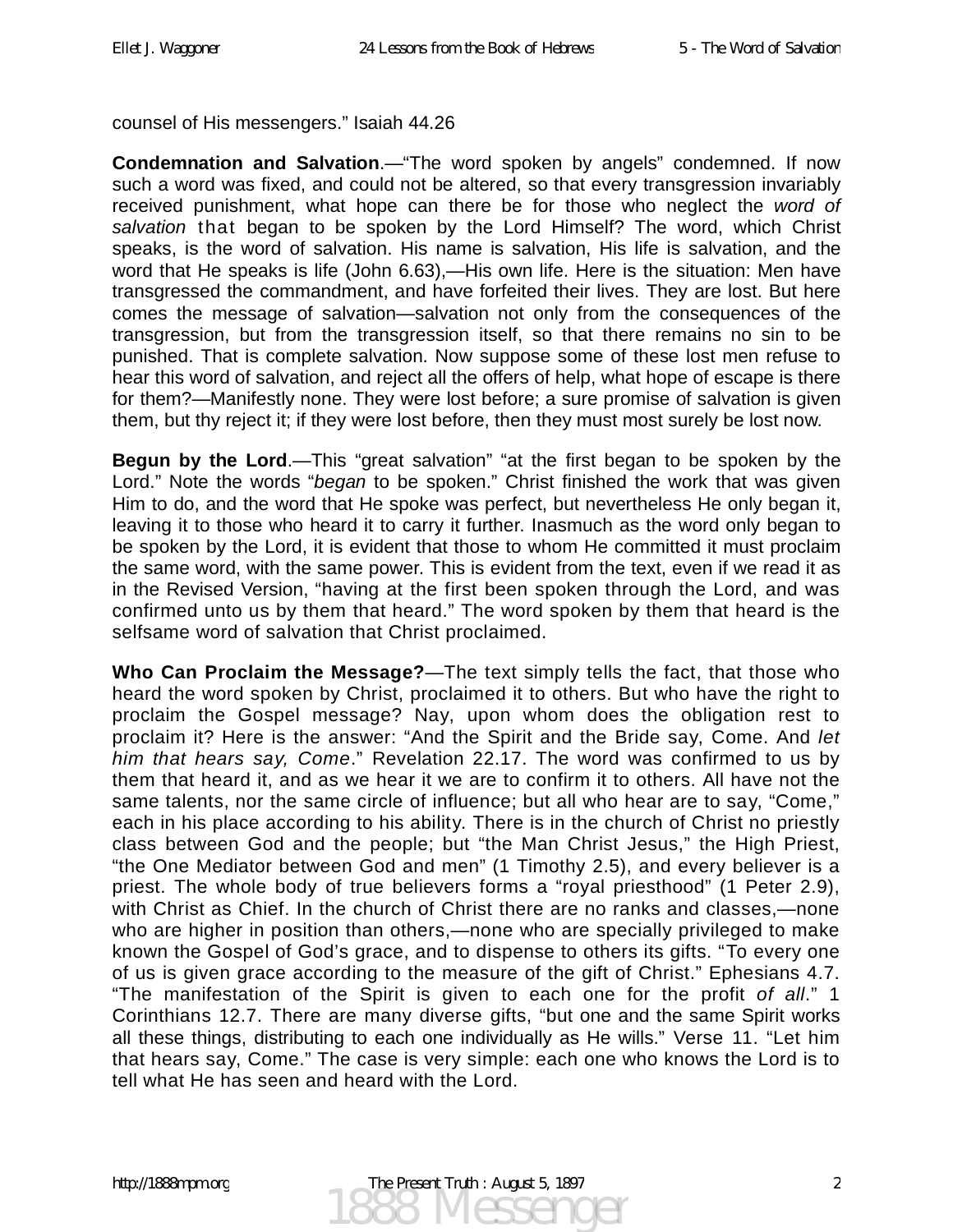**"Ambassadors for Christ."**—"If any man is in Christ, he is a new creation; the old things are passed away; behold, they are become new. But all things are of God, who reconciled us to Himself through Christ, and gave unto us the ministry of reconciliation; to wit that God was in Christ, reconciling the world unto Himself, not reckoning unto them their trespasses, and having committed unto us the word of reconciliation. We are ambassadors therefore on behalf of Christ, as though God were entreating by us." 2 Corinthians 5.17-19, R.V.

Note the fact that the apostle is talking of *any man* who is in Christ, and not of a special class among Christians. God has reconciled us, that is, all believers in Christ, to Himself; and in all who are thus reconciled to God, has He placed the word of reconciliation, so that all true believers are "ambassadors on behalf of Christ," through whom God entreats sinners just the same as He did through Christ when He was on earth. The same work that was committed to Christ is committed to Christ's followers, and the same God that "was in Christ" to do the work, is in His followers. What a wonderful and solemn, and at the same time inspiring, thought that poor, feeble men are sent out to the world "in Christ's stead." Why do not Christians fill the place that God has assigned them?—Partly because they do not realize "the high calling of God in Christ Jesus," and partly because they are unwilling that God should fill them even as He filled Christ.

**"God Bearing Witness."**—Those who heard, said, "Come;" but it was God who testified. The common version has, "God bearing them witness, but the "them" is inserted, so that we have it in the Revision, "God bearing witness with them." This is what God did with the holy prophets and apostles, as we read in Acts 1.26 of that which "the Holy Spirit by the mouth of David spoke before concerning Judas;" and in Acts 3.18 of the things which "God before had showed by the mouth of all His prophets." God said to Ezekiel, "Get thee unto the house of Israel, and speak with My words unto them." Ezekiel 3.4. So with those who proclaimed the message that they heard from the Lord; they spoke, but only the words of the Lord. God testified through their mouth. Even so must it be with all who hear, and who obey the injunction, "Let him that hears say, Come." It is the same message that the Spirit and the Bride utter. God says to His servants, "I have put My words in thy mouth." Isaiah 51.16. "For He whom God hath sent, speaks the words of God." John 3.34. "If any man speaks, let him speak as the oracles of God." 1 Peter 4.11. If we have indeed heard, and if we are new creatures in Christ, and so ambassadors representing Christ, it is "as though God were entreating by us." 2 Corinthians 5.20

**Witnessing with Signs and Wonders**.—Those who are in Christ, are sent in Christ's stead. To us the same words are uttered as to the twelve; for Jesus Said not merely of the twelve, but of all who should believe on Him through their word, "As Thou hast sent Me into the world even so have I also sent them into the world." John 17.18, 20. Now of Jesus it is said that He was "a man approved of God'" "by many miracles, wonders, and signs, which God did through Him." Act 2.22. Having been anointed by the Holy Spirit and with power, He "went about doing good, and healing all that were oppressed of the devil; for God was with Him." Acts 10.38. When God dwells in His people, the same power must accompany them.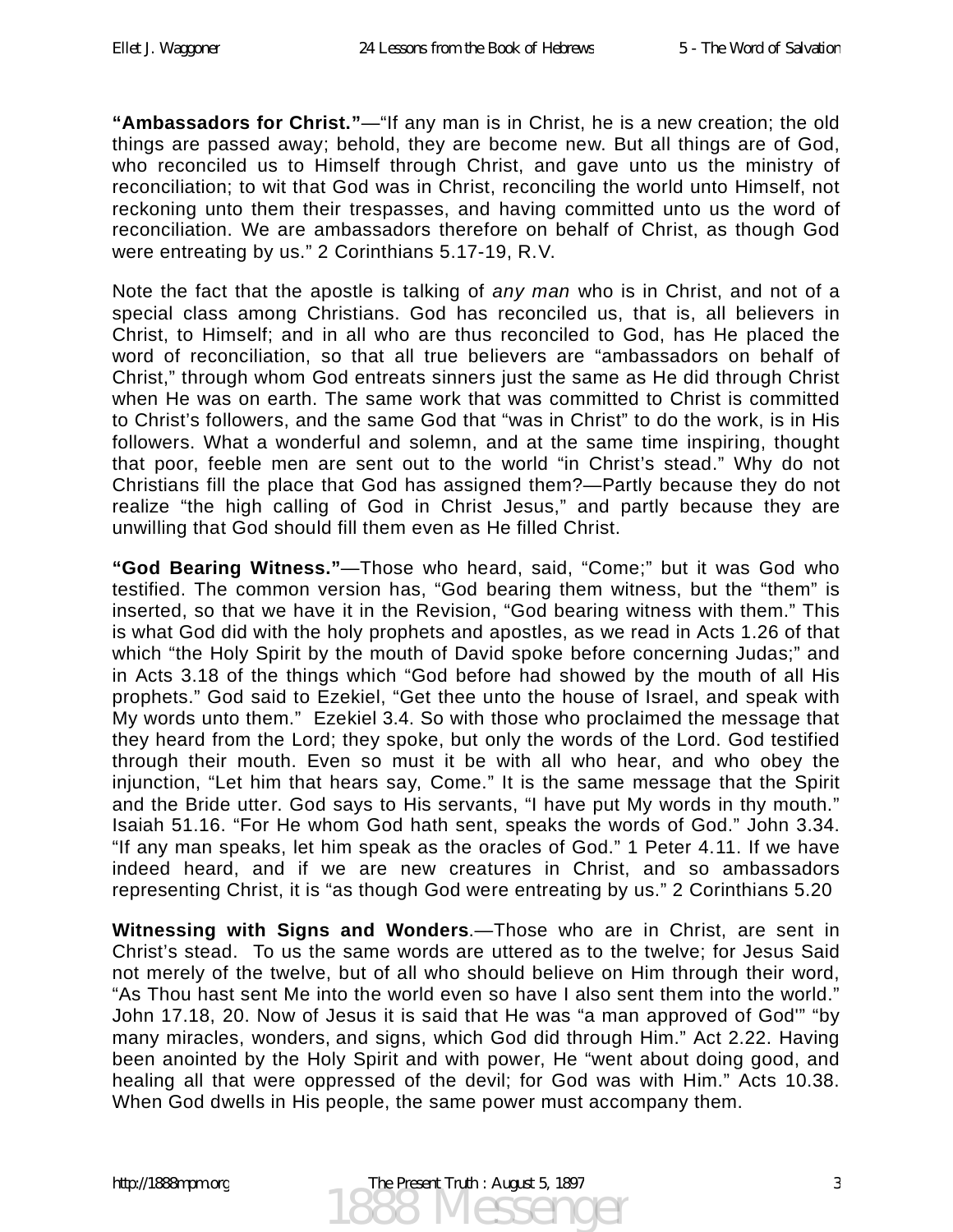But let no one long for the power to work miracles, for he will long in vain He who has such desires thereby shows that he is desirous of vainglory. Selfishness and love of applause is at the bottom of his desire; and from the case of Simon the sorcerer (Acts 8.18-23) we learn that the gifts of the Holy Spirit are not bestowed on such. The power is of God, and He uses it only through such as in humility of heart realize that they are nothing. Besides, God has never promised that all His people should have the gift of working miracles. 1 Corinthians 12.8-11. Christ Himself bore witness that there had never risen greater prophet than John the Baptist (Matthew 11.11), yet "John did no miracle." John 10.41. Of this thing, however, we may be assured, namely, that those in whom the word of God dwells will have the power of the word, or of the Spirit. When they speak as the oracles of God, even though they be laborers at their daily task, the word will have the same power as that by which miracles are performed. "Behold I and the children whom the Lord hath given Me, are for signs and for wonders in Israel from Lord of hosts, which dwells in Mount Zion." Isaiah 8.18

**"Gifts of the Holy Spirit."**—To all believers is the Holy Spirit given. Ephesians 1.13. But "there are diversities of operations" while "it is the same God which worketh all in all." 1 Corinthians 12.6. God distributes the gifts of the Holy Spirit "according to His own will." "But the manifestation of the Spirit is to every man to profit all." 2 Corinthians 12.7. To profit whom? Himself?—No, but to profit others; "for none of us lives to himself." Romans 14.7. God blesses people, in order to make them a blessing. Genesis 12.3. Therefore, "as every man hath received the gift, even so minister the same one to another, as good stewards of the manifold grace of God." 1 Peter 4.10. Wonderful calling to minister the Spirit of God to men! Yet this is what is promised, for Christ said, "He that believeth on Me, as the Scripture hath said, out of his belly shall flow rivers of living water. But this spoke He of the Spirit." John 7.38, 39

**Not the Work of Angels**.—"For unto the angels hath He not put in subjection the world to come, whereof we speak." What has this to do with the subject? Very much, as we shall see if we note the little word "for," which shows that what follows depends on what goes before. To men has God committed the work of preaching the Gospel. God Himself bears witness and beseeches through them. The word of salvation, which began to be preached by the Lord, is continued by men, not by angels. And why not by angels?—because "unto the angels hath He not put in subjection the world to come." Thus we see that "the world to come" has a very close connection with the preaching of the Word, and this is what all naturally expect; but the noteworthy thing is that the preaching of the Gospel is committed to none but to those to whom the world to come has been placed in subjection, and angels are their attendants and ministers as they do their work. What the world to come is, to whom it is placed in subjection, and how and when, together with its connection with the preaching of the Gospel, must be left for later consideration.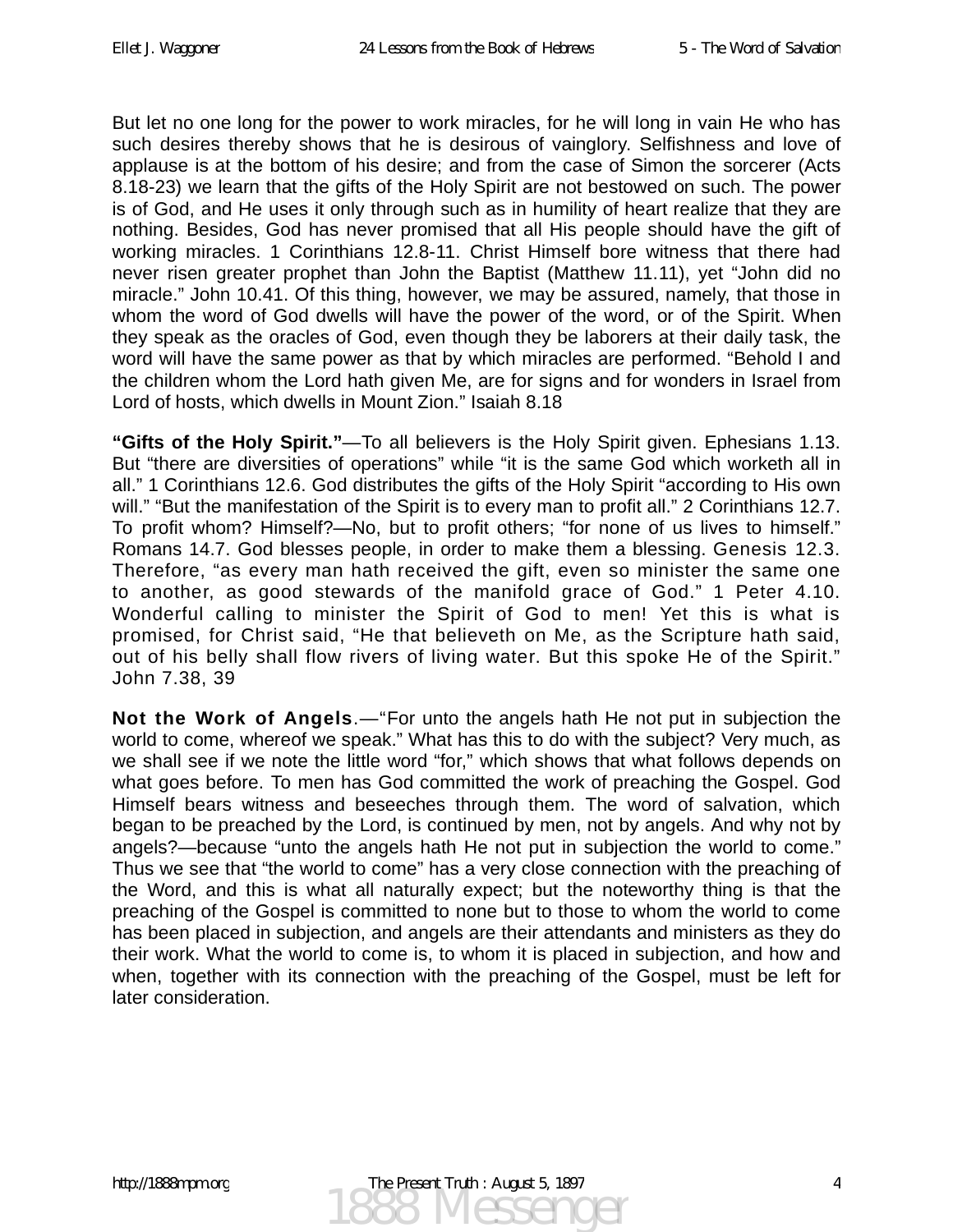#### **Subjection to the World to Come**

In our last study, beginning the second chapter of Hebrews, we learned that the word of salvation, "which at the first began to be spoken by the Lord," has been committed to men. Whosoever hears the message is commissioned to give it to others, telling what he has seen and heard with the Lord. This work, although committed to man, is God's work, "for he whom God hath sent, speaks the words of God;" and therefore God bears them witness, or, rather, God bears witness with them, "both with signs and wonders, and divers miracles, and gifts of the Holy Spirit, according to His own will."

But why is this work committed to men, instead of to the angels, those messengers of God, whom He sends with the speed of the lightnings and the strength of the mighty winds? —The scripture before us in our present lesson gives us the answer: —

"For unto the angels hath He not put in subjection the world to come, whereof we speak. But one in a certain place testified, saying, What is man, that Thou art mindful of him? or the son of man, that Thou visits him? Thou made him a little lower (or, "for a little while lower") than the angels; Thou crownedst him with glory and honor, and didst set him over the works of Thy hands; Thou best hut all things in subjection under his feet. For in that He put all in subjection under him, He left nothing that is not put under him." Hebrews 2.5-8

**"The World to Come."**—What is "the world to come, whereof we speak?" and where has the writer of this Epistle spoken of it? — The answer to the first question is found in 2 Peter 3.13: "Nevertheless we, according to His promise, look for new heavens and anew earth, wherein dwells righteousness." And again: "I saw a new heaven and a new earth; for the first heaven and the first earth were passed away." "And He that sat upon the throne said, Behold, I make all things new." "He that over cometh shall inherit all things." Revelation 21.1, 5, 7. The world to come is the new earth, and we have already found a reference to it in Hebrews 1.10-12, where we read that the heavens and the earth shall wax old as doth a garment, and like a vesture shall be folded up and *changed*, that is, replaced by new. Thus we see that "the world to come, whereof we speak," is the new heaven and the new earth, wherein the righteous shall dwell.

**To Whom Made Subject?**—"Unto the angels hath He *not* put in subjection the world to come, whereof we speak." But has God put the world to come in subjection to anyone? —If not, there would be no significance in specifying the angels, as those to whom it has not been made subject. Notice, however, the connection: The apostle is talking about the preaching of the Gospel, the word of salvation; it at the first began to be spoken by the Lord, and is committed to those who heard Him, that is to men, because unto the angels He hath not put in subjection the world to come. Thus we see it clearly indicated that the reason why the preaching of the Gospel is committed to men is that unto men the world to come has been put in subjection.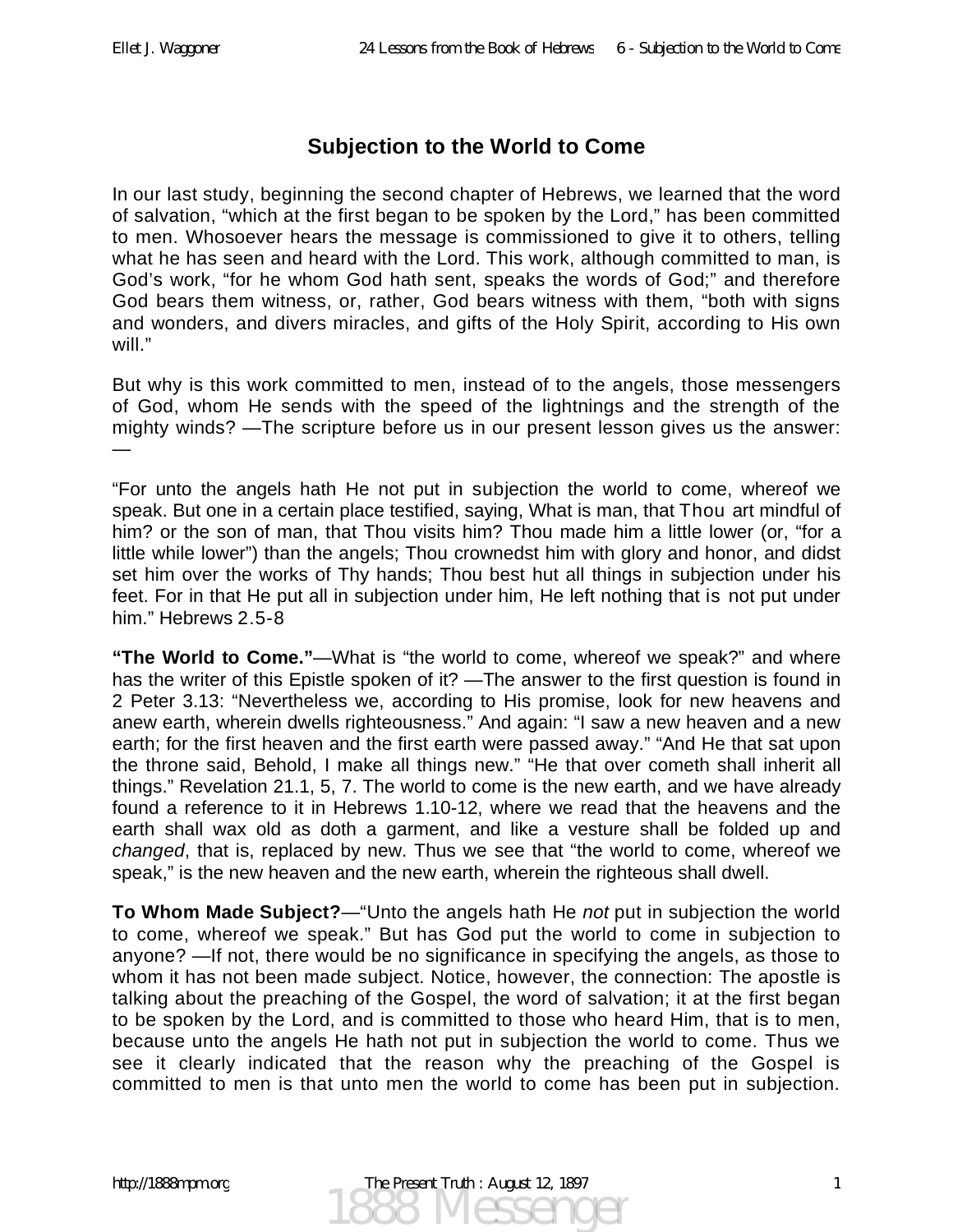But we are not left to draw conclusions about this matter, for we are told, even in the text before us, just when it was done.

**When It Was Done**.—"One in a certain place [namely in the eighth Psalm] testified, saying, What is man, that Thou art mindful of him? or the son of man, that Thou visits him? Thou made him a little lower than the angels; Thou crownedst him with glory and honor, and didst set him over the works of Thy hands; Thou hast put all things in subjection under his feet. For in that He put all in subjection under him, He left nothing that is not put under him." Hebrews 2.6-8. In the beginning, when God made the heavens and the earth, when they were wholly new, He said, "Let us make man in our image, after our likeness; and let them have dominion over the fish of the sea, and over the fowl of the air, and over the cattle, and over all the earth, and over every creeping thing that creeps upon the earth." Genesis 1.26. And God did just as He said, as we read in verse 23, and also in Psalm 8, from which the Apostle quotes: "Thou made him to have dominion over the works of Thy hands; Thou hast put all things under his feet; all sheep and oxen, yea, and the beasts of the field; the fowl of the air, and the fish of the sea, and whatsoever passes through the paths of the sea." What was it that was thus so completely put in subjection to man? —It was "the world to come, whereof we speak," that is, the new heavens and the new earth, wherein only righteousness dwells.

**Perfect Dominion, Perfect Subjection**.—It is not for curiosity's sake, but in order that we may know more of the power of the Gospel, and the power with which God wishes all to proclaim it, that we dwell upon the dominion which God in the beginning gave to man. Dominion was given to him; that is, he was made king, and his kingdom was the heavens and the earth that God had just made. Moreover, he was crowned with glory and honor. A crown signifies kingship, and the nature of the crown indicates the nature of the kingdom; therefore man was crowned king of glory. He was made glorious, and was set over a glorious kingdom.

The birds, the beasts, and the fishes, yea, the very earth itself was made subject to man. It is not so now, but traces of it are seen from time to time, and especially do we see it in Christ. He was alone in the desert with the wild beasts (Mark 1.13), yet they did Him no harm. The winds and the waters obeyed Him. Matthew 8.27. The fig tree was also obedient. Mark 11.13, 14, 20. The unbroken colt bore Him through the crowd that shouted and waved palm-branches, as steadily as the oldest and best-trained beast could have done. Mark 11.1-9. Elijah commanded, and the heavens withheld rain and dew, and again at his word the heavens gave abundance of rain. 1 Kings 17.1; James 5.17, 18. God gave the ravens commandment concerning Elijah, that they should feed him, and twice a day for many days they brought the man of God food, obeying their orders as faithfully as any man could have done. 1 Kings 17.1-6. God spoke to a great fish, and it came and swallowed the truant Jonah, and again at the word of the Lord it set him on the dry land. Jonah 1.17; 2.10. Daniel in the den of lions was as safe as in his own house. Daniel 6.16. In these things we see traces of the perfect dominion that man had in the beginning.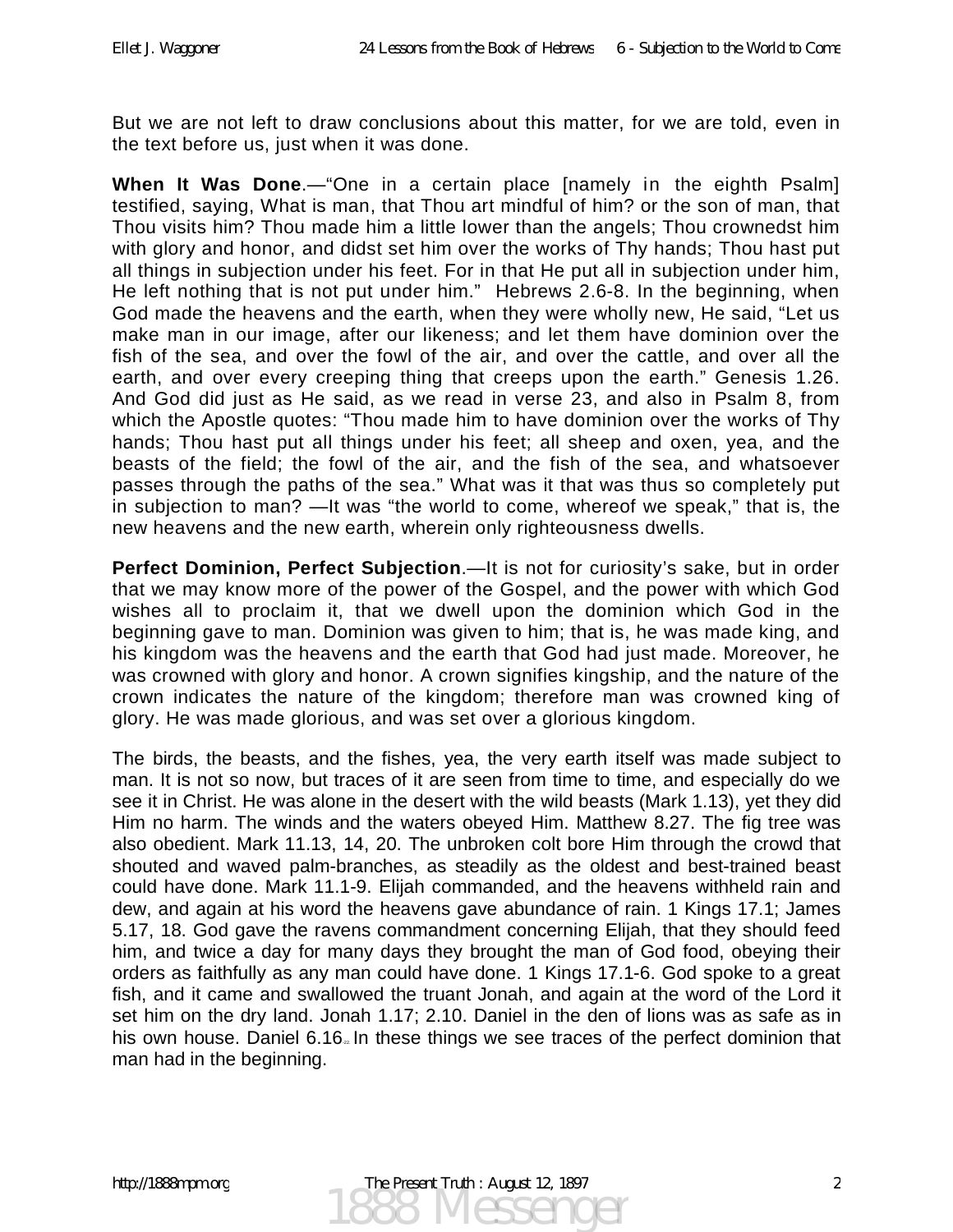**Man, God's Representative on Earth**.—Some one may say that these cases that we have cited are instances of the power and dominion of the Lord. Exactly, but that does not mean that they have no application to our subject. "God has spoken once, twice I have heard this: that power belongs to God." Psalm 62.11. "There is no power but of God." Romans 13.1. Although dominion over the works of God's hands was given to him, he could rule only by the power of God. God is king over all; He is "King of kings." "The kingdom *is* the Lord's" (Psalm 22.28), and our daily confession is to be, "Thine is the kingdom." He did not withdraw from this portion of the universe when He gave dominion to Adam. Far from it. It was His purpose to rule the world through man. "Verily Thou art a God that hides Thyself, O God of Israel, the Saviour." Isaiah 45.15. He is "meek and lowly in heart" (Matthew 11.29), and delights more in the welfare of others than in His own. How wonderful! Think of the Maker of the universe, "in honor preferring another," and therein finding His highest glory. And yet that is true of God" for He is everything that He expects of us. So God was pleased that in this part of His kingdom men should represent him. Not that man was by any means to take God's place, for that is impossible, but that God in man would rule.

**The Word Made Flesh**.—Christ came to "restore all things." It is impossible for us to realize the "high calling of God in Christ Jesus" unless we consider "the first man Adam, to whose condition, and even better, we are to be restored in Christ, who came to "seek and to save that which was lost." All things were made by the word of God. "In the beginning was the Word, and the Word was with God, and the Word was God." "All things were made by Him." John 1.1-3. "In Him were all things created;" "He is before all things and in Him all things consist." Colossians 1.16, 17, R.V. All things come from Him and are upheld by His life, so that even the mountains are said to have been "brought forth'" (Psalm 90.2), that is *born*, as is given in other, more literal translations. The word is life; so when God said, "Let the earth bring forth grass," it "*was so*;" the word became grass. And when by the same word man was made, "the word became flesh." Thus Adam was "the son of God" (Luke 3.38), although only dust of the earth. God filled him with His spirit, and set him over the works of His hands, so that to him was all power given in heaven and earth; that is to say, all power in heaven that pertains especially to this earth. This we see in the fact that he was to rule over the fowls of the heaven. But the power was not inherent in man, for he was only dust; the power was the power of the word of God, and a glimpse of it is given us in Elijah's control over rain. It is to this power and dominion that Christ will bring those who believe in Him; for "the kingdom and dominion and the greatness of the kingdom under the whole heaven shall be given to the people of the saints of the Most High. Daniel 7.27. Unto Christ as '"the Son of man is all power in heaven and earth given, in order that He may give it to us; but this does not come within the scope of our present lesson.

**"What Is Man?"**—This is a question, which we must not forget to answer, and the answer must be kept in mind. "The Lord God formed man of the dust of the ground." Genesis 2.7. Literally, He "formed man, dust of the ground." So that God could say to him, "Dust thou art." God took dust, and set it over the works of His hands. In all his glory and honor, man was but dust. The power was God's and so was the glory. How wonderful is God's power! With a handful of dust He can rule a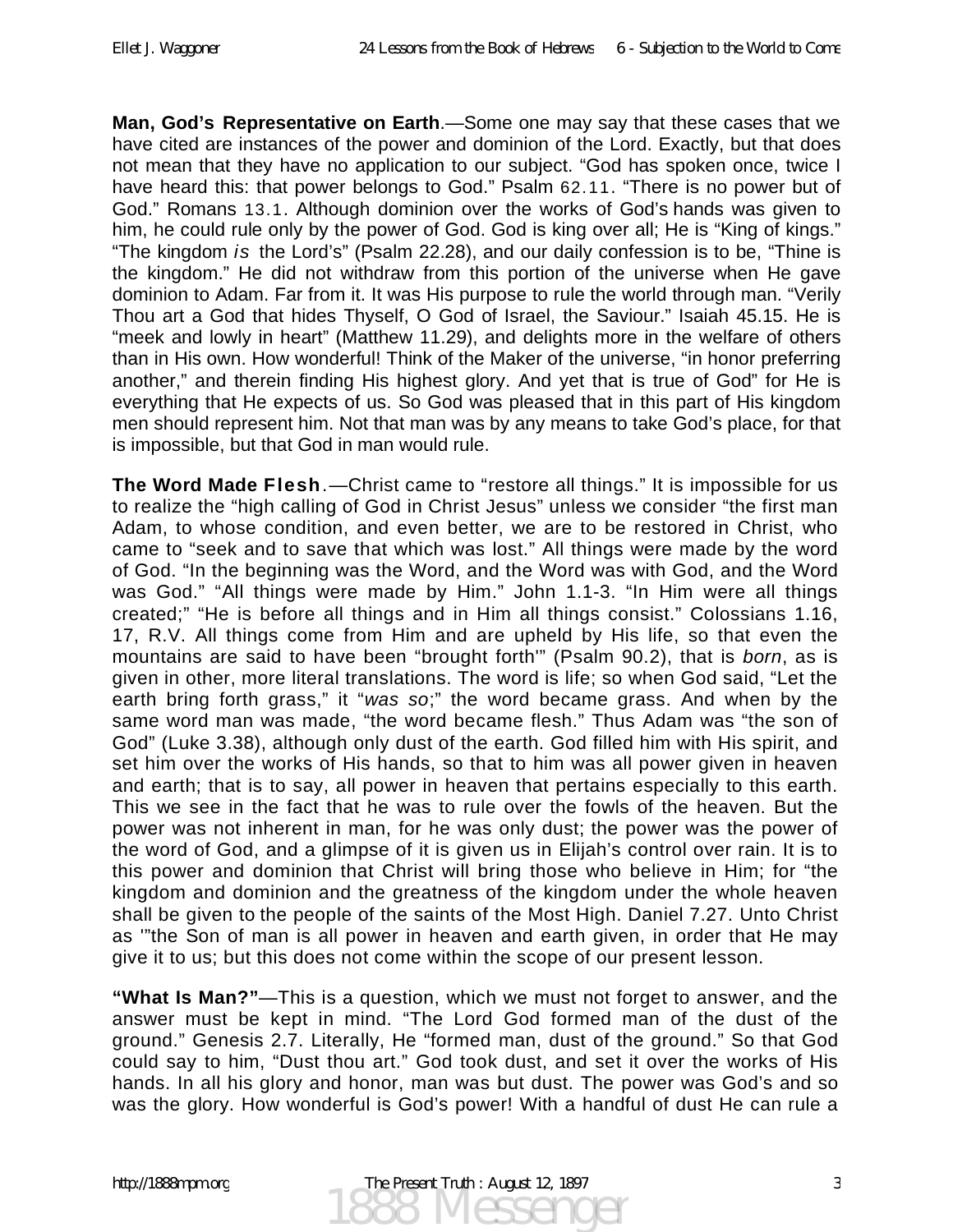world! No wonder that He will not despise "a broken and a contrite heart" (Psalm 51.17), that is, a heart that is but dust, —contrite: ground together, pulverized, —and which continually acknowledges that it is nothing. God will not despise it, because nothing is small or insignificant with Him, and He can do wonders with it. His glory is in doing the greatest things with the weakest instrument. The fact that God created man dust of the earth, and crowned him with glory and honor, and set him over the work of His hands, is the joy and strength of the converted soul. In the facts of the creation of man, we learn what God can do with the contrite soul that is "a new creature" in Christ. Man is nothing, but God is everything. Whoever has learned this truth, has the key to the wisdom of the universe.

**The Gospel the Power of God**.—The Gospel is the power of God to salvation to everyone that believeth. Romans 1.16. But the eternal power of God is seen in the things that He has made. Romans 1.20. In creation is the power of God seen, and therefore the Gospel, which is the power of God to salvation, makes new creatures, or "a new creation." But "the Gospel of your salvation" is "the word of truth." Ephesians 1.13. The power of the Gospel is therefore the power of the word, but it is the power of the word that created the heavens and the earth, and gave man dominion over them. Unto men, and not to angels, is the Gospel committed. That is, the word that is given to men to proclaim, is the word that creates. "The world to come" is the world over which God gave man dominion in the beginning. That dominion is to be completely restored by the Gospel. But the second glory will exceed the first, because when Satan attempts to thwart God's plan, it only gives God opportunity to show His power in a more wonderful manner. In the beginning God ruled the world through the man who, although dust, was majestic in form, and perfect in every particular. Satan thought to show that God could not do it, and now God will show that He can do it with men who have fallen so low that they are tainted and marred and deformed so that they can scarcely be called men. "Whatsoever God doeth, it shall be for ever." Ecclesiastes 3.14. Therefore since God gave man dominion over the earth, He has not taken back the gift, but in pursuance of His eternal purpose, has committed to man the work of the Gospel, through which all things are to be created new. This is why the Gospel is not committed to angels: Because unto the angels hath He not put in subjection the world to come. Men talk of the power of the Gospel to convert souls, but while they talk of it they often forget that the power that it has over souls is the measure of the power, which God has given to men to proclaim it. To man is the work committed, but the power is of God. Thus He says: "I have put My words in Thy mouth, and I have covered thee in the shadow of Mine hand, that I may plant the heavens and lay the foundations of the earth, and say unto Zion, Thou art My people." Isaiah 51.16. Unto man was the dominion over the new earth given in the beginning; the Gospel is the power by which all things are to be made new; therefore to man is given the work of preaching the Gospel, and in giving it to him, God has given him" the power of the world to come.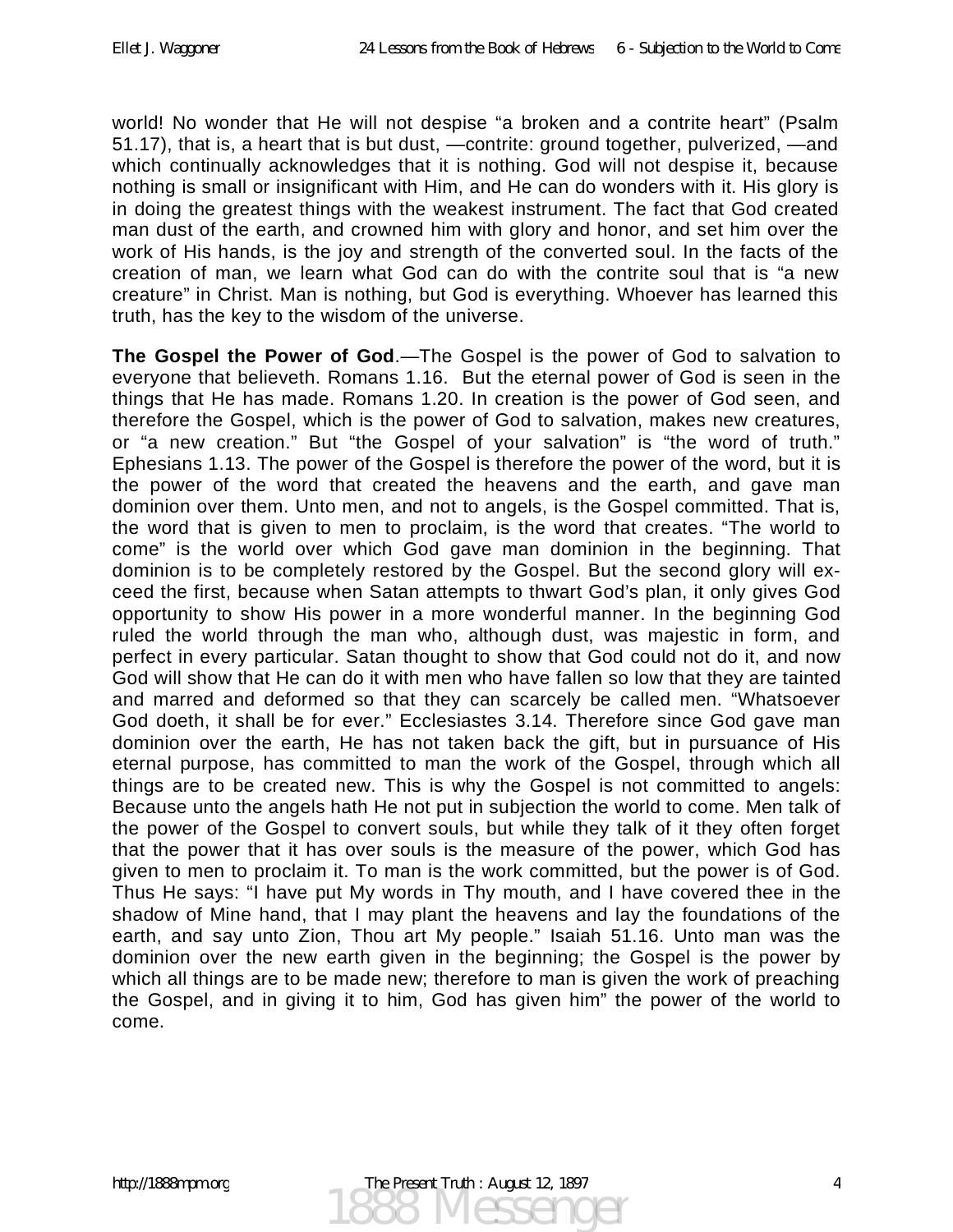#### **'We See Jesus'**

Our last lesson was upon "the world to come," and its relation to the preaching of the Gospel. The Gospel is not committed to angels, because unto them God has not put in subjection the world to come. The Gospel is the power of God to salvation, to every one who believes; the power of God is seen in the things that He has made, for creation is the measure of God's power; the object of the Gospel is to restore what has been lost;—to create anew;—therefore its power is the same as that which created the world in the beginning. The earth was given to man in the beginning, and therefore to man is committed the work that will restore it; but as the power that restores it is the same power that was given man over it in the beginning, it follows that its power is the power of the world to come; for the world to come is the world that was in the beginning.

We considered the extent of the dominion that God gave men when He created him. All the power of God, so far as it concerned this earth, was to be exhibited through man. The birds, the beasts, the fishes, the very earth itself, all were subject to man. The dominion was complete.

"For in that He put all in subjection under him, He left nothing that is not put under him. But now we see not yet all things put under him. But we see Jesus, who was made a little lower than the angels for the suffering of death crowned with glory and honor; that He by the grace of God should taste death for every man." Hebrews 2.8,  $\mathbf{Q}$ 

When certain Greeks ones came to Philip, saying, "Sir, we would see Jesus," and Philip brought them to Him, Jesus said, "The hour is come, that the Son of man should be glorified. Most assuredly, I say unto you, unless a grain of wheat fall into the ground and dies, it remains alone; but if it dies, it produces much grain." John 12.23, 24. This is the subject that we have before us in our present lesson, for in few words it shows us Jesus giving all and gaining all.

Our attention has been directed to man in his original glory and honor, with all things under him. But as we look at his estate we suddenly see the dominion lost.

**The Dominion Lost**.—For "now we see not yet all things put under him." As we look, we see him fall, and instead of having the world under him, he has it all upon him. Instead of ruling the world, the world rules him. From the highest place, he sinks to the lowest place. We are now talking of *man;* whatever low place any person has been known to be in, and whatever baseness an individual descended to, is only an exhibition of how low man has fallen. It is only lack of opportunity, or better circumstances that, aside from the grace of God, hold any individuals in the world back from exhibiting the same disgusting vileness that is seen in the lowest specimens. "All have sinned, and come short of the glory of God." Romans 3.23. The dominion was one of glory and honor, because man was "crowned with glory and honor." Therefore it is plain to see that the loss of the glory, on account of sin, was in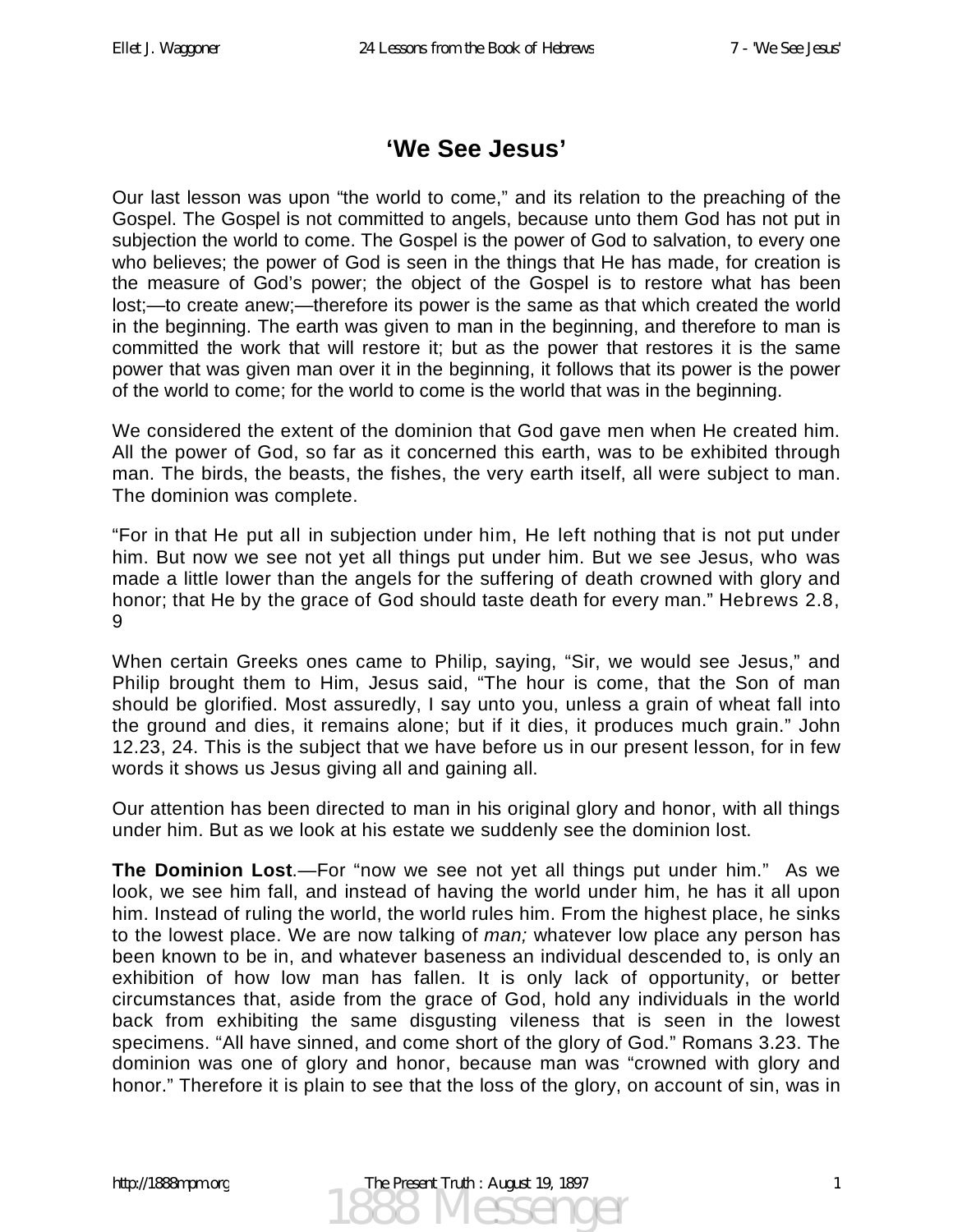itself the loss of the dominion. From being above all, man has fallen lower than all, for men have fallen lower than the beasts.

**Not Now Under Him**.—The common idea is that man began with no dominion, and that he has gradually been acquiring dominion, until he has now nearly come to the fulfillment of the promise, "Blessed are the meek, for they shall inherit the earth." But this is directly contrary to the plain teaching of the Bible. The perfect dominion was in the beginning, but has been lost, and there was never a time in the history of the world when men had so little of the original dominion as now. "See how vast territories have been opened up by explorers, and how the wild beasts have been exterminated so that the people can dwell there in safety, says one, as proof that man is gaining dominion. Ah, but the fact that the beasts are wild, and that man must arm himself against them, and destroy them before he can live in a land, shows that he has not dominion. The king who is obliged to be always on the defense against those whom he calls his subjects, and who can rule them only by killing them off, has not much to boast of in the matter of authority. Even the domestic animals must be tied, or held in with bit and bridle. They are not obedient to the word of man, as they are to God's rule as was the case in the beginning. The few wonderful instances of the obedience of animals to the word of man only serve to indicate how far man is from the first dominion.

**Where We See Jesus**.—Our attention has been directed to man in his first dominion, crowned with glory and honor. As we look, we see him fall, and as we continue to gaze, with our eyes fixed on the place where he fell, "we see Jesus." Where do we see Him? —Just where man fell. Jesus came "to seek and to save that which was lost" (Luke 19.10), and the only way to find a thing that is lost, is to go where it is; the only way to pick up one who he has fallen, and who cannot help himself, is to go to the very place where he fell. This is what the text tells us. If we would see Jesus, we must go where there are fallen men. In this there is an exhortation, an indication of how we should labor; but there is also comfort, and the comfort comes first. Wherever there are fallen men, there we may see Jesus; but we are fallen men; therefore we may see Jesus in us. "The Word is nigh thee, in thy mouth and in thy heart; that is, the Word of faith, which we preach; that if thou shalt confess with thy mouth the Lord Jesus, and shalt believe in thine heart that God hath raised Him from the dead, thou shalt be saved." Romans 10.8, 9. The knowledge that Christ dwells in us, sinful men, is the only thing that can enable us to carry the blessed assurance of the Gospel to others.

**The Curse and the Cross**.—Because of sin came the curse, and the curse is death. But inasmuch as man has not life in himself, it is impossible that of himself he could endure the curse, for once having received it, that is, having died, he would have no more existence. It is not possible for man to endure death. But Christ has life in Himself (John 5.26), and can lay His life down and take it again; therefore He hath redeemed us from the curse, being made a curse for us; as it is written, cursed is every one that hangs on a tree. Galatians 3.13. On the cross Christ bears the curse; not only man's curse, but the curse of the earth as well; for He bore our sins in His own body on the tree (1 Peter 2.24), and He also bore the thorns, with which the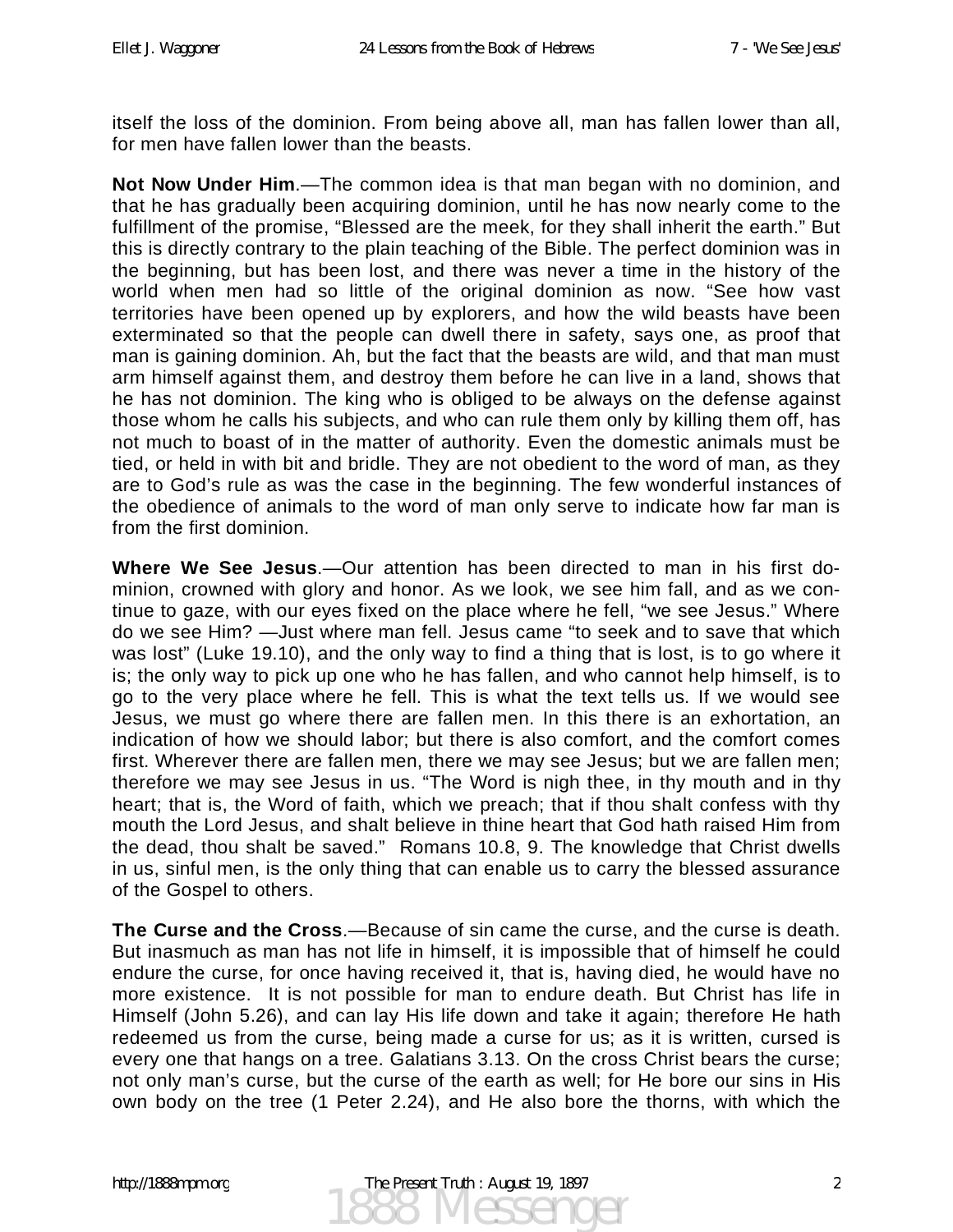earth was cursed. Compare John 19.2; Genesis 3.17, 18. But man lives, and the earth yields fruit, notwithstanding the curse; nothing is perfect, yet there is existence. Why? —Because Christ bears the curse, and has borne it from the beginning. If the curse had come upon man, apart from Christ, he would have died instantly, and there would have been no second generation. But the Word, which was made flesh in the beginning, continued man when he fell. When man went down to the lowest depths, the Lord went with him. The fact that men live, proves the presence of the life of Christ. Nothing in nature is perfect; yet the fact that there is growth in spite of the curse, shows the presence of Him who alone is able to bear the curse. Wherever there is any curse, any sin, or any of the effects of sin, there is the Lord Jesus, for He hears the sins of the world. But it is Christ crucified that bears the curse; therefore we find the cross of Christ just where man fell. "We see Jesus"—where? where man fell. How do we see Him?—Crucified, enduring fallen man's suffering. We see Him suffering death for every man. And wherever we see sin and the curse, there, if we have our eyes open, we see Jesus Christ crucified. The curse is upon all creation; Christ bears all of the curse upon the cross; therefore it is true that "the cross of Christ is stamped upon every leaf of the forest." Everything proclaims the Gospel of Christ. Even ungodly men, who use their God-given strength to fight against God, and who even deny His existence, are in spite of themselves witnesses to His mercy and longsuffering.

**Casting the Burden on the Lord**.—In this thought there is blessed hope and courage. "How can I lay my sin, on the Lord?" Ah, that is already done; for "the Lord hath laid on Him the iniquity of us all." Isaiah 53.6. Because Christ "*is come* in the flesh" (1 John 4.3), He bears the sins of all flesh. Not that He will take them, but He *has* them. They are on Him as soon as they are committed. Our part is simply to *confess* Him,—to confess with our mouth the Lord Jesus,—that is, confess that He is come in the flesh—in *our* flesh. Thus He bears our sins. But He bears the curse on the cross; therefore when we confess with our mouth the Lord Jesus, we confess Him crucified in the flesh,—in our flesh,—and so that we are crucified with Him. And then we have only to believe in our heart—and to continue believing—that God hath raised Him from the dead, to know that He dwells in us with the resurrection power. What a blessed Gospel to believe unto salvation, and how blessed to be permitted to proclaim it to fallen men!

**"A Little Lower than the Angels."**—It is true that the text says that we see Jesus crowned with glory and honor, but we must not forget that it was "because of the suffering of death" (R.V.) that He was crowned with glory and honor. So that before we see Him crowned with glory and honor we must see Him "a little lower than the angels," that is, as a man, for man was made a little lower than the angels. It is as "the Son of man" that we are to see Jesus. That is the name by which He always designated Himself. Christ has identified Himself with humanity, never to be separated. It was as the Son of man that He was crucified and buried; it was the Son of man who arose from the grave and ascended to heaven and the Son of man, now at the right hand of the Father is He whom we expect to see coming in the clouds of heaven.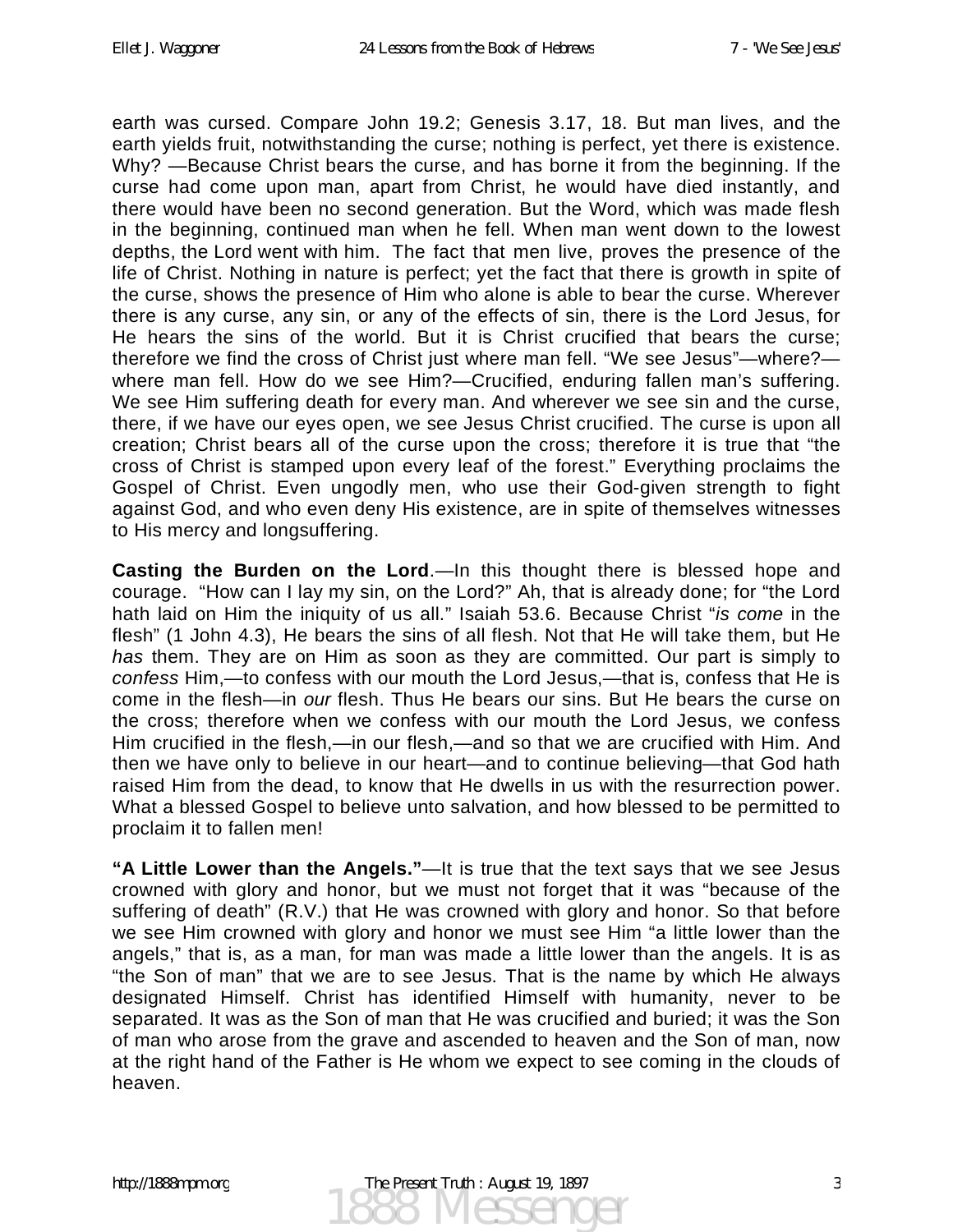**" For Every Man."**—By the grace of God Jesus tasted death for every man. It was not necessary that He should come to earth for His own sake. He died, not for His own sins,—for He "knew no sin" (2 Corinthians 5.21),—but for the sins of others. Whatever He suffered was for every man, and whatever He has gained is for every man, or, more strictly, for every *one*. Christ's sacrifice has to do with the individual, even as Christianity is an individual matter. "God so loved *the world*," it is true, but He loved them as individuals, because He gave His Son that *whosoever* believeth in Him should be saved.

**"Crowned with Glory and Honor."**—Note the suggestion. When God made man, He crowned him with glory and honor, and set him over the works of His hands. As already seen, the glory and the dominion were inseparable. Remember that it was *man*—mankind—that was thus crowned king over what God had made. But he lost the glory and the dominion. Is everything therefore eternally lost? —Not by any means. Now we see Jesus, not standing afar off, not standing where man was, and not looking down at the place where he fell, and not giving him counsel as to how to get up, —but we see Jesus right down where man fell, bearing him and his sin. And it is as the Son of man that we see Him crowned with glory and honor. Satan thought to overthrow God's work. He thought he would demonstrate that God could not rule His dominion through man, even when the man was free from all taint of sin and the curse; but Satan's onslaught simply gave God all opportunity to show His power in still greater measure, in that now He takes man in the lowest possible position, and exalts him to glory and honor.

**How Highly Exalted**.—Because Jesus "emptied Himself, taking the form of a servant," and became obedient unto death, even "the death of the cross;" therefore "God highly exalted Him, and gave unto Him the name which is above every name." Philippians 2.7-9, R.V. Yea, when God raised Him from the dead, He "seated Him at His right hand in the heavenly places, far above all principality and power and might and dominion, and every name that is named, not only in this age but also in *that which is to come*." Ephesians 1.20, 21. Think of the highest power, not merely in this world, but also in that which is to come, and Jesus as the Son of man is far above them all. Notice that God "hath put all things under His feet." Ephesians 1.22. So as the Son of man He has all that Adam had. The second Adam has all the dominion that the first Adam had. But as where sin abounds God's grace superabounds, and Satan's attack called out a greater manifestation of God's love and power, so the second Adam, in that He began the struggle from a lower plane than that on which the first Adam stood, has won a much higher place. Christ, the Son of man, has the highest place in the universe, next to God the Father. See 1 Corinthians 15.27, 28

**And We Also**.—When Christ was raised from the dead, He was raised to the right hand of God in the heavenly places, "far above all principality and power and might and dominion," "not only in this world, but also in that which is to come." "And you hath He quickened" made alive. Ephesians 2.1. For if we are "buried with Him in baptism," we are also "risen with Him through faith in the operation of God who hath raised Him from the dead." Colossians 2.13. "So many of its as were baptized into Jesus Christ were baptized into His death." Romans 6.3. So being raised with Him, is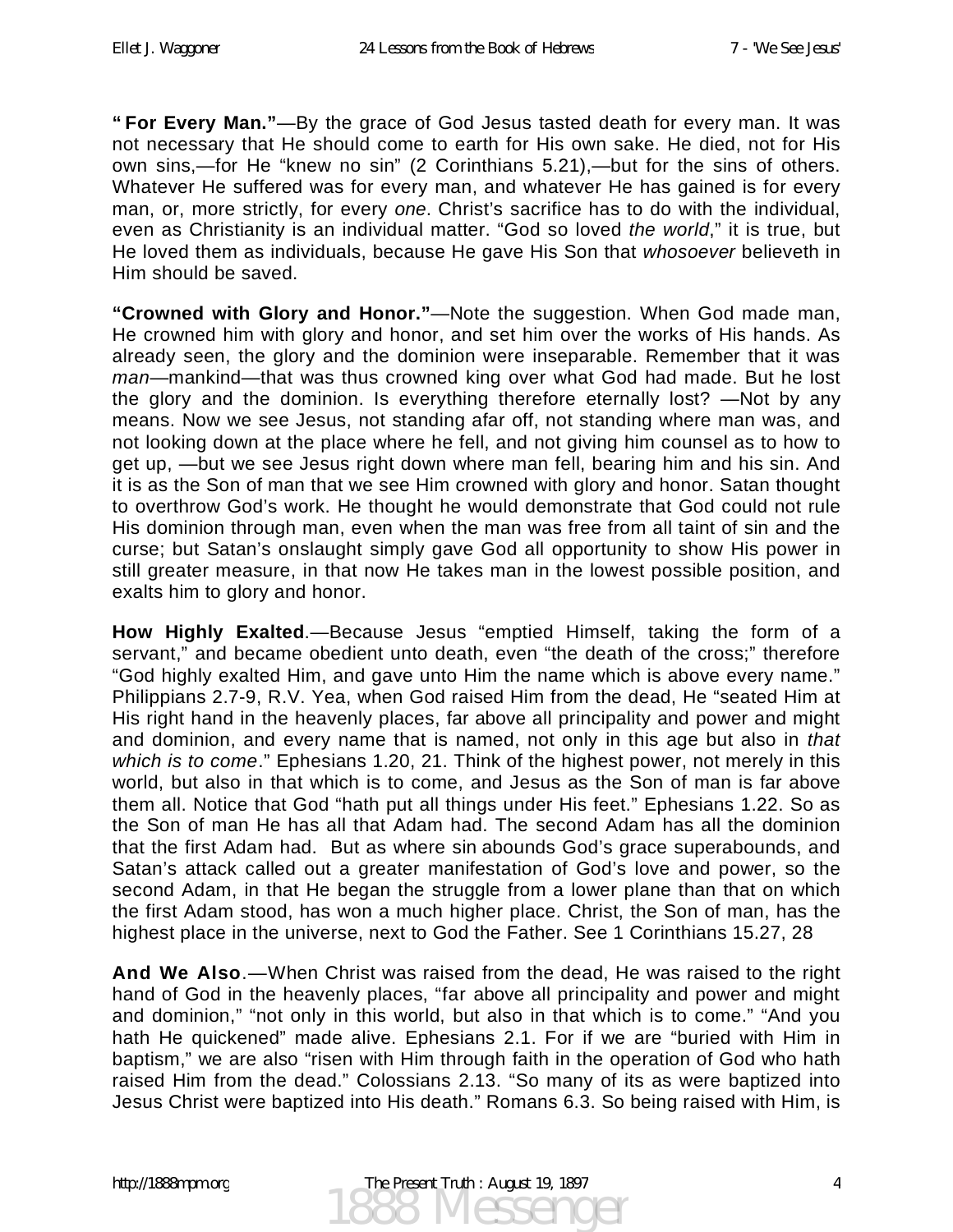to share the power and glory of His resurrection. So we read that God has quickened us (made us alive) together with Christ, "and hath raised us up together, and made us sit together in heavenly places in Christ Jesus." Ephesians 2.5, 6. That is, as we see Christ in the flesh, suffering our curse, so we see Him crowned with glory, and ourselves with Him, provided we really see Him. For Christ said of His disciples, "The glory which You gave Me I have given them." John 17.22. So as Christ is set over the world to come, we in Him also have in subjection to us the world to come. How much more, then, this present world. To be a Christian, although the poorest and most insignificant person in the world, is to occupy a position higher than any earthly king. The true Christian, no matter how humble and despised, is raised in Christ "far above all principality and power and might and dominion." Earthly rulers can add nothing to him, they cannot confer any favors on him, for they have nothing that he needs, and therefore he has no requests to make of them. On the contrary he is sent with a message to them, and can offer them riches of which the world has no knowledge, even "the unsearchable riches of Christ."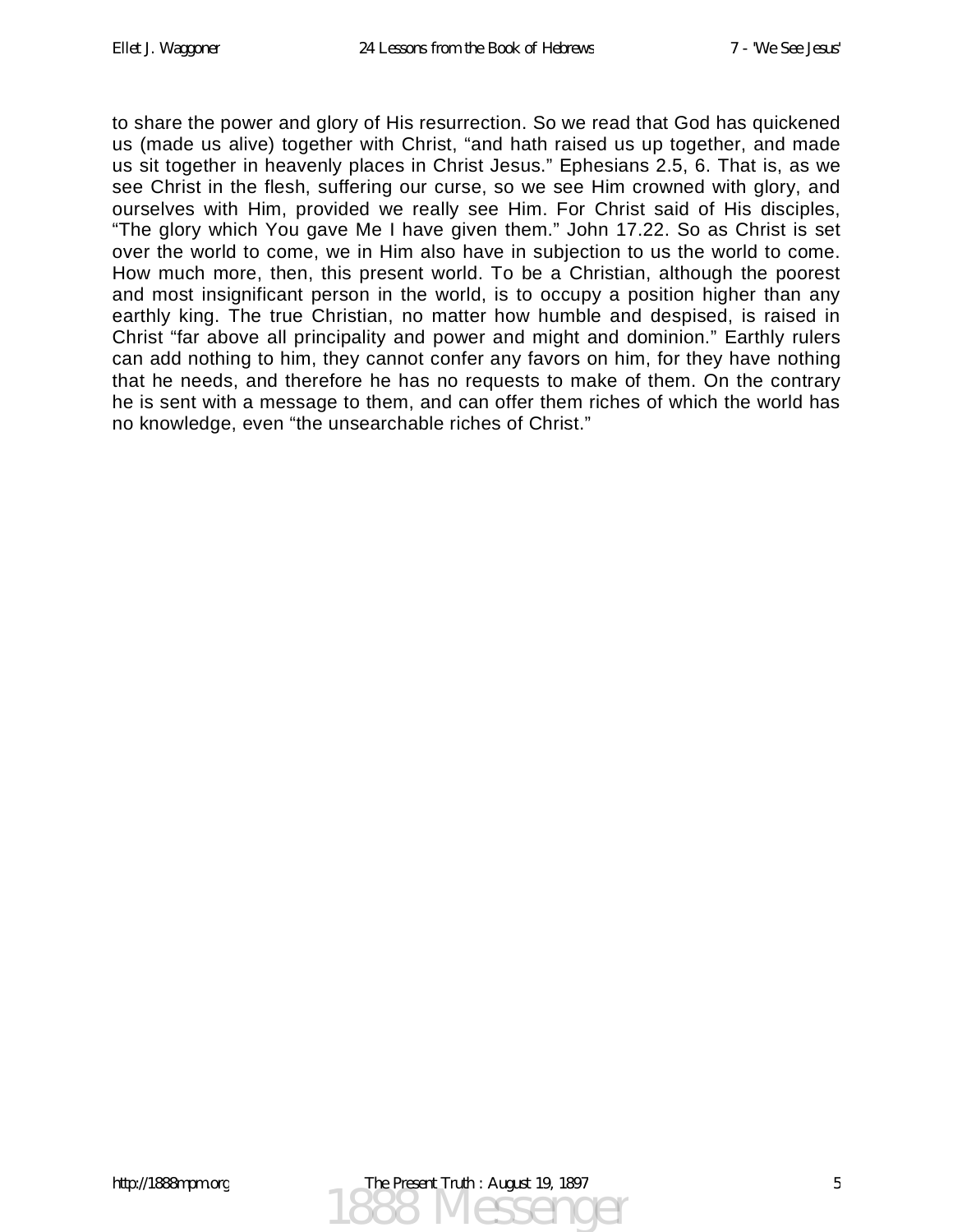## **Jesus and His Brethren**

Let us take a little review of what we have already passed over. In the first chapter we learn that God still speaks to us by His Son, who is Heir of all things, by whom all things were created, and who, because He is the shining of the Father's glory and the very image of His substance, and bears all things upon His own life, has made reconciliation for sins, and is seated at the right hand of the Majesty in the heavens, having "a name that is above every name." He is better than the angels, because He is the uncreated, begotten Son, the Creator. To Him, and not to the angels, has it been said, "Sit on My right hand, until I make Thine enemies Thy footstool." Nevertheless the angels are not insignificant beings, since they have the speed and strength of the winds, and the brightness and swiftness of the lightning. These glorious beings are content to be servants to mortals who are heirs of salvation, since it is the will of the Master.

But though the angels are so excellent in strength, to them has not been committed the work of preaching the word of salvation. That at the first began to be spoken by the Lord, and by Him, is committed to them that hear. The reason why the Gospel is not committed to angels, is that "unto the angels hath He not put in subjection the world to come, whereof we speak," is the new heavens and the new earth, wherein dwells righteousness, and is identical with the world that was in the beginning, when man was made king over it and all that it contained. "Whatsoever God does, it shall be for ever" (Ecclesiastes 3.14), and therefore the earth once given to man must forever remain his. Therefore it is that to man is given the work of preaching the Gospel, by the power of which "the first dominion" is to be restored. The heavens are the heavens of the Lord; but the earth hath He given to the children of men." Psalm 115.16

But now we see not yet all things put under him. But we see, Jesus, who was made a little lower than the angels, for the suffering of death crowned with glory and honor, that He by the grace of God should taste death for every man. It was not this "present evil world," blighted by the curse that God gave to man." No; from this we are to be delivered by Christ, who gave Himself for that purpose. Galatians 1.4. This world passes away, but "the world to come" is man's everlasting possession, and the right to it has been earned by Christ's life and death and resurrection. Since the world was in the beginning given to man, to Christ has been given authority to execute judgment, "because He is the Son of man." John 5.27. Who has the right to judge, if not the King? And this right Christ has obtained for all men, since He "by the grace of God tasted death "for every man." All who accept Christ are raised to sit with Him, and made kings and priests. "He raises up the poor out of the dust, and lifts up the beggar from the dunghill, to set them among princes, and to make them inherit the throne of glory." 1 Samuel 2.8

**"For Every Man"**—This right Christ has purchased for every man. In order to prove that the poor are not excluded, but that the most miserable and despised have dominion over the world to come given them, if they will but accept it, Christ the representative Man, who is at the right hand of the Majesty on high as our Forerunner, was the poorest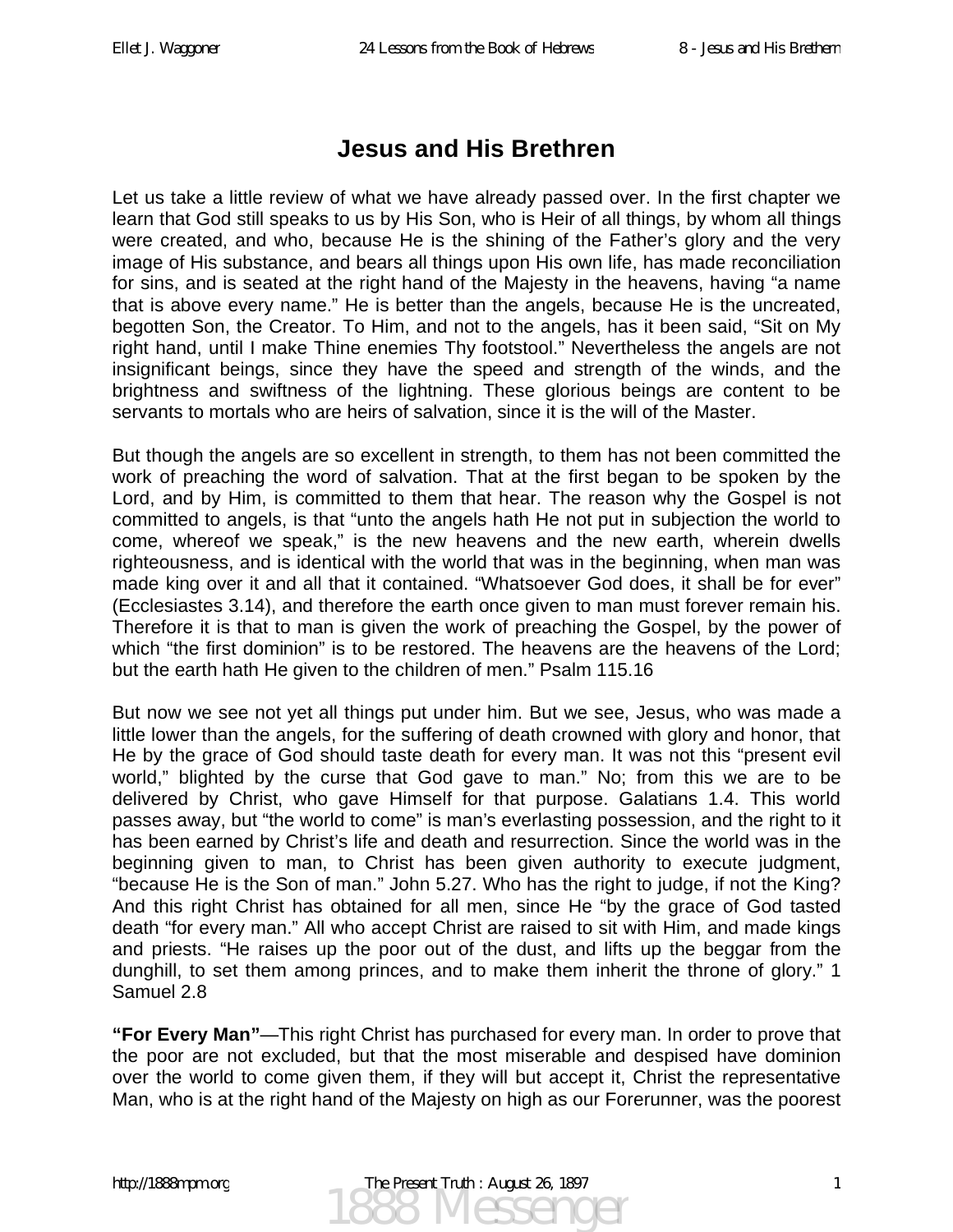man that ever lived on earth. His birth was most humble, and His death most disgraceful, and all His life long His only possessions were the clothes that He wore. He had not where to lay His head, and unless some kind friend gave Him shelter, the bare mountain was His bed. In taking this low position, Christ indicated that what He won is for every man. "Every man" - every soul - has in Christ the right to call God "my Father."

"For it became Him, for whom are all things, and by whom are all things, in bringing many sons unto glory,—to make the Author of their salvation perfect through sufferings. For both He that sanctifies and they that are sanctified are all of one, for which cause He is not ashamed to call them brethren, saying, I will declare Thy name unto My brethren; in the midst of the congregation will I sing Thy praise." Hebrews 2.10-12

**Bringing Sons to Glory**.—In the beginning Adam "was the son of God." Luke 3.38. As such he was "crowned with glory and honor." But "all have sinned, and come short of the glory of God." Romans 3.23. That is the reason why we see not now "all things put under man." The kingdom of glory is such because it is a kingdom of righteousness. But God in Christ is "bringing many sons unto glory," that is, to the dominion over the world to come. The fact that He is bringing them to glory, shows that they lack it. But glory and righteousness are inseparable, are really one and the same thing, as we saw from Romans 3.23, where the loss of righteousness is the loss of glory. God is bringing many sons to righteousness." Just think! He is bringing sons to glory, to righteousness! Then He acknowledges the poor, sinful, disgraced outcasts as His sons, whom He so lovingly longs to set over all His goods. Yes; never for one moment did the anxious father of the prodigal son cease to think of him as his son.

**"Perfect through Sufferings"**—What means this expression? What did Christ lack that He should need to be made perfect?—Nothing; for His character was perfection from the beginning. He not only is, but was, "holy, harmless, undefiled." "It pleased the Father that in Him should all fullness dwell." The simple citation of a few texts will be sufficient to show us what being made perfect is. When some one told Jesus that Herod sought to slay Him, He replied, "Go ye, and tell that fox, 'Behold, I cast out devils, and I do cures today, and tomorrow, and the third day I shall be perfected'." Luke 13.32. "Though He was a Son, yet learned He obedience by the things which He suffered; and being made perfect, He became the Author of eternal salvation unto all that obey Him." Hebrews 5.5-9. Compare Acts 2.32, 33. The Apostle Paul said that his one desire was to be made conformable unto Christ's death; "if by any means I might attain unto the resurrection of the dead. Not as though I had already attained, either were already perfect." Philippians 3.10-12. And of the faithful patriarchs and prophets, who died in faith, without having received the promised inheritance, but who wait the resurrection, when it shall be brought to them (1 Peter 1.3-5), he says that God has provided a better thing for us, "that they without us should not be made perfect." Hebrews 11.39, 40. They died in faith, with characters as perfect as they ever can be, for they were complete in Christ; but in a Gospel that includes "the redemption of the body," it is evident that perfection is to be found only in the resurrection, and in the change from corruptible to incorruptible. It was fitting that God should make the Man Christ Jesus, who is the Author of salvation, perfect through sufferings, because man was already in a suffering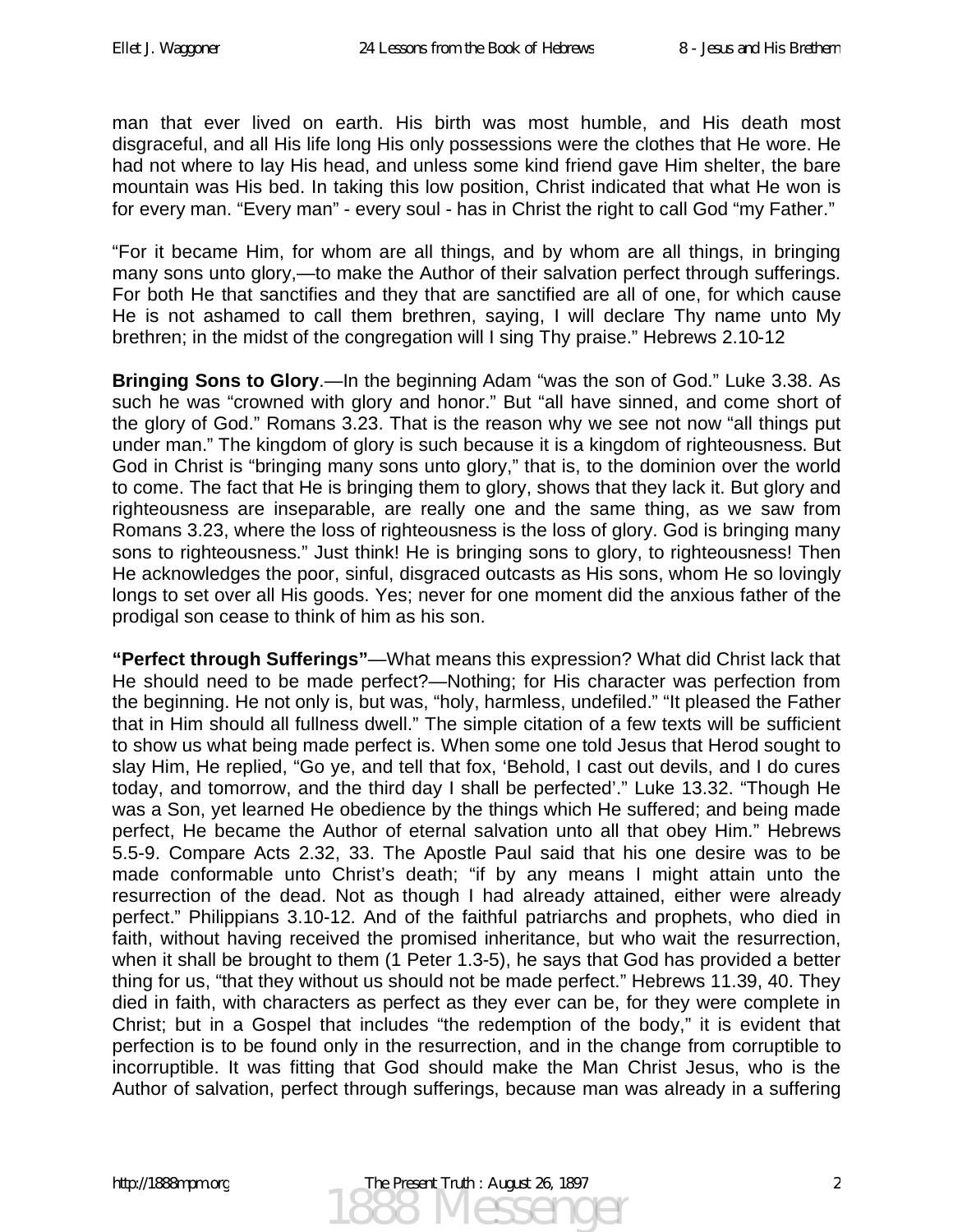condition, and could be brought to glory in no other way than through the sufferings into which he was cast.

**"All of One"**—"For both He that sanctifies and they who are sanctified are all of one." These are wonderful words, in which we are assured of Christ's oneness with the human family. In this we have the assurance of His sympathy. He is one with us, bound to us by ties that never can be broken. He is the Son of man, and as such He knows every weakness, every tendency to sin, every temptation, every pain, and every sorrow that oppresses human beings. What a world of comfort in that statement that we are "all of one;" that we have exactly the same right to call God our Father that Christ has.

**"His Brethren"**—Because all are of one, Jesus is not ashamed to call them brethren. Who is it that He is not ashamed to call brethren?—is it the rich, the learned, the righteous?—Ah, there would be no force in the expression if it were only that. What merit would there be in not being ashamed of people in whom there was nothing to be ashamed of? Who are they whom Jesus is not ashamed to call His brethren?—They are those to whom He declares the name of the Lord; for the proof that He is not ashamed to call them brethren, is the fact that He says, "I will declare Thy name unto My brethren." Now the only ones, who need to have the name of God declared to them, are those who do not know it - which includes every person in every land, who does not know the Lord as his Saviour. It means all mankind before the word of salvation comes to them. Jesus, in heaven, looked down on fallen, sinful men, wandering out of the way like lost sheep, "having no hope, and without God in the world," and said to the Father, "I will declare Thy name unto My brethren." As Adam was the son of God, so, though fallen, are all his descendants. They have lost their birthright, and their right to the name, so that in Christ they must be born anew in order to be sons indeed; but He is nevertheless not ashamed to call them brethren. Here is hope for all mankind. And there is a lesson for us. If Christ is not ashamed to call the poor, the sinful, and the outcast, His brethren, why should we be? Who are we, that we should hold ourselves aloof from them? Nay, since He is not ashamed to call us brethren, how dare we be ashamed to acknowledge our kinship with all fallen humanity, and to recognize their claims on us? Perhaps when we learn the full meaning of those words, "He is not ashamed to call them brethren," we shall experience the full power of the Gospel in our efforts to save men. Nay, there is no "perhaps;" there is certainty. For notice the connection, He is not ashamed to call them brethren; He shows His oneness with them in their utter helplessness, by saying, "I will put My trust in Him;" and then follows the words: "Behold, I and the children whom Thou hast given me." The success of Christ's own work must attend the labors of those who with Christ recognize degraded sinners as their brethren, and who labor for them with the same love that fills His heart.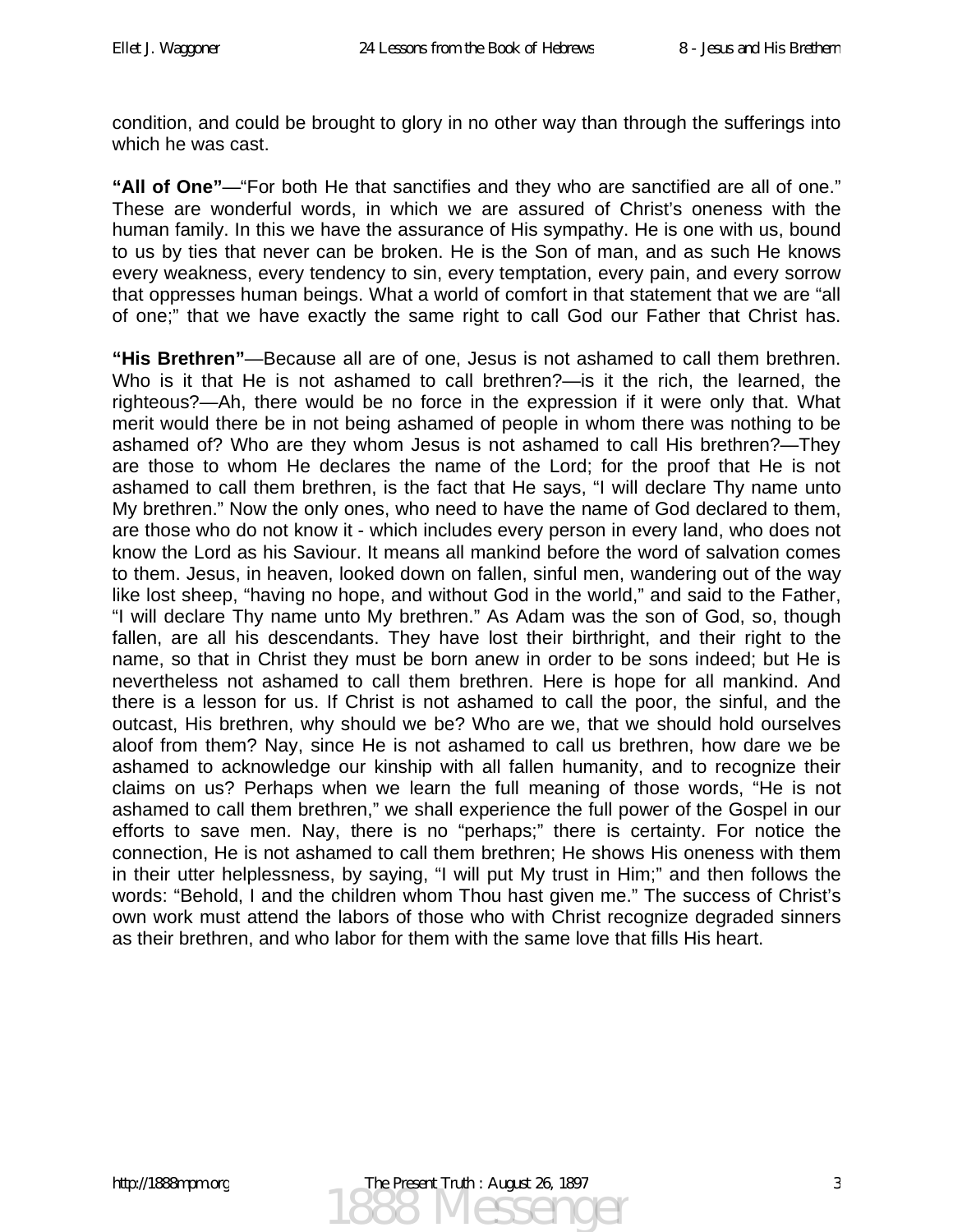# **The World and the World to Come**

In our study of the Book of Hebrews we have learned much about "the world to come." "Unto the angels hath He not put in subjection the world to come," but He has put it in subjection to man; for the world to come is the new heavens and the new earth which God put in subjection to man in the beginning, when everything was very good.

All this we have had repeated several times in our studies, but we can never exhaust the truth that it contains. The earth was new and unsullied by sin, when God gave it to man. By man's disobedience he lost the dominion. Thus "the world that then was, being overflowed with water, perished." "But the heavens and the earth, which are now preserved by the same word, are reserved for fire until the day of judgment and perdition of ungodly men." "Nevertheless we, according to His promise, look for new heavens and a new earth, in which righteousness dwells." 2 Peter 3.6, 7, 13. This is the "better country, that is, an heavenly," for which the patriarchs looked. Hebrews 11.16. Because they looked for that better country, confessing that they were "strangers and pilgrims on the earth" (Hebrews 11.13), God was not ashamed to be called their God. All therefore who are "children of God by faith in Christ Jesus" (Galatians 3.26) and so children of Abraham, and heirs with him (Galatians 3.7, 29), have their citizenship in heaven (Philippians 3.20. R.V.), where God has prepared for them a city.

"If ye be Christ's, then are ye Abraham's seed, and heirs according to the promise." Galatians 3.29. Those who are Christ's are Christians. All real Christians are therefore Abraham's seed, and with him are strangers and pilgrims on this earth, having their citizenship in heaven. What have they then to do with "this present evil world;" what is their relation to it?—they are strangers and foreigners in it, and are to be delivered from it. Galatians 1 . 4 . Their sole business here is to keep themselves "unspotted from the world" (James 1.27), and to save as many people from it as they possibly can.

What about the prevailing idea that Christians ought to busy themselves with the government of this earth, and that they, above all others, are the ones to whom the government of this world belongs? What do we learn as to the growing idea that the church should interest itself in politics and have a controlling influence in the affairs of State? The utter fallacy of all such ideas is apparent from the fact that it is the world to come, and not this world, that God has given to His people. Instead of being the ones to rule this world, Christians are the ones above all others who should keep their hands off. They are strangers and foreigners in this world, and have no more right to meddle in its affairs, or to, seek to control it, than a Frenchman would have in Germany, or a German in England.

This world pertains to worldly men. "The world passes away, and the lust thereof; but he that doeth the will of God abides for ever." 1 John 2.17. He who does the will of God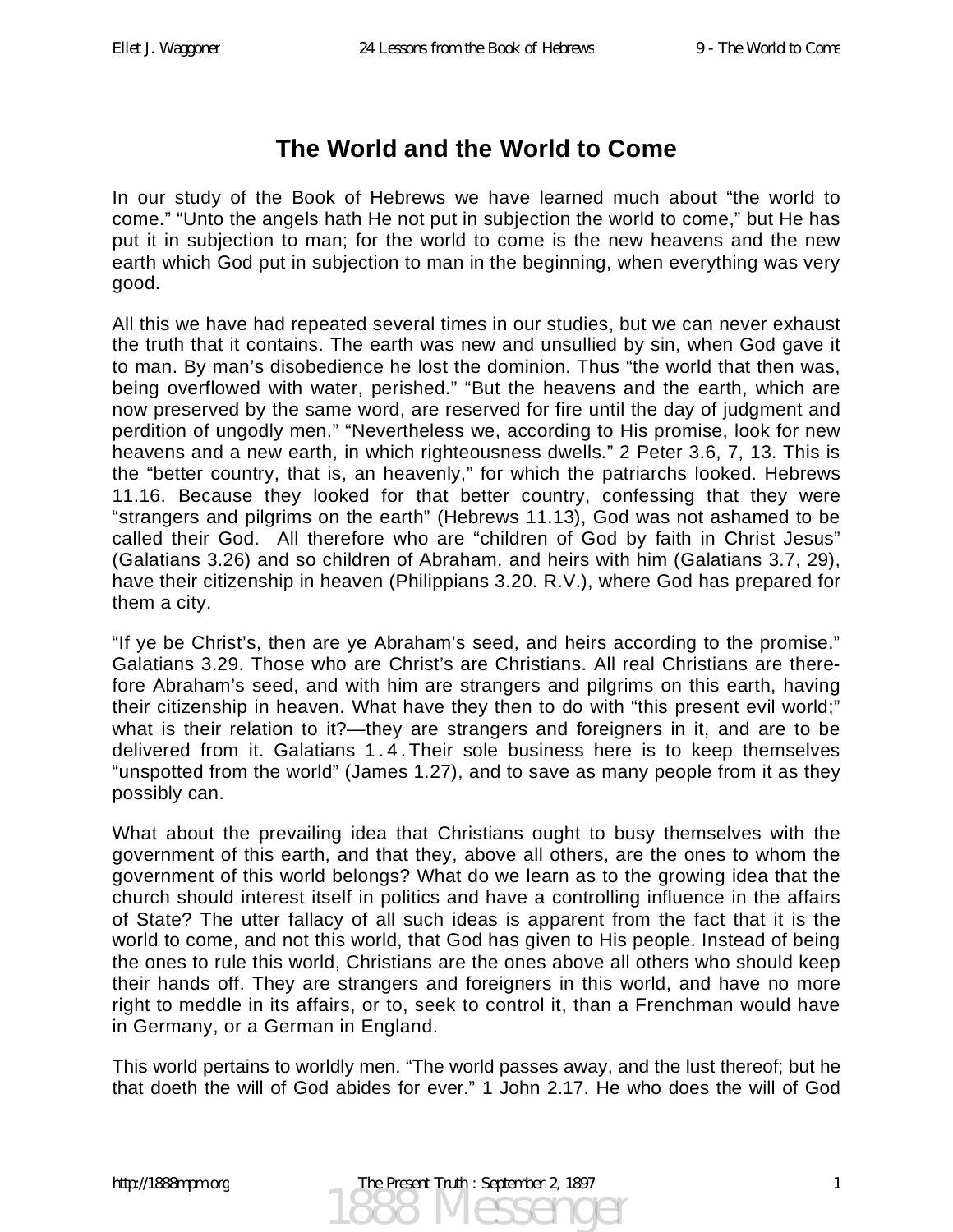abides forever, because he is not of this world, even as Christ is not of this world; but they who link their lives to this world must necessarily pass away with it.

Satan is the God of this world, and they who possess it and rule over it, must do homage to him. He offered the kingdoms of this world to Christ on that condition, but the Saviour spurned the offer. Matthew 4.5-10. So must every one do who will follow Christ.

When professed Christians are full of zeal for the things of this world, and seek to occupy a prominent place in its affairs, they show that they do not know what is the hope of their calling, nor the riches of the glory of the inheritance. Ephesians 1.18, 19. How can they expect to convince the world that there is anything better for mankind, when they seek for nothing but what the rest of mankind seek? If they are all absorbed in this world, how can they expect people to believe them when they talk about the surpassing riches of the world to come? Will a man who has diamonds before him, at his disposal, load his pockets with mud? Will a man who is a prince, and who has a kingdom and a palace, and riches that cannot be counted, dispute with a beggar for the possession of a crust of bread, or quarrel with the scavenger for the rags in the gutter?

This world is but a waiting place. We are expecting the Lord to come with the everlasting inheritance, and we do not know at what hour He may come. Confidently we have no time to take up a residence here, much less to seek office; and the question as to who shall occupy the offices has not the slightest interest for us, since we are to stay but for a night, and "the morning cometh." A man traveling by a night train through France, on the way from London to Geneva, would not think that he had time to engage in French polities. Even so with Christians in this world.

To Christians pertains the world to come. The word of salvation, which God puts in the mouth of His children, is the word that is to renew the heavens and the earth, as well as all people who receive it. The power of the Gospel is the power of the world to come. But if the interest of Christians is divided between this world and the world to come, their power is diminished to the extent that this world takes the place of the world to come; and thus they give the trumpet a faint and uncertain sound. Let us leave the affairs of this world to those who shut their eyes and ears to anything better, while we labor with the power of the world to come to save as many as possible from the ruin.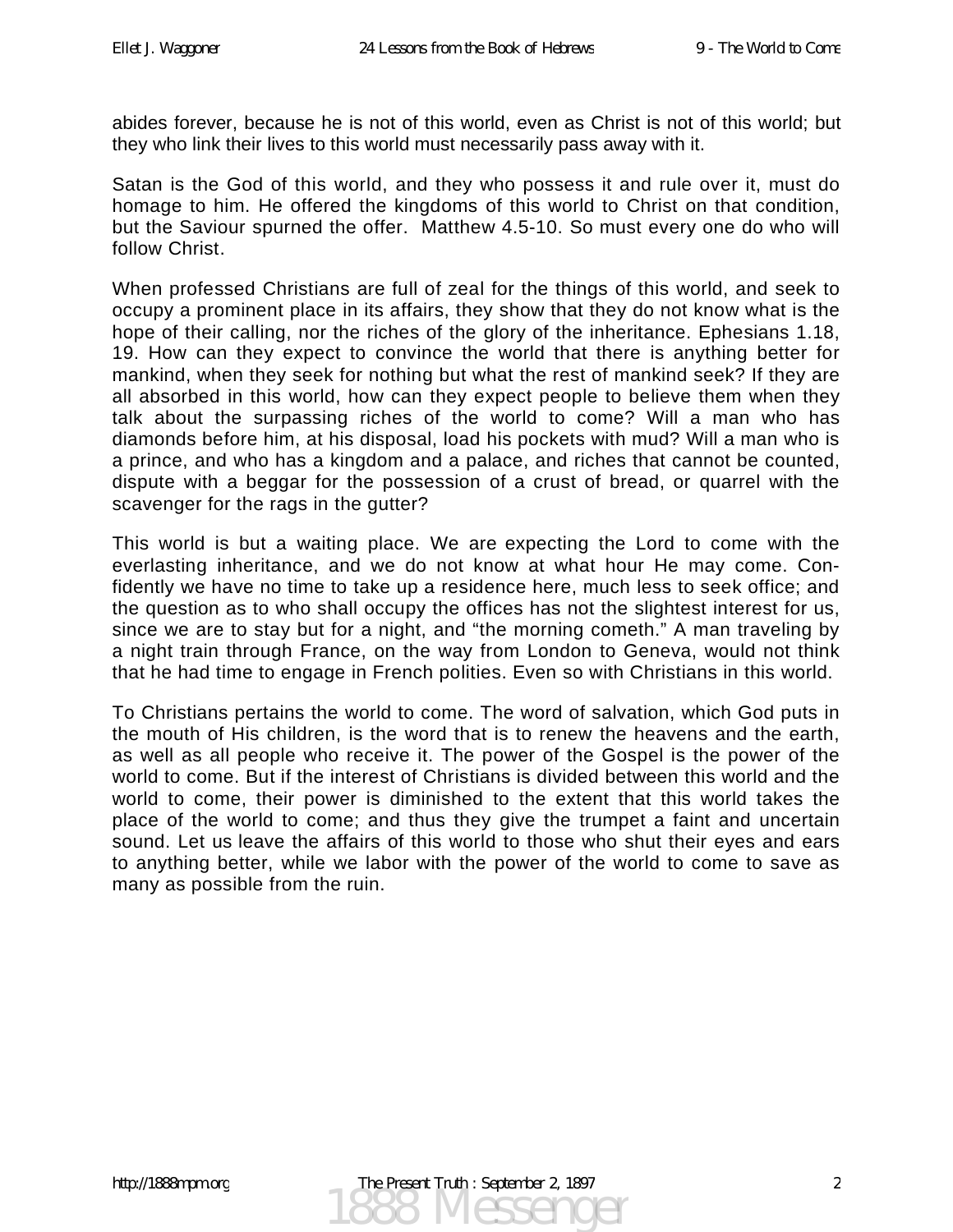## **I will Declare Thy Name**

 "I will declare Thy name unto My brethren, in the midst of the church will I sing praise unto Thee." Hebrews 2.12

Who is it that uses these words? —It is Christ—"He that sanctifies." And the place where we find them is Psalm 22.22, which we must carefully study, if we would learn all that it is intended we should learn from them. In our study thus far we have seen that the Lord's statement, "I will declare Thy name unto My brethren," shows us His wonderful love and condescension; He is not ashamed to call us poor sinners brethren; now we are to learn a lesson of even greater comfort and encouragement—a lesson of how to conquer by faith, the faith of Jesus Christ. He who reads the words, "I will declare Thy name unto My brethren," without considering the circumstances under which they are uttered, loses the most wonderful and precious lesson in the whole Bible. Let us therefore study the picture that is presented to us in the twenty-second Psalm.

The Psalms as a whole are the words of Christ. "David the son of Jesse said, and the man who was raised up on high, the anointed of the God of Jacob, and the sweet Psalmist of Israel, said, The Spirit of the Lord spoke by me, and His Word was in my tongue." 2 Samuel 23.1, 2. Indeed, in the whole Bible we have the Spirit of Christ, in the prophets, testifying (1 Peter 1.10, 11), although often, as in so many of the Psalms, the writers described their own personal experiences. Thus in Inspiration we have the mystery of the Incarnation. Christ in the flesh, as Man, has all the experiences of mankind, so that no one can have suffered anything or passed through any sort of trial that Christ has not endured; nay, more, that Christ does not at that very moment share. When we read the Bible, but especially the Psalms, with this in mind, we find in them unsearchable riches of comfort.

### **Psalm 22**

But this applies most especially to the twenty-second Psalm, for in that we have the most unmistakable evidence that it is a description of Christ's experience, and yet it is most intensely human. In it every soul can read his own struggles and temptations, and discouragements,—and, if he has faith, his own victories.

Before we take up the Psalm in regular order, let us note a few verses, which show us that it comes as a whole right from the heart of Christ.

Verse 1: "My God, My God, why hast Thou forsaken Me." Compare Matthew 27.46, and the connection.

Verse 6: "But I am a worm and no man; a reproach of men, and despised of the people." Compare Isaiah 52.14; 53.3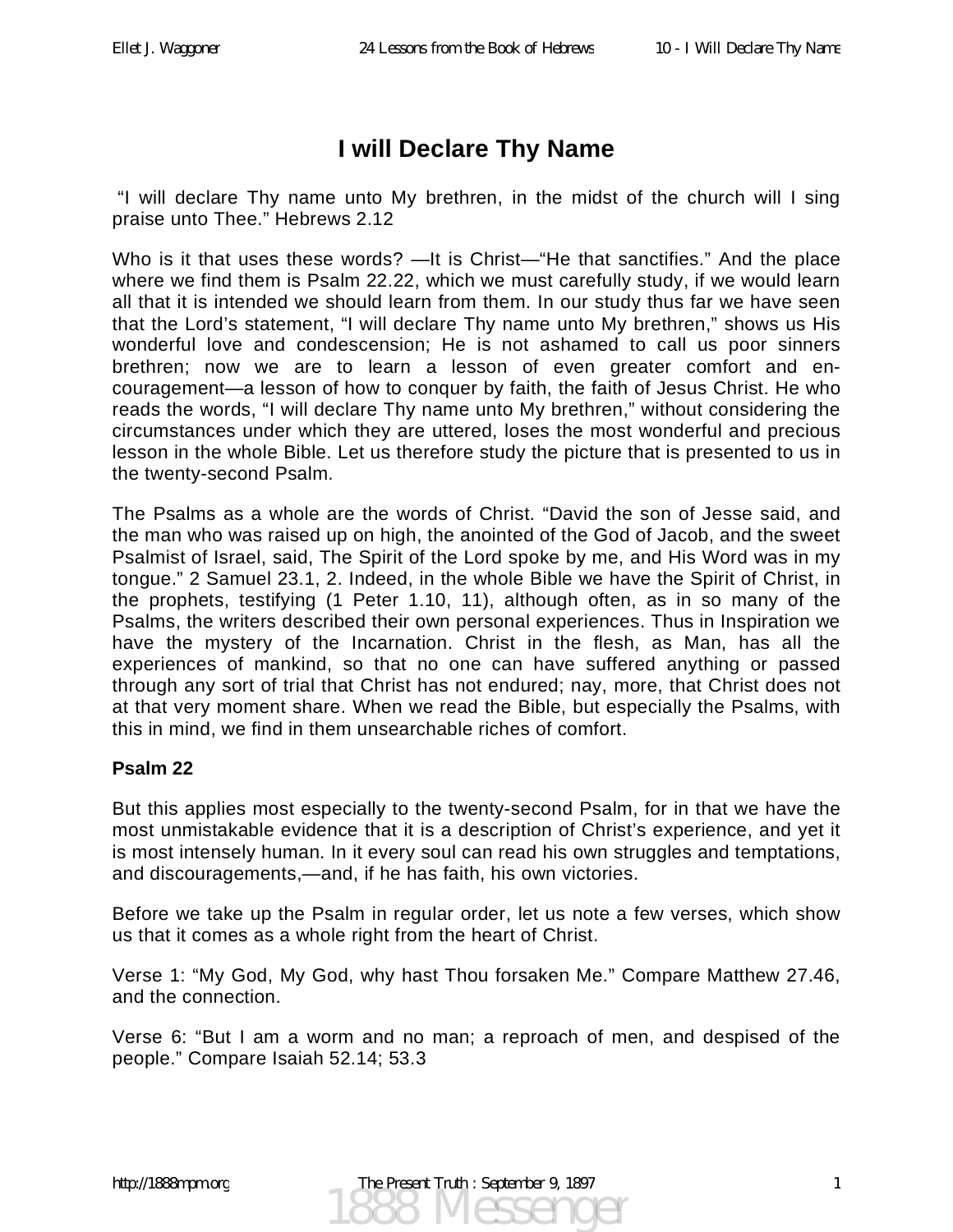Verses 7, 8: "All they that see Me laugh Me to scorn; they shoot out the lip, they shake the head, saying, He trusted on the Lord that He would deliver Him; let Him deliver Him, seeing He delighted in Him." Compare Matthew 27.39, 43

Verse 16: "They pierced My hands and My feet." Verse 18: "They part My garments among them, and cast lots for My vesture." Compare John 19.23, 24

These verses show us that the Psalm is the outpouring of Christ's soul in His most trying earthly experiences. Nevertheless it is "a Psalm of David."

"My God, My God, why hast Thou forsaken Me?" "O My God, I cry in the daytime, but Thou hearest not; and in the night season, and am not silent."

These words show to us that the experience covers more than the few hours during which Christ hung on the cross; for here we read about crying day and night. It was not only the time that He hung upon the tree, that He felt forsaken, but there were many other times in His life when darkness and despair seemed about to overwhelm Him. This explains the nights spent in prayer.

#### **Not Forsaken – God is Faithful**

How many persons often think that God has really forsaken them? What a blessed comfort to know that they share that feeling with Jesus; nay, more, that it is His own experience in us.

"Oh, yes," says one, "but the case is different with me, for I am a great sinner, and it is my sins that have hid His face from me."

Yes; there is nothing but sin that can make a separation between God and any soul, and it was just this that made Christ feel that God had forsaken Him; for the Lord "hath laid on Him the iniquity of us all." "He was wounded for our transgressions, He was bruised for our iniquities." Isaiah 53.5, 6. It was our sins upon Him, which He bore as if they were His own, that caused His "strong crying and tears." Our sins, the very same sins that cause these feelings of despondency with which we are so well acquainted. Good! Then when these feelings come to us, we will remember that they came to Jesus, and we will let Him dispose of them, just as He did when on earth.

Now comes a ray of hope piercing through the gloom: "But Thou art holy, O Thou that inhabits the praises of Israel. Our fathers trusted in Thee; they trusted, and Thou didst deliver them. They cried unto Thee, and were delivered; they trusted in Thee, and were not confounded." Verses 3-5.

If the soul in trouble will only hold fast to the everlasting truth that God is holy and good, and that His mercy endures forever, he has a sure anchor. This is that which "enters into that within the veil." But when I know that God is good, then I know that He has not forsaken me. And then comes the thought of God's goodness to men in past ages, how He delivered Noah and Lot and Joseph, and Jeremiah, and Daniel,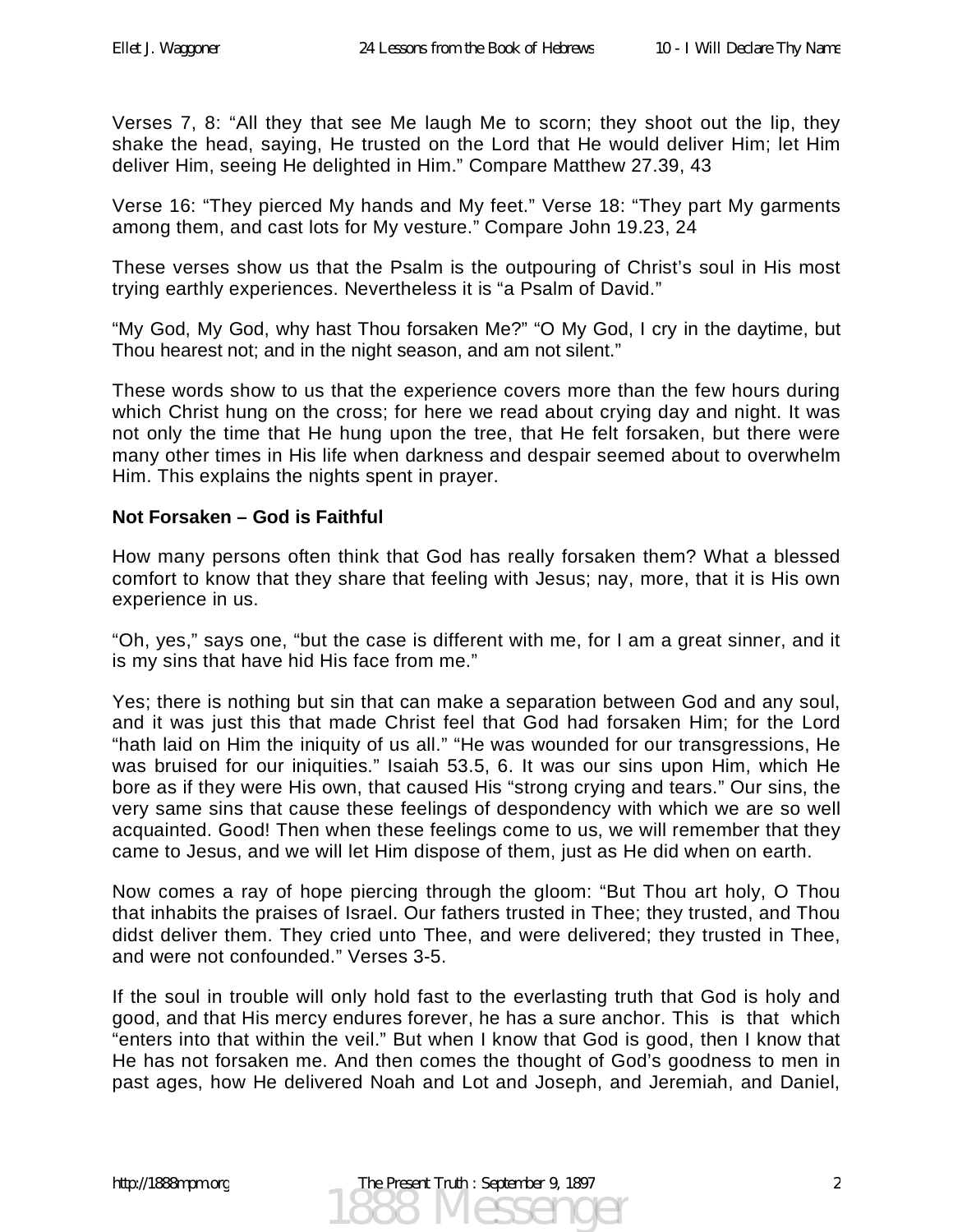and so many others, and that He is the same God still. Yes, truly God is good to the children of men.

### **A Desperate Case**

"But I am a worm, and no man; a reproach of men, and despised of the people." Verse 6.

Thus the tempter seeks to deprive us of the comfort we began to receive from the thought of God's goodness to men of old. "Yes; but they were better men than I am; God could well deliver them, for He had some material to work with; but I am but a worm, unworthy of notice." Who has not had just such thoughts? All the wealth of God's love, as manifested to the men of old is lost on us, because we feel ourselves so unworthy, because of our sins. What a comfort to know that our sins caused Jesus the same feelings of worthlessness and unworthiness; for just as surely as He gained the victory over them, so shall we in Him.

But the case is desperate. "All they that see Me laugh Me to scorn; they shoot out the lip, they shake the head, saying, He trusted on the Lord that He would deliver Him; let Him deliver Him, seeing He delighted in Him." Verse 7, 8. "Many there be which say of My soul, There is no help for Him in God." Psalm 3.2. Despised of men, and taunted by Satan because of our sins, we are tempted to think that there is no help for us in God. But let us never forget that Jesus had the same experience.

He was esteemed as "stricken, smitten of God, and afflicted." "But He had no sin to trouble His conscience," says the one who is unwilling to take the comfort of Christ. Indeed He had our sins, and they rested upon Him just as if He Himself had committed them; for Him "who knew no sin" hath God "made to be sin on our behalf." 2 Corinthians 5.21, R.V. "He was tempted in all points like as we are." Hebrews 4.15. It is impossible that any man can be more oppressed and cast down because of sin than Christ was, and when we remember that it was our sins that caused it, we will allow Him, since He still lives to make intercession for us, to carry out His own experience in us to the full.

Trouble may come from every quarter, yet the Lord holds fast to the goodness of God. "But Thou art He that took Me out of the womb; Thou didst make me to hope when I was upon My mother's breasts. I was cast upon Thee from the womb; Thou art My God from My mother's belly." Verses 9, 10. Sinners are we, and unworthy to live? Yes; but nevertheless we do live, as it is by the power and grace of God that we have lived to this moment. "It is of the Lord's mercies that we are not consumed, because His compassions fail not. They are new every morning; great is Thy faithfulness." Lamentations 3.22, 23. Why has the Lord allowed us to live all these years, and not simply *allowed* us to live, but kept us alive? —Because He desired our salvation, for "the longsuffering of our God is salvation." 2 Peter 3.15. He who has "no pleasure in the death of the wicked; but that the wicked turn from his way and live" (Ezekiel 33.11), has no pleasure in trouble and suffering. If He wished us to perish He would not have kept us alive till this day. He, who has kept us thus far, will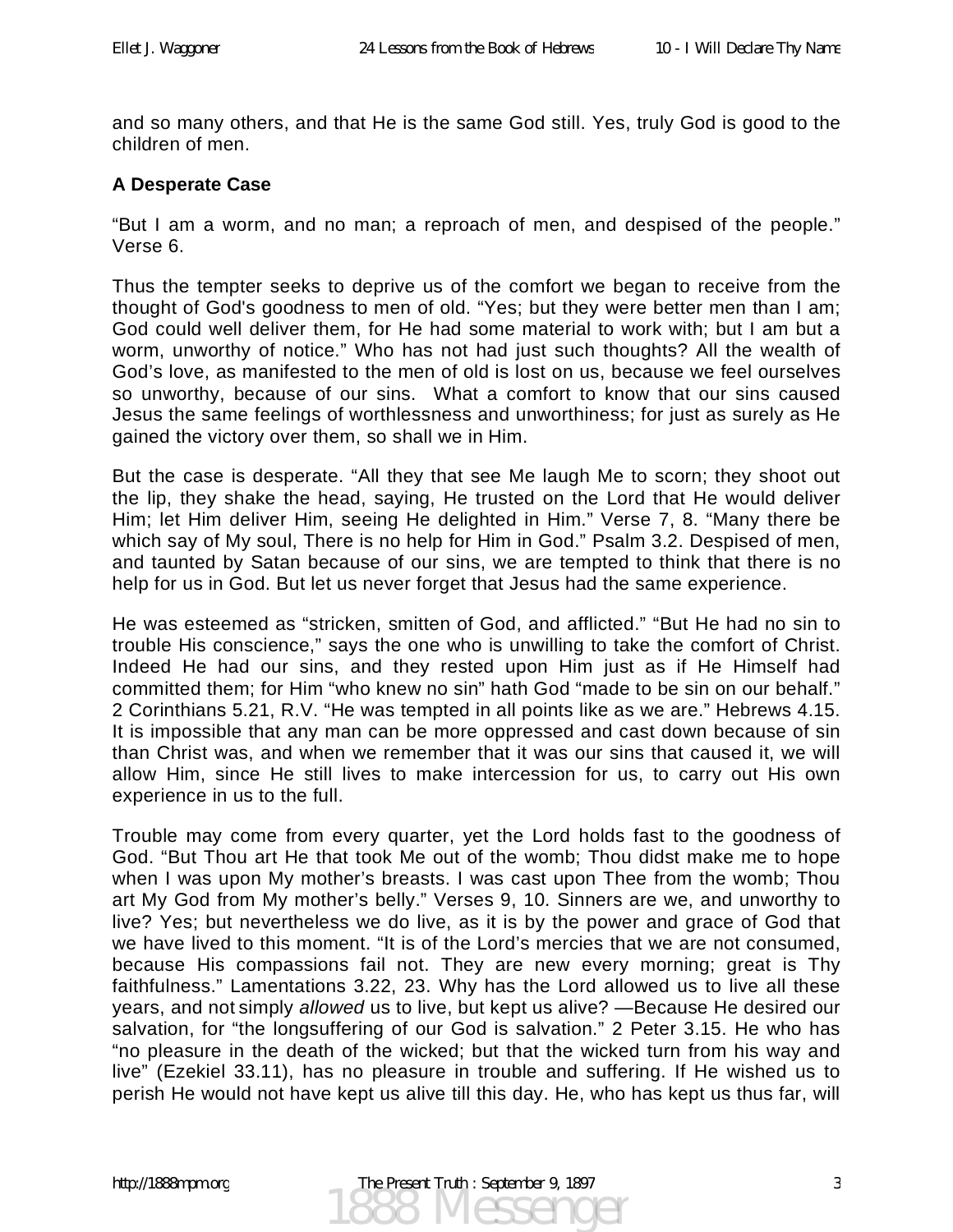continue to keep us, and much more, as we recognize His presence and power. The world has a saying, "While there's life, there's hope," but few realize how much it means. Christ is *the life*; where there is life there is evidence of His presence; and where there is His presence there is eternal hope. All things are possible to him who desires salvation, and who trusts. "Let Thy mercy, O Lord, be upon us, according as we hope in Thee." Psalm 33.22

#### **The Cry for Help**

Now comes a cry for help in the sorest need: "Be not far from Me; for trouble is near; for there is none to help. Many bulls have compassed Me; strong bulls of Bashan have beset all round. They gaped upon Me with their mouths, as a ravening and a roaring lion. I am poured out like water, and all My bones are out of joint; My heart is like wax; it is melted in the midst of My bowels. My strength is dried up like a potsherd; and My tongue cleaves to My jaws; and Thou hast brought Me into the dust of death. For dogs have compassed Me; the assembly of the wicked have enclosed Me; they pierced My hands and My feet. I may tell all My bones; they look and stare upon Me. They part My garments among them, and cast lots upon My vesture. Be not far from Me, O Lord; O My strength, haste Thee to help Me. Deliver My soul from the sword; My darling from the power of the dog. Save Me from the lion's mouth; for Thou hast heard Me from the horns of the unicorns," or wild oxen. Psalm 22.11-21

In these verses we have the condition of Christ, not only when He hung on the cross, but in His life before that tile, and especially when He was in the desert "with the wild beasts" (Mark 1.13), tempted by the devil. He prays to be saved from the lion's mouth, and so may we, for our "adversary the devil, as a roaring lion, walks about, seeking whom he may devour." 1 Peter 5.8. It is because of sin that beasts are wild and ferocious; and Satan is the originator of sin; all fighting and devouring, whether by man or beast, is the working of Satan. So that the fierce wild beasts that surrounded Christ in the wilderness, threatening to devour Him, were a vivid representation of the devil, who was seeking His soul's ruin.

In the desert of temptation Christ was made to suffer as no other being has ever suffered. He was weak in body, threatened by the wild beasts, and surrounded by Satan and his hosts; for "the assembly of the wicked" enclosed Him. The last clause of verse 21 shows that He was brought to the last extremity. "From the horns of the wild oxen Thou hast heard Me." Nothing could more graphically express the sorest need; one could not be exposed to greater danger; on the point of the wild oxen's horns, one would think that there was no hope for life, that he was indeed wholly forsaken; but from just such a perilous position the Lord cried for help, and was heard.

#### **Victory and Praise amidst Trouble**

While in the miserable condition described in this chapter, seemingly utterly forsaken by the Father, surrounded by wild beasts and demons, with every ray of hope seemingly excluded, He says:—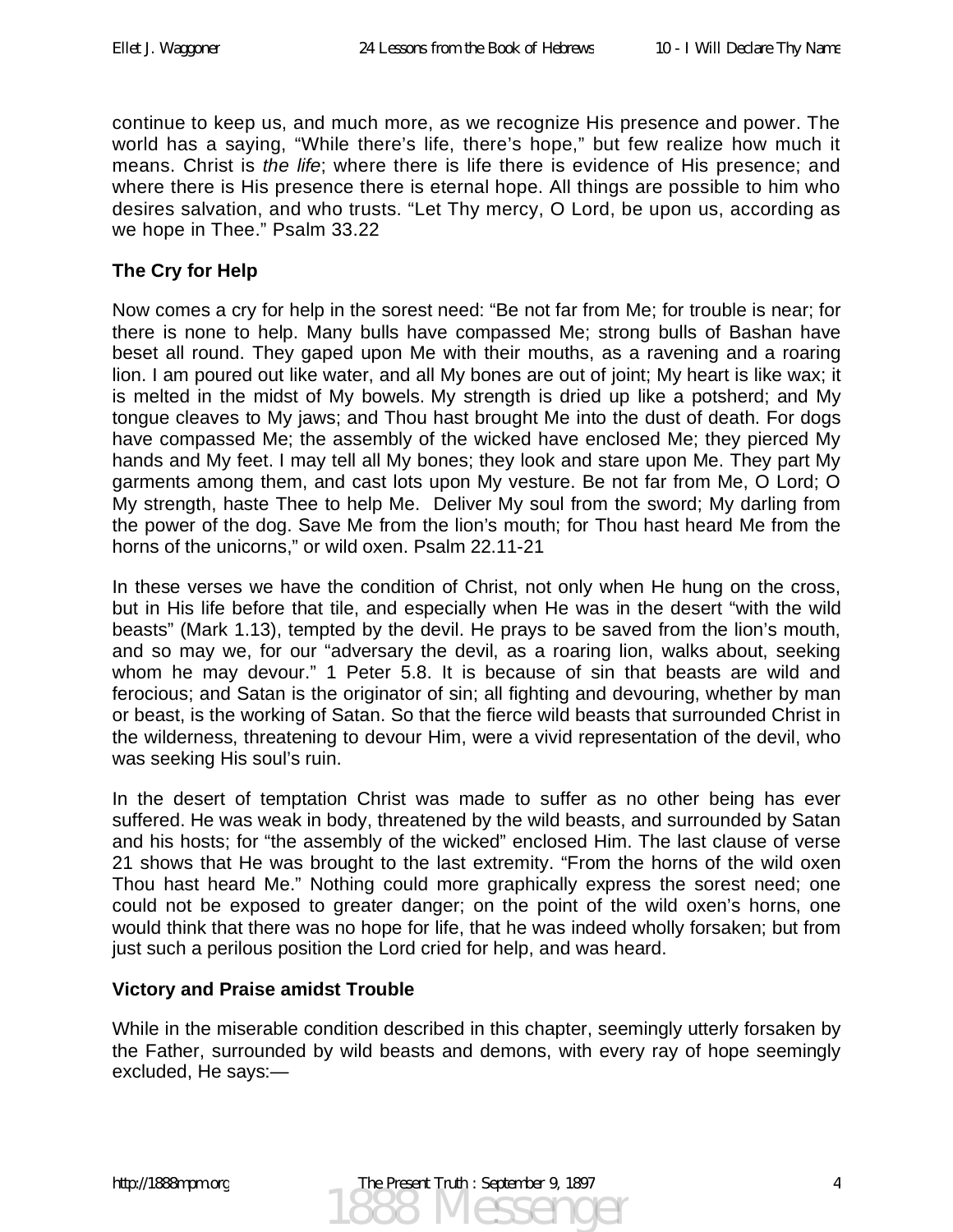"I will declare Thy name unto My brethren; in the midst of the congregation will I praise Thee."

There is where victory lies. "The name of the Lord is a strong tower." The Lord's name is, "Merciful and gracious, longsuffering, and abundant in goodness and truth, keeping mercy for thousands, forgiving iniquity and transgression and sin." Exodus 34.6, 7. If when one is in trouble, and in trouble because of sin, let him declare that name, and he will find help. Jesus said: "In the world ye shall have tribulation; but be of good cheer; I have overcome the world." John 16.33. How did He overcome?—By holding fast to the fact that God is everlasting love and a mighty Deliverer.

Read now the remainder of the Psalm, and you will see that from this point there is no more darkness or mention of trouble. All thought of trouble is lost in a song of praise. But remember that all these words of praise are uttered while in the condition described in the preceding verses. That is the secret of victory.

How wonderful these words of Christ, "I will declare Thy name unto My brethren" appear, when we consider the circumstances under which they are uttered. Out of the depths of distress they come, with a force and confidence that forces the enemy to flee. And how precious are the words, when we remember that they are spoken on our behalf. It is Christ in the flesh who utters these words, and therefore they are for us to utter when in trouble.

Do you seem to be overwhelmed with trouble and temptation, and does everything look dark and forbidding, so that it seems as if hope itself were dead?—There is a sure cure: declare the name, that is, the mercy and goodness of the Lord, to others who are in need. Instead of talking about your darkness and discouragements, begin to tell how good the Lord is, and to praise Him. You can do it, for it is true, whether you feel it or not. Don't be afraid; there is no danger of overstating the facts in the case, when you sing of the mercies of the Lord. Never mind feeling; stick to facts. The sun shines even though clouds come between. Christ fails not, and is not discouraged. By faith, His courage becomes yours, and then by encouraging others your courage is always fresh.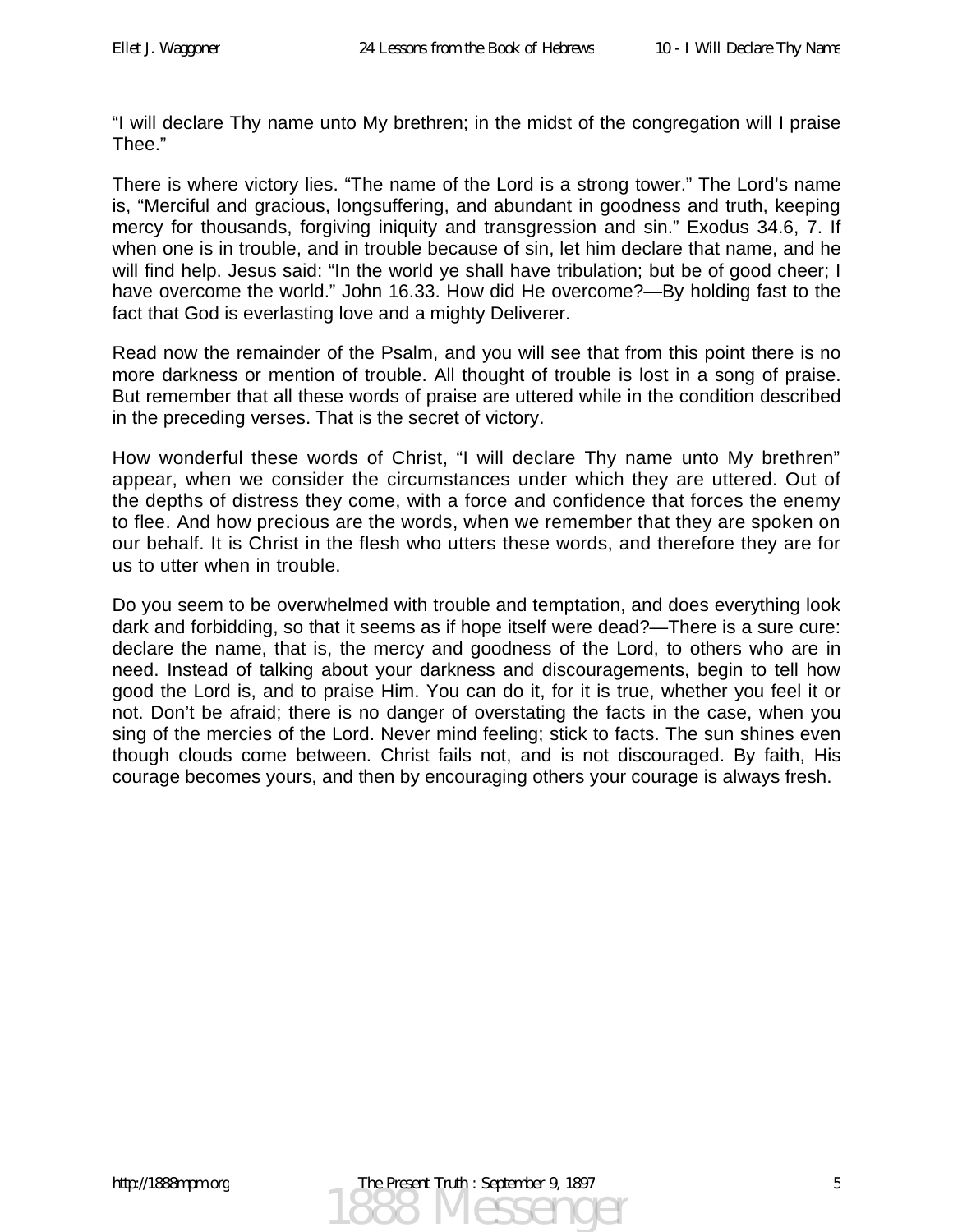# **Declaring God's Name**

We have not yet finished the consideration of the words of Christ; "I will declare Thy name unto My brethren." We can, indeed, never come to the end, but the present article will finish our study of the text. Let us read the connection again.

"For both He that sanctities and they who are sanctified are all of one; for which cause He is not ashamed to call them brethren, saying, I will declare Thy name unto My brethren; in the midst of the church will I praise Thee. And again, I will put My trust in Him. And again, Behold I and the children which God hath given Me." Hebrews 2.11-13

Already have we seen the circumstances under which these words are uttered, and that they are uttered by Christ as a man, for men. He spoke them in the deepest distress and temptation, that we also, or rather that He in us, might he able to make the same declaration. For we must always remember that it was *our sins* that He bore, and that the fact that He conquered is proof that we may also. To believe that Christ conquered in the flesh 1800 years ago, is to believe that He can conquer in us now in spite of our sins and weaknesses, since the sins that we have to contend with are the very same that He bears. But in spite of them, He declared the name of the Lord.

#### **What is the Name of the Lord?**

In the Bible we see that names have significance. Among us, names are merely a matter of convenience, but not so with God. Whenever He gives a person a name, that name describes the person's character. The name "Jesus" was given to the Saviour, because the word signifies Saviour, and that is just what Jesus is. He is Saviour in His very being. He is a complete Saviour, and nothing but Saviour. He saves by His life, His very existence. Romans 5.10. His name, therefore, signifies just what He is, so that we are saved by His name. Acts 4.12

Jacob received his name because the word signified "supplanter," that is, one who catches another by the heels, or by the soles of the feet, and trips him up, and Jacob took his brother by the heel in birth. The name fitted him exactly, for he well understood how to take advantage of his fellow men, and that he did; but when he gained a complete victory over his evil disposition, God gave him the name "Israel," which signifies a warrior, a prince.

So the name of God indicates just what He is—His character. "The name of the Lord is a strong tower" (Proverbs 18.10), because the Lord Himself is a "fortress" and a "high tower." Psalm 18.2. With God words are things, as is indicated by the fact that in the Hebrew Bible we have but one word for the two English words "word" and "thing." The name of God is not a mere empty sound, but is God's own personality. Therefore when Christ says, "I will declare Thy name unto My brethren" it is the same as if He had said, "I will reveal to them Your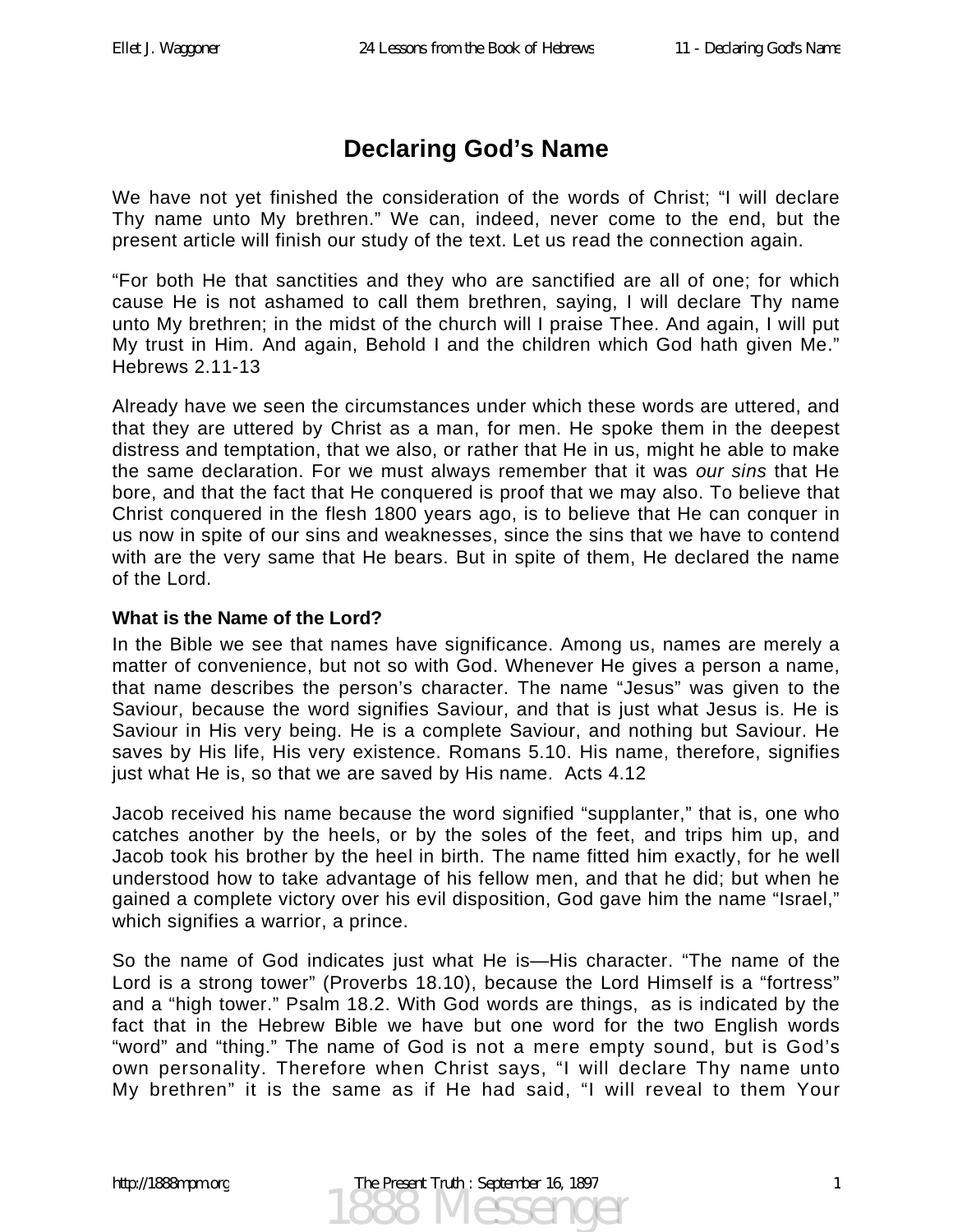character." The reason why people do not trust the Lord is that they do not know Him. Some will never consent to become acquainted with Him, but those who do will trust Him, for the Word says: "The Lord also will be a high tower for the oppressed, a high tower in times of trouble; and they that know Thy name will put their trust in Thee; for Thou, Lord, hast not forsaken them that seek Thee." Psalm 9.9, 10, R.V.

#### **Christ, the Father's Representative**

"No man hath seen God at any time; the only begotten Son, which is in the bosom of the Father, He hath declared Him." John 1.18. This is the same thing that is told in our text, "I will declare Thy name." By declaring the name of God, Christ declares God Himself. And He does because He is "the effulgence of His glory, and the very image of His substance." Hebrews 1.3, R.V. Therefore it is that God said of Him, "My Name is in Him." Exodus 23.21

Before He was born into this world, Jesus received the name "Emmanuel," which being interpreted is, "God with us." Matthew 1.23. That is what He is; His presence is God with us. So that when Philip said to Him; "Lord show us the Father, and it suffices us," Jesus could say, "Have I been so long time with you, and yet hast thou not known Me, Philip? He that hath seen Me hath seen the Father; and how sayest thou then, Show us the Father? Believe Me, that I am in the Father, and the Father in Me." John 14.5-11. "For it pleased the Father that in Him should all fullness dwell," even "all the fullness of the Godhead." Colossians 1.19; 2.9

Because Christ came, not in His own name, but in the Father's name, because "God was in Christ, reconciling the world unto Himself" (2 Corinthians 5.19), —His words and works—His very life—were the Father's, and not His own. "When ye have lifted up the Son of man, then shall ye know that I am (He), and that I do nothing of Myself; but as the Father hath taught Me, I speak these things." John 8.28. "The words that I speak unto you I speak not of Myself; but the Father that dwells in Me, He doeth the works." John 14.10. He lived by the Father, (John 6.57), His life was but God's life in Him in its fullness, so that it could be said that God purchased the church "with His own blood." Acts 20.28

#### **We in Christ's Stead**

Jesus said, "Now I am no more in the world, but these are in the world." John 17.11. He also said, "They are not of the world, even as I am not of the world." Verse 14. He who recorded these words said, "As He is, so are we in this world." 1 John 4.17. And Christ said in the same prayer just referred to, "As Thou hast sent Me into the world, even so have I also sent them into the world." John 17.18

We are therefore in the world for the same purpose that Jesus was, namely, to declare the name of God, to represent God's own character to the world. Note the similarity of John 1.18 and 1 John 4.12, 13. The first says, "No man hath seen God at any time; the only begotten Son, which is in the bosom of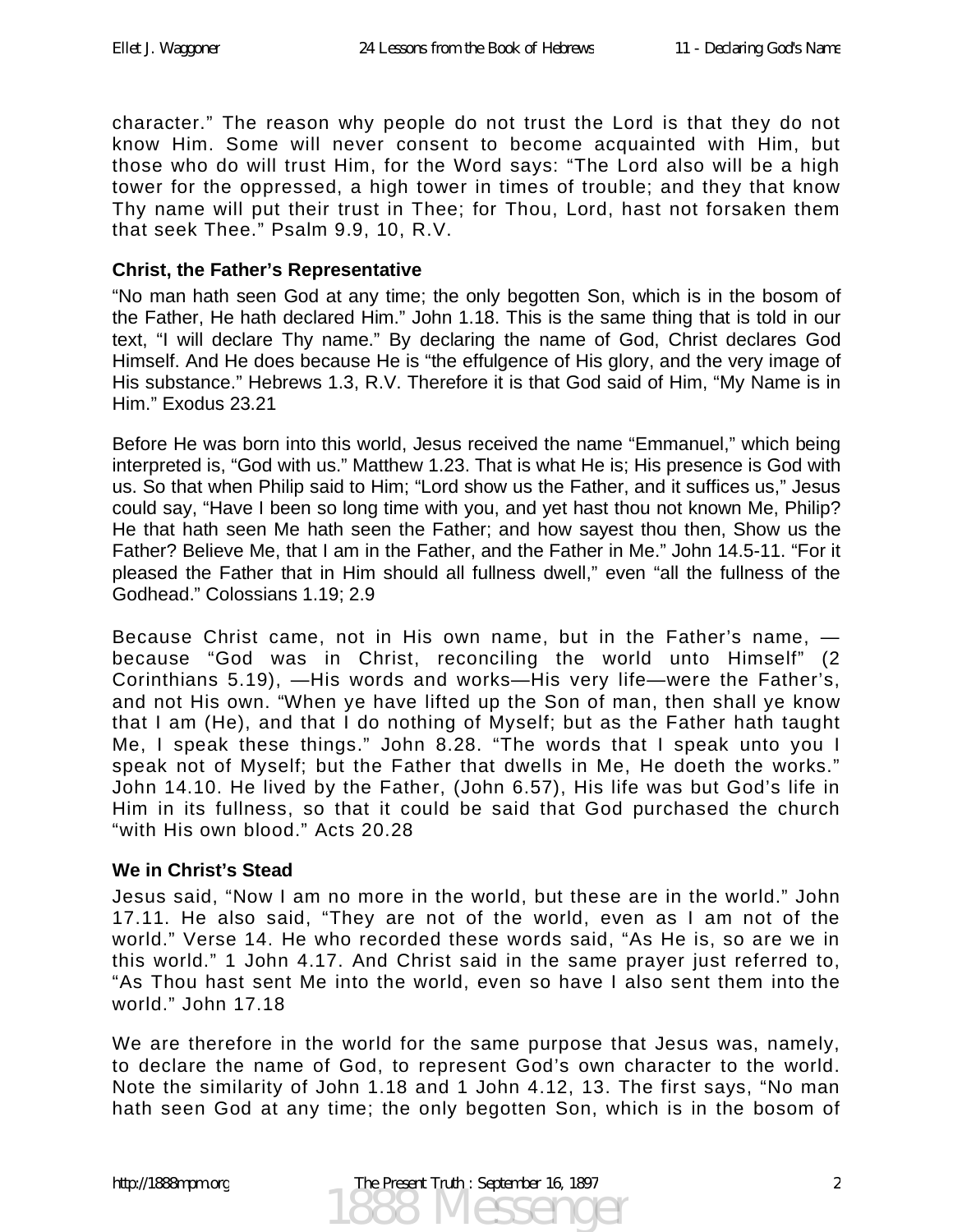the Father, He hath declared Him." The second is, "No man hath seen God at any time. If we love one another, God dwells in us, and His love is perfected in us. Hereby know we that we dwell in Him, and He in us, because He hath given us of His Spirit." No one hath seen God at any time, but Christ came into the world to reveal Him. But now for "a little while" (John 16.16) Christ is invisible, and therefore the world must learn God's character through Christ's followers. As they abide in love, they also are "in the bosom of the Father," so that they also can declare Him.

Christ was filled with all the fullness of God, but it was as "the Son of man." It was "God with us," that is, God with man. The same thing is for us, for the Apostle Paul by direction of the Spirit, prayed for us, "That Christ may dwell in your hearts by faith; that ye being rooted and grounded in love, may be able to comprehend with all saints what is the breadth, and length, and depth, and height; and to know the love of Christ, which passes knowledge, that *ye might ye filled with all the fullness of God*." Ephesians 3.16-19. Although Christ was here to represent God to men, He was also here as the representative Man, to show what men should be, and what by God's grace they may be.

Therefore God has given us the same word to speak that He gave to Christ. "God was in Christ, reconciling the world unto Himself, not imputing their trespasses unto them; and hath *put in us* the word of reconciliation. Now then we are ambassadors for Christ, as though God did beseech (you) by us; *we pray* (you) *in Christ's stead*, be ye reconciled to God." 2 Corinthians 5.19, 20. The exhortation is, "If any man speak, let him speak as the oracles of God." 1 Peter 4.11

Not only has God given us the same word to speak that He gave to Christ, but He has given us the same work. "Verily, verily, I say unto you, He that believeth on Me, the works that I do he shall do also; and greater works than these shall he do; because I go unto My Father." John 14.12

Christ was, and is, the brightness of God's glory, and the very image of His substance. Hebrews 1.3. But He says, "The glory which You gave Me I have given them." John 17.22. He is crowned with glory and honor, in order that He might bring "many sons to glory." In Him we "put on the new man, which is renewed in knowledge after the image of Him that created Him." Colossians 3.10. In Christ therefore we also are to be the very image or impress of the Father's substance. In 2 Corinthians 3.17, 18, we have the image and the glory united, thus: "Now the Lord is the Spirit; and where the Spirit of the Lord is, there is liberty. But we all, with unveiled face reflecting as a mirror the glory of the Lord, are transformed into the same image from glory to glory, even as from the Lord the Spirit."

All this, however, is by virtue of Christ, and not of us, "For God, who commanded the light to shine out of darkness, hath shined in our hearts, to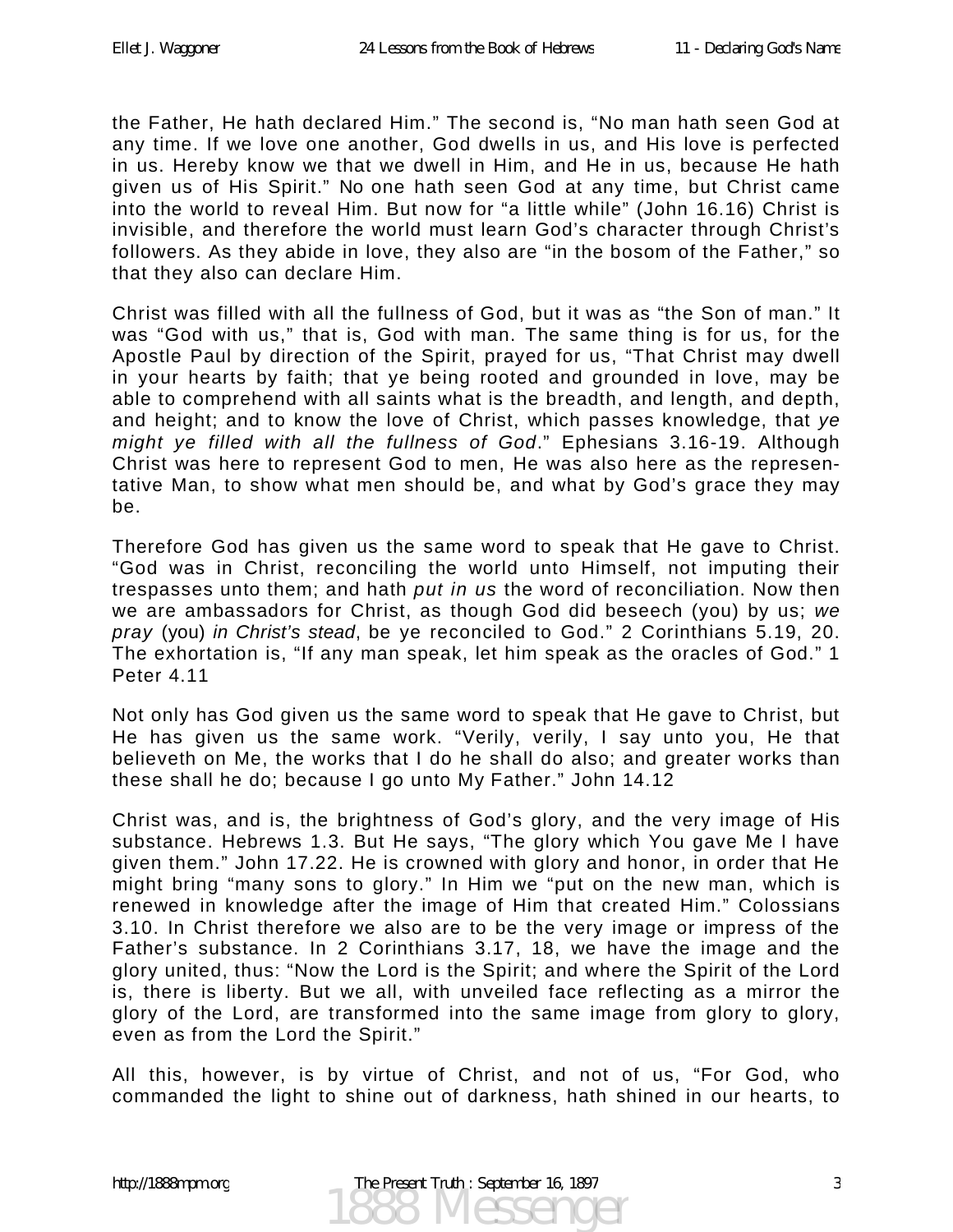give the light of the knowledge of the glory<sup>-</sup> of God in the face of Jesus Christ. But we have this treasure in earthen vessels, that the excellency of the power may be of God, and not of us." 2 Corinthians 4.6, 7

This it is to declare the name of God to represent His character to the world through the Spirit's indwelling. As He put His name in Christ, so He puts His name in us, for those who are saved have the Father's name written in their foreheads. Revelation 14.1. And this is true not merely of a few, but of all; for the promise is without limitation: "He who overcomes I will make a pillar in the temple of My God, and he shall go no more out; and I will write on him the name of My God and the name of the city of My God; which is New Jerusalem, which cometh down out of heaven from My God; and I will write upon him My new name." Revelation 3.12. This is not something that is done merely at the last, but takes place now, for here and now must we overcome. Now it is that we are "built together for an habitation of God through the Spirit," growing "unto an holy temple in the Lord," (Ephesians 2.21, 22), and Jerusalem which is above is even now our mother (Galatians 4.26), so that even now we have her name.

What more could God do, that He has not already done? Well may the apostle pray that we may have the eyes of our understanding enlightened by the Spirit, so that we may know the hope of His calling. It is no small thing that God has called us to.

God is revealed in His works, and has been ever since the creation of the world. Romans 1.19, 20. Even the "eternal power and Godhead" of God are seen in the things that He has made, in which man must be included. But man has rebelled and does his utmost to deface the image so as not to represent God. Other things, however, are obedient to God's will, so that in the changing seasons and the fruitful earth God has witnesses. Acts 14.17. This is not enough, however. Not only by a portion of His creation, but by the whole, must God be represented; and the witness to God's love and power and Divinity will not be complete until man, the chief of God's works, represents Him in His fullness. That this may be accomplished is the object for which Christ has a church in the world.

Because the church has not known and appreciated its calling, many sincere souls are in doubt as to God's character, and even His very existence. But note again the verses with which we began to see what is the result of this declaration of God's name in the lives of Christ's people. God's name is declared through their putting their trust in Him, and the result is thus stated, "Behold I and the children which God hath given Me." Hebrews 2.13. That is, when God's professed people declare His name even as Christ did, and as He now waits to do through them by the Holy Spirit, then will the world soon be lightened with the glory of the Lord, (Revelation 18.1) and they can see the result of their testimony in the souls that are prepared to meet their God.

Give God your moments, and He will make your day a success.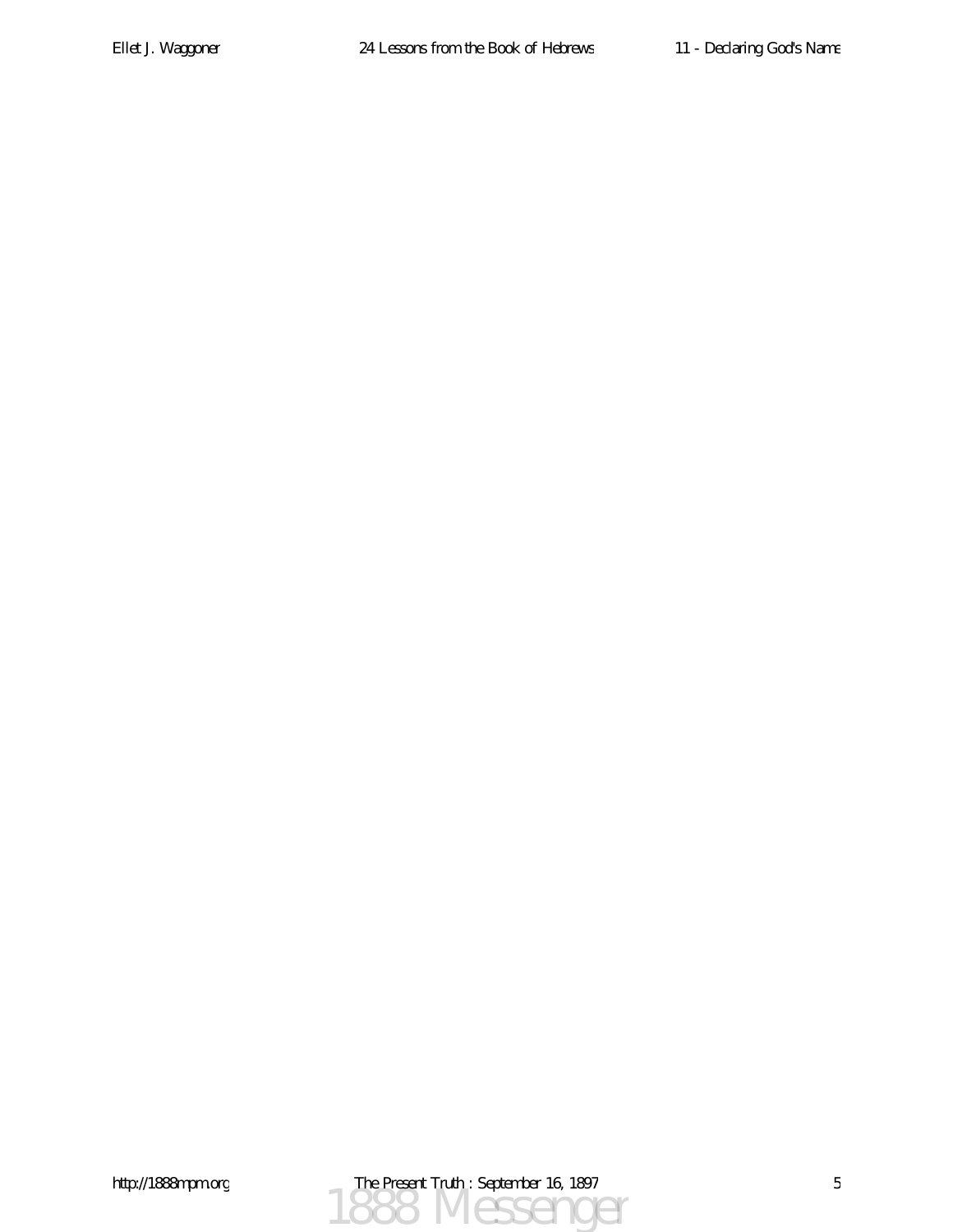# **As He Is, So Are We**

The preceding studies in the first two chapters of Hebrews have shown us Jesus in His infinite power and glory, but nevertheless as Man, so that we might know that "the power of God and the wisdom of God" are given to men. In Hebrews 2.13-18 we have the same truth set forth for our comfort. After the statement that Christ is not ashamed to call us brethren, there are three quotations in proof of the fact, with the second of which we begin:—

"And again, I will put My trust in Him. And again, Behold I and the children which God hath given Me. Forasmuch then as the children are partakers of flesh and blood, He also Himself likewise took part of the same; that through death He might destroy him that had the power of death, that is, the devil; and deliver them who through fear of death were all their lifetime subject to bondage. For verily He took not on Him the nature of angels but He took on Him the seed of Abraham. Wherefore in all things it behooved Him to be made like unto His brethren, that He might be a merciful and faithful High Priest in things pertaining to God, to make reconciliation for the sins of the people. For in that He himself hath suffered being tempted, He is able to succour them that are tempted." Hebrews 2.13-18

- What statement of Christ has already been cited, to show that He is not ashamed to call sinful men His brethren?
	- o "I will declare Thy name unto My brethren?"
- What still further shows Him to be one with us in experience? o "I will put My trust in Him."
- How does He still further identify Himself with us?
	- o "Behold I and the children whom Thou hast given He."
- Of what are "the children" partakers?
	- o "Of flesh and blood."
- Of what did He therefore take part?
	- o "Of the same."
- Why?
	- o "That He might destroy him that had the power of death."
- Who is he that had the power of death?
	- $\circ$  "The devil."
- And how is it that He destroy him? o "Through death."
- And what does He thereby do?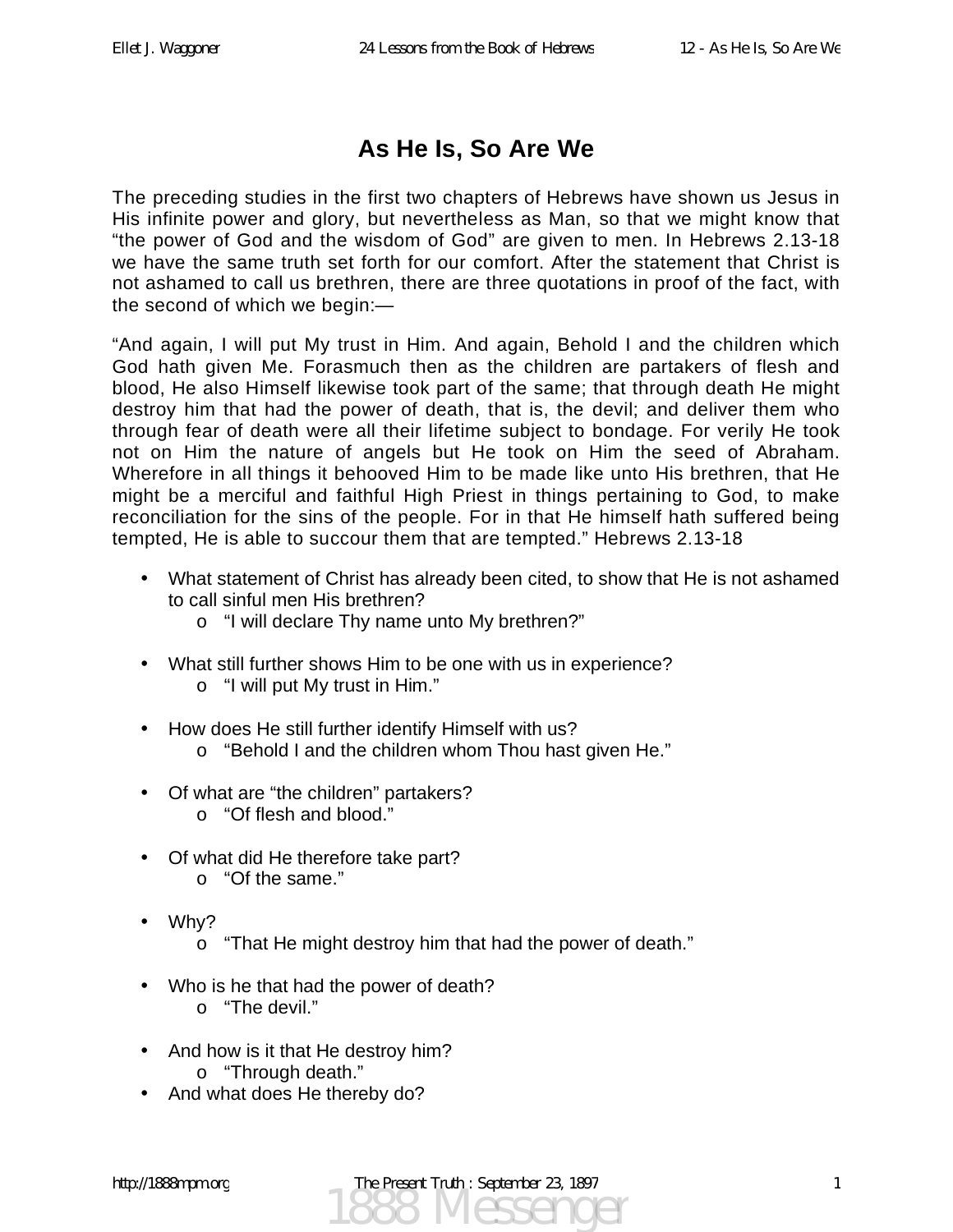- o "Deliver them, who . . . were a their lifetime subject to bondage."
- What held them in this bondage?
	- o "The fear of death."
- What did Christ not take on Himself?
	- o "The nature of angels."
- What did He take on Himself?
	- o "He took on him the seed of Abraham."
- What was therefore fitting and necessary for Him?
	- o "Wherefore in all things it behoved Him to be made like unto His brethren."
- Why?
	- o "That He might be a merciful and faithful High Priest in things pertaining to God."
- To do what?
	- o "To make reconciliation for the sins of the people."
- How has He Himself suffered'?
	- o "He Himself hath suffered being tempted."
- What is He therefore able to do?
	- o "He is able to succour them that are tempted."

**"Flesh and Blood."**—What is the significance of the statement that the children are partakers of flesh and blood? The connection shows clearly, but we have also a hint in 1 Corinthians 15.50: "Now this I say, brethren, that flesh and blood cannot inherit the kingdom of God; neither doth corruption inherit incorruption." Flesh and blood is corruptible; it has to do with death. The children are partakers of flesh and blood, that is, they are subject to death; therefore Christ took part of the same, and tasted death "for every man," in order that He might deliver the children from death.

**"Him that had the power of death."**—Who is it? —The devil. What then is the grave?—It is Satan's stronghold, his prison house. How say some, then, that death is a friend? —That I know not, for the Scripture declares that it is an enemy. "The last enemy that shall be destroyed is death." 1 Corinthians 15.26. The fact that death is the last enemy that is slain shows that it is the greatest and strongest of all enemies. It is a hard and cruel enemy, so much so that the Bible knows no darkened room, the black funeral train, or even if these be not present, the involuntary tears, the heaving sob, the aching heart, and the void that is left where the loved one was so rudely torn away, all testify that death is an enemy, no matter what people, misled by heathen, stoic philosophy, say of it. It is a cruel, bitter enemy, with not a single redeeming attractive feature.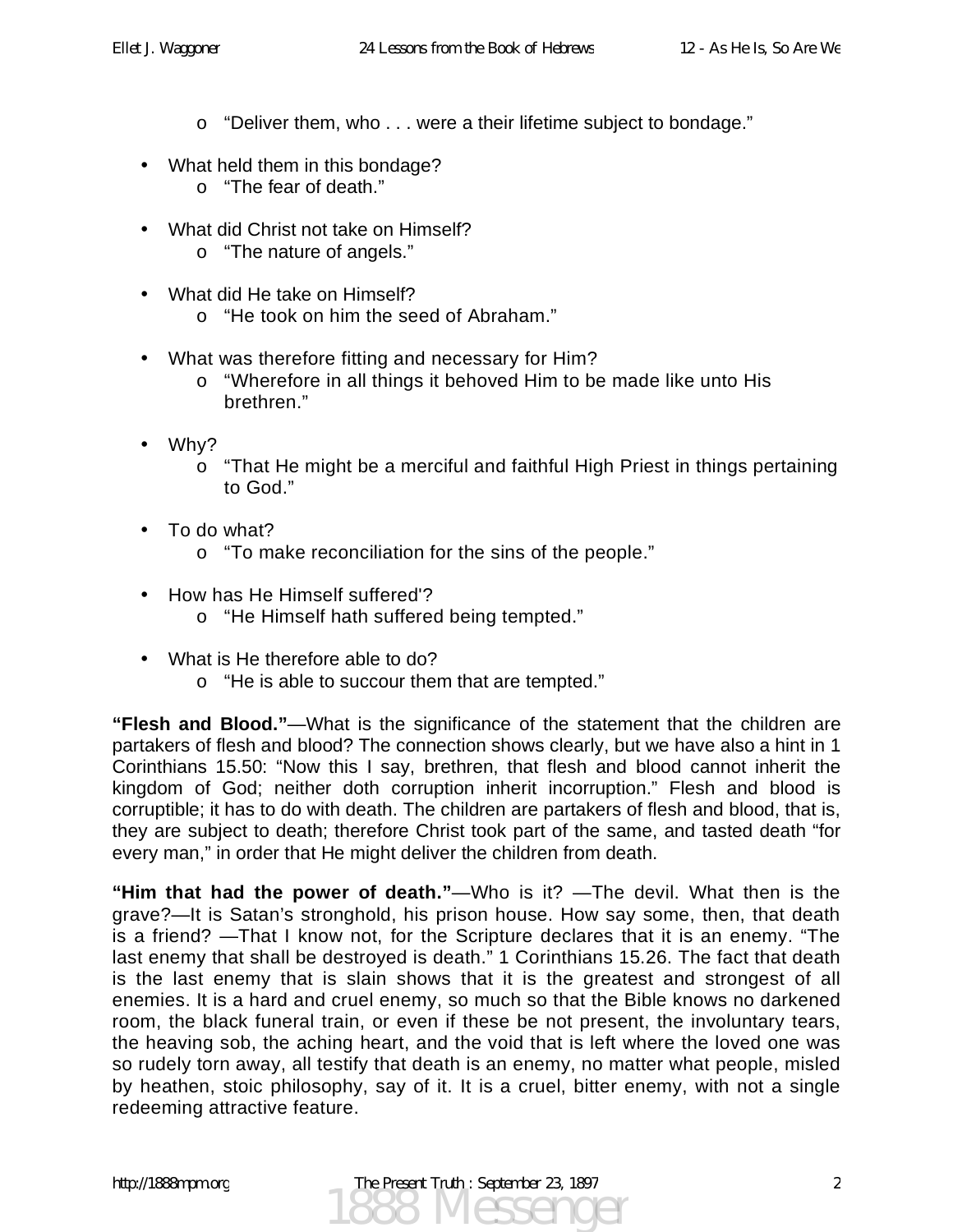**Death Conquered**.—On one occasion, when Jesus had cast a devil out of a man, He said: "How can one enter into a strong man's house, and spoil his house, except he first bind the strong man? And then he will spoil his house." Matthew 12.29. The "strong man" is Satan, but Christ is the "stronger than he." Luke 11.21-23. He came to deprive Satan of his power, yea, and to destroy the devil himself. The object of Christ's coming is "to seek and to save that which was lost, those whom Satan had enticed away and bound. But first he must bind the strong man. This He did, as was demonstrated in His whole life. Wherever He went, the devils had no power; but this power over Satan was the power of His righteousness. Because there was no unrighteousness in Christ, because Satan could not influence Him in the slightest degree, "it was not possible that He should be held" by death, when He voluntarily suffered it. Acts 2.24. He went into the grave as a conqueror and therefore He came out a conqueror. He "spoiled principalities and powers," and "made a show of them openly, triumphing over them in it" - in His cross. Colossians 2.15. Thus is Satan's armor, in which he trusted, turned against himself, and when death has swallowed him up then shall death itself be destroyed.

**Deliverance**.—But for all practical purposes, death is already destroyed for God's people; for if the grave had no power over Christ, so it has no power to retain those who are in Christ. Satan is the adversary, and the grave is his prison, but Christ holds the keys. "I am He who lives, and was dead, and behold, I am alive for evermore, Amen. And I have the keys of hell and of death." Revelation 1.18. Who would fear the gloomiest dungeon, when his dearest friend, who is Almighty, holds the keys? Christ bore the curse that we might receive the blessing. Galatians 3.13, 14. So Christ received the sting of death in Himself that we might be delivered from its poison. Even over death "we are more than conquerors through Him that loved us." Romans 8.35-37

**Sin and Death**.—"The sting of death is sin." 1 Corinthians 15.56. Christ received the sting, because "Him who knew no sin" hath God made to be sin for us that we might become the righteousness of God in Him." 2 Corinthians 5.21. So the de-liverance, which Christ has won for "them who through fear of death were all their lifetime subject to bondage," is deliverance from sin. Sin is the only thing that can cause fear of death; the deliverance from sin frees from the fear of death. Christ's power over death, and over him that had the power of death, is but the measure of His power to free the soul from sin. And this deliverance is proclaimed to all. Jesus came with the anointing of the Holy Spirit proclaiming to the captives, Liberty. Isaiah 61.1. To every captive soul, He cries, "You are free! The prison doors are open." To all the prisoners He says, "Go forth." Isaiah 49.9. Whoever therefore now remains in bondage is there because He loves bondage more than liberty, or else because he does not believe the message. But the glorious truth, which Christ commissions His servants to proclaim, is that Satan's cruel power is broken, and that all have their liberty. This is true religious liberty, and the only thing that has a right to the name; and this liberty is found nowhere else but in Christ.

**"The Seed of Abraham."**—Christ did not take on Himself the nature of angels. Why not? Because unto the angels hath He not put in subjection the world to come. Christ's manifestation to this earth has nothing to do with angels, because they never had any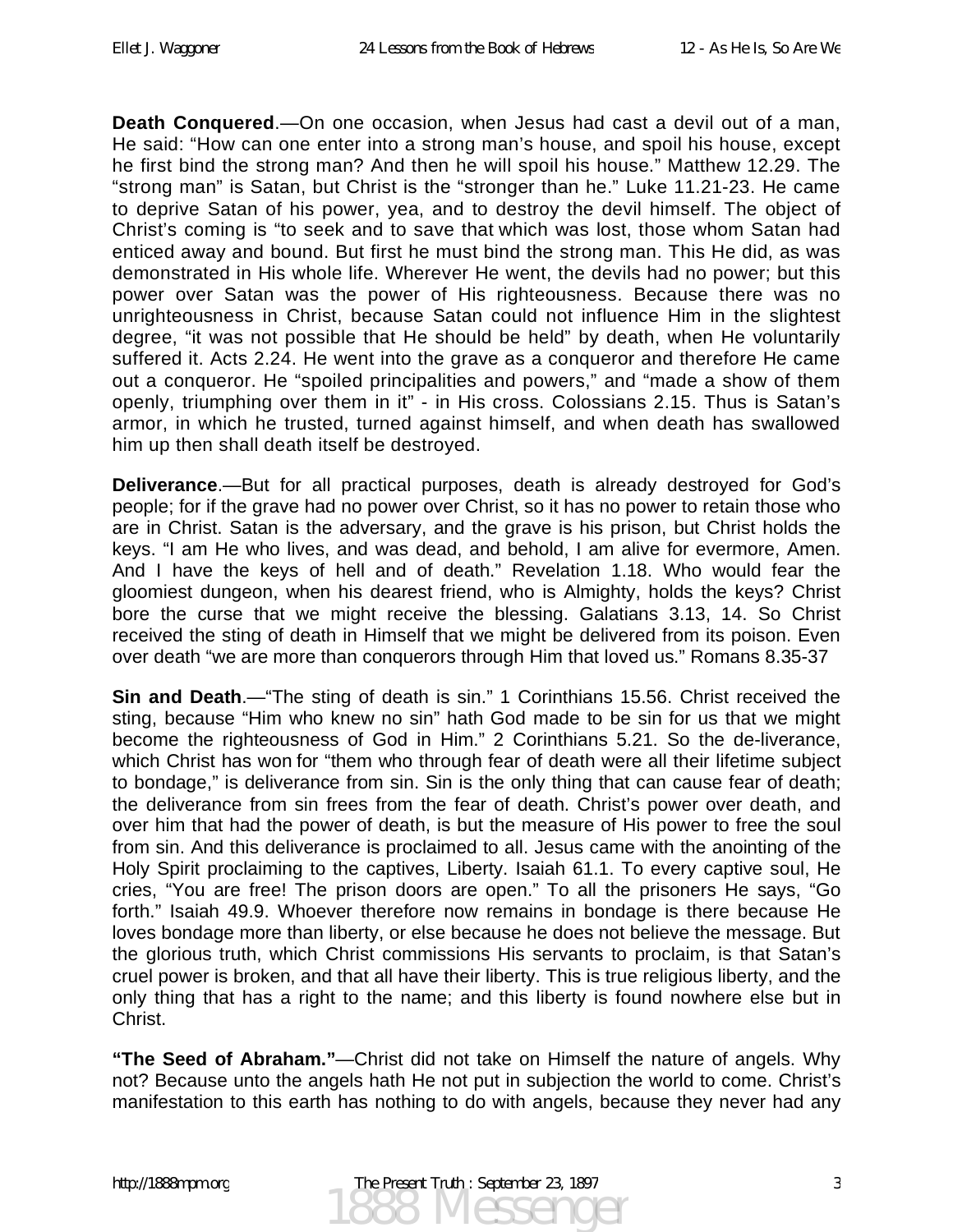claim on it. "But He took on Him the seed of Abraham." "Now to Abraham and his seed were the promises made. He saith not, and to seeds, as of many; but a of one, And to thy seed, which is Christ." Galatians 3.16. Thus we see that the expression, "He took on Him the seed of Abraham" means literally that He became the seed of Abraham; that is, He became man in the fullest sense, as much man in every particular as was Isaac; for "in Isaac shall thy seed be called." In this lies the comfort of the Gospel.

**The Necessary Consequence**.—"Therefore, in all things He had to be made like unto His brethren." Otherwise He would not be the seed of Abraham "In *all things*," without exception, He is associated with His brethren. He is one with them. The Lord says, "I have exalted One chosen out of the people." Psalm 89.19. And again, speaking to Moses, "I will raise them up a Prophet from among their brethren, like unto thee." Deuteronomy 18.18. The Romish Church, following the tendency of human nature, has made a great gulf between Christ and man. Instead of presenting Him as He is, one of the people, it separates Him so far from them that people are made to think that some one is needed to present their petitions to Him, and to make Him willing to save them. But the Bible presents Him as the loving Companion, who is burdened with all our weaknesses and temptations, and who thus has sympathy with us, but who at the same time has all might, so that He can show us how to overcome; nay, more, who is our Salvation.

**How He Suffered**.—"He suffered, being tempted." It was no play with Him. He did not come to earth merely to act out a part. Temptations did not come to Him as to one who was insensible to their attractions and power, so that they were not in reality temptations. No; He suffered. He was made to be sin for us. He took the nature of Abraham, with all its weaknesses, so that the temptation to sin was a real experience. But "He did no sin," and therefore He suffered the more. He verily "resisted unto blood, striving against sin." Sin was as much a reality in His flesh as in that of His brethren, for He was "born of a woman, born under the law, that He might redeem them which were under the law." Galatians 4.4, 5. In Christ as Man there is everything that is common to "man that is born of woman." But He conquered. The sinful human nature, which He took upon Himself, which He became, never was allowed to get the ascendancy. He was always a conqueror, and a conqueror for our sakes, so that we might say, "Now thanks be to God who always leads us in triumph in Christ." 2 Corinthians 2.14

**He Can Succour**.—Why can He succour us?—Because "He Himself hath *suffered* being tempted." Not simply because He was not overcome, but because He had a struggle. If there had been no struggle; if He had, so to speak, been insured beforehand against sin, so that its assaults on Him and His resistance were only a show, a sham battle,—then He could not aid us, for our conflicts are real. But the fact that in every encounter He conquered completely, together with the fact that His temptations were as real as ours, because in all things He was made like unto His brethren, is everlasting comfort. Because He overcame, our victory is assured, nay, is already gained; for our faith is the victory "that hath overcome the world." 1 John 5.4; John 16.33. He suffered *in our flesh*. He took on Him the seed of Abraham, and if ye be Christ's, then are ye Abraham's seed, and heirs according to the promise."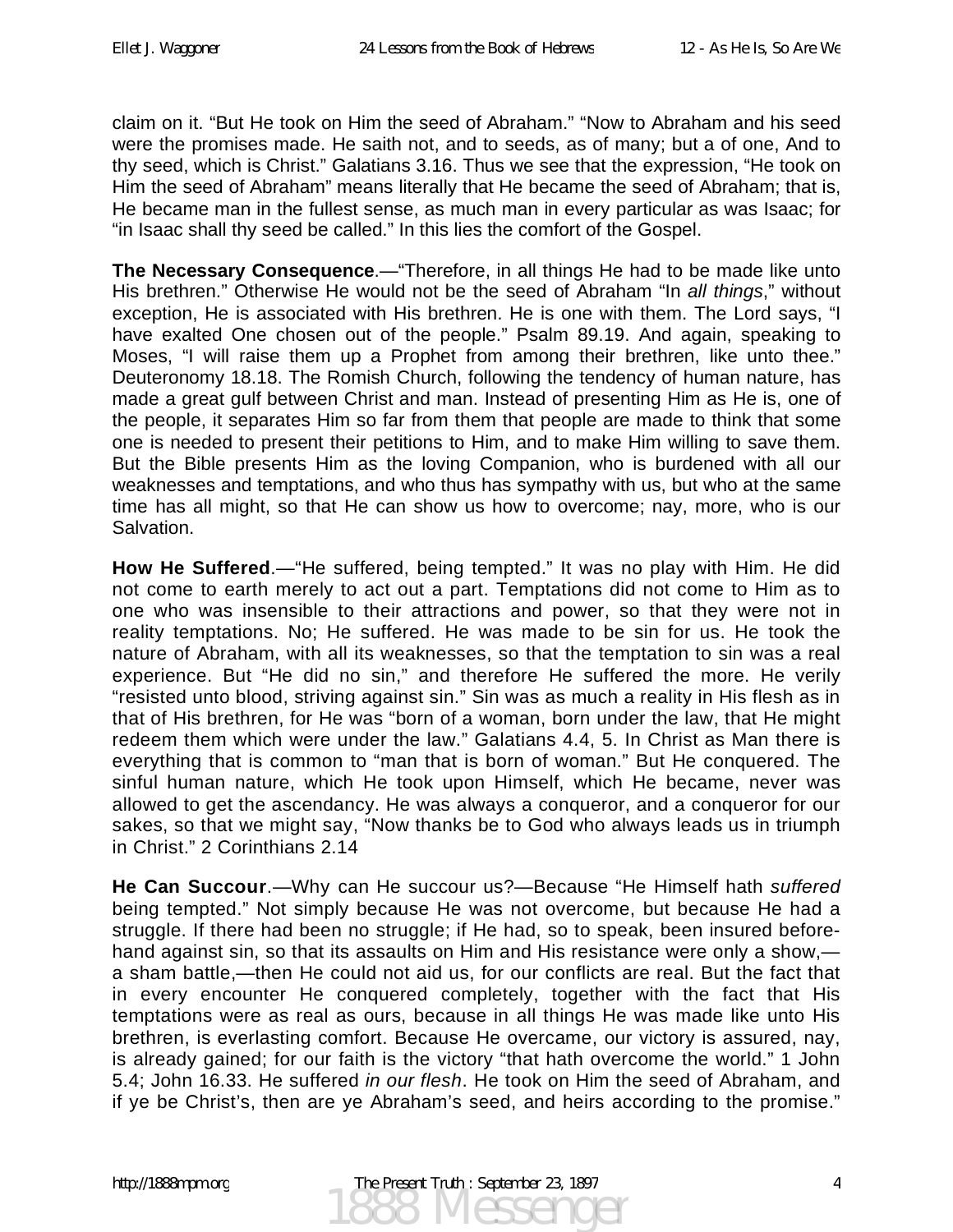Galatians 3.29. He suffered *in the flesh* (1 Peter 4.1), in our flesh; therefore when we suffer temptation we suffer with Him, and if we but realize that we are really suffering with Him, and only with Him, then we are as sure of victory as we are that He has overcome. Romans 8.17

**The Source of His Strength**.—It was this: "I will put My trust in Him." "He trusted in the Lord that He would deliver Him." Christ said: "Thou didst make Me trust when I was upon My mother's breasts." Psalm 22.9. Again: "For the Lord God will help Me; therefore shall I not be confounded." Isaiah 50.7. "I can of Mine own self do nothing." John 5.30. No man call be any more helpless than that. But He trusted in God, and was not put to shame. For what did He trust the Lord? —For everything; for wisdom and strength for every emergency; for He is "the wisdom of God and the power of God." 1 Corinthians 1.24. "As He is, so are we in this world." 1 John 4.17. The only trouble with us is that we are not as willing as He to confess that we are nothing— "without strength." Although as the only begotten Son who was in glory with the Father before the world was, even "from the days of eternity," He possessed all power in Himself as Creator, He "emptied Himself" (Philippians 2.7, R.V.), so that He was on this earth nothing except what He allowed the Father to put in Him. And it pleased the Father that in Him all the fullness should dwell (Colossians 1.19), because He put His trust in Him. And "you hath He quickened with Christ, giving us the same Spirit in equal measure with the gift of Christ (Ephesians 4.7) that being strengthened with might by His Spirit in the inner man, Christ might dwell in the heart by faith, so that we also "might be filled with all the fullness of God." Ephesians 3.16- 19. This is the comfort of the Gospel; therefore "Now unto Him who is able to do exceedingly abundantly above all that we ask or think, *according to the power that works in* us, to Him be glory in the church by Christ Jesus to all generations, forever and ever. Amen." Ephesians 3.20, 21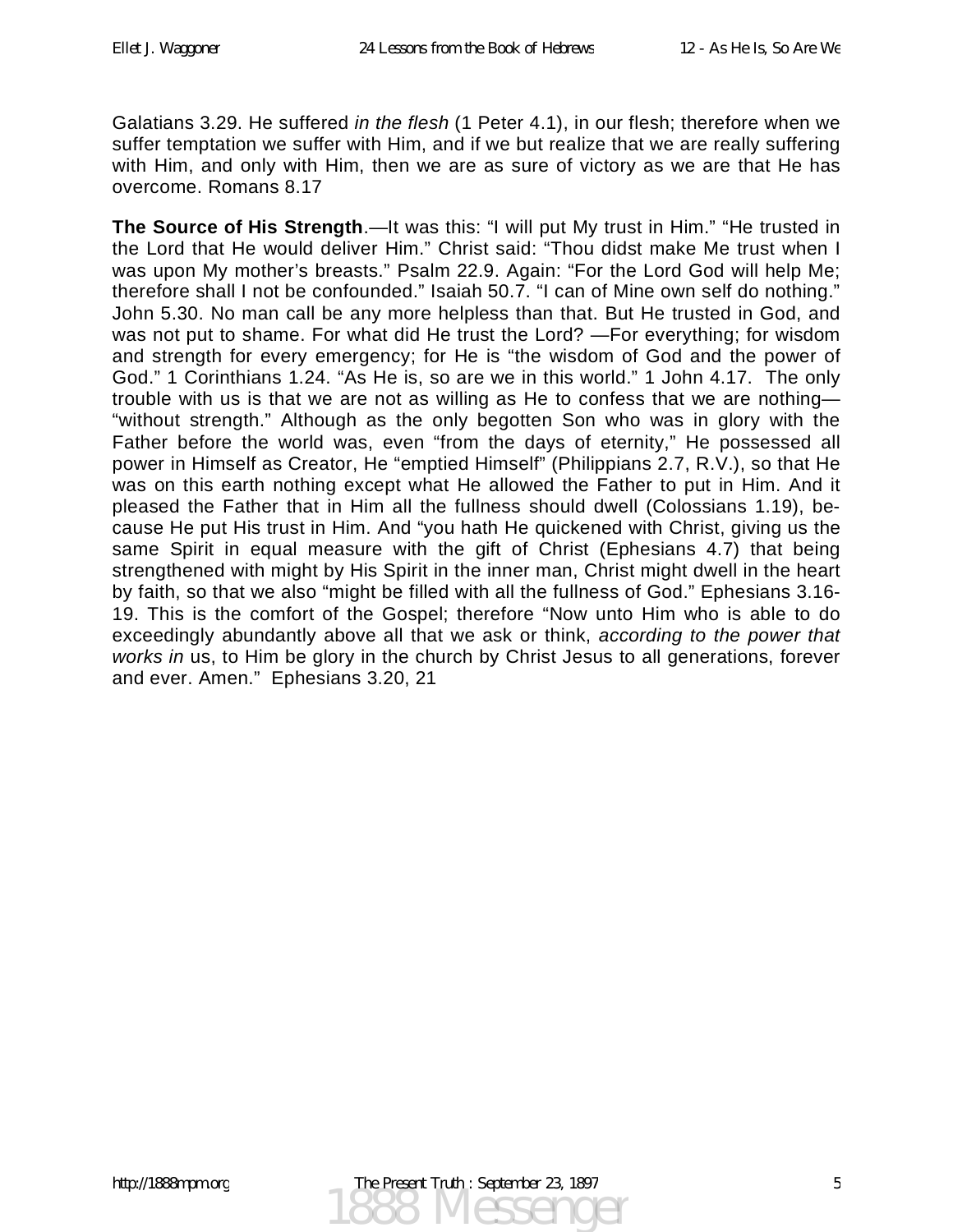# **Christ's Faithfulness in God's House**

"Wherefore, holy brethren, partakers of the heavenly calling, consider the Apostle and High Priest of our profession, Christ Jesus; who verily was faithful to Him that appointed Him, as also Moses was faithful in all His house. For this Man was counted worthy of more glory than Moses, inasmuch as he that hath built the house hath more honor than the house. For every house is built by some one; but He that built all things is God. And Moses verily was faithful in all His house as a servant, for a testimony of those things which were to be spoken after; but Christ as a Son over His house; whose house are we, if we hold fast the confidence and the rejoicing of the hope firm unto the end." Hebrews 3.1-6

In this quotation we have in two instances departed from the common version and have used the rendering of the Revised Version instead, since it is more literal, and hence clearer. In verse 4, instead of "some man," we have in the Revision "some one," which is manifestly the correct rendering. God is not a man, yet He has built a house. Also in verse 6 have we, as in the Revision, omitted the word "own" in the first line, since it is not found in the original. As we shall see, the statement is not that Christ was faithful as a Son over His own house, but that just as Moses was faithful in God's house as a servant, so was Christ faithful in God's house as a Son.

**"Wherefore"**—Note that there is no break between chapters two and three, any more than between one and two. Indeed, there is no break anywhere, since the entire book is a single letter, written for a special purpose, and having one single grand purpose. To begin reading the second chapter without any thought of the first would be almost as unsatisfactory as to begin a history lesson with the question, "What happened next?" "Wherefore, consider Christ Jesus," is the sum of the first verse. Why, and in what capacity, should we consider Him? Because He has been tempted as a man, we are to consider Him as one of the brethren in all things like all the other brethren, only that He was in all respects faithful. No matter how highly Christ is exalted, or how great His power and glory, if we consider Him in any degree separated from us, and not as "the Man Christ Jesus," we, to that degree, deprive ourselves of the comfort of the Gospel.

**Christ Compared to Moses**.—Christ was faithful to Him that appointed Him as also Moses was. That is to say, Christ was as faithful as Moses. At first glance one would think that it would be more fitting to compare Moses with Christ, and say that Moses was as faithful as Christ; but that would not be true, for Moses made at least one mistake after he left Egypt, while Christ never made any. But it is perfectly true of Christ that He was as faithful as Moses; and at the same time it is the highest commendation to Moses that any man could have. People are inclined to belittle Moses, and to speak slightingly of him and his writings; but just to the extent that they do that, they show then selves unacquainted with the Lord. When God foretold the work of Christ, He said to Moses, "I will raise them up a prophet from among their brethren, *like unto thee*." Deuteronomy 18.18. And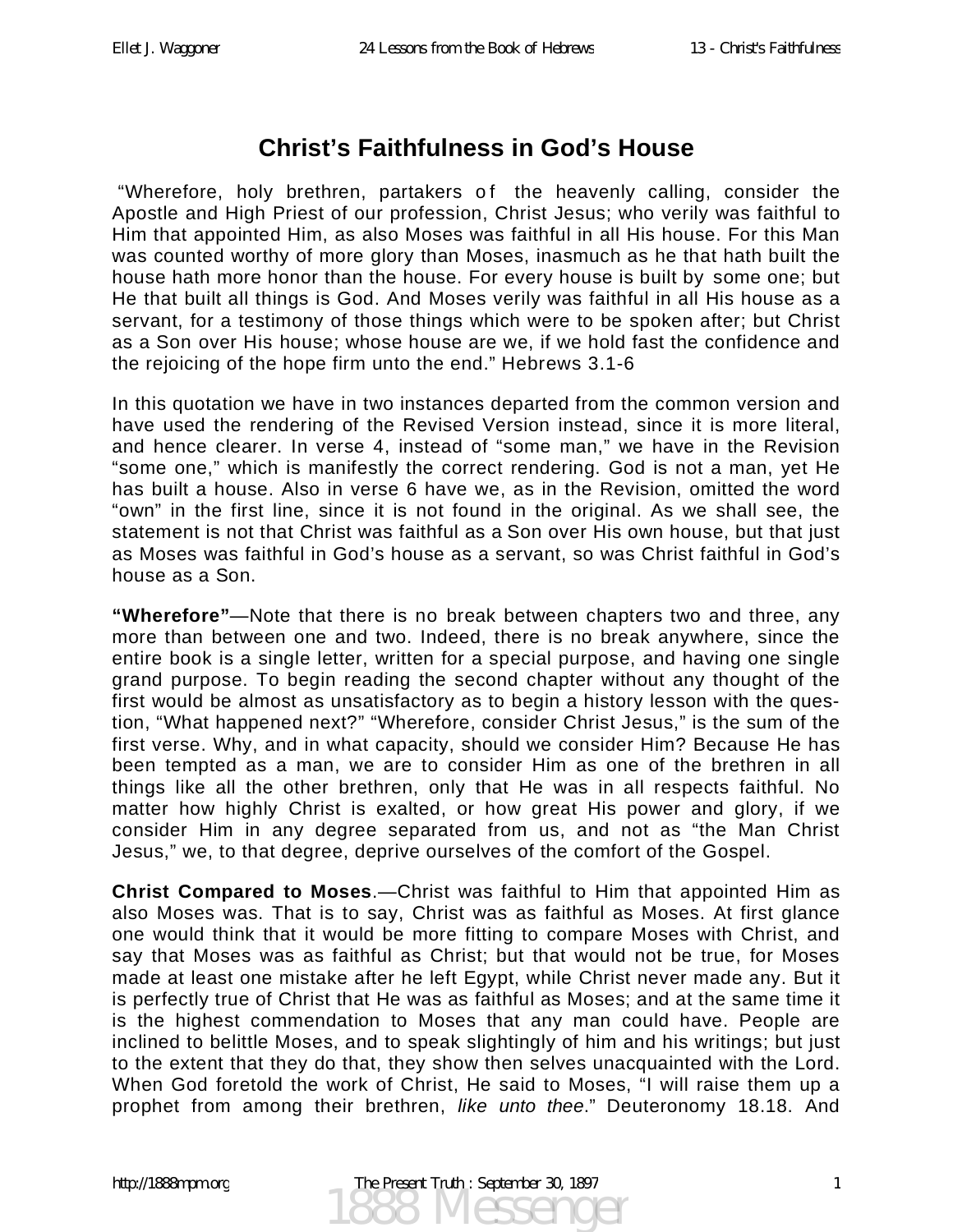Christ said, "Had ye believed Moses, ye would have believed Me; for he wrote of Me. But if ye believe not his writings, how shall ye believe My words?" John 5.46, 47. Therefore whoever rejects or speaks slightingly of Moses treats Christ in the same manner.

**Whose House?**—Christ was faithful to Him that appointed Him, as also Moses was faithful in all His house? In who house? —Evidently in the house of Him who appointed Christ, and we do not need to take time to show that that was God. But we have the word of the Lord, Numbers 12.5-8: "And the Lord came down in the pillar of the cloud, and stood in the door of the tabernacle, and called Aaron and Miriam; and they both came forth. And He said. Hear now My words; there be a prophet among you, I the Lord will make Myself known unto him a vision, and will speak unto Him in dream. My servant Moses, is not so, who is faithful in all Mine house. With him I speak mouth to mouth, even apparently and not in dark speeches; and the similitude of the Lord shall he behold; wherefore then were ye not afraid to speak against My servant Moses?" When God thus appears to those who in these days speak slightly of Moses, and calls them to account, they will say, as did Aaron, "We have done foolishly." But this text makes it clear that it was *in God's house* that Moses was faithful.

**What is God's House?**—That question is easily answered. The Apostle Paul said to Timothy that he had written to him, "that you may know how you ought to conduct yourself in *the house of God*, which *is the church of the living God*." 1 Timothy 3.15. Moses therefore was faithful in the church of God, that church which He "purchased with His own blood." Stephen also, filled with the Holy Spirit, said that Moses was "in the church in the wilderness with the Angel which spoke to him in the mount Sinai." Acts 7.38

**How Many Churches?**—We have already seen that the house of God is the church of God. But the church is the body of Christ, as we are told in Ephesians 1.22, 23 and Colossians 1.18. There are therefore just as many houses or churches as there are bodies. In Ephesians 4.1-6 we read, "There is one body, and one Spirit, even as also ye were called in one hope of your calling; one Lord, one faith, one baptism, one God and Father of all, who is over all, and through all, and in all." Since there is but one body, and the body is the church, it follows that there is but one church, which is the house of God. And so it still further follows that Moses and Christ were both workers in the same house, or in the same church. They both belonged to the same church.

**The Builder**.—"He that built all things is God." But by whom did He build? He "created all things by Jesus Christ." Ephesians 3.9. Christ is "the wisdom of God" (1 Corinthians 1.24), and in Proverbs 8.29, 30, Christ, in the capacity of the wisdom of God says that when God marked out the foundations of the earth, "then I was by Him as a Master Workman." Thus it is that "this man"—Christ—"was counted worthy of more glory than Moses, inasmuch as He who hath built the house hath more honor than the house." Christ built the house, and Moses was a part of the house, as we shall see later on.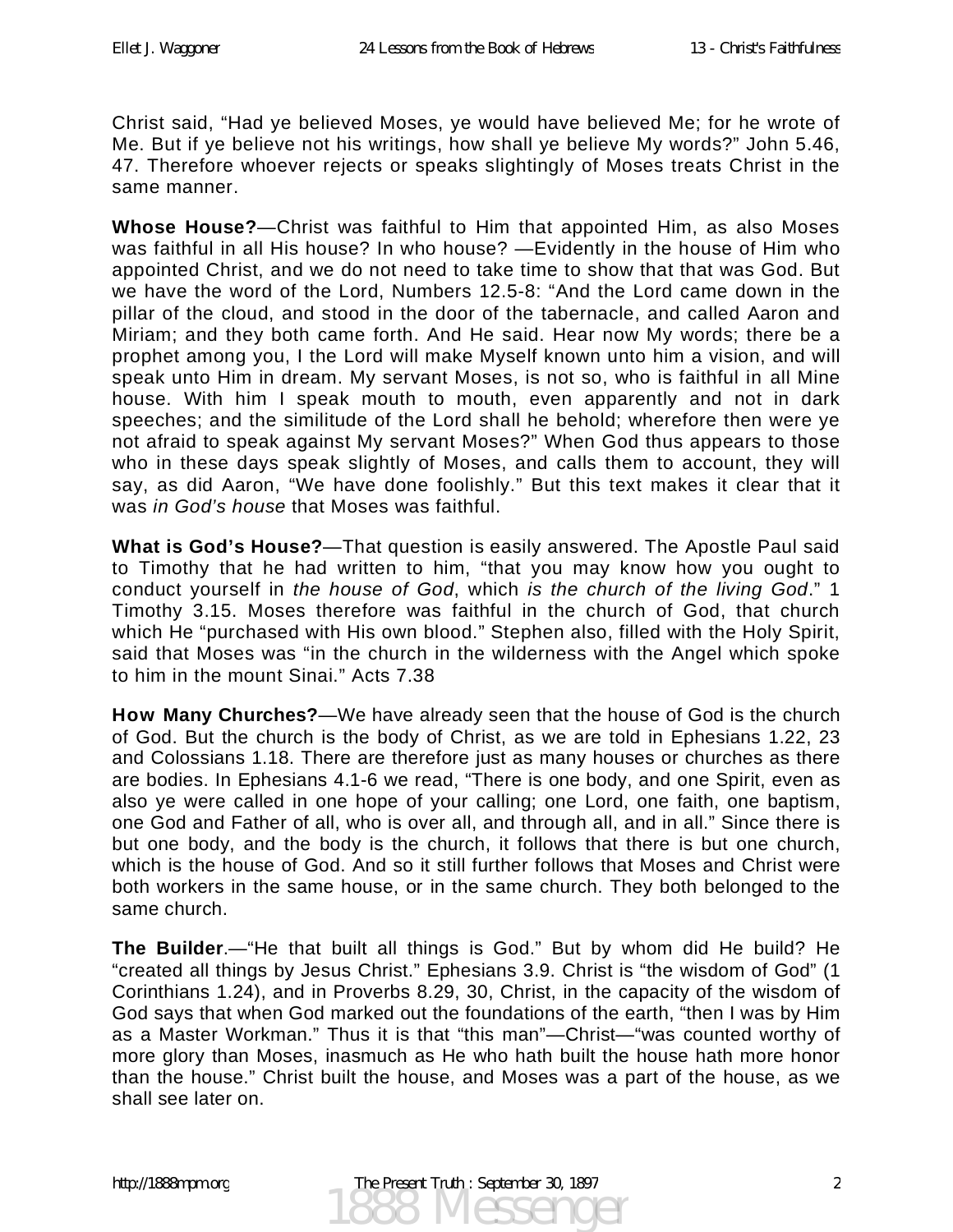**The Christian Church**.—It is quite common to date the beginning of the Christian Church at Pentecost, which is about as nearly correct as if one should date the creation of the world at Pentecost. We have already seen that there was a "church in the wilderness" in the days of Moses, and that the church is the house of God, in which Moses was faithful; else that there is but one church;—one house of God;—so that both Moses and Christ were faithful in the same house, or the same church, the one as a servant, the other as a Son. But the church in which Christ is a Son is of course the Christian Church; and as there is but one church, it is plain that "the church in the wilderness" was the Christian Church. Moses, who esteemed the reproach of Christ greater riches than the treasures in Egypt (Hebrews 11.26), was such a Christian as anybody in those days might well be glad to be. The man who has a good Christian record as Moses had will in no wise miss the kingdom of heaven.

**What is the Church?**—The word rendered "church," is from the Greek compound word *ekklesia*, which occurs in the English word ecclesiastical, meaning to pertain to the church. The word means "called out." The church, therefore, consists of those who are called out, and who come out. Ancient Israel was called out of Egypt, from which all God's people must come, for the word concerning Christ is, "Out of Egypt have I called My Son." Matthew 2.15. In the Old Testament we have the word "congregation," and it would he much better if it were used in the New, instead of "church;" for those who come out in response to the call, naturally come to the One who calls them, thus con-grega-ting, flocking, or gathering together. "Congregation" is derived from two words that signify an assemblage or herd of cattle; and this idea is retained in the Church of Christ, which is His flock, over which He is Shepherd. 1 Peter 5.4; Acts 20.28. All therefore who hear the Shepherd's voice, and follow Him, are His flock, His church. He was called out of Egypt, and those who really came out of Egypt, formed His church of old. If we hear His voice, then we are His house. But as there is but one house, it follows that all Christians must be in full fellowship with those who served God in the days of Moses.

**We are His House**.—Moses was faithful in God's house as a servant, but Christ as a Son; both however in the same house. "Whose house are we if we hold fast the confidence and the rejoicing of the hope firm unto the end." Christ is the Living Stone, and when we come to Him we also as living stones are built up a spiritual house. 1 Peter 2.4, 5. But the same Stone, the spiritual Rock, was in the desert of Sinai,—the Rock on which Christ's church is built. The same house in which Moses served, and over which Christ is Son, is the house of which we become a part, if we accept and retain the anointing of the oil of gladness.

God does not change. Jesus Christ is the same yesterday, and today, and forever. Therefore God's requirements do not change; His plans are always the same. Men despise the name of Jew, and scorn to have any connection with the people whom God brought out of Egypt. So it was in ancient times. It was a reproach to be connected with the children of Israel; but it was the reproach of Christ, and Moses found more delight in it than in all the treasures of Egypt; "for salvation is of the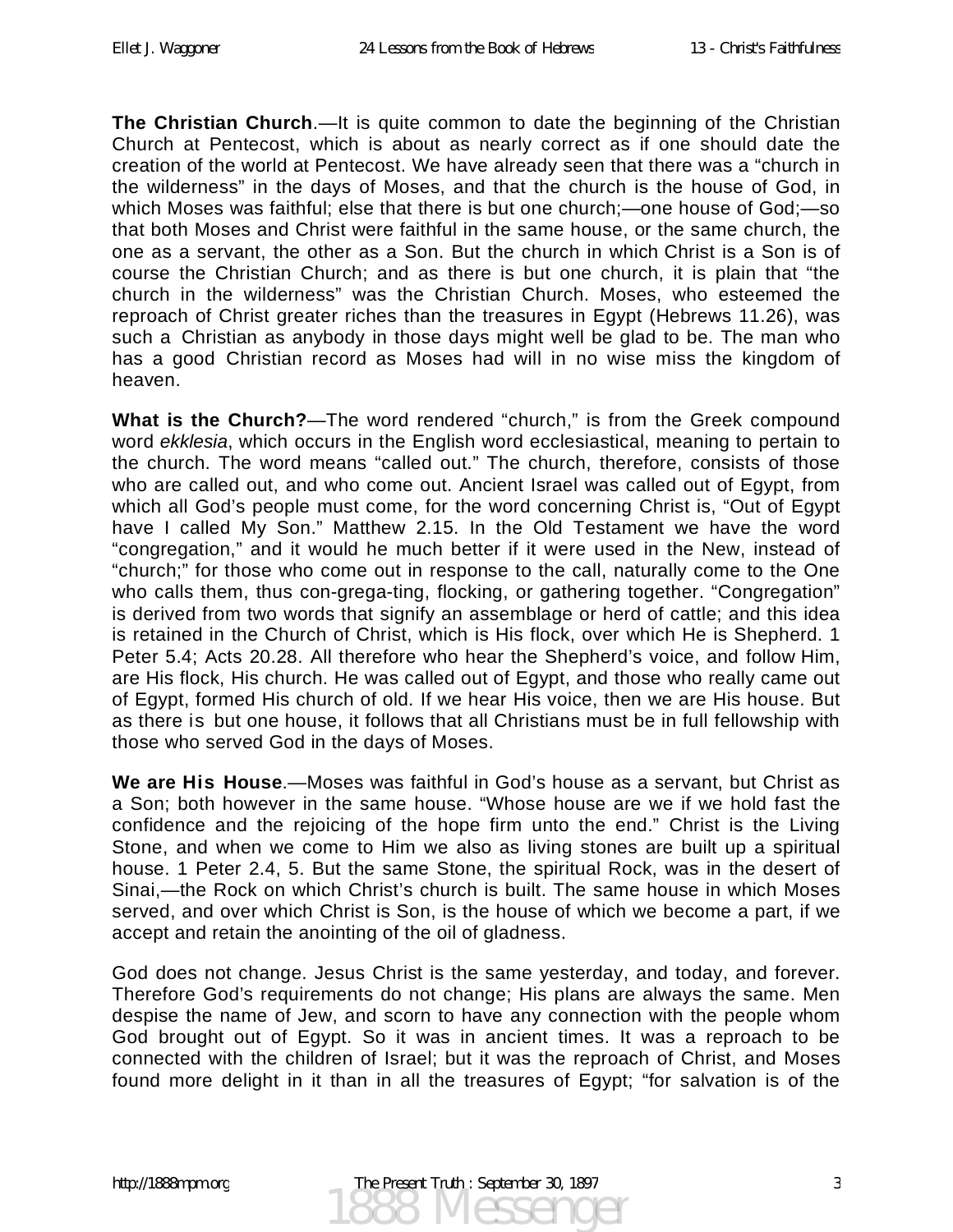Jews" (John 4.22), since Christ is King of the Jews, and as such was "despised and rejected of men."

**He is Faithful**.—"If we believe not, yet He abides faithful: He cannot deny Himself." 2 Timothy 2.13. He is faithful to Him that appointed Him. He was faithful as a Son over God's house. But we are that house, and sons, too, if we are Christ's. "The Spirit itself bears witness with our Spirit, that we are the children of God; and if children, then heirs; heirs of God, and joint-heirs with Christ. Romans 8.16, 17. Christ, refers to the same thing when He says that if we continue in His Word we are truly His disciples, and we shall know the truth, and the truth shall make us free. John 8.31, 32. This being made free is being adopted as sons; for the bondservant abides not in the house forever; but the Son abides ever. As sons in God's house we are to exercise the same faithfulness that Christ did, and this we can do because He gives us His own faith. "The life which I now live in the flesh, I live by the faith of the Son of God." Galatians 2.20. Christ dwelling in the heart by faith exercises His own faith, by which He kept the Father's commandments, and abode in His love; so that it can be said: "Here are they that keep the commandments of God and the faith of Jesus. Revelation 14.12. This faith alone overcomes the world. "Wherefore, consider the Apostle and High Priest of our profession, Christ Jesus, who was faithful to Him that appointed Him," "as a Son over His house."

We need not fear the hardness of others' hearts; our own heart is the one to fear. When fully saved ourselves, we can go to any Pharaoh.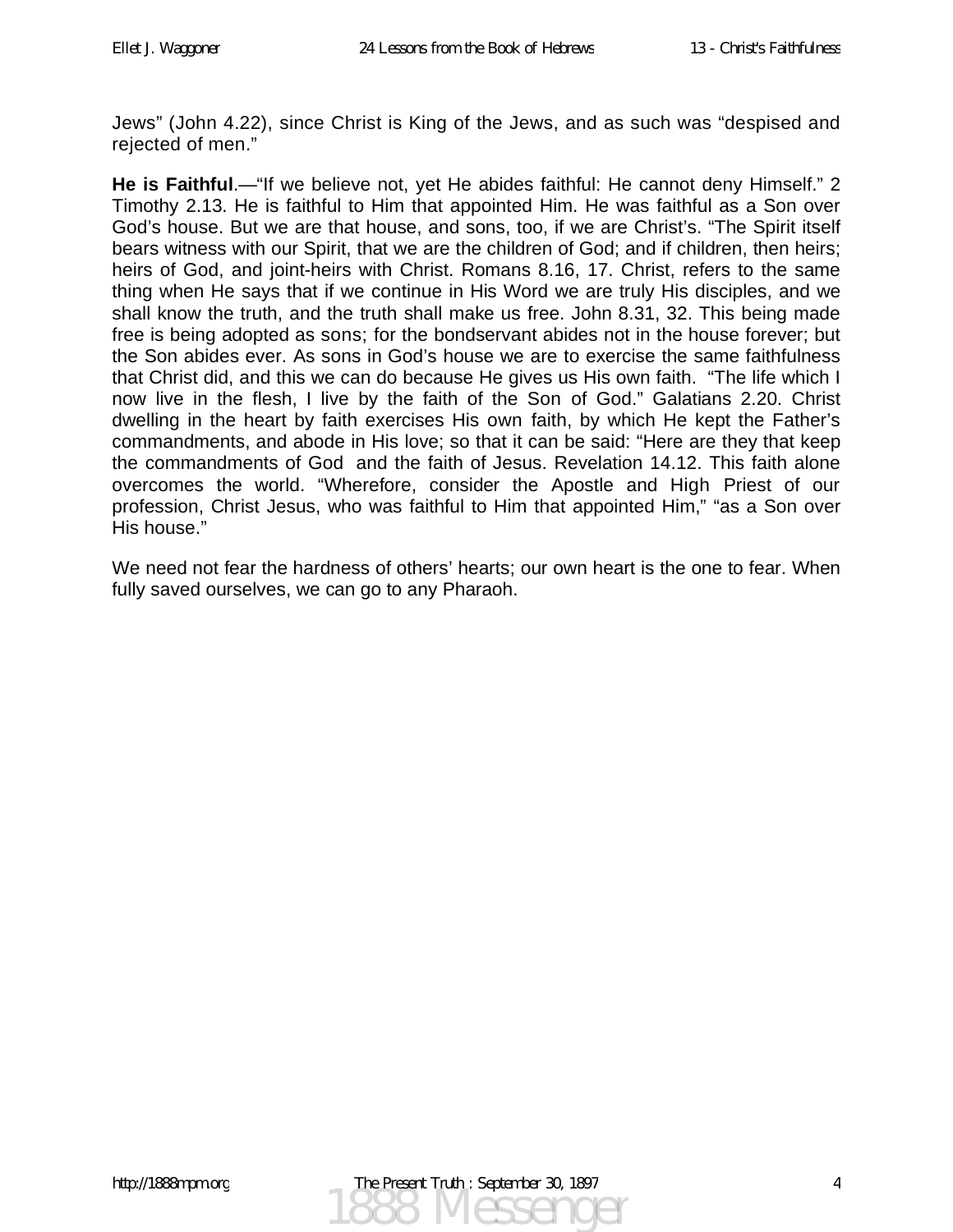# **You Are God's Building**

In the third chapter of Hebrews we have noted Christ's faithfulness in God's house, "*whose house are we,* if we hold fast the confidence and the rejoicing of the hope firm unto the end." Hebrews 3.6. Let us devote a little further study to the nature of God's house.

The house of God is a wonderful building: it grows. Of an ordinary building of brick or stone, we say that it grows from day to day under the hands of the workmen; but God's house grows differently; it grows as a tree or a man grows, because it is alive. See: Christ is the foundation, for "other foundation can no man lay than that is laid, which is Jesus Christ." 1 Corinthians 3.11. But He is a living foundation, "a living Stone," with power to give life to all that come in contact with Him, so that although we are dead, when we come to Him we also "you also, as living stones, are being built up a spiritual house, a holy priesthood, to offer up spiritual sacrifices acceptable to God through Jesus Christ." 1 Peter 2.5. Christ is the foundation, the chief factor in the house, "in whom the whole building, being fitted together grows into a holy temple in the Lord, in whom you also are being built together for a dwelling place of God in the Spirit." Ephesians 2.12, 22

The Apostle Paul speaks of those who receive the Lord Jesus Christ as "rooted and built up in Him." Colossians 2.7. Thus we see that the house partakes of the nature of the foundation, the dead material becomes living, and takes root and grows like a tree.

What is the object of God's house? It is for "a habitation of God." God builds a house in order that He may dwell in it. But when will He dwell in it? Will He wait until the house is completed before He takes possession?—Not by any means; for it is His presence "through the Spirit," that gives life to the dead material, and makes it grow, and in Him it is complete and perfect all the time (Colossians 2.10), while all the time growing. Throughout eternity the house will be growing, for where there is life there must be growth. Now is the time when God dwells in His house. "Do you not know that you are the temple of God and *that* the Spirit of God dwells in you?" 1 Corinthians 3.16. "For you are the temple of the living God. As God has said: *"I will dwell in them and walk among them. I will be their God, and they shall be My people."* 2 Corinthians 6.16

### **The Living Throne**

We have now only to consider: "What are the characteristics of God's own, real house?" There is one portion of Scripture that furnishes all that we need in this line. It is the first chapter of Ezekiel, a chapter which we may meditate on with profit for many a long day. That chapter gives a description, as well as human language can do such a thing, of the throne of God; and as is the nature of the throne of God, such must be the nature of the temple in which the throne is. Let us then read Ezekiel chapter 1: —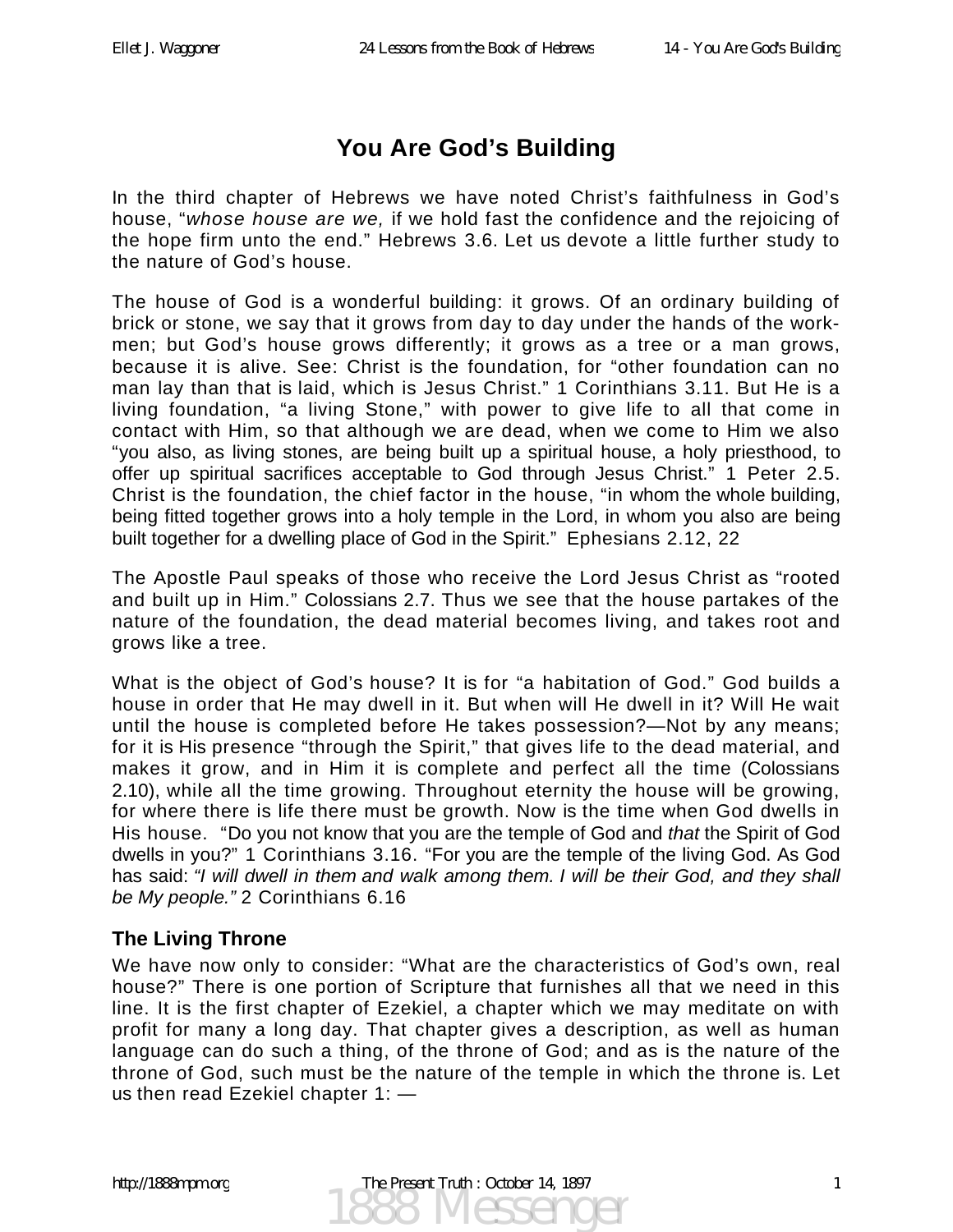"Now it came to pass in the thirtieth year, in the fourth *month,* on the fifth *day* of the month, as I *was* among the captives by the River Chebar, *that* the heavens were opened and I saw visions of God. On the fifth *day* of the month, which *was* in the fifth year of King Jehoiachin's captivity, the word of the LORD came expressly to Ezekiel the priest, the son of Buzi, in the land of the Chaldeans by the River Chebar; and the hand of the LORD was upon him there.

Then I looked, and behold, a whirlwind was coming out of the north, a great cloud with raging fire engulfing itself; and brightness *was* all around it and radiating out of its midst like the color of amber, out of the midst of the fire. Also from within it *came* the likeness of four living creatures. And this *was* their appearance: they had the likeness of a man. Each one had four faces, and each one had four wings. Their legs *were* straight, and the soles of their feet *were* like the soles of calves' feet. They sparkled like the color of burnished bronze. The hands of a man *were* under their wings on their four sides; and each of the four had faces and wings. Their wings touched one another. *The creatures* did not turn when they went, but each one went straightforward.

As for the likeness of their faces, *each* had the face of a man; each of the four had the face of a lion on the right side, each of the four had the face of an ox on the left side, and each of the four had the face of an eagle. Thus *were* their faces. Their wings stretched upward; two *wings* of each one touched one another, and two covered their bodies. And each one went straightforward; they went wherever the spirit wanted to go, and they did not turn when they went.

As for the likeness of the living creatures, their appearance *was* like burning coals of fire, like the appearance of torches going back and forth among the living creatures. The fire was bright, and out of the fire went lightning. And the living creatures ran back and forth, in appearance like a flash of lightning.

Now as I looked at the living creatures, behold, a wheel *was* on the earth beside each living creature with its four faces. The appearance of the wheels and their workings *was* like the color of beryl, and all four had the same likeness. The appearance of their workings *was,* as it were, a wheel in the middle of a wheel. When they moved, they went toward any one of four directions; they did not turn aside when they went. As for their rims, they were so high they were awesome; and their rims *were* full of eyes, all around the four of them. When the living creatures went, the wheels went beside them; and when the living creatures were lifted up from the earth, the wheels were lifted up. Wherever the spirit wanted to go, they went, *because* there the spirit went; and the wheels were lifted together with them, for the spirit of the living creatures *was* in the wheels. When those went, *these* went; when those stood, *these* stood; and when those were lifted up from the earth, the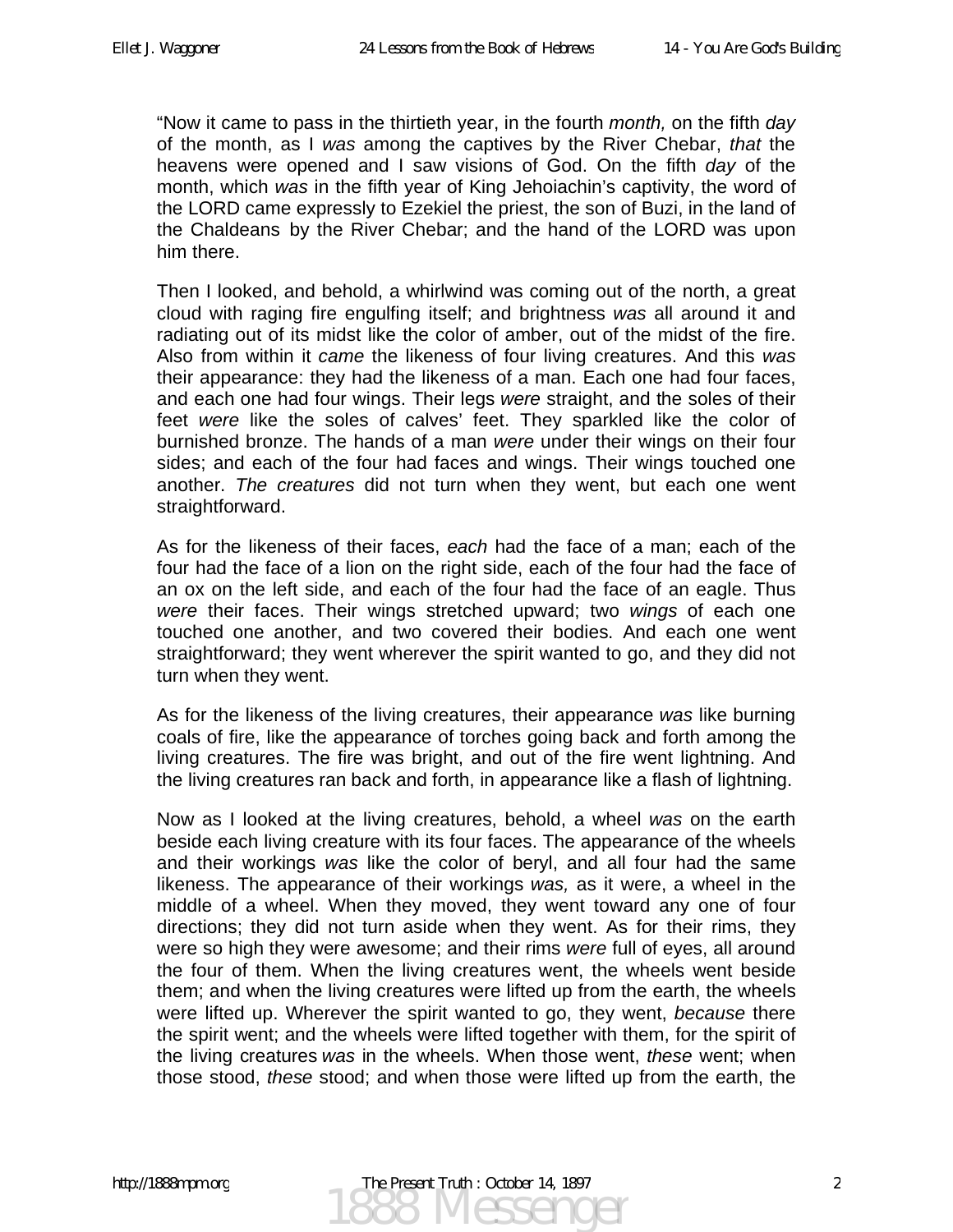wheels were lifted up together with them, for the spirit of the living creatures w*as* in the wheels.

The likeness of the firmament above the heads of the living creatures[e] *was* like the color of an awesome crystal, stretched out over their heads. And under the firmament their wings *spread out* straight, one toward another. Each one had two, which covered one side, and each one had two which covered the other side of the body. When they went, I heard the noise of their wings, like the noise of many waters, like the voice of the Almighty, a tumult like the noise of an army; and when they stood still, they let down their wings. A voice came from above the firmament that *was* over their heads; whenever they stood, they let down their wings.

And above the firmament over their heads *was* the likeness of a throne, in appearance like a sapphire stone; on the likeness of the throne *was* a likeness with the appearance of a man high above it. Also from the appearance of His waist and upward I saw, as it were, the color of amber with the appearance of fire all around within it; and from the appearance of His waist and downward I saw, as it were, the appearance of fire with brightness all around. Like the appearance of a rainbow in a cloud on a rainy day, so *was* the appearance of the brightness all around it. This *was* the appearance of the likeness of the glory of the LORD." Ezekiel 1

"The Lord is the true God, He is the *living God,* and an everlasting King." Jeremiah 10.10. Nothing can be in His presence, and not live. His throne is a living throne; from the midst of it flows the river of water of life, and by it grows the tree of life. We have already seen that the temple of God is a living house, composed of living stones, and this description of the throne of God, who dwells in the house, is sufficient to show us the nature of the direction and control of the house.

Read what is said in the twentieth verse of the living creatures that compose the throne of God: "Whithersoever the Spirit was to go, they went;" "for the Spirit of life was in the wheels." (Marginal reading). God is not confined to one place; He moves. He "has His way in the whirlwind and in the storm, and the clouds are the dust of His feet." Nahum 1.3. And wherever He goes, His throne goes with Him. It moves by the influence of His Spirit that pervades it. God thinks, and the thought at once results in action on the part of the living creatures about Him.

Notice that the creatures composing God's throne are all different, as different one from the other as can be imagined; yet there is no disagreement. One does not start off in one direction, and another in another direction, so that there must be a little time lost in settling which way they shall go. That would necessarily be the way, even with the best of instructions, if they each had their own mind; but the mind of God and that alone, pervades each one, so that all move in unison. It is the perfection of organization.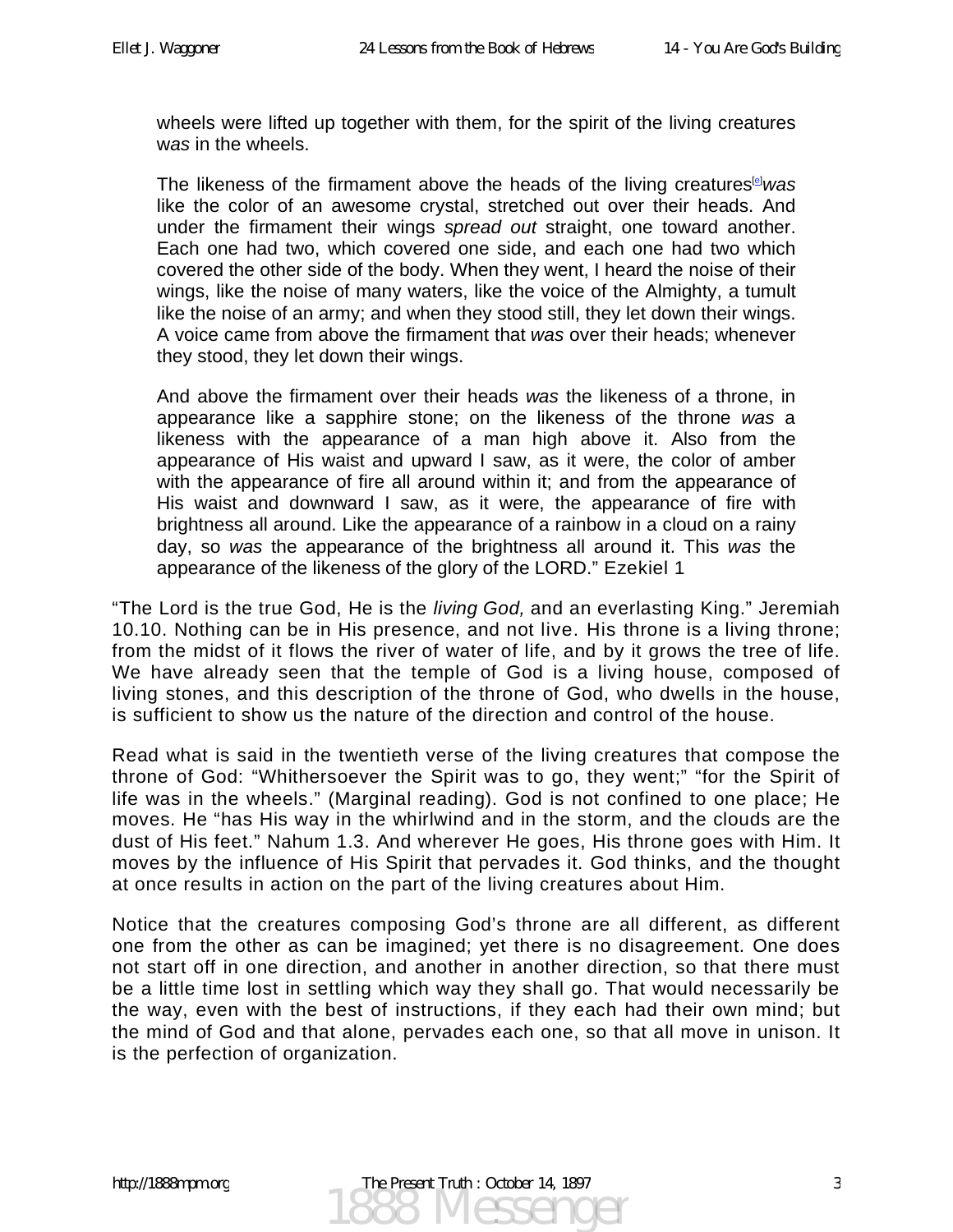The nearest earthly approach to that perfection of united action, is a welldisciplined army. See it in motion; the different divisions move like clockwork, and all the members of any division move as if they were but one man. What causes it? —The word of the commanding officer. He thinks what he wants them to do, and puts that thought into words. At once that thought is transferred to the minds of the men under him, and is transformed into action. Long drill has trained them to hold their minds vacant, so far as their own thoughts are concerned, and to be simply machines moved by the will of the commander. He thinks for them.

### **The Perfection of Unity to be seen in Christ's Church**

That is the nearest approach to God's perfect organization that man can produce, and men have made the mistake of trying to model the church after the same pattern, and a very good machine they have often succeeded in producing; but it was after all only a human affair, and not the church of God. In the army, and also in the church when it is at the highest point of perfection that human government and regulation can produce we have *uniformity*; but in the church of God, the house of God, we have *unity*. All the members are different, with different capacities and different work to do, but all are united as the various members of the body. The Lord is the Head of the body,—His Spirit fills the house,—so that as He thinks, the members of the body, the parts of the house, act. His life is their life.

The most common mistake among professed Christians is that of reasoning from their own experience, or from that of others. They look to "church history" to see what the church ought to be and do, forgetting that the history of the true church has never been recorded on earth. All nature, even though marred by the curse of man's sin, bears witness to God, because everything that God has made is completely subject to Him. Man alone is rebellious. But the witness must be just as complete through man as it is through the lower creation. "When human agents choose the will of God, and are conformed to the character of Christ, Jesus acts through their organs and faculties." (Healthful Living 11) What a wonderful condition of things! How desirable, and how blessed the assurance that it is a possibility!

What power the church will have when each individual member is the habitation of God through the Spirit. It will be nothing less than infinite power. Then will speedily be fulfilled the petition, "Thy kingdom come. Thy will be done in earth, as it is in heaven." That time will come as soon as God's Word, that living and powerful Word, is regarded as the supreme and final authority and is given free course. Then the house on earth, like the household in heaven, will "do His commandments, hearkening unto the voice of His Word."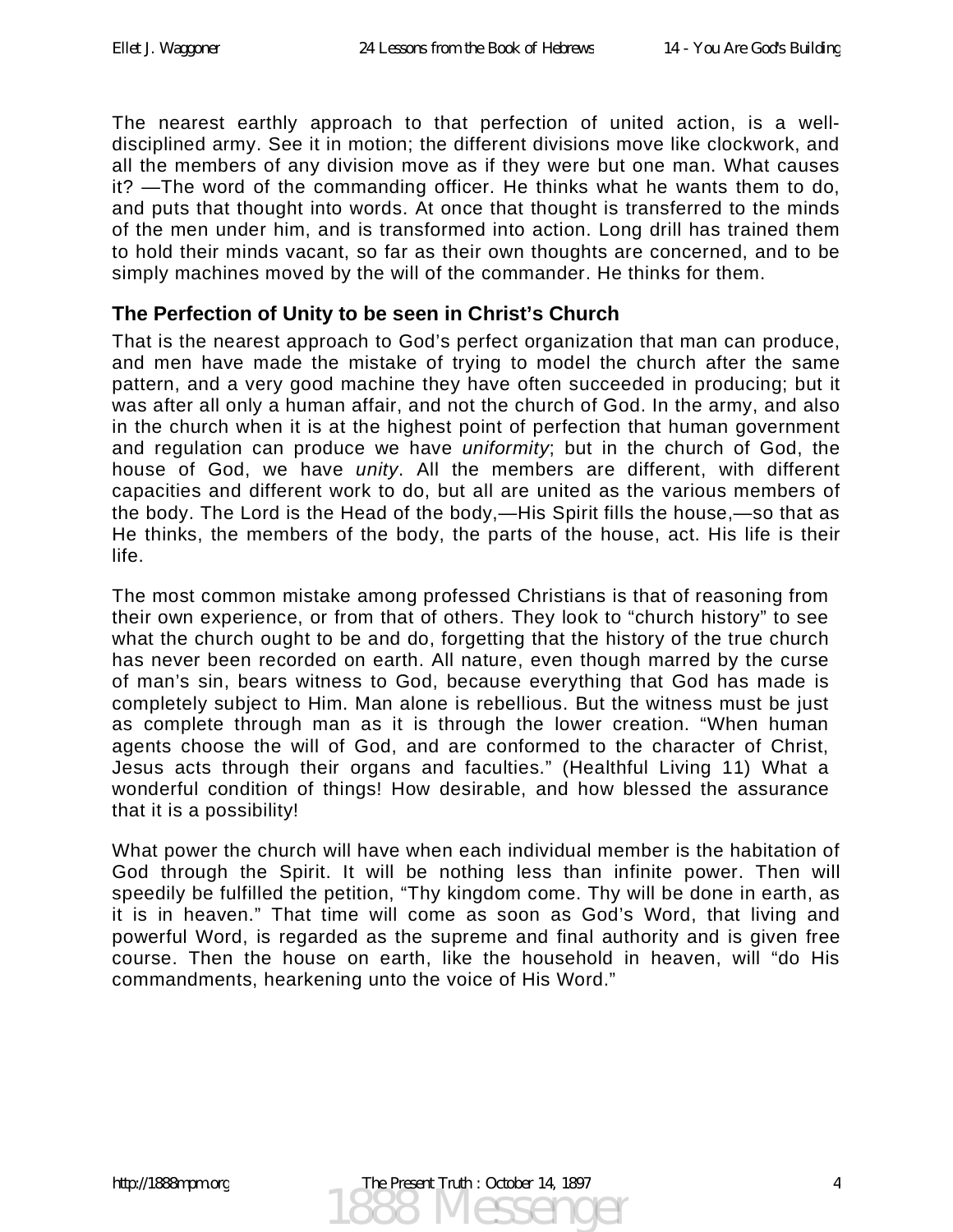## **Believe Today, and Rest**

We have now studied as far as the sixth verse of the third chapter of Hebrews. The next verse begins with "Wherefore," the reference being to the statement in verse 6 that we are the house of God "if we hold fast the confidence and the rejoicing of the hope firm unto the end." Faithfulness is the one, essential thing, "wherefore" the exhortation is,

"Take heed, brethren, lest there be in any of you an evil heart of unbelief, in departing from the living God. But exhort one another daily, while it is called today; lest any of you be hardened through the deceitfulness of sin. For we are made partakers of Christ, if we hold the beginning of our confidence steadfast unto the end; while it is said, Today if ye will hear His voice, harden not your hearts, as in the provocation. For some, when they had heard, did provoke; howbeit not all that came out of Egypt by Moses. But with whom was He grieved forty years? was it not with them that sinned, whose carcasses fell in the wilderness? And to whom swore He that they should not enter into His rest, but to them that believed not? So we see that they could not enter in because of unbelief." Hebrews 3.12-19

These verses give, the direct connection from the sixth verse, but verses 7-11 contain an explanation in parenthesis, and these we must also have before us for our present study: —

"As the Holy Spirit saith, "Today if ye will hear His voice, harden not your hearts, as in the provocation, in the day of temptation in the wilderness; when your fathers tempted Me, proved He, and saw My works forty years. Wherefore I was grieved with that generation, and said, They do alway err in their heart; and they have not known My ways. So I swore in My wrath, They shall not enter into My rest."" Hebrews 3.7-11

**A Few Questions on the Text** directing the attention sharply to just what is said, will help us to understand it better than pages of comments. We begin, for the sake of the connection, with the sixth verse, taking the text in the order that we have quoted it.

- On what conditions are we the house of God?
	- o "If we hold fast the confidence and the rejoicing of the hope firm unto the end."
- What exhortation is therefore pertinent?
	- o "Take heed, brethren, lest there be in stay of you an evil heart of unbelief."
- What would an unbelieving heart cause?
	- o "Departing from the living God."
- What is necessary in order to be really partakers of Christ?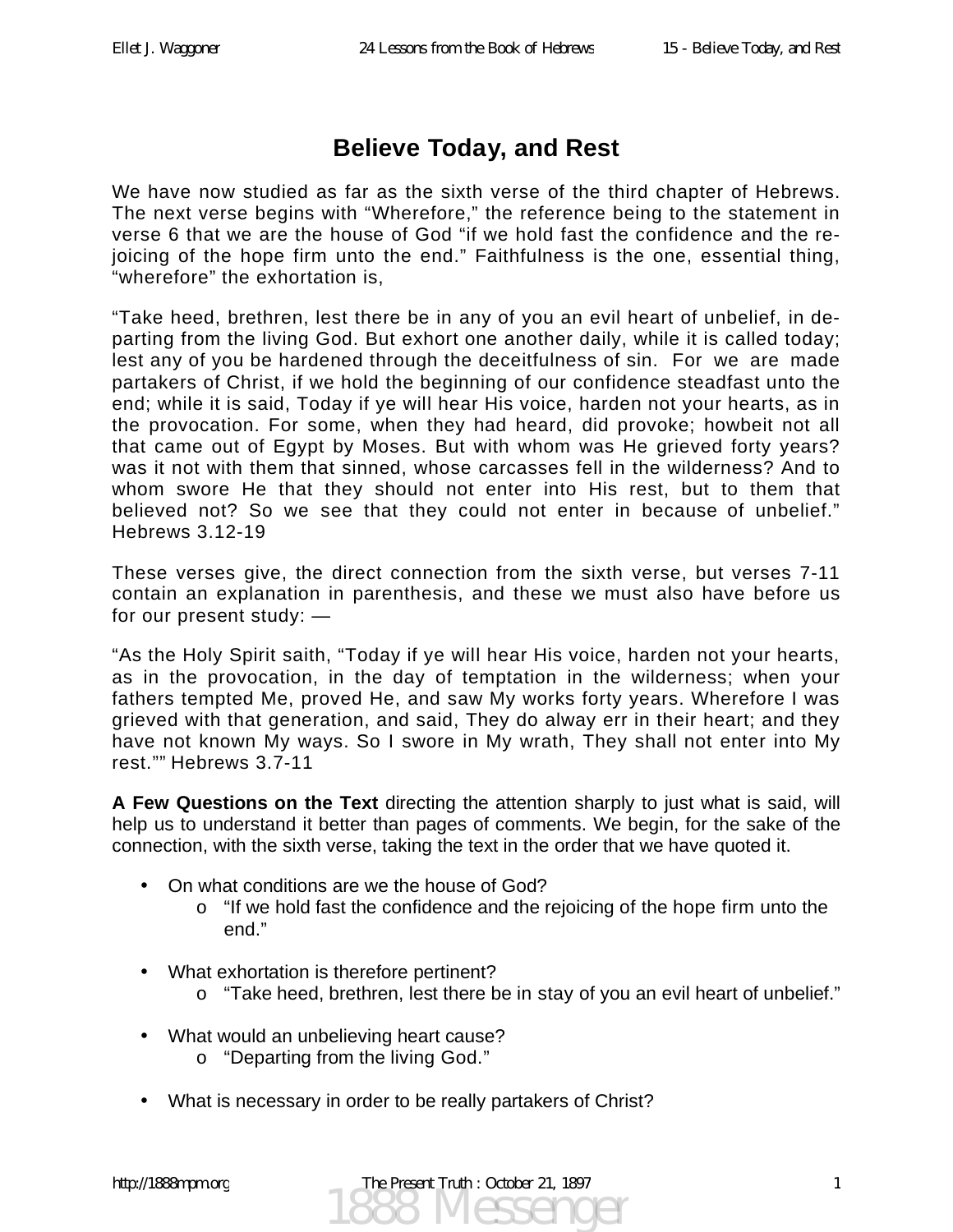- o That "we hold the beginning of our confidence steadfast unto the end."
- What in the meantime is said?
	- o "Today if ye will hear His voice, harden not your hearts as in the provocation."
- When was "the provocation," to which the Holy Spirit refers?
	- o "The day of temptation in the wilderness." Verse 8
- Who when they heard did provoke?
	- o "All that came out of Egypt by Moses."
- How long did they grieve Him?
	- o "Forty years."
- What does God say they did?
	- o "Your fathers tempted Me, proved Me, and saw My works forty years."
- What did He say of their way?
	- o "They do always err in their hearts."
- Although they saw God's works, what did they not learn? o "They have not known My ways."
- What did He therefore swear?
	- o "They shall not enter into My rest."
- To whom did God swear that they should not enter into His rest?
	- o "To them that believed not."
- Why could they not enter into rest?
	- o "Because of unbelief."

**Faithfulness the Essential Thing**.—"God is faithful, by whom ye were called unto the fellowship of His Son Jesus Christ our Lord." 1 Corinthians 1.9. Faithfulness is the rule of His house, for even men's lack of faith cannot make of none effect the faithfulness of God. Romans 3.3, R.V. He is true, although every man be a liar. Moses, the servant of God, was faithful in all His house, and Christ, the Son, was likewise faithful, His faithfulness is identical with that of the Father, for "if we believe not, yet He abides faithful; He cannot deny Himself." 2 Timothy 2.13. Therefore if we would be a part of the house of God, members of His family, we must "hold fast the confidence and the rejoicing of the hope firm unto the end." "The faith of Jesus" (Revelation 14.12), and nothing less, distinguishes the household of God. It is a "household of faith." Galatians 6.10

**"Wherefore Take Heed"?**—"Examine yourselves, whether ye be in the faith." 2 Corinthians 13.5. Faith is that which joins us to the Lord. "An evil heart of unbelief"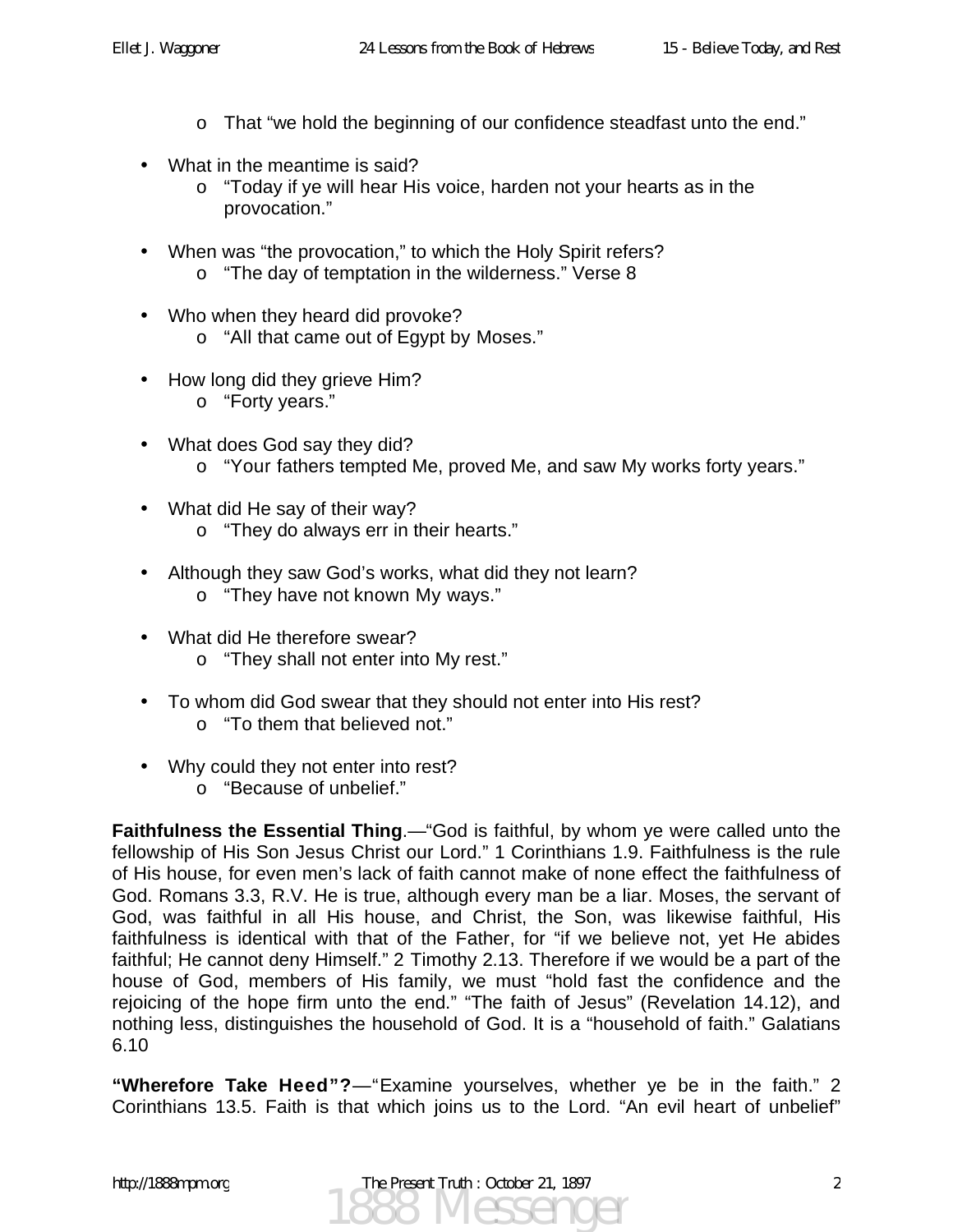means, "departing from the living God, who is the sole source of the life of the house. The house is built on the living Stone; God's presence gives life to the throne on which He sits, and to the soul in which He dwells. Departure from Him means certain death. Wherefore take heed, and keep the faith.

**"An Evil Heart of Unbelief."**—It is the evil heart that disbelieves. It is the dark fog that rises from the low marshy ground of sin that obscures the sight, and makes it difficult to see the truth. It is true that unbelief is the primary cause of sin, but sin in its turn breed's unbelief. The unbelieving heart is always evil, no matter how fair the exterior may be. As long as a man loves sin, so long will unbelief cloud his mind; but as soon as the heart turns to the Lord, the veil is taken away, and the soul rejoices in the glory of God's sunlight. 2 Corinthians 3.16-18; 4.2-4

**When Shall We Believe?**—There is only one time, and that is, Today. "Today if ye will hear His voice, harden not your hearts." "Exhort one another daily, while it is called Today." Yesterday is gone; it is not in existence. Neither is there any such time as tomorrow; it is not yet in existence, and when that which men call tomorrow comes, behold, it is today. Every man has all the time there is, and that is today; no other time has God ever given to men. He saith, "I have heard thee in a time accepted, and in the day of salvation have I succored thee; behold, now is the accepted time; behold, now is the day of salvation." 2 Corinthians 6.2. What is the name of the day of salvation? — *Today;* "it is called Today." He who rejects salvation today, rejects it forever. "Today" may seem to be a very long day, but be sure that the night is coming.

**The Cause of Deafness**.—"Today, if ye, will hear His voice, harden not your hearts." Here we see the effect that the heart has on the ears. The heart is deceitful above all things, because it is sinful, "desperately wicked" (Jeremiah 17.9; Mark 7.21-23), and sin is deceitful. "The deceitfulness of sin" hardens the heart (Hebrews 3.13), and a hard heart makes the ears deaf to the voice of the Holy Spirit. It is not an unnecessary exhortation that is so often repeated in the book of Revelation: "He that hath an ear, let him hear what the Spirit saith unto the churches."

**God's Works and His Ways**.—God says of the children of Israel in the wilderness, they "saw My works forty years," but "they have not known My ways." "He made known His ways unto Moses, His acts unto the children of Israel." Psalm 103.7. Note that while all the children of Israel saw the acts or works of the Lord, Moses only is mentioned as knowing His ways. Why? —Because Moses had his eyes as well as his ears open. His heart turned to the Lord, and therefore he saw Him with unveiled face. A hard heart, "an evil heart of unbelief," makes one blind, as well as deaf. The only reason why God did not make known His ways unto the children of Israel, was that they would not see; for God did all on His part. He showed them His works, and that is the only way any person can make himself truly known. If we know all of a man's doings, then we know the man himself. Although Israel saw God's "wonderful works," "they soon forgot His works," "and His wonders that He had showed them" (Psalm 78.4-11; 106.13); therefore they did not know His ways.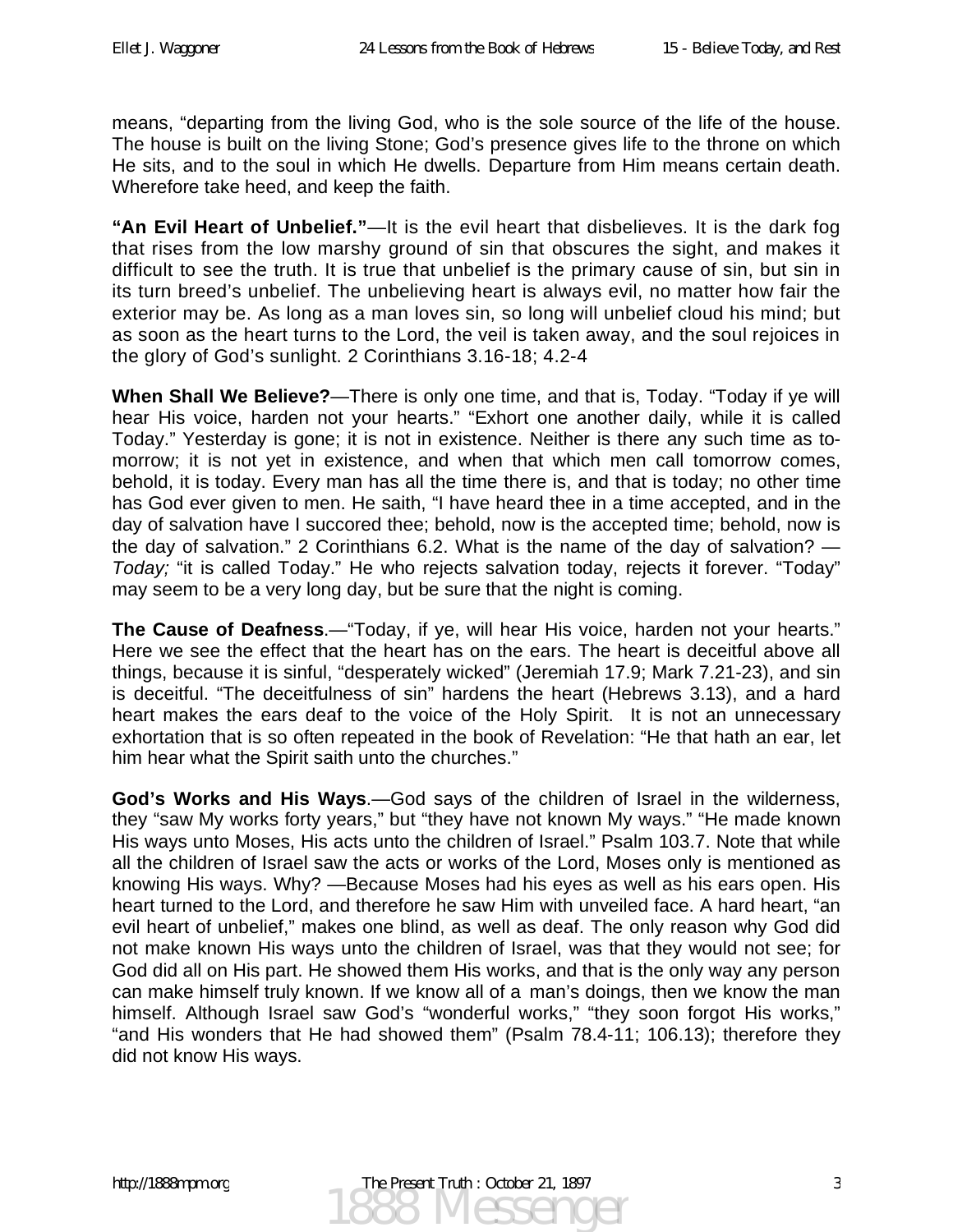**The Same Things Revealed to Us**.—We have no grounds on which to accuse the Israelites, for we are equally guilty with them. We have all seen the wonderful works of the Lord, and yet have remained in ignorance of God's ways. "The heavens declare the glory of God, and the firmament shows His handiwork." Psalm 19.1. "The works of the Lord are great, sought out of all them that have pleasure therein. His work is honorable and glorious; and His righteousness endures forever. He hath made His wonderful works to be remembered," or, more literally, "He hath made a memorial for His wonderful works." Psalm 111.4. What this memorial is will appear in our next study. But the fact is, that God's works are all about us, and they reveal Him to us. "For the invisible things of Him since the creation of the world are clearly seen, being perceived through the things that are made." Romans 1.20. Every day of our lives we have been beholding the works of God, which clearly reveal "the invisible things of Him," even "His everlasting power and divinity and yet we have not known His ways. Every day God is doing just as wonderful miracles as the dividing of the Red Sea, yet people will stand and look at these, and gravely discuss whether the age of miracles has not passed! Truly there is need for the exhortation, "Take heed."

**Knowledge and Life**.—What is it to know God?—It is eternal life. "This is life eternal, that they might knew Thee, the only true God, and Jesus Christ, whom Thou hast sent." John 17.3. He who knows God, enters upon the life eternal, having passed out of death into life. Compare 1 John 3.14 and 4.7. We must not make the mistake of confounding eternal life with immortality. Both life and immortality are brought to light through the Gospel (2 Timothy 1.10), but immortality is not bestowed until the "coming of the Lord and the resurrection, at the last trump." 1 Corinthians 15.51-54. Eternal life, however, is to be enjoyed now, if ever, for we are saved only by the life of Christ "made manifest in our mortal flesh." 2 Corinthians 4.11. Compare Romans 5.10. Only life, eternal life, can conquer death; therefore he who would have the victory over death and the grave, must have eternal life, which is laid hold of only by faith. "Whoso is wise, and will observe these things," that is, the wonderful works of the Lord, "even they shall understand the loving kindness of the Lord." Psalm 107.43. So will they rejoice in the hope, which the possession of life eternal gives.

**Eternal Life and Rest**.—The true God, the knowledge of whom is eternal life, is "the living God and an everlasting King." Jeremiah 10.10. But "the everlasting God, the Lord, the Creator of the ends of the earth, faintest not, neither is weary." Isaiah 40.28. That is because He is the living God. The characteristic of eternity is freshness. Eternal life is everlasting youth, so that "they that wait on the Lord shall renew their strength, they shall mount up with wings as eagles; they shall run, and not be weary; they shall walk, and not faint." Isaiah 40.31. Eternal life is rest, ever rest, —rest that remains no matter what disturbances arise. It was to this rest that God called ancient Israel, but into which they could not enter because of unbelief. God swore that they should not enter into His rest, not because He would not permit it, but because it was impossible. They rejected faith, the only thing that brings rest. "So we see that they could not enter in because of unbelief." If they had believed, they would have entered in. We may also enter into the same rest that was offered them, and enter in *today*, if we "take heed" to the voice that calls, "Today, if ye will hear His voice, harden not our hearts. "Hear, and your soul shall live," and rest in the Lord."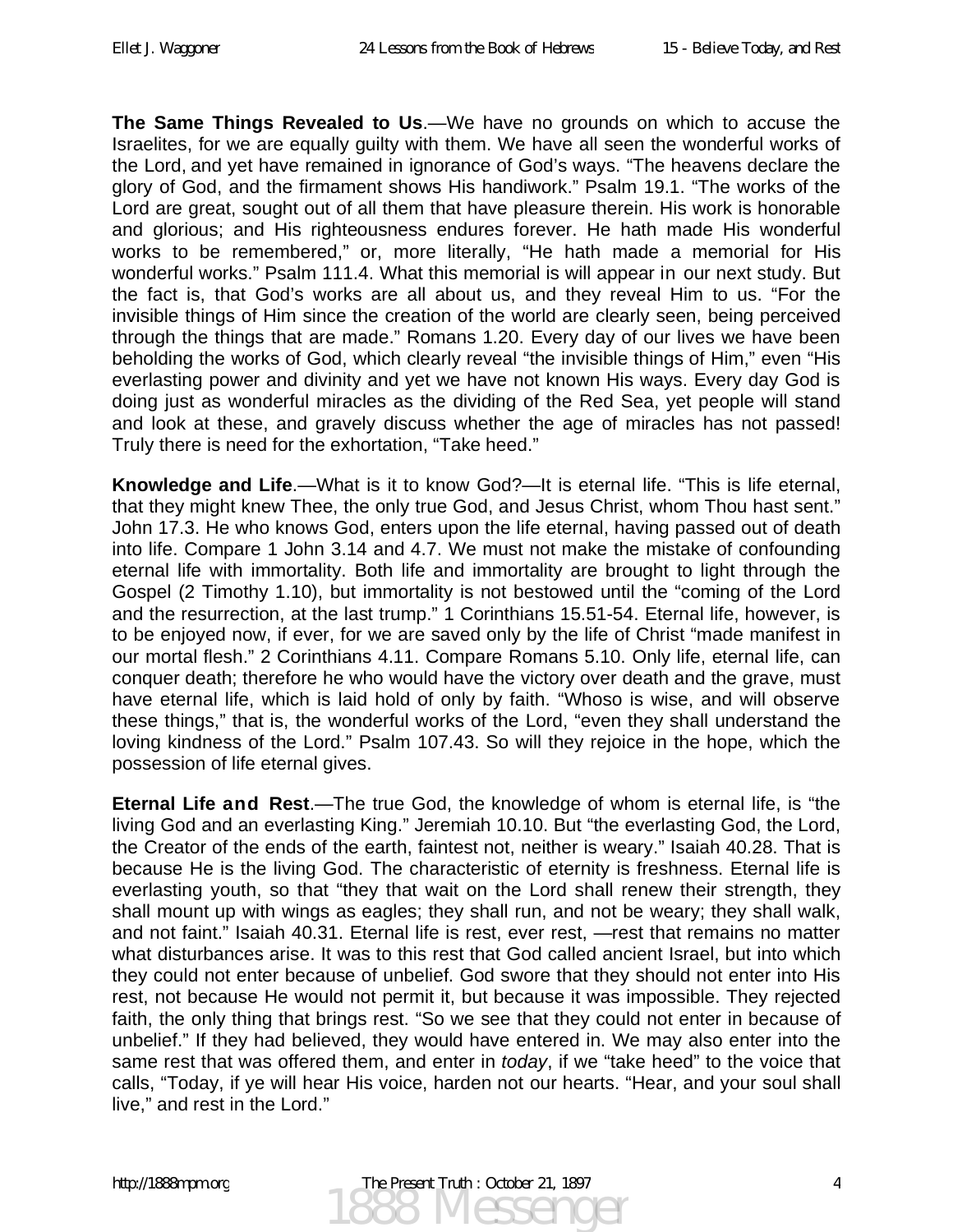# **Resting in God**

Before we begin the fourth chapter of Hebrews, let us briefly review the third chapter; for, although we have a chapter heading thrown in, there is not the slightest break in the subject. It is impossible to understand the fourth chapter unless the third stands clearly in mind.

In the beginning of the third chapter we are told about the house of God, the rule of which is faithfulness. "God is faithful," and Christ the Son was faithful over His house, even as Moses was faithful as a servant. We are God's house, provided we hold fast our confidence, that is, provided we are faithful to the end.

If we are thus faithful, we shall find rest in God's house, for it is a place of rest. When Naomi told her two daughters-in-law to return to there own people, because she herself was about to go back to Judea, she said, "The Lord grant that ye may find rest, each of you in the house of her husband." Ruth 1.9. God sustains many relations to His people; indeed He is the fullness of every relation, so that He is Father, Brother, King, and Husband, for He represents Himself as married to the house of Israel. So He gives us the blessing of rest in His house. We become members of God's household by faith (for it is a "household of faith" (Galatians 6.10), and faith brings rest, as we learn from the statement that "they could not enter in because of unbelief." Hebrews 3.19

Ancient Israel, like the people of these days, saw the works of the Lord, but did not become acquainted with His ways, and therefore they did not enter into His rest. It needs no argument to prove that it is impossible to enter into the Lord's rest while ignorant of His ways; that is self-evident. To know God is eternal life, and there is no eternal life except in the knowledge of Him; but eternal life is eternal rest, because it is everlasting youth. It is unconquerable. Life is light and the light shines in the darkness, and darkness does not quench it. The darker it is, the more brightly does the true light appear. Rest, therefore, God's rest, the only real and enduring rest, is found only in God's life, in an experimental knowledge of His ways.

### **The Characteristic of Rest**

Rest must follow labor. Indeed, rest presupposes labor. But more than this: rest means labor completed. No one can rest from a work that is unfinished. It is true that we can cease our physical exertions for a time, but we do not rest from the labor until we are done with it. We may say that we are resting; but if we must again take up our round of work that shows that we do not rest from our labor. Still more: one does not rest from a task that is unfinished, even though for a time he remits his exertions, for his mind is not at rest. If the night comes on, and we see that there is a task that we ought to have completed, but which is still unfinished, our rest is unsatisfactory. We have regret for the past and anxiety for the future, and though we lay our bodies down to sleep, our rest is broken. Now it is an undeniable truth that,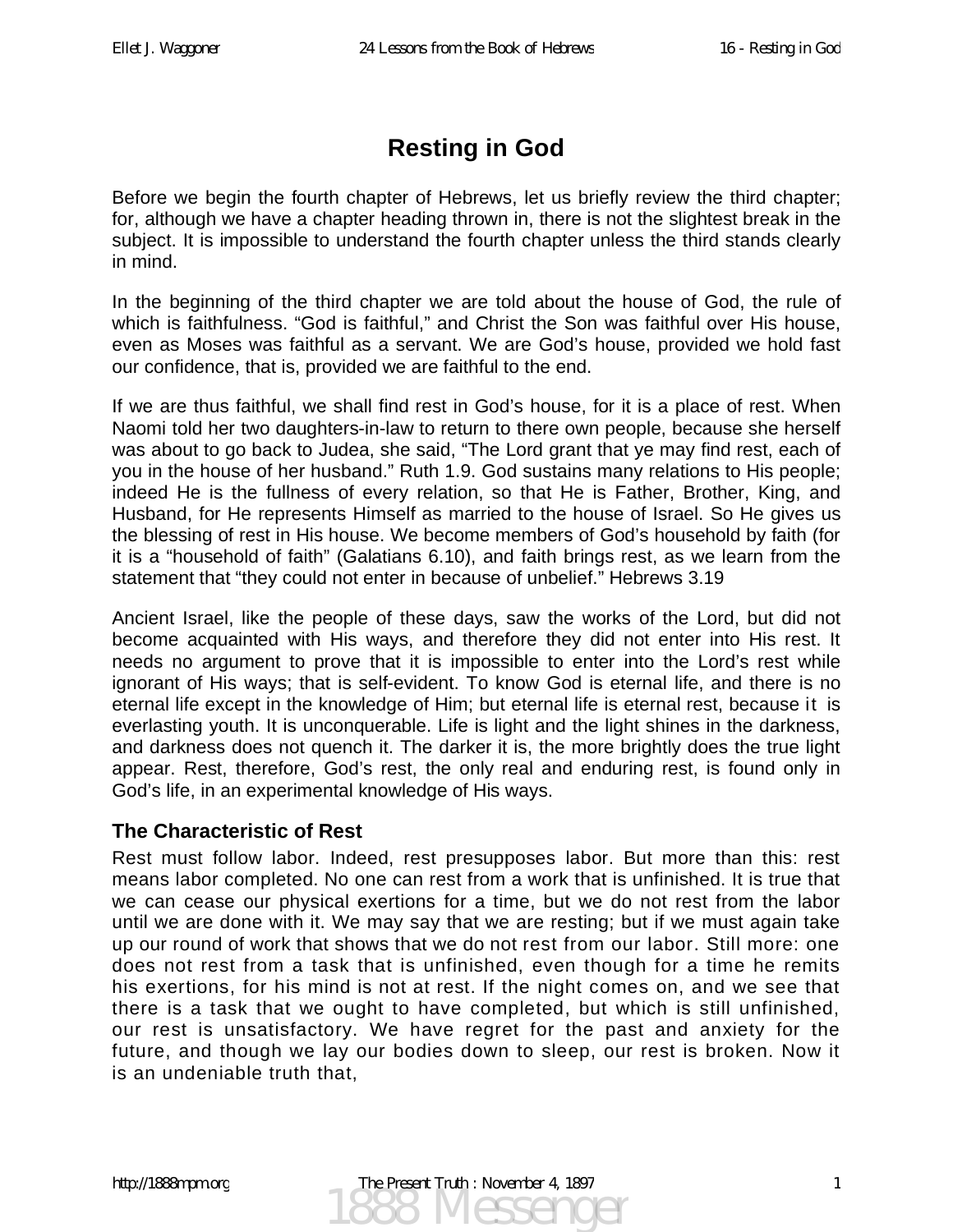**"Labor with what zeal we will, Something still remains undone, Something uncompleted still Waits the rising of the sun.** 

**"By the bedside, on the stair, At the threshold, near the gates, With its menace or its prayer, Like a mendicant it waits;** 

**"Waits, and will not go away; Waits, and will not be gainsayed; By the cares of yesterday Each today is heavier made;** 

**"Till at length the burden seems Greater than our strength can bear, Heavy as the weight of dreams, Pressing on us everywhere.** 

**And we stand from day today, Like the dwarfs of times gone by, Who, as Northern legends say, On their shoulders held the sky."** 

**Perfect Work**.—But in order that there shall be real, perfect rest, something more is necessary than that a piece of work shall merely be done, in the ordinary use of the word; it must be *well done*. This is really comprehended in the expression, "work finished," for nothing is done until it is done right. Perfect rest must follow perfect work—work all done, and work well done. When work is thus done, then rest must follow; one cannot in such a case do anything else than rest, and Oh, how sweet such rest is! How inexpressibly enjoyable! What would not one give for such rest? And then to think of rest not merely for a day or an hour, but for ever! That alone would make heaven, even on this old earth.

**Unknown to this World**.—Such rest as that this world cannot give, because it knows it not. No man can find it in his own work, for no man can, as already seen, do perfect work. "Every man at his best state is altogether vanity." Psalm 39.5. "All our righteousnesses are as filthy rags." Isaiah 64.6. Of the whole world it is said, "They are all gone out of the way, they are together become unprofitable; there is none that doeth good, no, not one." Romans 3.12. "Because the carnal mind is enmity against God; for it is not subject to the law of God, neither indeed can be." Romans 8.7. Every man finds in himself the proof of this. No man ever yet did a thing that could not be improved, and of which he himself could not see the possibility of improvement. If a man invents a machine, he spends the rest of his life making improvements on it. If he writes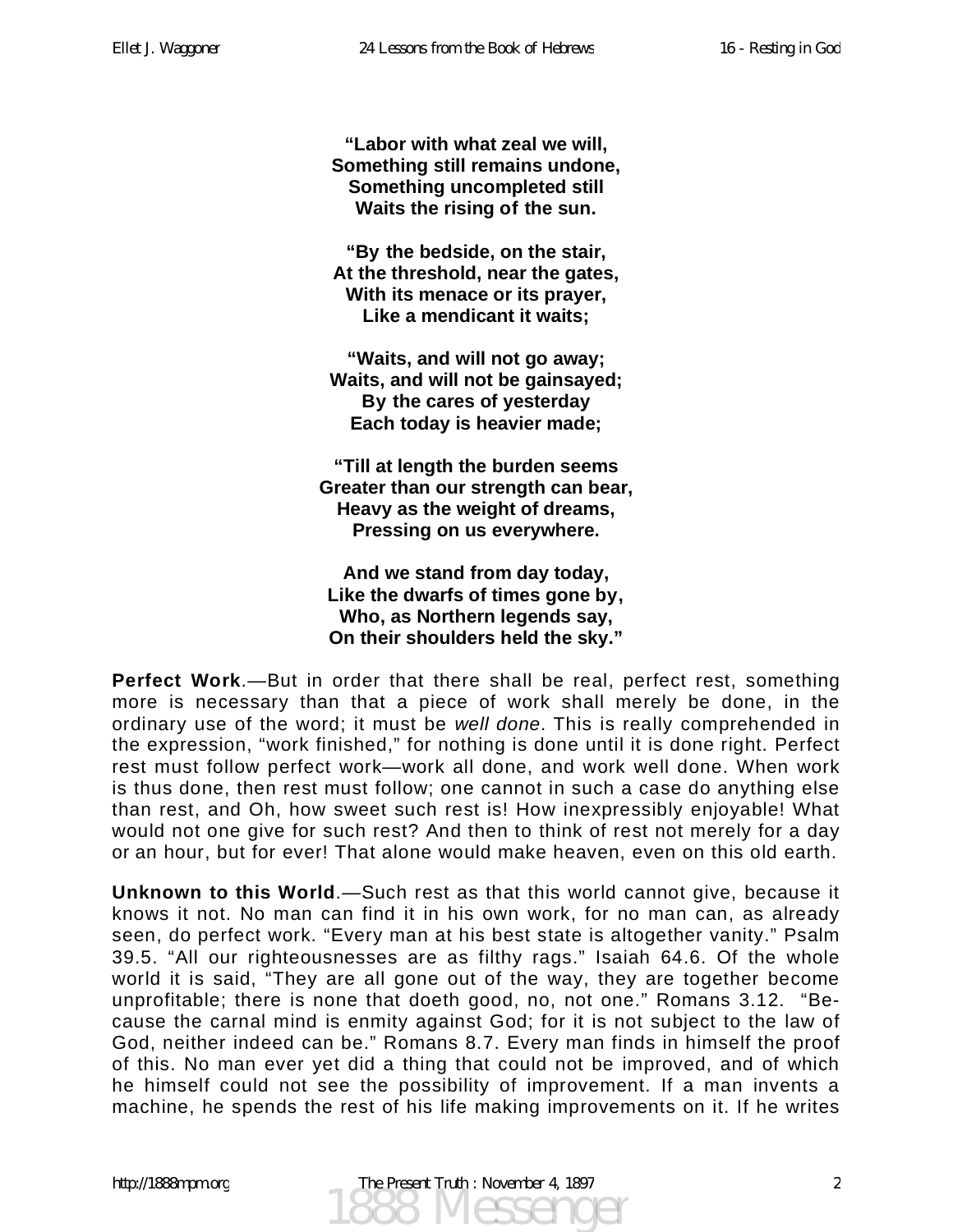a book, it is no sooner finished than he would like to get out a new edition. Who has not at some time said, "If I had that to do over again"—or "If I had my life to live over again." How then can a mind find rest by his own works? Impossible; because since his work is always incomplete, imperfect, and there is something always before him to be done. And so the man toils and struggles in the vain attempt to reach perfection and thus find rest for his soul. Vain attempt indeed it is, for the more he toils and struggles, the more worn out he becomes. "The wicked are like the troubled sea, when it cannot rest, whose waters cast up mire and dirt." Isaiah 57.20. If he persists in seeking rest by his own efforts, he will work himself into the grave, literally tired to death.

**Perfect Rest with God**.—"As for God, His way is perfect." Psalm 18.30. He does everything right, and does it right the first time. "I know that whatsoever God doeth, it shall be for ever; nothing can be put to it, not anything taken from it; and God doeth it, that men should fear before Him." Ecclesiastes 3.14. God never has to say, "If I had that to do over again, I should make this improvement." His goodness is unsearchable, and His righteousness endures forever. And He has given Himself to us, that we might be partakers of His perfection. "Oh, how great is Thy goodness, which Thou hast laid up for them that fear Thee; which Thou hast wrought for them that trust in Thee before the sons of men!" Psalm 31.19. Therefore Christ, who is the fullness of God, and whose name is "God with us," says, "Come unto Me, all ye that labor, and are heavy laden, and I will give you rest. Take My yoke upon you, and learn of Me, for I am meek and Iowly of heart; and ye shall find rest unto your souls. For My yoke is easy, and My burden is light." Matthew 11.28-30

**Rest in Confidence**.—In God's house is rest, and we are His house "if we hold fast the confidence." Hebrews 3.6. Rest, therefore, comes by faith. This is selfevident from the fact that a man cannot find rest in himself. Rest is found only in meekness and lowliness. A man must acknowledge the truth, namely, that in him dwells no good thing, before he will accept the perfection that God alone gives. "For thus saith the Lord God, the Holy One of Israel, in returning and rest shall ye be saved; in quietness and in confidence shall be your strength; and ye would not." Isaiah 30.15. No; men in these days, just as Israel of old, "being ignorant of God's righteousness; and going about to establish their own righteousness, have not submitted themselves unto the righteousness of God." Romans 10.3. Men who will acknowledge they cannot do their own work as well as they would like to, and that they cannot accomplish as much of it as they would like to, feel themselves perfectly capable of doing God's work. As if any being less than God could do the work of God! As though the creature could do the work of the Creator!

When the Jews asked, "What shall we do, that we might work the works of God?" Jesus replied, "This is the work of God that ye believe on Him whom He hath sent." John 6.28, 29. A child cannot do a man's work; but, compared with God, the greatest man is less than the puniest babe; therefore it is folly for any man to think of doing God's work. "His work is honorable and glorious." Psalm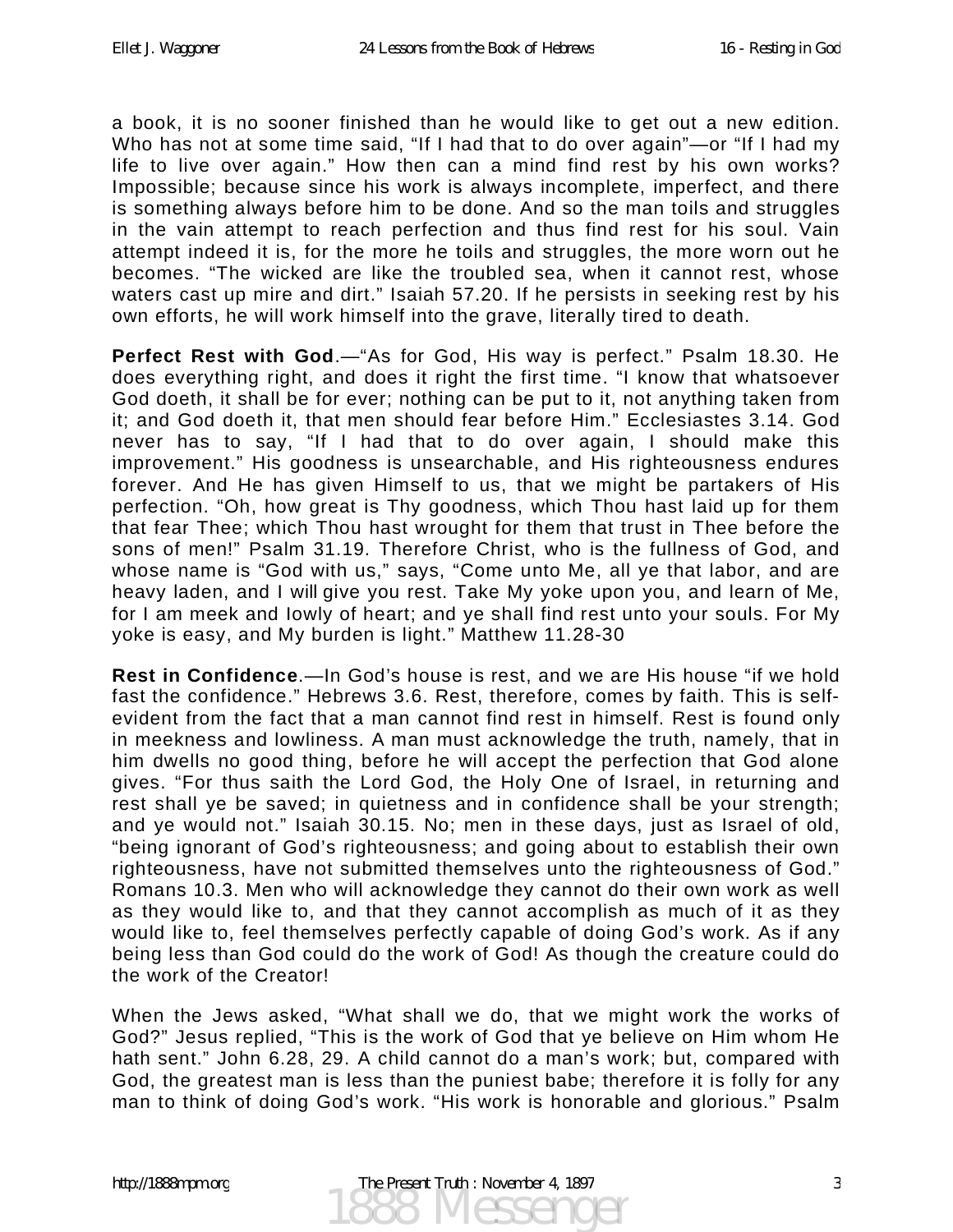111.3. God's work is nothing less than creation. Now all God's works are in Christ; for "in Him were all things created, in the heavens, and upon the earth, things visible, and things invisible, . . . and He is before all things, and in Him all things consist." Colossians 1.16, 17. Therefore whoever receives Christ, receives the perfect works of God. But we receive Christ by believing on Him. John 1.12. Christ dwells in the heart by faith. Ephesians 3.17. So it is that the work of God is to believe on Him whom God hath sent. The Jews in the days of Moses, like the Jews in the days of Christ's earthly ministry, would not accept Christ and the rest that He alone can give. "So we see that they could not enter in because of unbelief." Hebrews 3.19

**An Exhortation to Us**.—"Let us therefore fear, lest, a promise being left us of entering into His rest, any of you should seem to come short of it." Hebrews 4.1. You stand by faith. Be not high minded, but fear." Romans 11.20. It is the same exhortation that is given in Hebrews 3.12: "Take heed, brethren, lest there be in any of you an evil heart of unbelief, in departing from the living God." These exhortations, following as they do immediately after the statement that "they could not enter in because of unbelief," show us that the same rest that was held out to them is offered to us. We are to take heed lest we lose it even as they did. This is shown even more plainly still in the next verse.

**The Same Gospel**.—"For unto us was the Gospel preached, as well as unto them; but the Word preached did not profit them, not being mixed with faith in them that heard it." Hebrews 4.2. There are some professed believers of the Bible, who deny that the Gospel is more than nineteen hundred years old, claiming that it was not preached before the appearance of Christ on earth. Such ones virtually deny any salvation for all those who lived before Christ's first advent; for salvation is by Jesus Christ alone (Acts 4.10-12), and the preaching of Christ is the Gospel (Romans 1.1-3); if, then, there was no Gospel for four thousand years, then of course Christ was not preached in all that time, and so there was no salvation. But the Psalms, to say nothing of the rest of the Bible, are full of Christ. How often do we find references to the Lord's Anointed, namely, Christ, for "Christ" means "anointed." Jesus says that Moses wrote of Him (John 5.45-47), and Paul writes: "The Scripture, foreseeing that God would justify the heathen through faith, preached the Gospel beforehand unto Abraham, saying, In thee shall all the nations be blessed." Galatians 3.8. Ancient Israel "drank of that spiritual Rock that followed them; and that Rock was Christ." 1 Corinthians 10.4. But as they did not drink by faith, the Word—Christ—did not profit them. They murmured, and in their murmuring they tempted Christ. 1 Corinthians 10.9. There is only one Gospel (Galatians 1.8, 9), so that the Gospel, which they had, is identical with that which is now preached to us. See 1 Peter 1.10-12. Most men would think that it would be putting it strongly to say that the Gospel was preached unto them as well as unto us; but the apostle tells us that the Gospel is preached to us, as well as it was to them; so that we have no more excuse than they had. They had the first opportunity; we are simply called to take what they refused. Jesus Christ is the same yesterday, and today, and forever.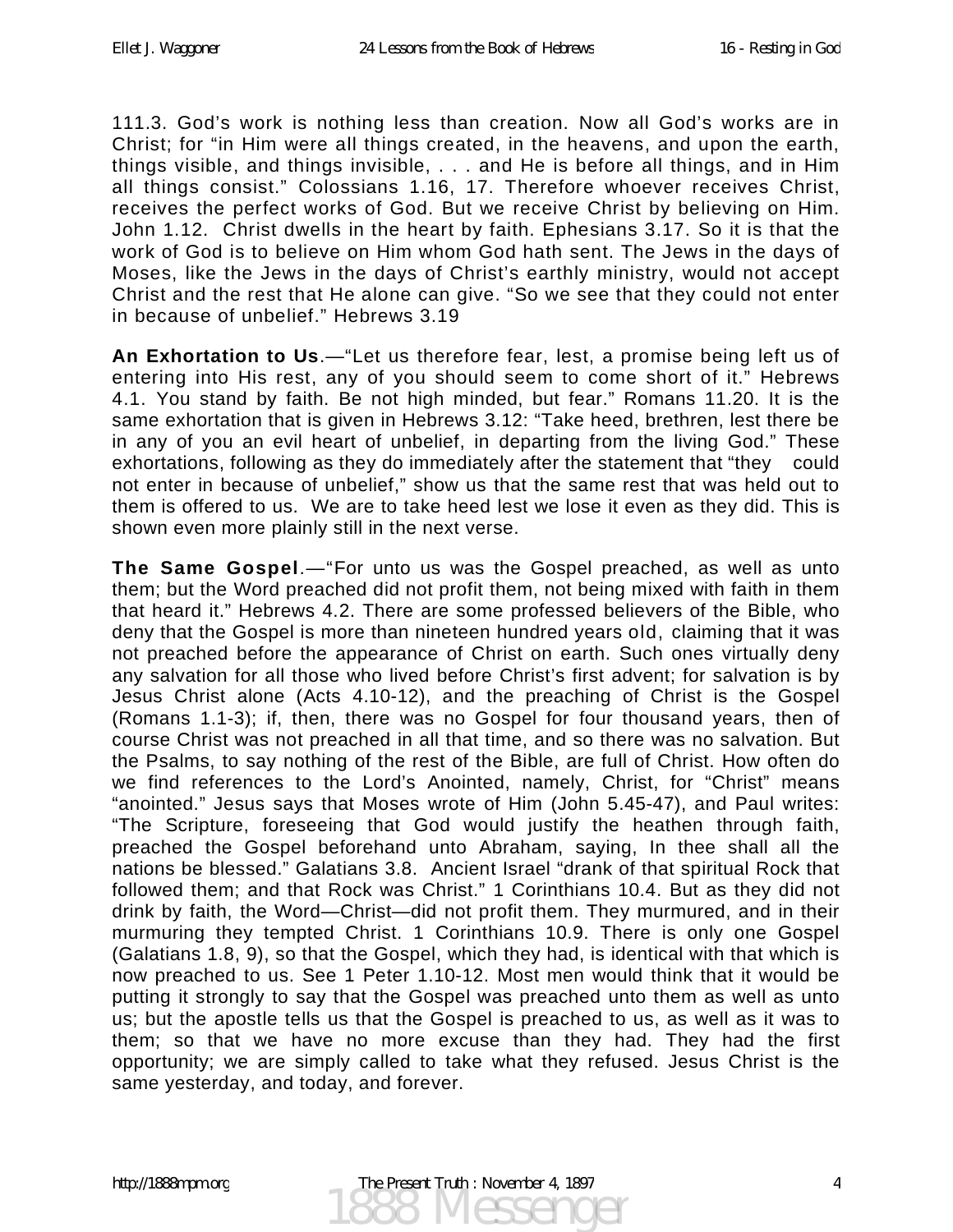**Entering into Rest**.—"For we who have believed do enter into rest." Hebrews 4.3. The proof of this follows in the statement, "As I swore in My wrath, They shall not enter into My rest." That was because they did not believe. The positive side of that oath is that those who believe shall enter into rest. The rest *remains*, is left behind for us, for it existed in the days of Israel in the wilderness, and they would not go in; therefore we enter in as soon as we believe. This is seen from the statement already quoted, "This is the work of God that ye believe on Him whom He hath sent." John 6.29. But the work of God is complete and perfect; therefore to have the work of God is to have His rest.

**Work Finished and Rest Prepared**.—They could not enter into God's rest, because of unbelief, "although the works were finished from the foundation of the world." What does that signify? —simply that the rest was prepared from the foundation of the world; for finished work means rest. When work is finished, rest must follow.

Remember that the rest offered is God's rest; there is, indeed, no other. This rest is found in Christ, who calls all the weary to Himself. The rest is found in Christ, because in Him are all the works of God; He is the righteousness of God. Only in Him is there righteousness and strength.

Christ is the Lamb slain from the foundation of the world. The power of the cross is creative power, for "if any man be in Christ, he is a new creature" (2 Corinthians 5.17), or, as the margin of the Revision has it, "there is a new creation." So we see the cross from the foundation of the world.

"By grace are ye saved through faith; and that not of yourselves; it is the gift of God; not of works, lest any man should boast; for we are His workmanship, created in Christ Jesus unto good works, which God hath before, prepared that we should walk in them." Ephesians 2.8-10, margin. We are created in Christ unto good works, but long before we were created the good works were prepared for us; they were finished from the foundation of the world. As soon as man was created, he found everything prepared for him. The Divine power of God had provided for him all things that pertain unto life and godliness. But as before stated, the cross of Christ is creation; therefore on the cross Christ cried out, "It is finished," thus indicating that in His cross, and in that alone, could be found the perfect works that were prepared for man from the foundation of the world.

What a glorious Gospel of great joy! The works of righteousness are all done, and we have but to accept them in Christ, and walk in them. "For Christ is the end of the law for righteousness to every one who believes." Romans 10.4. He has overcome the world (John 16.33) and the warfare is finished in Him. Isaiah 40.2. Therefore our faith in Christ is the victory that has overcome the world. There is no other way under heaven that men can get the victory over sin, except by grasping and holding fast by faith to the fact that sin and Satan have already been conquered. Oh, why will weary, sin-laden souls seek to get righteousness by their own efforts, when the perfect righteousness of the law of the Spirit of life in Christ is all ready to their hand? Cease your vain strivings, and allow God to work in you, both to will and to do of His good pleasure.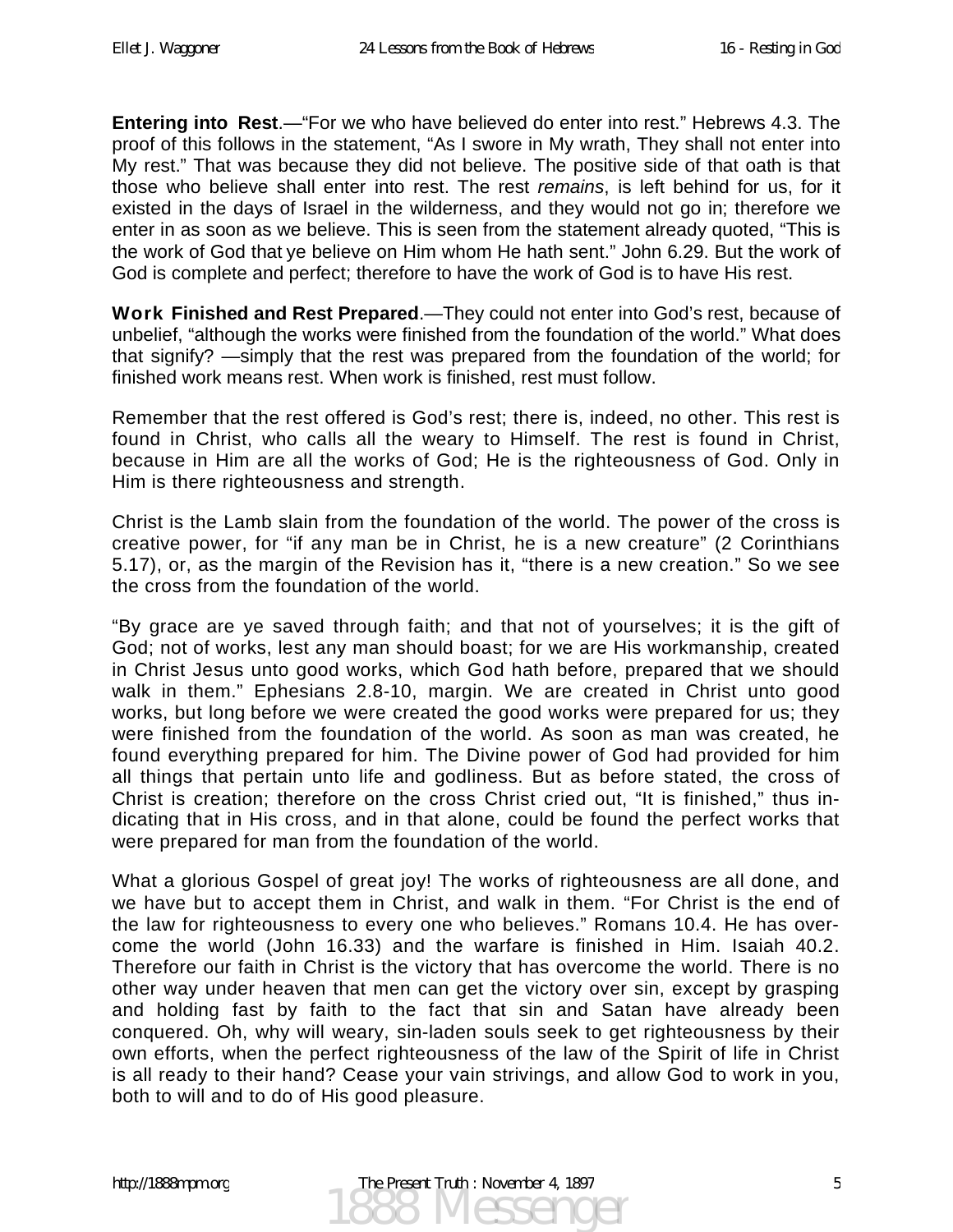#### **"Come, weary soul, and here find rest, Accept redemption, and be blest; The Christ who died, by God is crowned, To pardon on redemption ground."**

**The Seal of Perfection**.—The works were finished from the foundation of the world. Creation and redemption are the same, as we read, in His Son "we have redemption through His blood, even the forgiveness of sins . . . for in Him were all things created. Colossians 1.11-16. The cross of Christ redeems us by creating us anew. All this was done—these works finished—from the foundation of the world. What is the proof of this? —"For He spoke in a certain place of the seventh day on this wise, and God did rest the seventh day from all His works. And in this place again, "They shall not enter into My rest."" Hebrews 4.4, 5. "God did rest the seventh day from all His works." That is proof that the works were finished, and that the rest was ready. The work being finished, rest must follow, and so it did, on the seventh day; and this, as the fifth verse in connection with the fourth shows, was the very same rest which the Jews rejected through unbelief, and which God now offers to us.

"In six days the Lord made heaven and earth, the sea, and all that in them is, and rested the seventh day; wherefore the Lord blessed the Sabbath day and hallowed it." "The seventh day is the Sabbath of the Lord thy God;" and as Sabbath means rest, and nothing else, we have God's own word for it that the Sabbath of the seventh day is His rest. Exodus 20.8-11

After the record of each day of creation we read, "And God saw that it was good." At the close of each day the work was perfect as far as it had been done; but it was not finished, and therefore God could not rest from it until the close of the sixth day. Then God rested, and the seventh day was thus the seal of completion, of perfection. So when we who have wandered from God, and wearied ourselves with our own work, come to God through the cross of Christ, and are there made new creatures, He gives us His Sabbath as the seal of the perfect righteousness that Christ has wrought for us. So as the Sabbath is the memorial of creation,—of creation perfect and complete,—and the cross of Christ creates anew, it follows that the Sabbath is the memorial and the pledge of redemption through His blood.

**Only by Faith**.—"By grace are ye saved through faith." The work of God is to believe (John 6.29), and since the work of God is finished and perfect, it is by faith that we enter into rest. The Sabbath, therefore, is not a substitute for faith, but a sign of faith. Without faith, there can be no Sabbath-keeping, for God says that the faithless ones cannot enter into His rest. Whoever professes to keep the Sabbath of the Lord, and yet does not fully and completely trust Christ for righteousness, is playing at being a Christian, he has at best only a form of godliness without the power. We do not keep the Sabbath in order to be saved, but because we are saved. Rest in God is salvation, and they who do not know rest and peace in God through our Lord Jesus Christ, do not know Sabbathkeeping, even though they nominally rest on the last day of the week. The Lord gives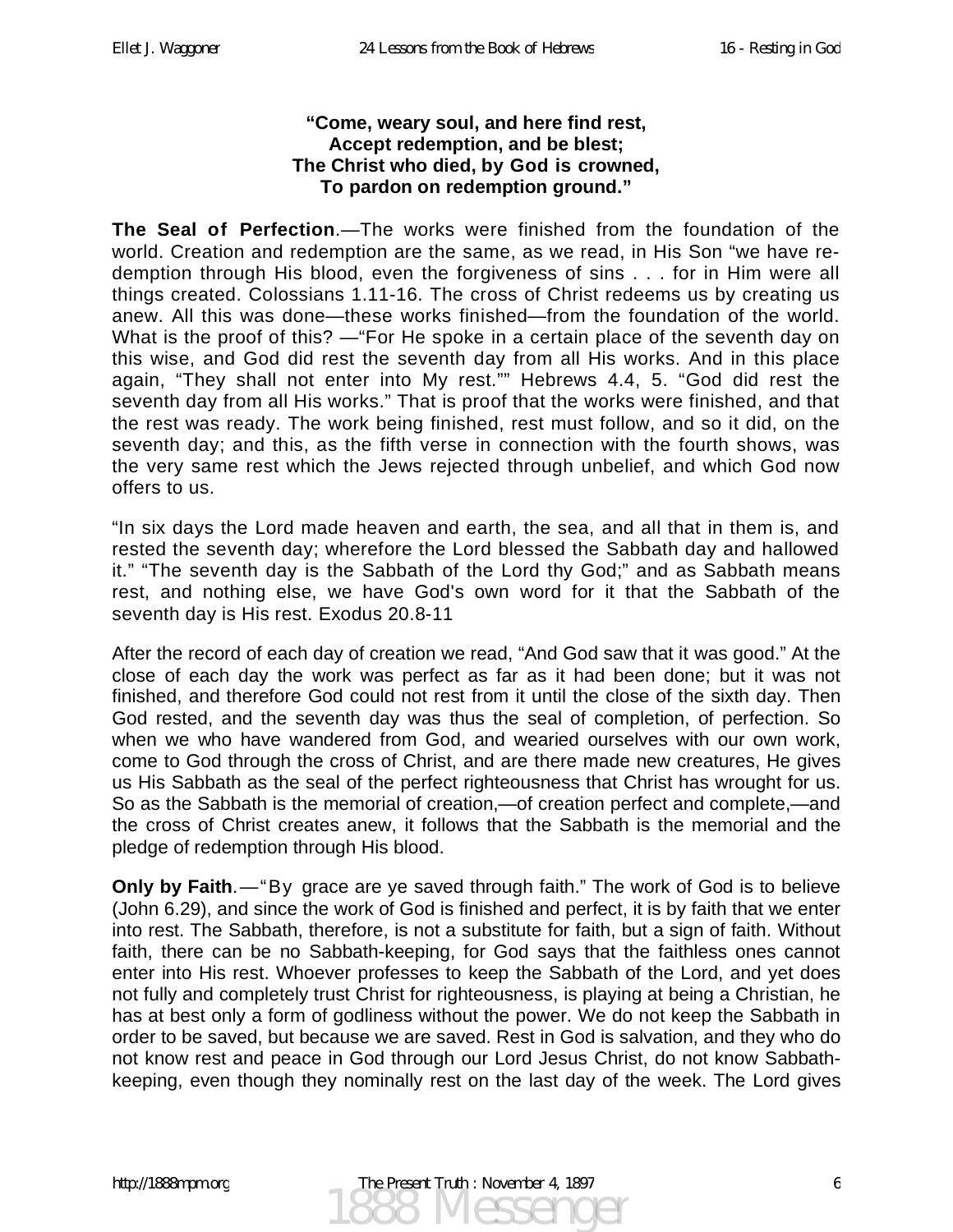His word for it that they who truly keep His Sabbath shall delight themselves in the Lord. Isaiah 58.13, 14. The Sabbath, therefore, God's Sabbath, means "joy in the Holy Spirit."

We must leave the further consideration of this subject till next week. This much, however, may be said here: Just as each day of God's work was perfect, and the Sabbath came as the crown of perfection when all was finished, even so there are many people whom God is forming into His own image, who have not as yet come to the light of the Sabbath, or who know it in form only, but not in reality, and yet who are counted perfect in God's sight. The work of grace was begun in them, and He who has begun a good work in them will perfect it unto the day of the Lord Jesus, and ere that perfect day comes they will have seen the truth of the Sabbath, and in it will have learned to rejoice in a power infinitely greater than any they had experienced or even dreamed of in all their previous Christian life. They will by no means consider it a burden laid upon them, since rest cannot possibly be a burden, but they will rejoice in it as a glorious gift, which God allows them to share with Him.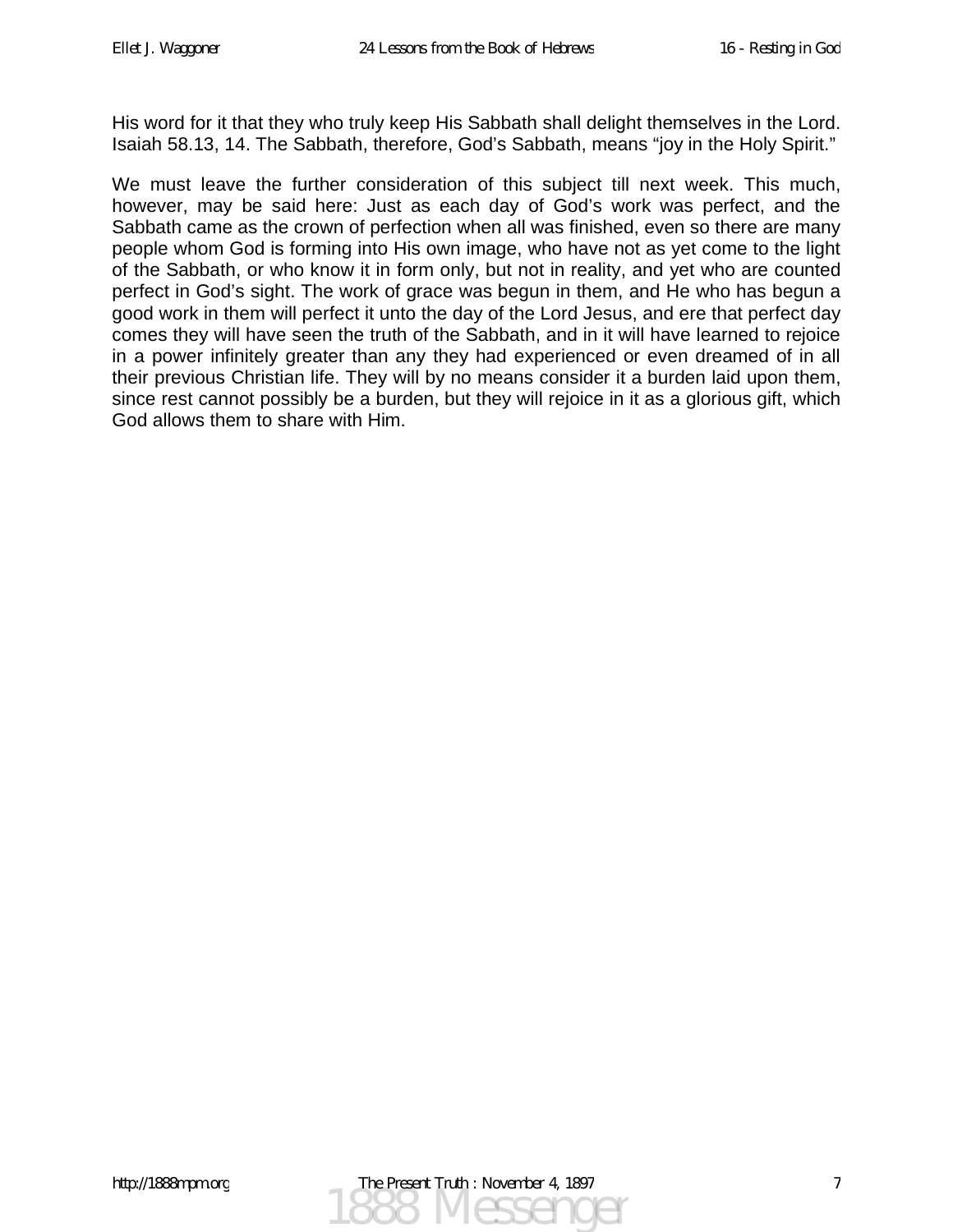## **The Rest that Remains**

We have seen that perfect rest follows finished and perfect work. No such work is ever found among men, and therefore real rest is unknown in this world. But "as for God, His way is perfect; and therefore His rest is perfect. The children of Israel did not learn the ways of God and therefore they did not enter into His rest. In Christ Jesus we are created unto good works, which God hath before prepared, that we should walk in them (Ephesians 2.10), and these works are ours by faith, for "this is the work of God, that we believe on Him whom He hath sent." John 6.29. The Jews did not believe, therefore they did not get the works of God, and consequently they could not enter into His rest; for since God's works are perfect and complete, whoever has the works, has the rest, and he in whom the works of God do not show themselves, does not have the rest.

#### **Hebrews 4.1-12**

"Therefore, since a promise remains of entering His rest, let us fear lest any of you seem to have come short of it. For indeed the gospel was preached to us as well as to them; but the word, which they heard did not profit them, not being mixed with faith in those who heard it. For we who have believed do enter that rest, as He has said: "So I swore in My wrath, they shall not enter My rest," although the works were finished from the foundation of the world. For He has spoken in a certain place of the seventh day in this way: "And God rested on the seventh day from all His works"; and again in this place: "They shall not enter My rest." Since therefore it remains that some must enter it, and those to whom it was first preached did not enter because of disobedience, again He designates a certain day, saying in David, "Today," after such a long time, as it has been said: "Today, if you will hear His voice, do not harden your hearts." For if Joshua had given them rest, then He would not afterward have spoken of another day. 9 There remains therefore a rest for the people of God. For he who has entered His rest has himself also ceased from his works as God did from His. Let us therefore be diligent to enter that rest, lest anyone fall according to the same example of disobedience. For the word of God is living and powerful, and sharper than any two-edged sword, piercing even to the division of soul and spirit, and of joints and marrow, and is a discerner of the thoughts and intents of the heart."

It may be well to state that the words; "If they shall enter into My rest," are the word for word rendering of the Hebrew idiom for, "They shall not enter into My rest." We shall therefore, without further comment, use the English form of expression, as it is in the Revised Version, instead of the Hebrew form.

It should also be noted that in verse the Revised Version has "Joshua" instead of "Jesus." Those who have Bibles with marginal references will find the word "Joshua" also in the margin. The two are identical in the Hebrew, being derived from the verb meaning, to save, to deliver. "Jesus" means Saviour (Matthew 1.21) as of course Joshua does. Joshua, who led the people of Israel into the earthly Canaan, is a type of Jesus, who leads His people into the heavenly Canaan—the heavenly country for which the patriarchs of old looked. Hebrews 11.11. When we recall the subject of the third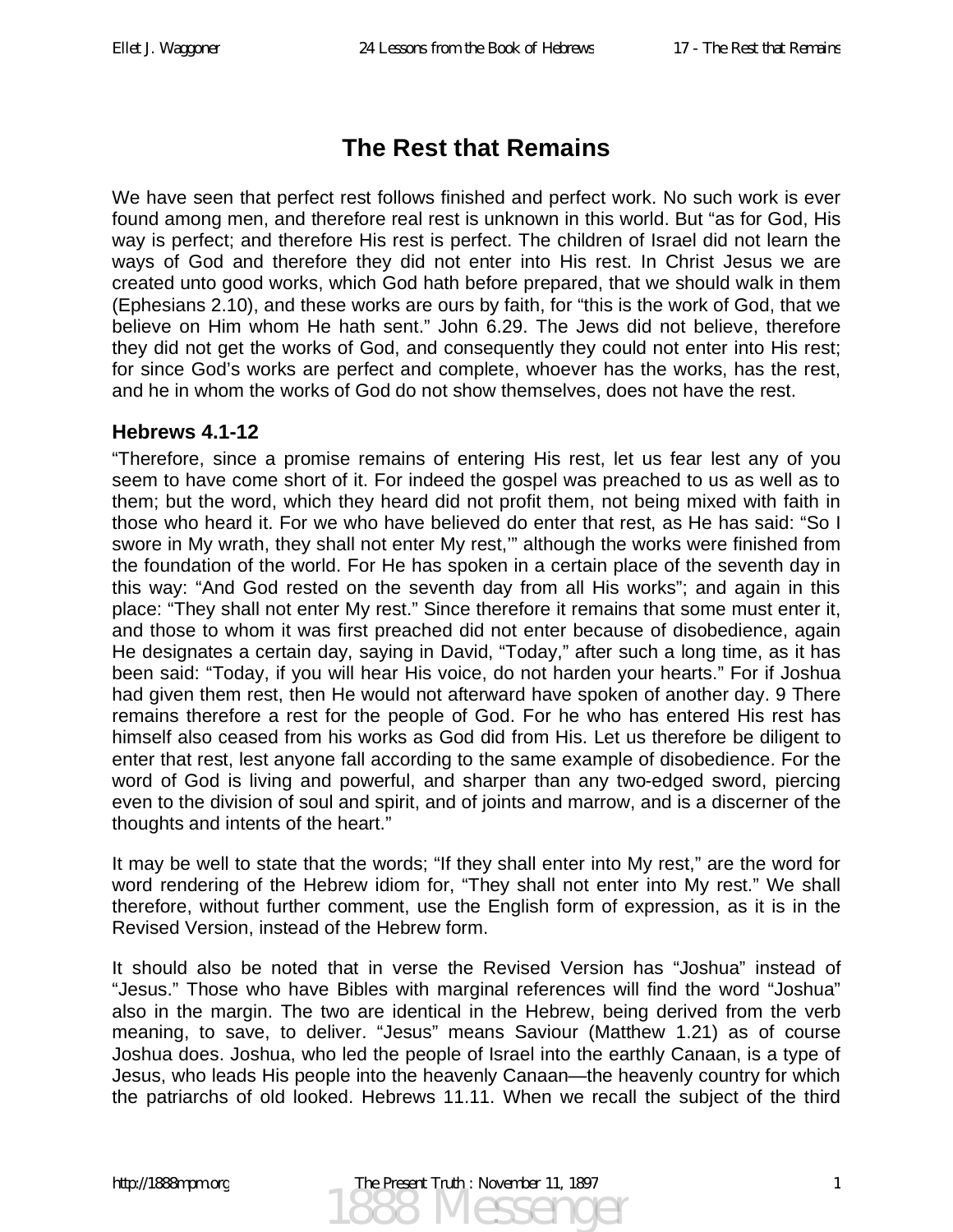chapter, how the Israelites failed to enter into rest because of unbelief, and note that in the immediate connection we are told that the promise is left to us because they failed, we can readily see that the Joshua who succeeded Moses as leader of Israel, is the one referred to in verse 8. So in our study we shall read it, "For if Joshua had given them rest, then would He not afterward have spoken of another day."

Now, since the main thing is to find out exactly what the Scripture says, we will spend a few moments in asking and answering some

### **Questions on the Text**

• Why could not Israel of old enter into God's rest?

o "They could not enter in because of unbelief."

• What must we therefore fear?

o "Lest any" one "should seem to come short of it."

• What hope is there of our entering into His rest? o "A promise is left us of entering into His rest."

• How do we stand related to it, as compared with the people of old? o "Unto us was the Gospel preached, as well as unto them."

• What benefit did they derive from the Gospel?

o "The Word preached did not profit them."

• Why not? o "Not being mixed with faith in them that heard it."

• If we, unlike them, have faith, what advantage shall we have? o "We which have believed do enter into rest."

• What assurance is given?

o "I have sworn in My wrath, they shall not enter into My rest."

• What have we seen to be the only reason why they could not enter in? o "Because of unbelief."

• What evidence is there that they might at any time have entered in if they had believed?

o "The works were finished from the foundation of the world."

• What did God in one place say of the seventh day, which showed that the works were all finished?

o "He spoke in a certain place of the seventh day on this wise, And God did rest the seventh day from all His works."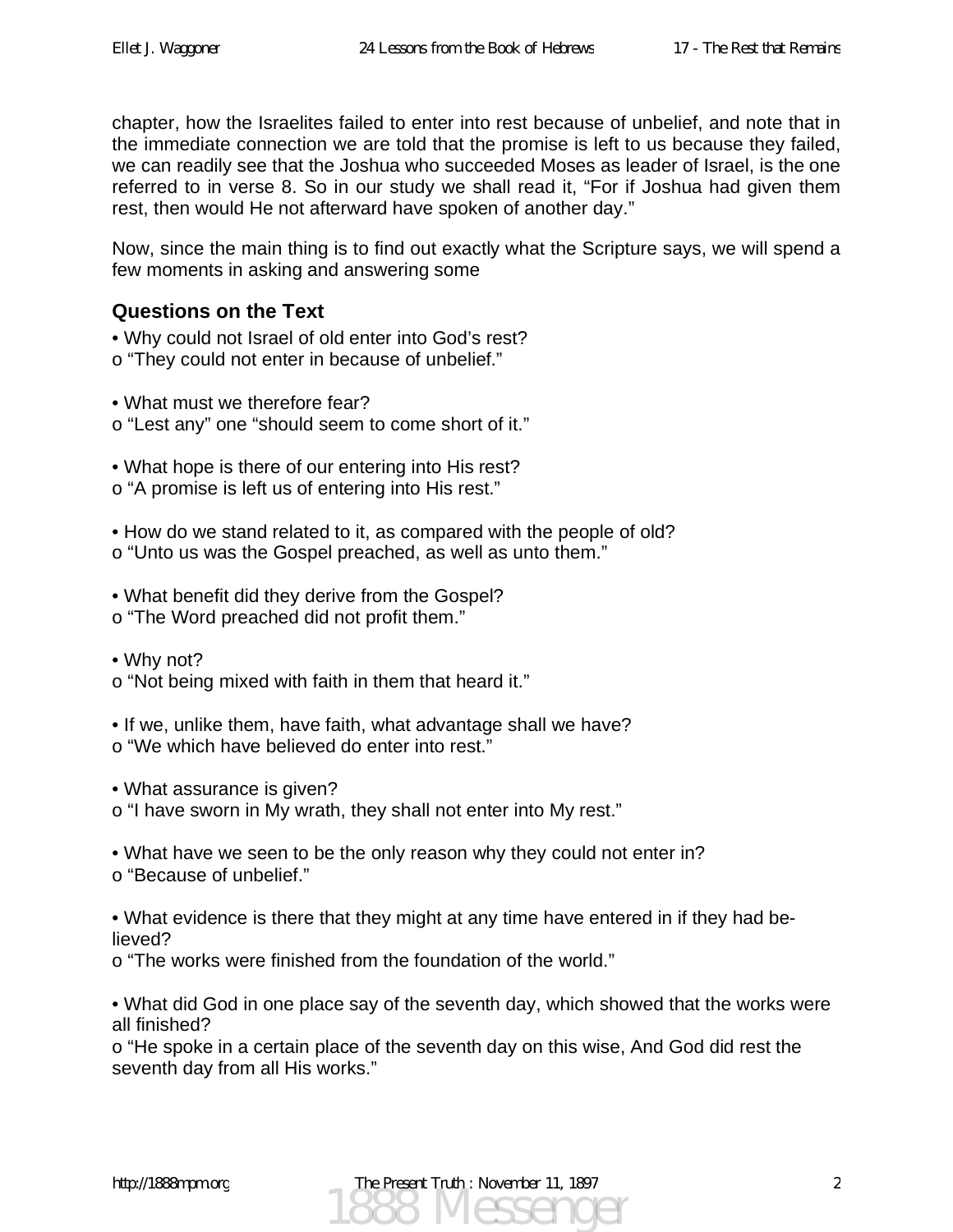• What followed God's finished work? o "God did rest."

• When did He rest?

o On "the seventh day."

• What then is the seventh day?

o The seventh day is the Rest of the Lord thy God." Exodus 20.9. (The word Sabbath is simply the untranslated Hebrew word meaning "rest.")

• Having said in one place of the seventh day, "God did rest the seventh day from all His works," what did He say of it in another place? o "They shall not enter into My rest."

• Nevertheless what must necessarily take place? o "Some must enter therein."

• Therefore since they to whom the rest was first offered entered not into it because of unbelief, what has God done? o "Again He limits a certain day."

• To what time is the offer limited? o "Today."

• Where is this word found? o "In David."

• What is the word that is spoken to us? o "Today if ye will hear His voice, harden not your hearts?"

• How is the long suffering and forbearance of God shown in this offer? o He repeats it in David, "after so long a time."

• But of what may we be fully assured, since "some must enter therein," and the ones to whom it was first offered rejected it? o "There remains therefore a rest to the people of God."

• What time is allowed us in which to accept the rest? o "Today."

• What is the condition of one who has entered into His rest?

o "He also hath ceased from his own works, as God did from His."

• Ceasing from his own works, what works, if any, does he have? o "By grace are ye saved through faith; and that not of yourselves; it is the gift of God; not of works, lest any man should boast. For we are His workmanship, created in Christ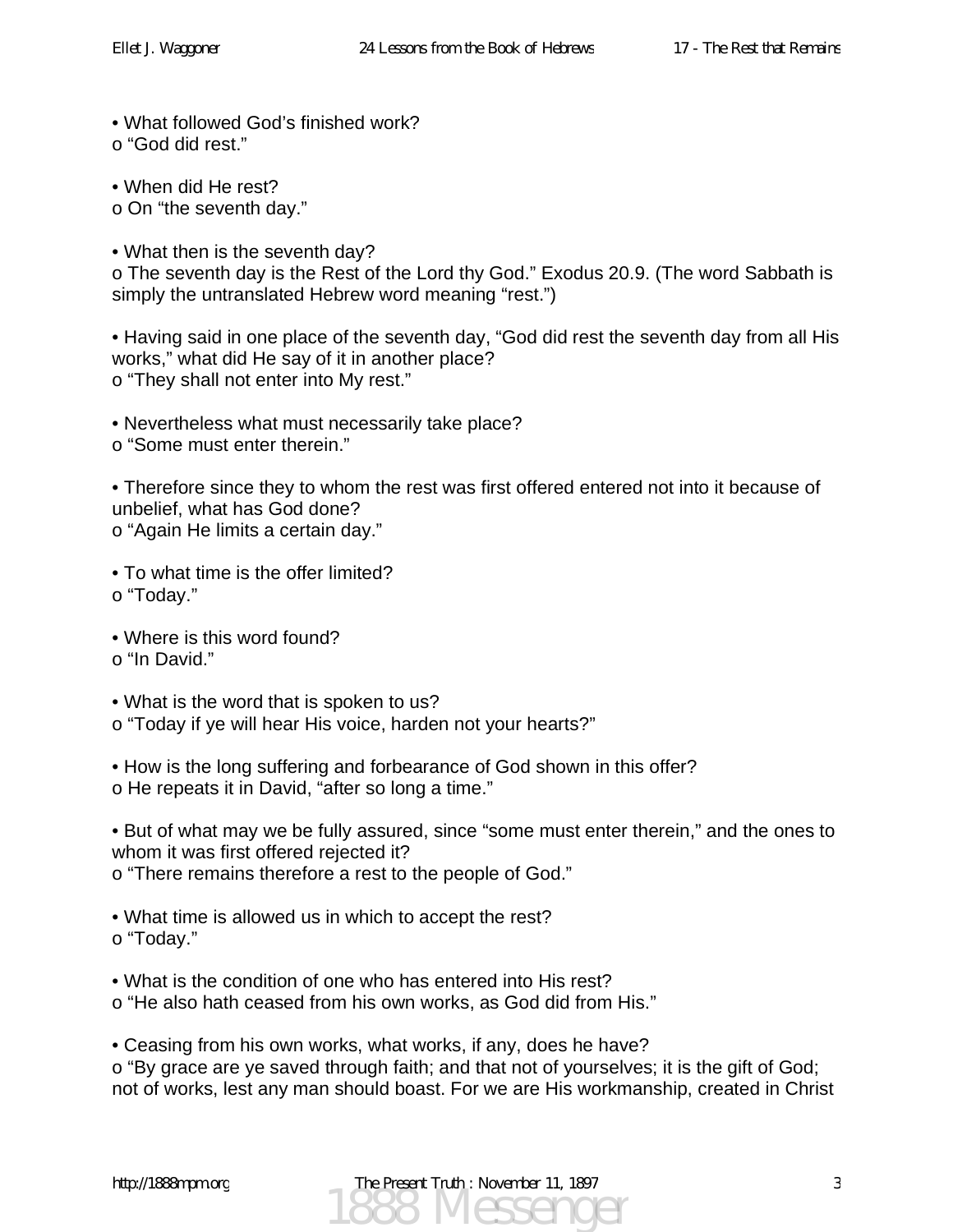Jesus unto good works, which God has before prepared, that we should walk in them." Ephesians 2.8-10

• What are we then exhorted to do?

o "Let us labor therefore to enter into rest."

• But what shall we do in order to work the works of God?

o "This is the work of God that ye believe on Him whom He hath sent." John 6.29

• What in our lesson shows that this is the way we are to labor to enter into rest? o We are exhorted to labor to enter into rest "lest any man fall after the same example of unbelief."

• What shows that the kind of labor that consists in receiving God's Word in simple faith does not mean idleness and indifference? o "The Word of God is living and active."

**God's Oath**.—In verse 3 we have the words, "As I have sworn in My wrath, They shall not enter into My rest," as proof that "we which have believed do enter into rest." The only oath of God we find recorded in the Bible is in Genesis 22.16-18, where God swore to Abraham that in his Seed all the nations of the earth should be blessed, and that his Seed should possess the gate of His enemies; and this is the same that constituted Christ Priest after the order of Melchizedek. See Hebrews 6.13-30. That was a promise of rest, consequent on Abraham's faith. The promise of justification by faith is equal to a statement that the faithless shall not be justified, and likewise the statement, made of the unbelieving, "They shall not enter into rest," is only the reverse side of the oath that they who believe shall enter into rest.

**Faith, Works, Rest.**— "By grace are ye saved through faith; . . . not of works, lest any man should boast; for we are His workmanship, created in Christ Jesus unto good works, which God hath before prepared, that we should walk in them." Human works have nothing to do with salvation; for, as we have previously seen, they are always imperfect, and can therefore never be finished, so that rest can follow. But God's works do save us. "For God is my King of old, working salvation in the midst of the earth." Psalm 74.12. "Thou, Lord, hast made me glad through Thy work; I will triumph in the works of Thy hands." Psalm 92.4. The works of God do save us; and these works we make ours by faith. John 6.29. The works are perfect and are all done, so that in getting them we get rest; therefore it is that "we which have believed do enter into rest." Whoever believes finds that rest. Our part, therefore, is to acknowledge that our best works are only a damage to us (See Philippians 2.6, 7), and to recognize and worship God as the sole Creator of all things.

**When the Rest was Prepared**.—Those who did not and would not believe, could not enter into rest. Of them God swore, "They shall not enter into My rest," and this in spite of the fact that "the works were finished from the foundation of the world." It was not because the rest was not ready, that they could not enter in, for it was ready and waiting from the foundation of the world, when the perfect work of God was finished.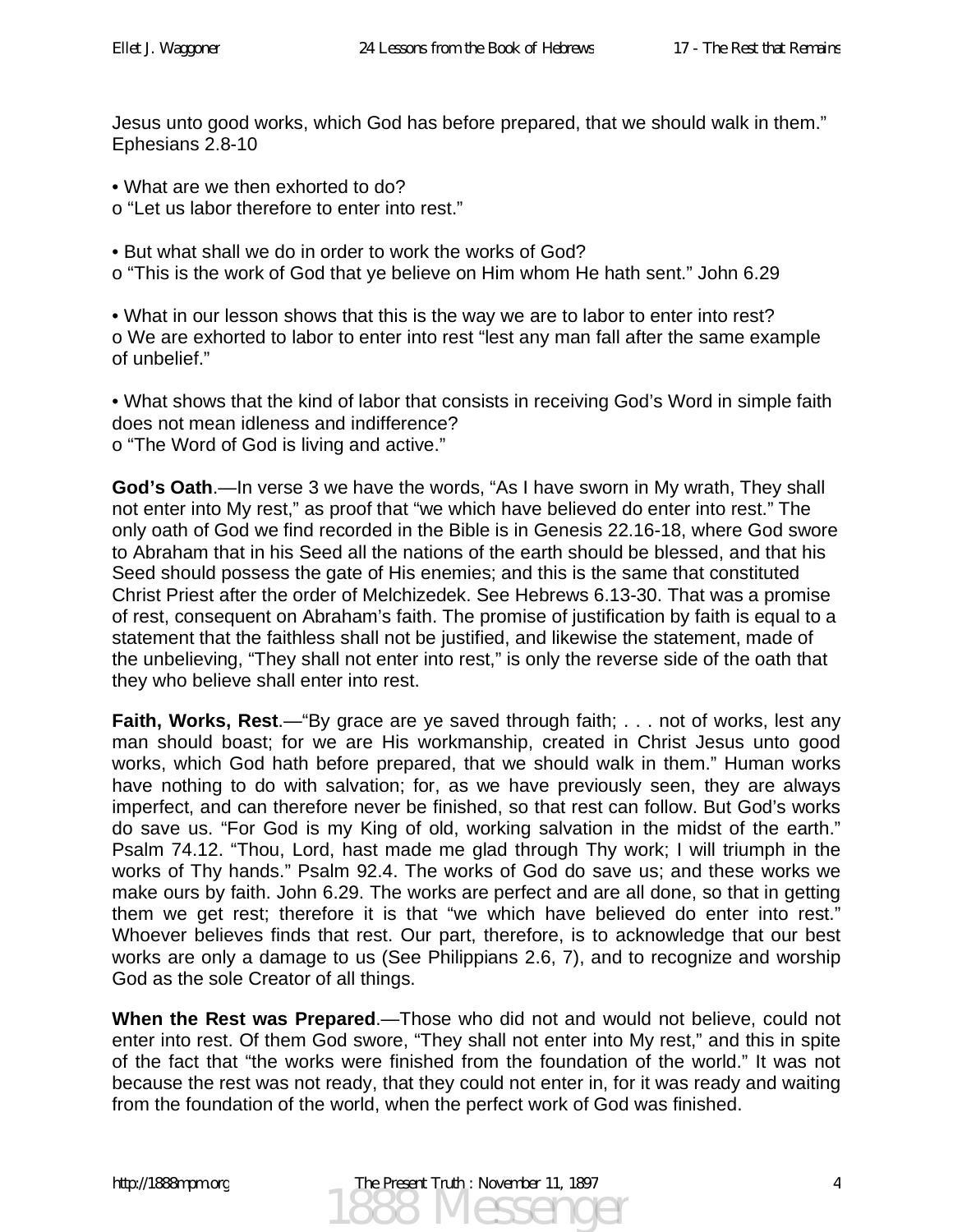**What Works?**—What works were finished from the foundation of the world?— Manifestly, the works of creation; for in proof of the statement that the works were finished from the foundation of the world, we have this: "For He spoke in a certain place of the seventh day on this wise, And God did rest the seventh day from all His works." That "certain place" is Genesis 2.1-3, where, after the detailed account of the six day's work in creating the heavens and the earth, we read: "Thus the heavens and the earth were finished, and all the host of them. And on the seventh day God ended his work which He had made; and He rested on the seventh day from all His work which God created and made." The "finished works," therefore, which afforded the rest, were the new heavens and the new earth, which God pronounced "very good."

Two things are said of the seventh day. In one place God says of it, "And God did rest the seventh day from all His works." In another place He said of it, "They shall not enter into My rest." Thus we see that the rest, which God enjoyed on the seventh day, when creation was finished, is the identical rest which He offered to Israel of old, and which He now offers to us. That is the rest into which those who believe do enter in. Let no one think that this is a belittling of God's rest. No; it is not that God's rest is a small thing, but that the Sabbath is a much greater and more blessed affair than most, even of those who regard it, know it to be. God's rest is infinite and eternal; and the seventh day is the Sabbath-rest of the Lord.

**Seal and Mark of Perfect, New Creation**.—Jesus says, "Come unto Me, all ye that labor, and are heavy laden, and I will give you rest." Matthew 11.28. He gives rest because in Him the works of God are perfect. "We are His workmanship, created in Christ Jesus unto good works." If any man be in Christ, he is a new creature." In Him "we have our redemption, the forgiveness of sins . . . for in him were all things created." Redemption through Christ is nothing else than creation—a new creation. Just before His crucifixion, Christ said to the Father, "I have finished the work which You have given Me to do." John 17.4. And when He hung on the cross He cried, "It is finished; and He bowed his head, and gave up the Spirit." John 19.30. Thus He indicated that in the cross are to be found all the perfect, finished works of the new creation. Now the Sabbath was given as the sign of a perfect creation completed; therefore it is the sign of those perfect works restored by the cross of Christ. That is to say: Since the Sabbath is the sign of a perfect creation completed, and the cross of Christ accomplishes a new creation, the Sabbath must be the sign of the cross. Try it and see if it is not.

**A Gift, Not a Task Exacted**.—Here is where so many people mistake: they think that the Sabbath is a hard requirement that God lays on men, and then they soon get in the way of thinking that God cannot require it of us, since He does not desire his people to be burdened. But salvation is not a thing required of us, but a gift to us; and the Sabbath is the sign of Christ's saving power: He saves by the power by which He creates. Rest is not a burden - it is a pleasure. Nothing more absolutely delightful can be imagined than rest in the consciousness of work all done and well done, and this is the privilege of the people of God: "All Thy works shall praise Thee, O Lord, and Thy saints shall bless Thee. They shall speak of the glory of Thy kingdom and talk of Thy power; to make known to the sons of men Thy mighty acts, and the glorious majesty of Thy kingdom." Psalm 145.10-12. "One generation shall praise Thy works to another, and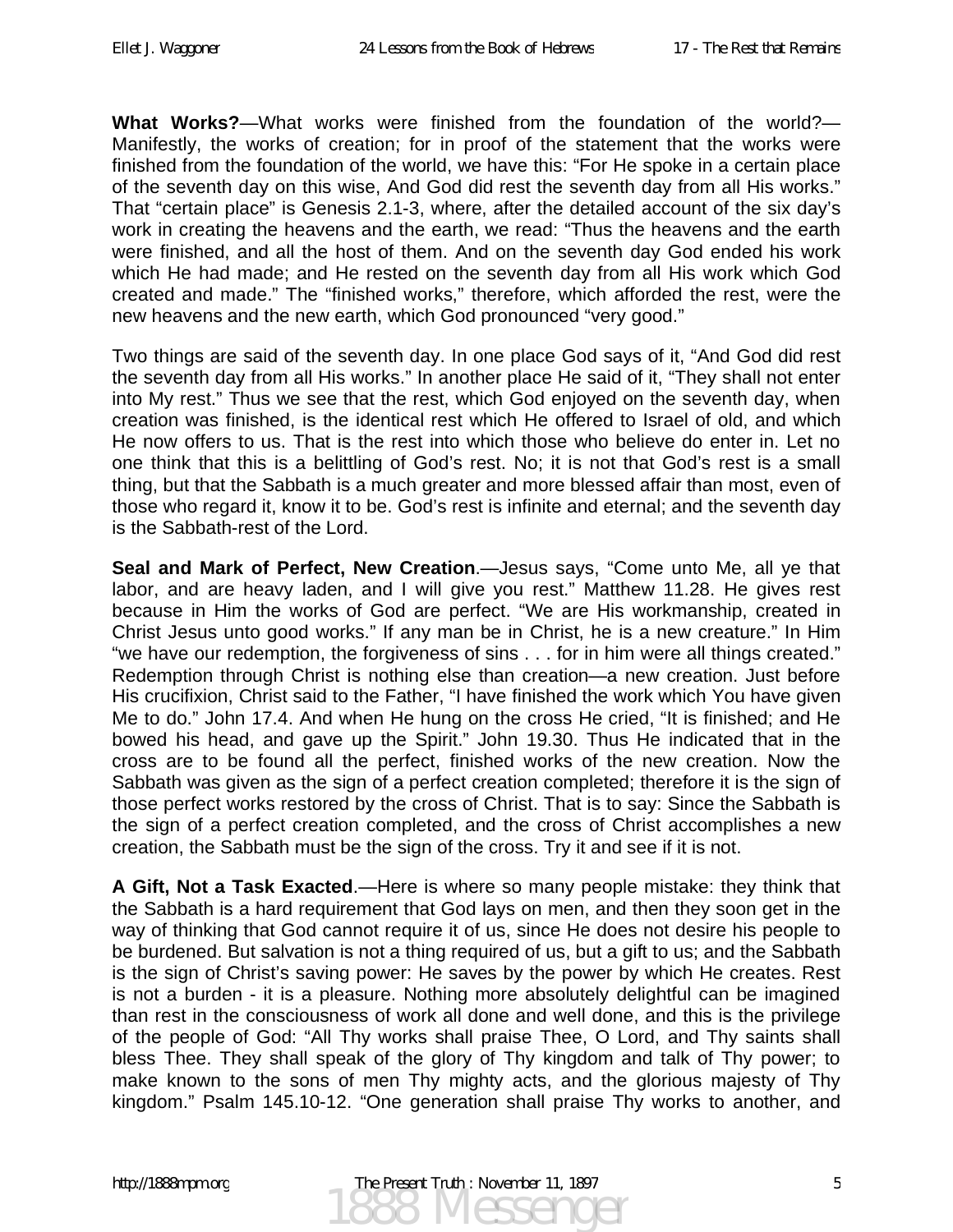shall declare Thy mighty acts." Verse 4. The Sabbath is the pledge and assurance to us, that the power by which the worlds were made has wrought good works for us in Christ, and that these works are all ours if we believe. This is the rest prepared for us from the foundation of the world. This is the rest to which Christ invites us—rest from our own sinful works.

**"Some Must Enter In"**—What a blessed assurance this is: Some must enter into that rest. God has sworn by Himself, and it must be done. God does not owe anything to sinful men, but He has put himself under obligations to Himself, so that he says: "I, even I, am He that blots out thy transgressions for Mine own sake, and will not remember Thy sins." Isaiah 43.25. So absolutely necessary is it that some must enter into the rest that God has prepared, and which can be entered into only by faith, that even if every man should be false and faithless, God would still remain true to his promise (Romans 3.3, 4), for He could take some of the ground and raise up children to Abraham. Matthew 3.9

It would be a manifestation of the same power that in the beginning made man of the dust of the ground; it would be only the same creative power now that takes the stony heart and reduces it to dust,—makes it contrite,—and then creates a new man in Christ Jesus. Therefore since God is able, and not only willing, but even under bonds (to Himself) to prepare people for His rest, let "whosoever will" come. "Him that comes to Me," says Jesus who calls, "I will in no wise cast out." John 6.37. The case is urgent, and the Lord is not requiring any certificates of good character, or making any examination of candidates. The worst, weakest, most degraded and despised, is accepted without any questions being asked except this: "Dost thou believe on the Son of God?"

> **"Christ receives sinful men, Even me with all my sin; Purged from every spot and stain, Heaven with Him I enter in."**

**None Compelled**.—As anxiously as God longs to save men, and as urgent as the need is, He forces none, How could He? Think what it is that He offers: it is rest—rest from sin. Now it is an utter impossibility to force anybody to take rest. Mere cessation of activity is not necessarily rest. Bind a man who wishes to do a certain thing so tightly that he cannot by any possibility use a muscle, and he will not rest; he will wear himself out by the resistance of his mind against the enforced idleness. God not only does not and will not force anybody to be saved, but He cannot; for the very word "force" implies resistance, and the man who resists does not rest. Those, therefore, who make and enforce laws to compel people to be religious, show that they have not the faintest conception of what the Christian religion is; men who would compel people to keep the Sabbath, have no more idea of what the Sabbath really is, than they have of the language used by the inhabitants of Saturn. There is no one so foolish as to suppose that he can compel another to love him by kicking and beating him; yet many think that people can be compelled to serve the Lord, not knowing that God is love, and that His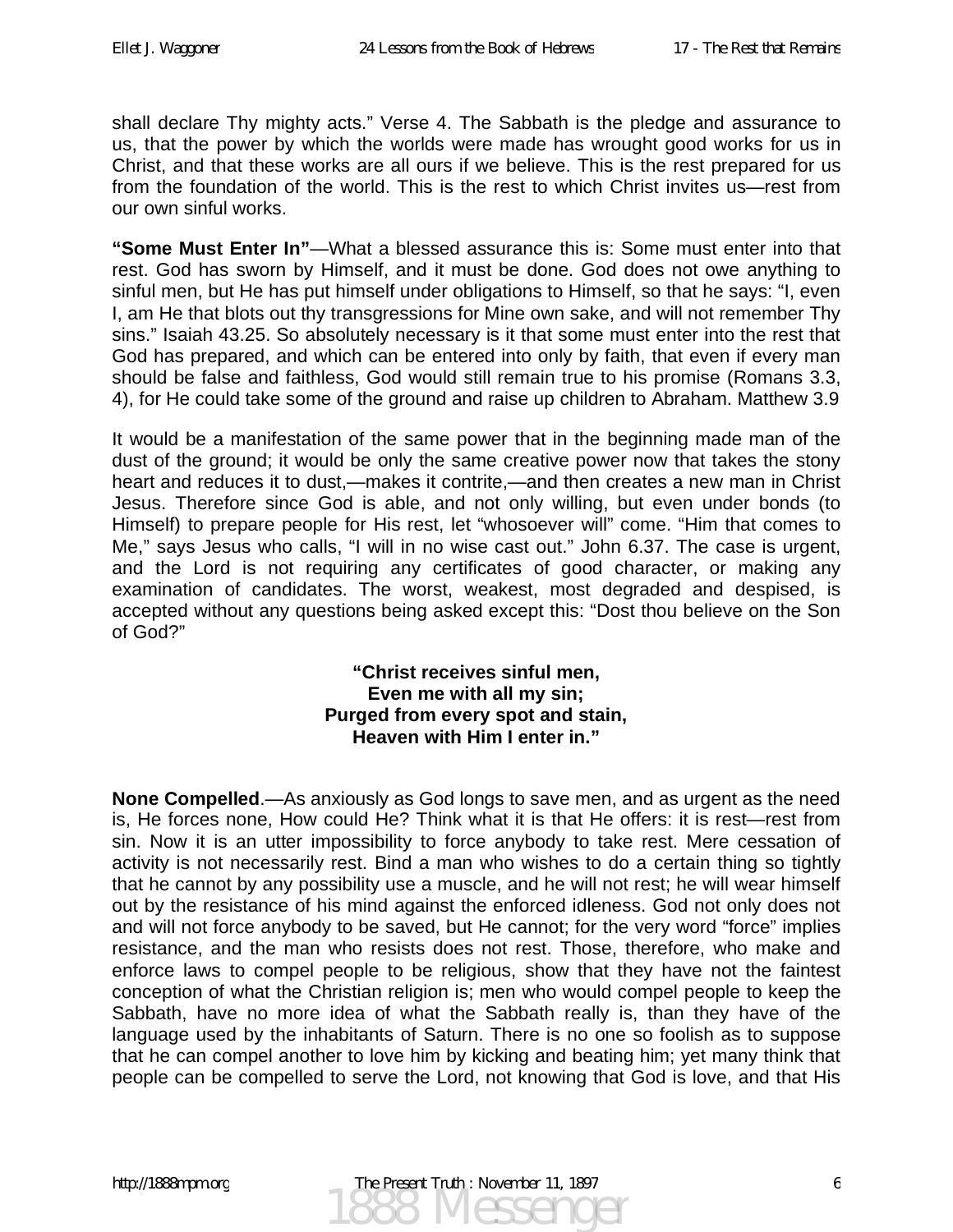service is love. Absolute freedom is what the Lord gives,—freedom from every sort of oppression. This is what the true keeping of the Sabbath brings.

**"The Long suffering of God"**—Because some must enter into the rest, and they to whom it was first preached entered not in because of unbelief, therefore God extended the time. When Moses was born, the time of the promise which God had sworn to Abraham drew near (Acts 7.19), yet five hundred years later, in the days of David, "after so long a time," we hear the Spirit saying, "Today, if ye will hear His voice, harden not your hearts." And still the Spirit says, Come. Men abuse the long suffering of God, and mockingly say, "Where is the promise of His coming?" but we must remember that "the long suffering of our God is salvation." He is not willing that any should perish. 2 Peter 3.3, 4, 9, 15

**A Limited Time --"Another Day"**— Although God is so long suffering; He has not given men eternity in which to repent and believe. Eternity of rest is what He offers, but He allows men only one day in which to accept the offer; and that day is Today. "Now is the accepted time; now is the day of salvation." 2 Corinthians 6.2. This is the day of which we read in Psalm 118.19, 20: "Open to me the gates of righteousness; I will go into them, and I will praise the Lord. This gate of the Lord, is the gate into which the righteous shall enter.'" Compare John 10.9: "I am the Door, by Me if any man enter in he shall be saved." "I will praise Thee; for Thou hast heard me, and art become my salvation. The Stone which the builders rejected is become the head Stone of the corner. This is the Lord's doing; it is marvelous in our eyes. This is the day which the Lord hath made; we will rejoice, and be glad in it. Save now, I beseech Thee, O Lord; O Lord, I beseech Thee, send now prosperity." Psalm 118.21, 25. This is the day of the Lord which Abraham rejoiced to see, and in which He was glad (John 8.56), for the salvation which he enjoyed is the very same that is now offered to us. It is salvation from sin. See Romans 4.1-0. The "accepted time" has been extended, "another day," and so from day to day God is patiently waiting. Who will heed the blessed invitation, "Come unto Me, all ye that labor and are heavy laden, and I will give you rest"?

**Ceasing from Our Own Works**.—He that has entered into God's rest, he also hath ceased from his own works, as God did from His; but not for the same reason. God ceased from His works because they were finished and perfect; we are to cease from our own works because they are all imperfection, and there is no hope of making them good. Taking into consideration all the people of the earth, the Lord says, "Behold, they are all vanity; their works are nothing." Isaiah 41.29. "Their webs shall not become garments, neither shall they cover themselves with their works; their works are works of iniquity, and the act of violence is in their hands." Isaiah 59.6. The Lord rested in the contemplation of His own glorious works; we likewise find rest in the contemplation of His, not our own, gloriously perfect work. "By the deeds of the law there shall no flesh be justified in His sight; for by the law is the knowledge of sin. But now the righteousness of God without the law is manifested, being witnessed by the law, and the prophets; even the righteousness of God which is by faith of Jesus Christ unto all and upon all them that believe." Romans 3.20-22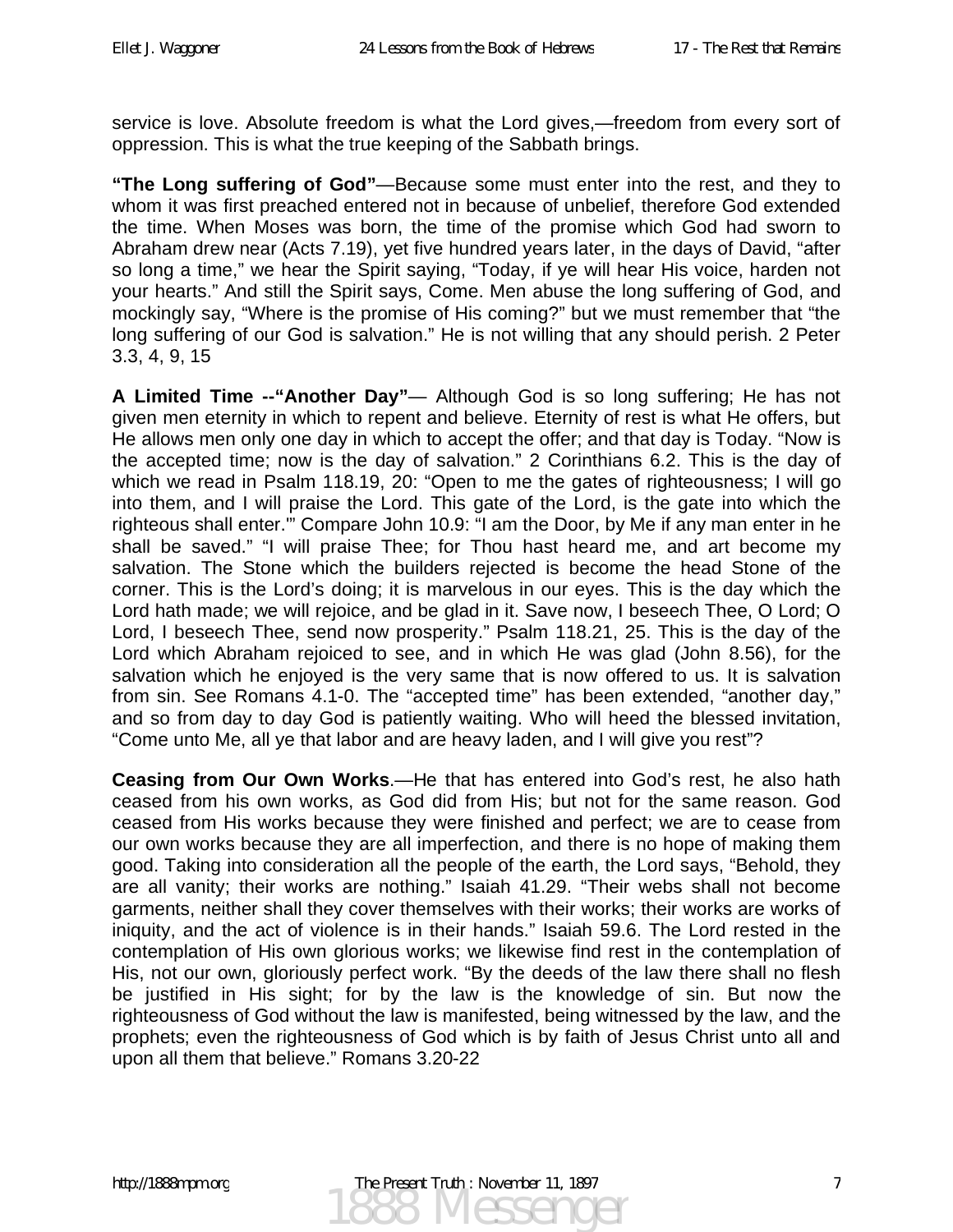It is sometimes supposed that it is only the works of a man before his conversion, that are of no avail for righteousness, and that a man's works are all right after he is once converted. But this is a mistake. The best man in the world is but a man, and not God. The righteousness of the best man is not his own, but the righteousness of God by faith. The righteous man has no more strength than the sinner, but his advantage lies in the fact that He knows and acknowledges the Lord as the source of strength. A man must absolutely and forever cease from his own works, if he would rest in God. This is what the Sabbath of the Lord—the seventh day, teaches us. Sabbath keeping in spirit and in truth is the fullness of justification through faith.

**Laboring to Enter into Rest**.—"Let us labor therefore to enter into that rest,"—the rest that still remains. What kind of labor secures that rest?—the labor of faith, for "this is the work of God that ye believe on Him whom He hath sent." Paul thanked God for the Thessalonians, when he remembered their "work of faith and labor of love." 1 Thessalonians 1.3. Faith works by love. Galatians 5.6. Belief is salvation and rest, for "whosoever shall call on the name of the Lord shall be saved." "If thou shalt confess with Thy mouth the Lord Jesus, and shalt believe in thine heart that God hath raised Him from the dead, thou shalt be saved." Romans 10.9. But this does not mean idleness and indifference. It means compliance to the Word of God dwelling in us, that it may have free course, but that means intense activity, "for the Word of God is living and active." Oh, weary, troubled soul, believe the Word of the Lord, and believe now.

#### **"Art thou weary, art thou languid, art thou sore oppressed? Come to Me, saith One, and coming, be at rest."**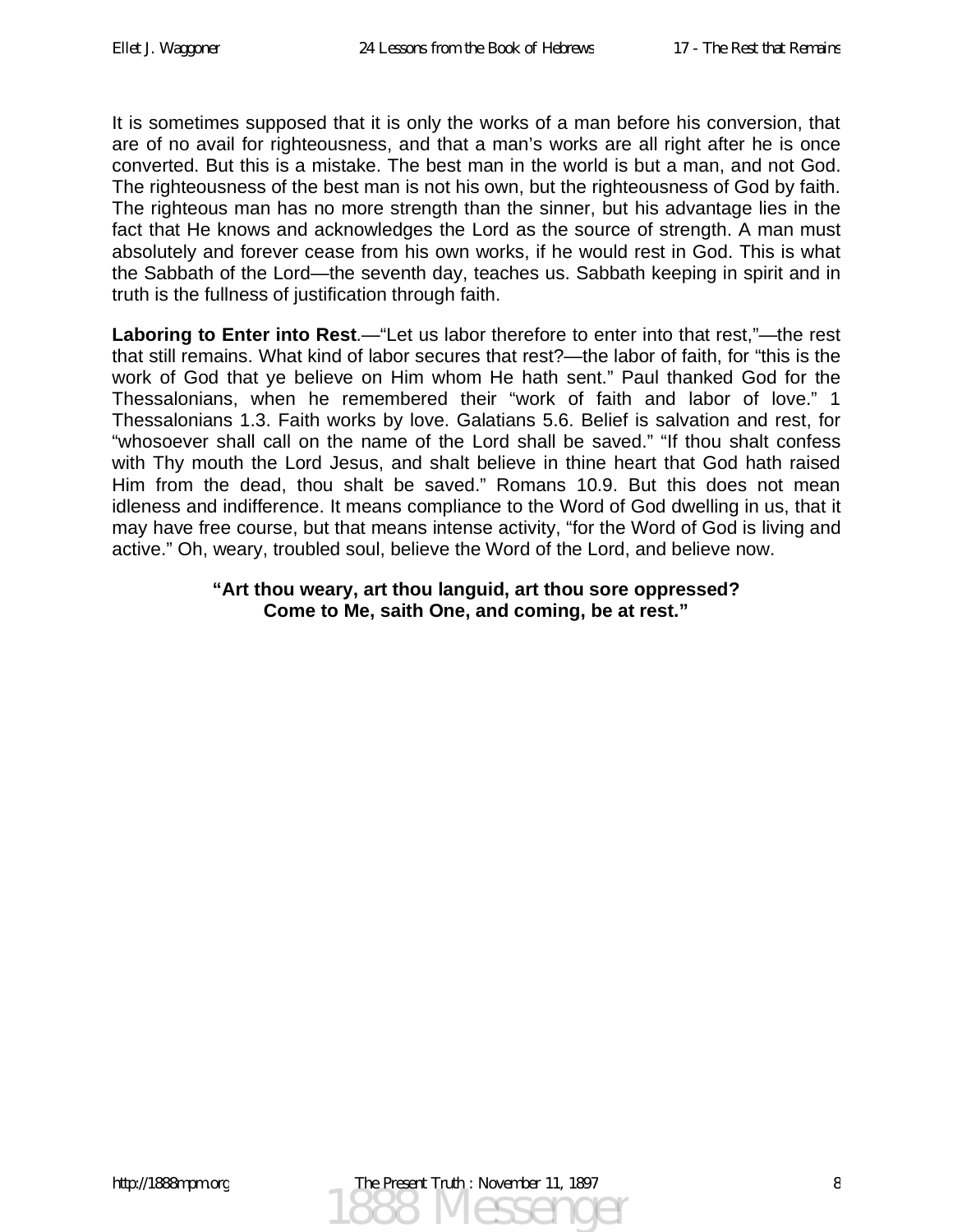## **A Practical Talk about Sabbath-keeping**

There are two items in regard to the Sabbath that we should first notice before we take up the closing portion of the fourth chapter of Hebrews. The first is the objection that so many, especially poor people who labor for their daily bread, make to the keeping of the Sabbath, namely,—

#### **"I couldn't live if I kept the Sabbath"**

That the seventh day is the Sabbath, and that the Lord has given it to men to keep, is admitted, but against all this is the frightful thought, "I couldn't make a living and keep the seventh day; I should certainly lose my situation."

As to losing the situation, that is quite possible, and yet not as absolutely certain as many suppose. God would have His witnesses everywhere, and in every legitimate calling, and therefore He is able to give His faithful children favor with the people, if He sees that their witness can be of use in any place. People who begin to keep the Sabbath often lose their situations, because they expect it, and plan for it. Some on becoming Christians seem to think it is necessary to leave unbelieving employers and get among those who have the same faith, forgetting that a light is needed only where there is darkness. The man, who cannot live the truth when surrounded by darkness and unbelief, cannot live it anywhere. A candle that will not burn except in the stove is good for nothing except to throw into the fire. Of course it is understood that the individual must be where God wishes him to be; but if a person accepts the truth while in service among unbelievers, he should take it as God's will that he is to stay there until God makes it plain to him that he should leave. "Let each one remain in the same calling in which he was called. Were you called *while* a slave? Do not be concerned about it; but if you can be made free, rather use *it.* For he who is called in the Lord *while* a slave is the Lord's freedman. Likewise he who is called *while* free is Christ's slave." 1 Corinthians 7.20-22

The Lord gave Joseph and Daniel, and Nehemiah, and "they of Cesar's household" so much favor with worldly men that they kept important situations while faithfully living the truth of Christ. On the other hand, Abraham had to leave his father's house, and Moses lost one of the best situations that the world ever had to offer any man, and neither of them were ever sorry for it. "The eyes of the Lord run to and fro throughout the whole earth, to show Himself strong in the behalf of them whose heart is perfect toward Him." 2 Chronicles 16.9. He has always been able to take care of His people. "When they went from one nation to another, from one kingdom to another people, He suffered no man to do them wrong; yea, He reproved kings for their sakes; saying, Touch not Mine anointed, and do My prophets no harm." Psalm 105.13-15. The same God lives today.

### **The Laboring Man's Friend**

But, as a matter of fact, the Sabbath is the laboring man's friend. It comes to him,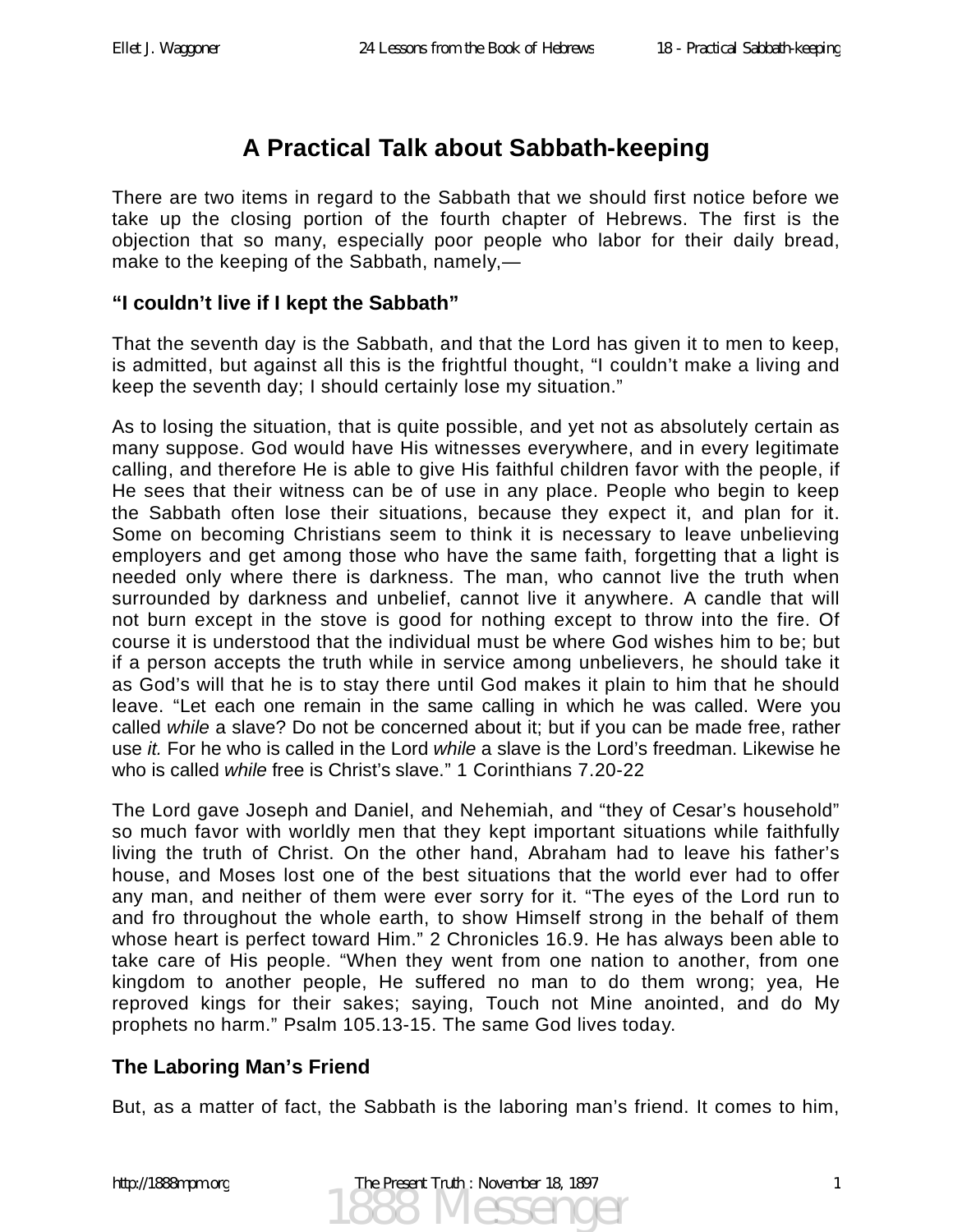laden with God's richest blessings, and brings him perfect rest from all weariness and oppression. All the hopes and aims of Socialists of the best class, and of the most disinterested philanthropists, fall infinitely short of the blessed realities that the Sabbath of the Lord opens before those who accept it. The plans and efforts of the best of social reformers (outside, of course, of those who use Gospel methods only), have not materially if at all lessened the amount of poverty and suffering, but have resulted simply in arousing and aug-menting discontent. The Sabbath of the Lord, on the other hand, makes known to men the power that will enable them patiently and contentedly to endure that which for a season must be borne, and gives them the certainty of the speedy removal of all ills.

The Sabbath keeps ever before our minds the wondrous power manifested in creation, that power by which all who believe are saved from sin, and by which all men, whether they believe or not, are kept alive from day to day and from one moment to another. "In Him we live, and move, and have our being." Acts 17.28. "It is of the Lord's mercies that we are not consumed, because His compassions fail not. They are new every morning; great is Thy faithfulness." Lamentations 3.22, 23. The Sabbath, which makes known God as Creator, Preserver, and Redeemer (Ezekiel 20.12), teaches confidence in Him, for whoever becomes acquainted with God trusts Him. Psalm 9.10. Therefore the Sabbath takes from the poor man the heavy load of care and anxiety that he has borne so long, by introducing him to the Almighty Father, "in whose hand is the soul of every living thing, and the breath of all mankind." Job 12.10. It is only when a man does not know the Sabbath and its Lord, that he says, "I couldn't live if I served Him." The one who knows the Lord will rather say, "I cannot live without Him."

Think a moment of the incongruity of the statement by a professed Christian that he couldn't live if he kept the Sabbath of the Lord; that he wouldn't dare take the risk. But if he dare not trust the Lord for the life that now is, how dare he trust Him for the life to come? If the Lord cannot keep us alive for a few short years, what possible hope is there of eternal life? "Is not the life more than meat, and the body than raiment?" "Your heavenly Father knows that ye have need of all these things. But seek ye first the kingdom of God, and His righteousness; and all these things shall be added unto you." Matthew 6.32, 33

### **Sunday, the Sign of Justification by Works**

We see that the Sabbath is the great and final test of faith in God, and is therefore the seal of righteousness; for "the just shall live by faith," and "whatsoever is not of faith is sin." Romans 1.17; 14.23. It is the exact opposite of the Sunday, which is the badge of a system of religion that consists in justification by works. Let it be understood that it is not asserted that all those who observe the Sunday depend on works for justification. Far from it. The writer knows many by personal acquaintance, and is fully persuaded that there are many thousands more, who keep Sunday instead of the Sabbath, thinking it to be the Sabbath, and who nevertheless are disciples of the Lord Jesus Christ, trusting in His merits alone for their salvation. We say "nevertheless," for their trust in the Lord Jesus is in spite of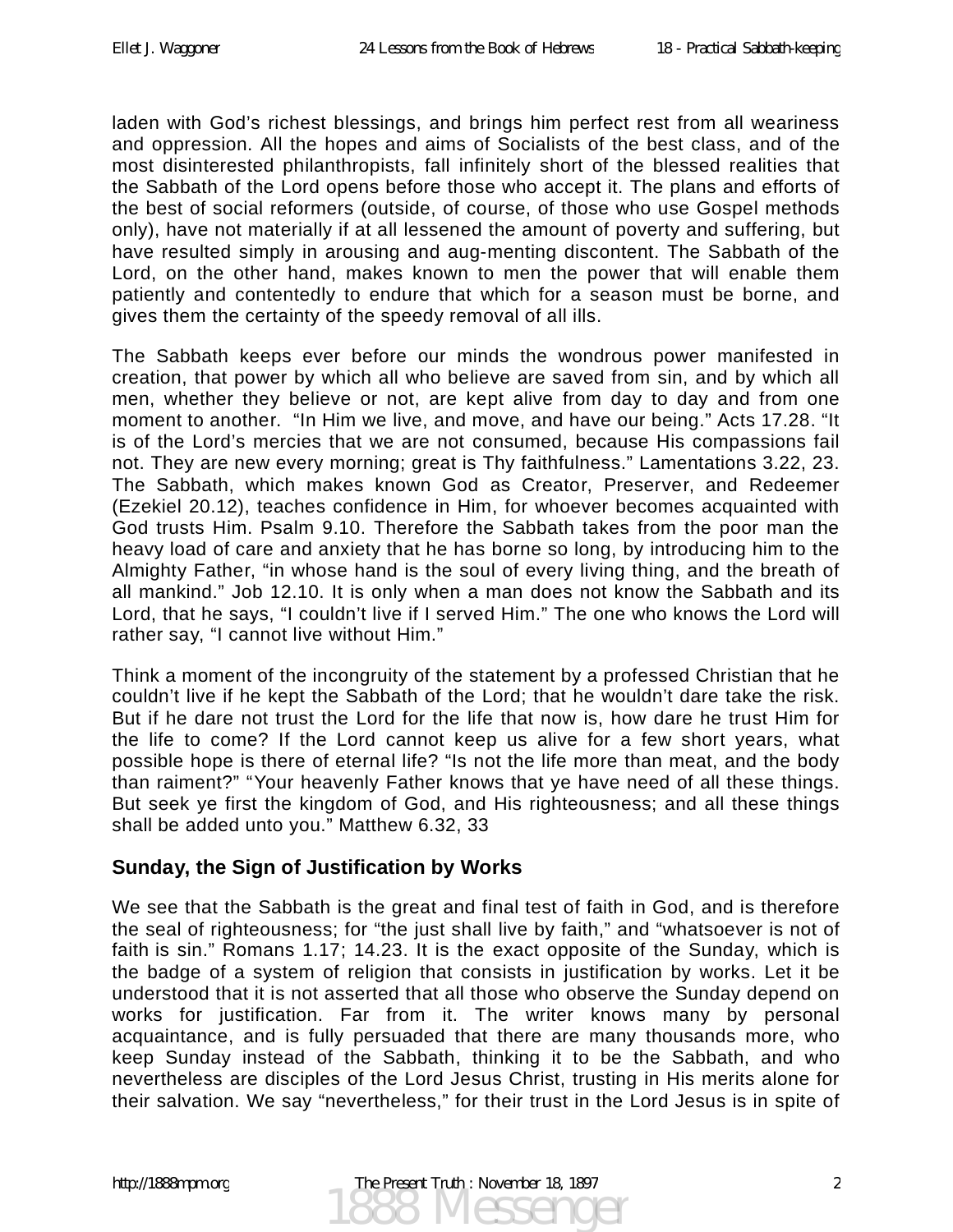their observance of Sunday, having by no means any connection with it, except to be hindered by it; for if they could but see the Sabbath as it is in Jesus, they would find a "joy and peace in believing" such as they never had before.

Now for the proof that the Sunday stands only for "another gospel" than that of the Lord Jesus, a gospel which consists in exalting the creature above the Creator. We have already seen that the Sabbath—God's rest—is the assurance that God's work is perfect and complete, and the acceptance of it in Spirit and in truth, is the ceasing of our own works and the resting in the finished work of G o d, who created all things by Jesus Christ. God worked, and then rested in the enjoyment of His perfect work; we, having wearied ourselves with our imperfect work, obey His call, and, leaving our works, rest in His.

"In six days the Lord made heaven and earth; the sea, and all that in them is, and rested the seventh day; wherefore the Lord blessed the Sabbath day, and hallowed it." Exodus 20.11. A fact is a thing done, the fact remains forever, since it can never cease to be a fact that it has been done. It is a fact that God rested on the seventh day, and that fact will remain throughout eternity. In order, therefore, for the Sabbath to be "changed," from the seventh day to some other day it would have to cease to be a fact that God rested on the seventh day; but that is impossible; so it is impossible for the Sabbath to be changed,—as impossible as for it to cease to be a fact that God created the heavens and the earth in six days, and rested the seventh day.

It is possible that another than the seventh day *might* have been made the Sabbath day, if God had so ordered it. In that case, however, the week would not have consisted of seven days, as now. Thus: God doubtless could have created all things in five days, and rested the sixth, making a week of six days; or He might have finished the work in four days, and rested the fifth; or He could have completed the work of creation in three days, and rested the fourth; or in two days, resting the third; or, since there is no limit to the power of God, He might have completed the work of creation in one day, and rested the second, making the week consist of but two days, and giving man a Sabbath every second day. God *did not* do any of these things: we only say that He *might* have done so if it had seemed good to Him; but one thing He could not possibly have done, and that is, to have created all things in one day, and at the same time rest on that day from all His works. That is to say, the first day of the week is the one-day of the week, which could not by any possibility be made the Sabbath of the Lord. But the first day of the week has been set apart by man as the Sabbath.

Thus, Dr. Isaac Williams, in "Plain Sermons on the Catechism" (Longmans, Green, & Co.), says:—

The reason why we keep the first day of the week holy instead of the seventh is for the same reason that we observe many other things, not because the Bible, but because the Church, has enjoined it.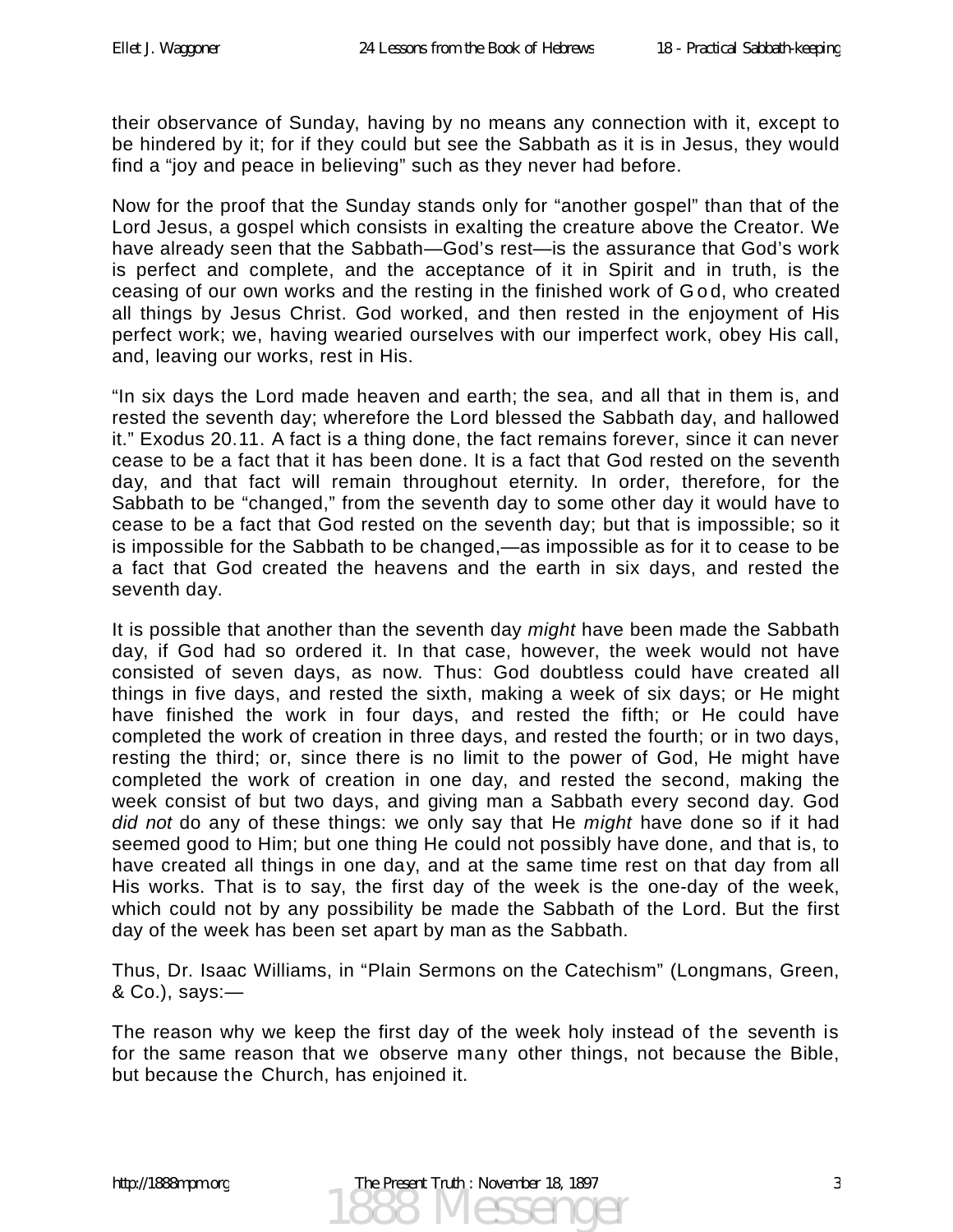"The Church," therefore, in attempting to make a sabbath day, which God could not use as the sabbath, shows itself to be that power "who opposes and exalts himself above all that is called God or that is worshipped." 2 Thessalonians 2.4

Scores of testimonials from doctors of divinity and learned men who themselves observe and teach others to observe Sunday, might be cited to show that the observance of Sunday rests on no Divine authority whatever, but is only an ordinance of men. The religion, therefore, of which it stands as the sign, and, as many of its advocates say, even the foundation, is a religion that rests on human works and human inventions, instead of the works and words of the Lord. To make Sunday the Sabbath, the facts and record of creation, must be ignored, and with these go the basis of the Gospel, since redemption is creation. Therefore we repeat that while the Sabbath of the Lord teaches redemption through trust in *the finished work* of God in Christ, the Sunday teaches redemption through man's own imperfect work.

In so saying, we refer to the institution, and not to any man. As before stated, there are thousands of men and women who are strict observers of Sunday, supposing it to be the Sabbath, who are nevertheless depending on Christ for salvation, so far as they know Him. May God grant that they may soon see Him, as the Alpha, and Omega, the Beginning and the End, the First and the Last, the One in whom all things were created, and in whom all things consist, who redeems by no other word than that by which He in the beginning made the worlds. Reader, which will you choose; your own incomplete and imperfect works and unrest, or God's complete and perfect work and His everlasting rest? He calls, "Come unto Me, all ye that labor and are heavy laden; and I will give you rest." Now is the time to choose; "today, if ye will hear His voice, harden not your hearts."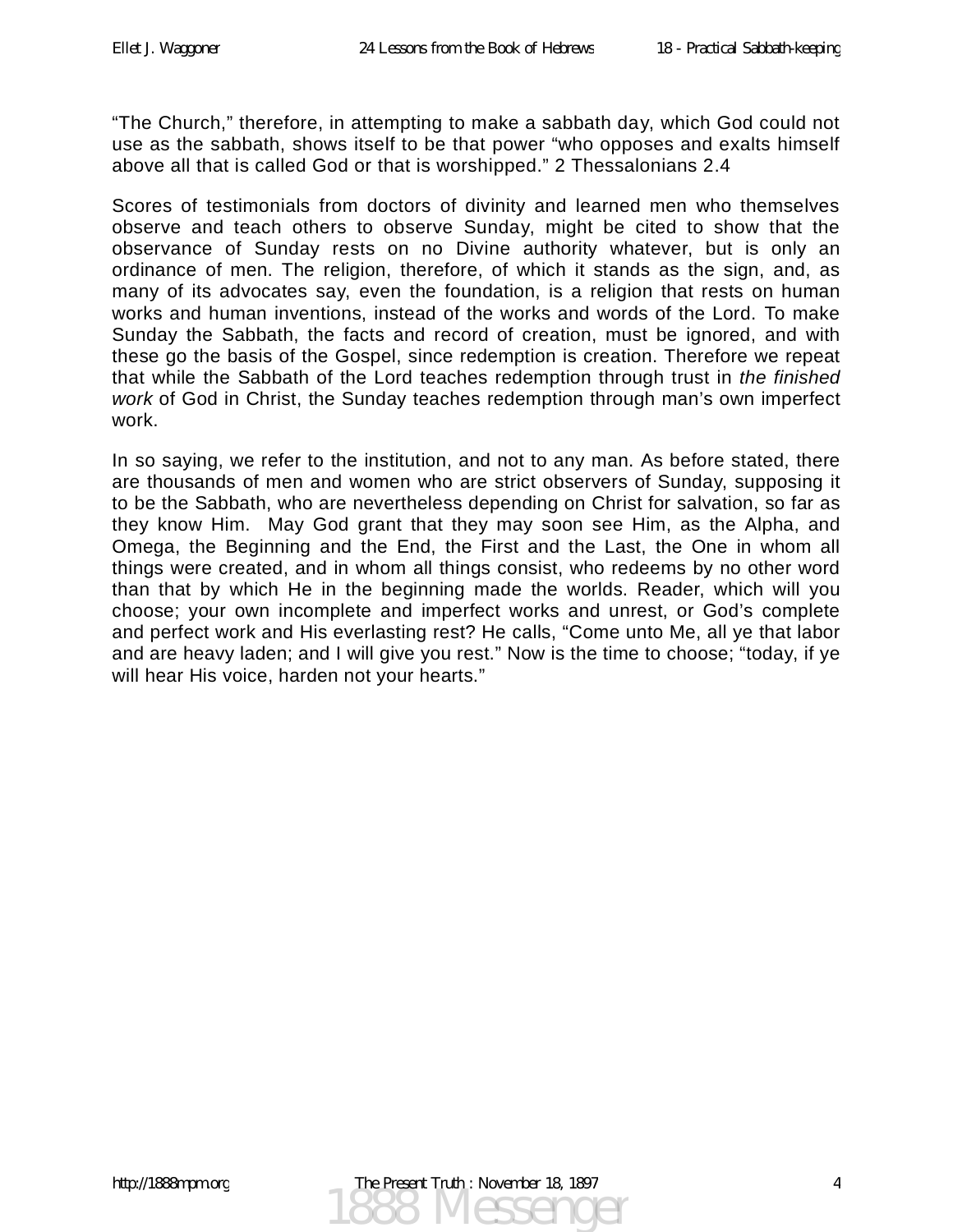# **The True Confession of Faith**

#### **How is it Made**

We come now to the conclusion of the fourth chapter of Hebrews. The subject of the rest that remains for all who believe has been quite fully considered, although by no means exhausted, and we proceed from the exhortation to give diligence to enter into that rest lest any fall through unbelief, to that which follows, quoting the Revised Version, as being better worded. We must give diligence, or labor, to enter God's rest, because "The Word of God is living and active, and sharper than any two-edged sword, and piercing even to the dividing of soul and spirit, of both joints and marrow, and quick to discern the thoughts and intents of the heart. And there is no creature that is not manifest in His sight; but all things are naked and laid open before the eyes of Him with whom we have to do.

"Having then a great High Priest, who hath passed through the heavens, Jesus the Son of God; let us hold fast our confession. For we have not a high priest that cannot be touched with the feeling of our infirmities; but one that hath been in all points tempted like as we are, yet without sin. Let us therefore draw near with boldness unto the throne of grace, that we may receive mercy, and may find grace to help us in time of need." Hebrews 4.12-16, R.V.

#### **Questions on the Text**

- For, what are we exhorted to labor?
	- o "To enter into that rest."
- How is it that we enter into that rest?
	- o "We which have believed do enter into rest." Verse 3.
- What then is the work by which we enter into rest?
	- o "This is the work of God that ye believe on Him whom He hath sent." John 6.29
- And how does faith come?
	- o "Faith cometh by hearing, and hearing by the Word of God." Romans 10.17
- What evidence is there that this resting on the Word of God does not mean indolence?
	- o "The Word of God is living and active." Greek, "energy."
- How keen is it?
	- o "Sharper than any two edged sword."
- What does it do, that no two-edged sword can do?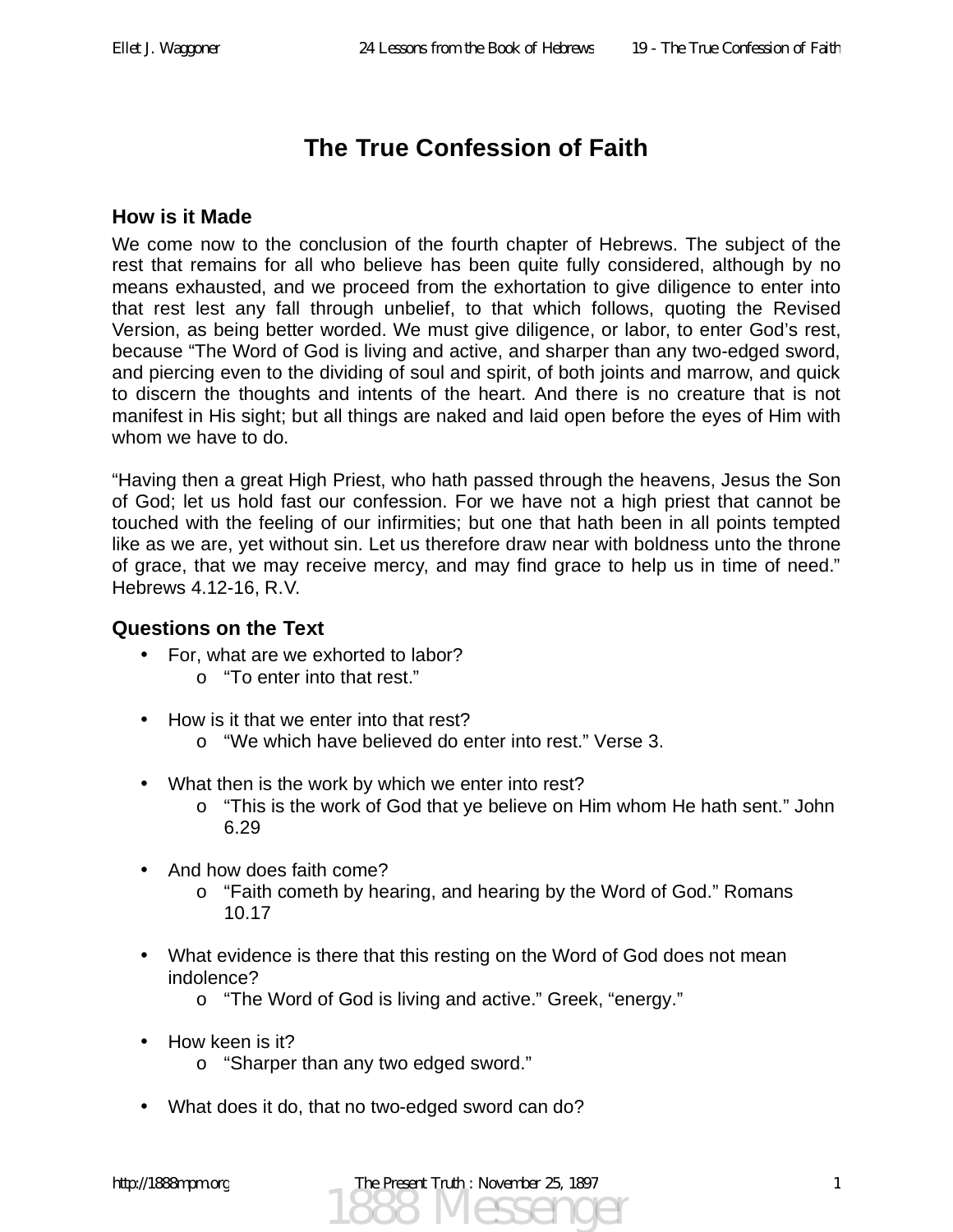- o "Piercing even to the dividing of soul and spirit, of both joints and marrow."
- What is said of the understanding of the Word?
	- o "Quick to the heart."
- Who is the embodiment of the Word of God?
	- o "In the beginning was the Word, and the Word was with God, and the Word was God." "All things were made by Him, and without Him was not anything made that was made. In Him was life; and the life was the light of men." "And the Word was made flesh, and dwelt among us." John 1.1, 3, 4, 14
- How much is hidden from the Word?
	- o "There is no creature that is not manifest in His sight."
- How do all things stand before Him?
	- o "All things are naked and laid open before the eyes of Him with whom we have to do."
- What is this ever-present, all-seeing Word?
	- o "A great High Priest."
- Where is He exercising His office?
	- o He "hath passed through [or into] the heavens."
- How does this concern us?
	- o "We have a great High Priest." (This is quoted from the common version solely on account of the direct form of speech. Precisely the same thing is stated in the Revised Version, but in words that do not allow so direct an answer to the question.)
- Seeing that we have such a great High Priest, what should we do? o "Hold fast our confession."
- What encouragement have we thus to hold fast?
	- o "For we have not a High Priest that cannot be touched with the feeling of our infirmities.
- How much does He know about them?
	- o He "hath been in all points tempted like as we are."
- How did He come forth from the temptations?
	- o Without sin."
- What may we therefore do?
	- o "Draw near with boldness unto the throne of grace."

1888 Messenger http://1888mpm.org The Present Truth : November 25, 1897 2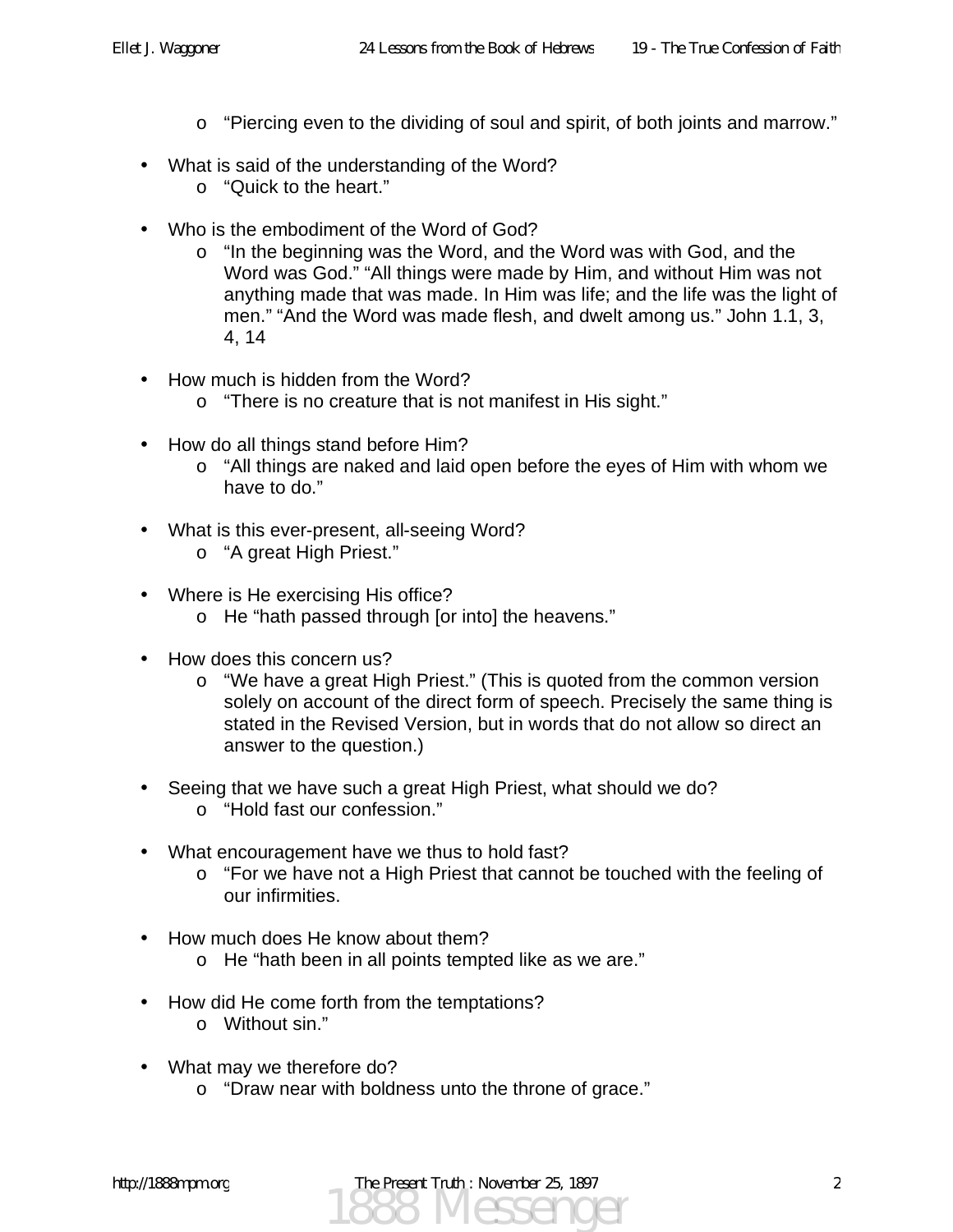- Of what may we be confident?
	- $\circ$  That we may receive mercy and may find grace to help us, in time of need.

**Rest Not in Inactivity**.—The rest that remains for the people of God is obtained by absolute acceptance of God's Word. "The Word of Christ", which is Spirit and life (John 6.63) is to be allowed to dwell richly in the soul. Colossians 3.16. "To him that worketh not, but believeth on Him that justifies the ungodly, his faith is counted for righteousness" (Romans 4.5), and faith comes by hearing the Word of God. Romans 10.17. But this does not imply idleness and inactivity on the part of the believer. Far from it; for the indwelling "Word of God is living and active." Hebrews 4.12. The Greek word here translated "active" and in the common version "powerful," is the word, which is transferred into English as "energy." That is to say, the Word of God is force, and, since it is not merely alive, but is life itself, it will be seen that the Word of God is vital force. It is, indeed, all the force there is in the universe. Christ upholds all things "by the Word of His power." Hebrews 1.3. All things that exist rest on His Word, yet everything in nature is in a state of intense activity. Everything is in motion. Therefore the soul that rests absolutely on the Word of God, and is filled with it, will be as active in the work that God has designed him for, as any part of God's creation. God Himself will work in him to will and to do of His good pleasure.

**"The Sword of the Spirit."**—The sword of the Spirit is the Word of God, Christ is the Word of God, and in the Revelation He is represented with a sharp two-edged sword going out of His mouth. Revelation 1.16. But it is sharper than any two-edged sword on earth, for the sharpest earthly sword can pierce only between different portions of the body, but this pierces every fiber of the body, and the spirit as well.

**God's Word Our Life**.—In Hebrews 4.12, 13 we have the representation of the indwelling Christ, "the power of God and the wisdom of God." The Word of God piercing even to the dividing asunder of soul and spirit, and of the joints and marrow and discerning the thoughts and intents of the heart - is simply the Word made flesh. "In Him we live, and move, and have our being." Christ says that He is "the life." Every pulse beat is but the throbbing of His life. He is our life, for the life is the light of men, and it "lights every man that cometh into the world." John 1.4, 9. Wherever there is life, there Christ is present, because He is "the life." "In Him all things consist."

**The Reckoning Already Made**.—Since the living Word is the life of every being, it most naturally follows that it is a discerner of the thoughts and intents of the heart. Thus God knows, because He *feels*. Not a thing touches humanity that does not touch Him. "He knows our frame," not simply because He made it, but because He bears it. Every motion, every thought, comes upon the Word, which "was made flesh," so that He understands our thoughts even better than we do ourselves, since He is more keenly sensitive. Indeed, our hearts deceive us, but not Him. Jeremiah 17.9. "O LORD, You have searched me and known me. You know my sitting down and my rising up; You understand my thought afar off." "For there is not a word on my tongue, but behold, O LORD, You know it altogether." Psalm 139.1, 2, 4. How is it that He knows it?—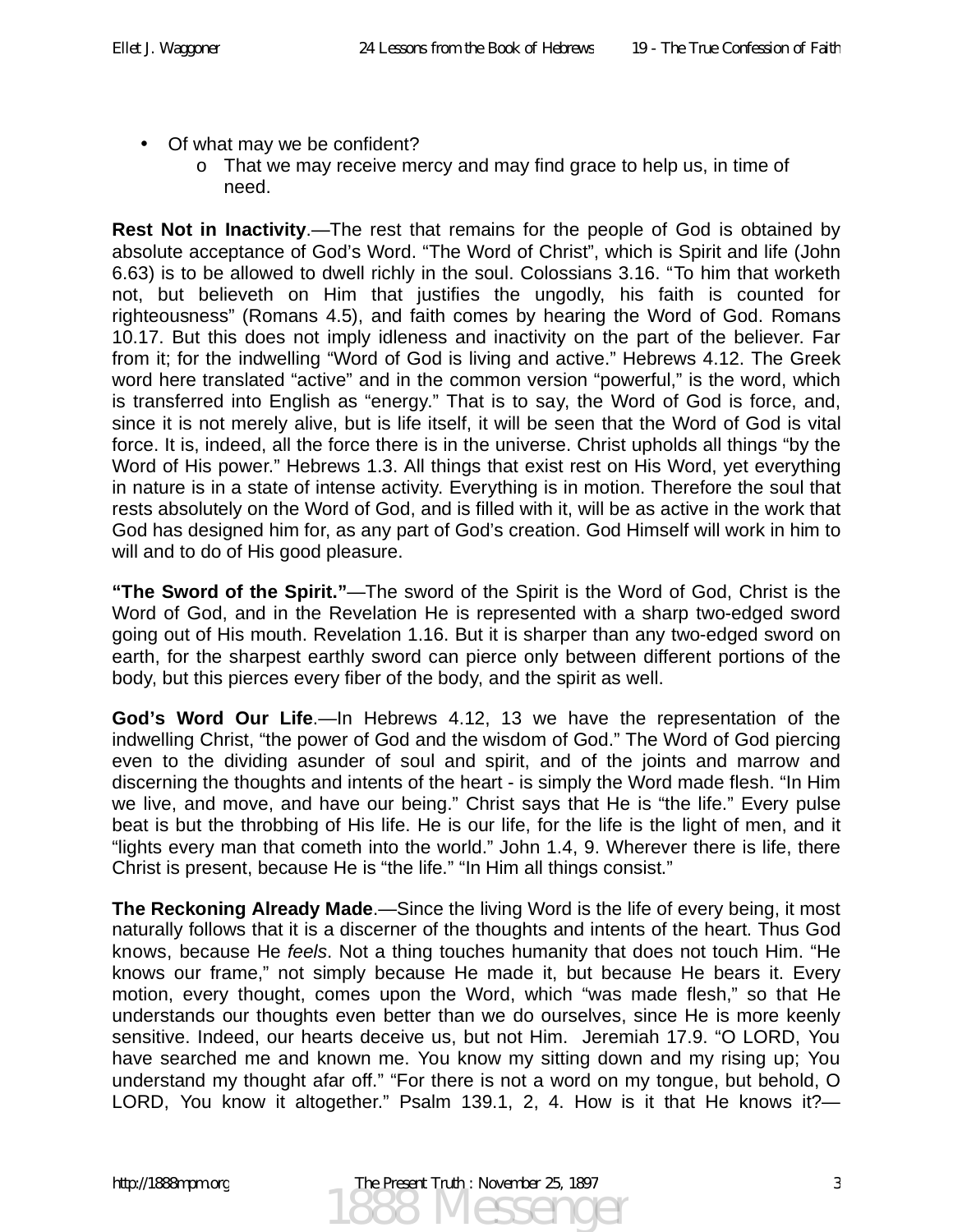Because He is there; prompting the good, as we yield to His influence, and enduring the evil when we hold down the truth in unrighteousness. Therefore all things are naked and opened unto the eyes of him with whom we have to do. The reckoning is all made up every instant. There will be a time of judgment, but not for the purpose of enlightening the Lord. Whatever instant we look into the Word, we can see an accurate estimate of ourselves.

**Our Confession**.—"Seeing then that we have a great High Priest that is passed into the heavens, let us hold fast our profession," or "confession," as the Revision more accurately renders it. What is this "Confession of faith," to which we are exhorted to hold fast? It is that which is referred to in the two preceding verses. *A confession is simply an acknowledgment of the truth*. The great truth—the Gospel of great joy—for all people, is that "Jesus Christ is come in the flesh." 1 John 4.2. Whoever makes that confession is of God, because of the truth, we have been studying about the living and active Word piercing every fiber; now read Romans 10.8, 9, where of Christ the Word, we read: "The Word is nigh thee, even in thy mouth, and in thy heart; that is, the Word of faith which we preach: that if thou shalt confess with thy mouth the Lord Jesus, and shalt believe in thine heart that God hath raised Him from the dead, thou shalt be saved."

"The Word is very nigh unto thee, in thy mouth, and in thy heart." For what purpose is it so near?—"That you may do it." Deuteronomy 30.14 The living Word is therefore in the mouth and heart of the sinner, in order that he may do it. So near has God brought His saving grace to all mankind. "He is not far from every one of us." No; He is very near, even in our very hearts and mouths, "a very present help in trouble." Lest any should think that this cannot be true of sinners, we will call attention to the following facts in connection with the Scriptures: No one first makes a thing true by confessing it; it does not become a fact because he confesses it, but *he confesses it because it is already a fact*. Therefore the confession of Christ is but the acknowledgment of the already existing fact, that He "is come in the flesh." The Word is nigh thee, in thy mouth and in thy heart—in thy flesh; confess this fact, and "thou shalt be saved." This teaches the presence of Christ in every soul, waiting for recognition, in order that He may save.

"Then you would make no difference between a sinner and a Christian?"—Oh, yes, indeed; all the difference in the world, or, rather, all the difference between the world and heaven. Christ has come in the flesh,—that is in all mankind, for man is flesh (Genesis 6.3),—but while He dwells in the sinner without recognition, and is held down in unrighteousness (Romans 1.18), in the Christian He dwells "by faith." Ephesians 3.17. The difference between the impenitent sinner and the Christian is the difference between a man who uses the gift of God without any recognition of the Giver, arrogating to himself God's power, and a man who acknowledges that the Lord is his strength, and who yields all to His control.

Take any sinner; let him acknowledge the truth that is evident to every one, that he does not live by his own power, but that Christ is the only vital force, and let him live in constant recognition of that fact, and he will at once and for ever be a Christian, for he will necessarily allow Christ to have His own way, living His own life in full. Thus easy has God made the way of salvation: simply a constant giving up of self to the control of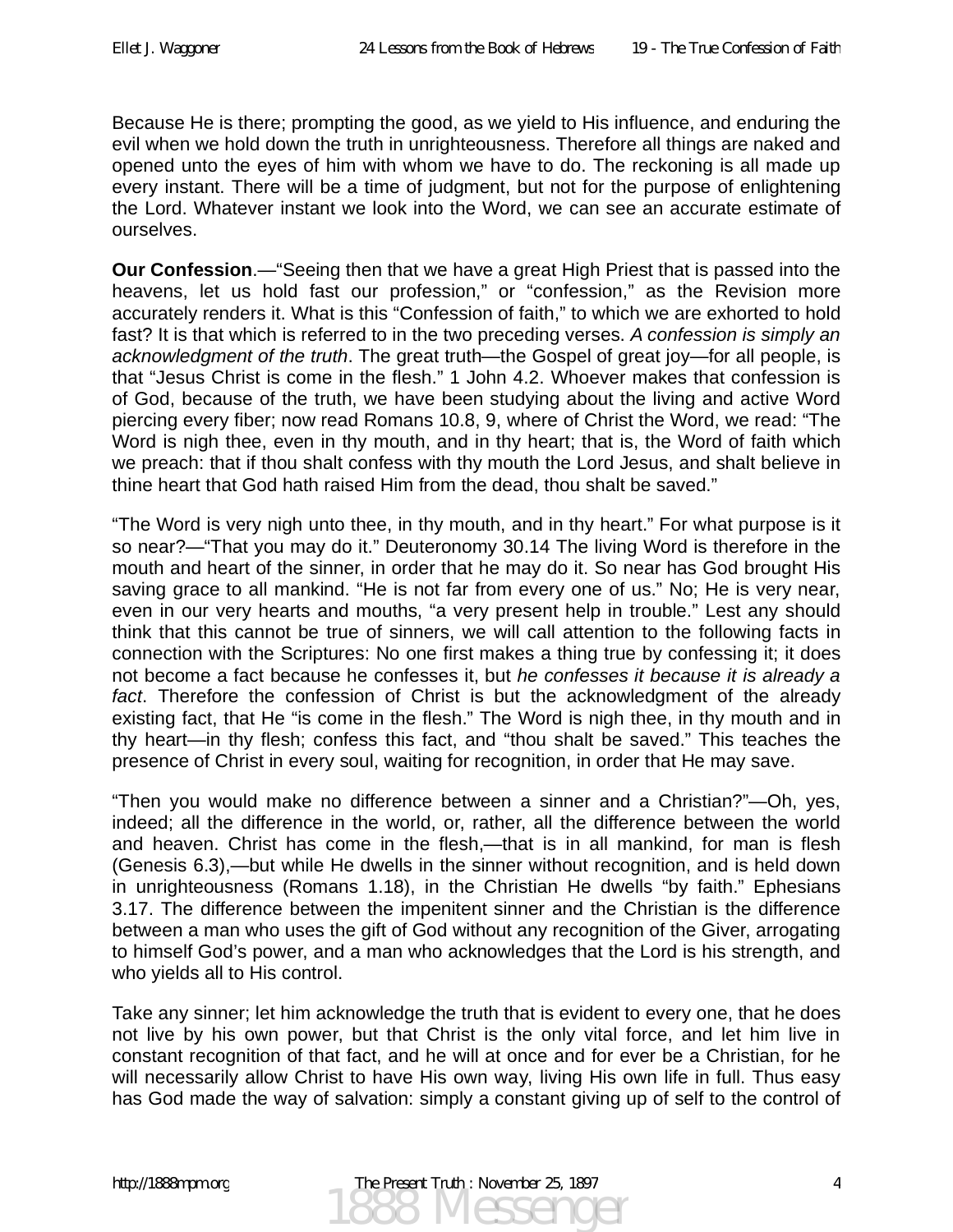the Power that keeps us alive. What a glorious Gospel this is to every poor sinner! And what a glorious thing to be permitted to proclaim it! Think of the joy of being able to assure the most debased soul that the fact that he still lives is evidence that there is salvation for him, if he desires salvation, and will yield to the power that keeps him alive. He, who is our High Priest on the throne of the Majesty in the heavens, is also by the Spirit present in the flesh, with all power in heaven and on earth over all flesh. John 17.2. Confess this truth, and you have the victory over the world. 1 John 5.4, 5

This is the only confession of faith. Men may recite creeds until they are gray, and be no better for it, for you cannot put Christ on paper. The confession of faith is not a dogma or a formula of belief that can be recited in concert by a class of boys. The true confession of faith—the confession of Christ—is the recognition and acknowledgment of the living truth that Christ dwells personally by the Spirit in the one making the confession. Each one must make it for himself, as the result of personal conviction, in words coming from the fullness of his heart, and not dictated to him by another; and not only in words but in action, for the indwelling Word is living and active. The true confession of faith is therefore not a thing for a single hour, but of a lifetime, for it is the Christian life. When this confession is made in truth, the Scriptures will be carefully studied in order that the one confessing may consciously yield to their power, and thus live by every word that proceeds out of the mouth of God.

**Encouragement**.—"Let us hold fast our confession." What confession?—That Jesus is come in the flesh - in our flesh. Why?—"For we have not an High Priest which cannot be touched with the feeling of our infirmities." Clear that statement of the negatives, and we have the equivalent: "We have a High Priest which can be touched with the feeling of our infirmities." The original word is "sympathize," which means "to suffer with," and thus it is rendered in many versions. We have a High Priest, which suffers with us in all our infirmities. "He was tempted in all points like as we are, yet without sin," and He still dwells in the flesh, suffering all its infirmities, bearing all its weakness and sin, by the same power by which He bore them eighteen hundred years ago without sin. Here is encouragement, yes, joy and rest for the weary sinner.

**Not Ashamed**.—We have read that He is not ashamed to call us His brethren; therefore He does not despise us. There are Pharisees in the church today, as well as in the days when Jesus lived in Judea, who trust in themselves that they are righteous, and despise others; who look with scorn and contempt on a poor outcast, and say, "Come not near to me; for I am holier than thou." But "this Man receives sinners." Although no trace of sin ever marred His character, He is all gentleness and tender compassion to the vilest sinner, for He knows the weight of sin. He encourages each one to pour into His ear all his troubles and temptation, saying, "My brother, I know all about it; I have suffered the same things, and I sympathize with you; trust Me, and I will work in you the same power by which I was kept from sin." Who cannot love so tender and loving a Companion and Friend? When we know Jesus as He is, we shall find Him the most companionable of beings. We may tell Him everything, and He will never betray us. The sin that is committed to Him will be kept secret forever; none other will ever be allowed to know of it. Satan, the adversary of souls, will seek for it, in order to urge it against us in the Judgment, to our ruin, but it cannot he found; and even the Lord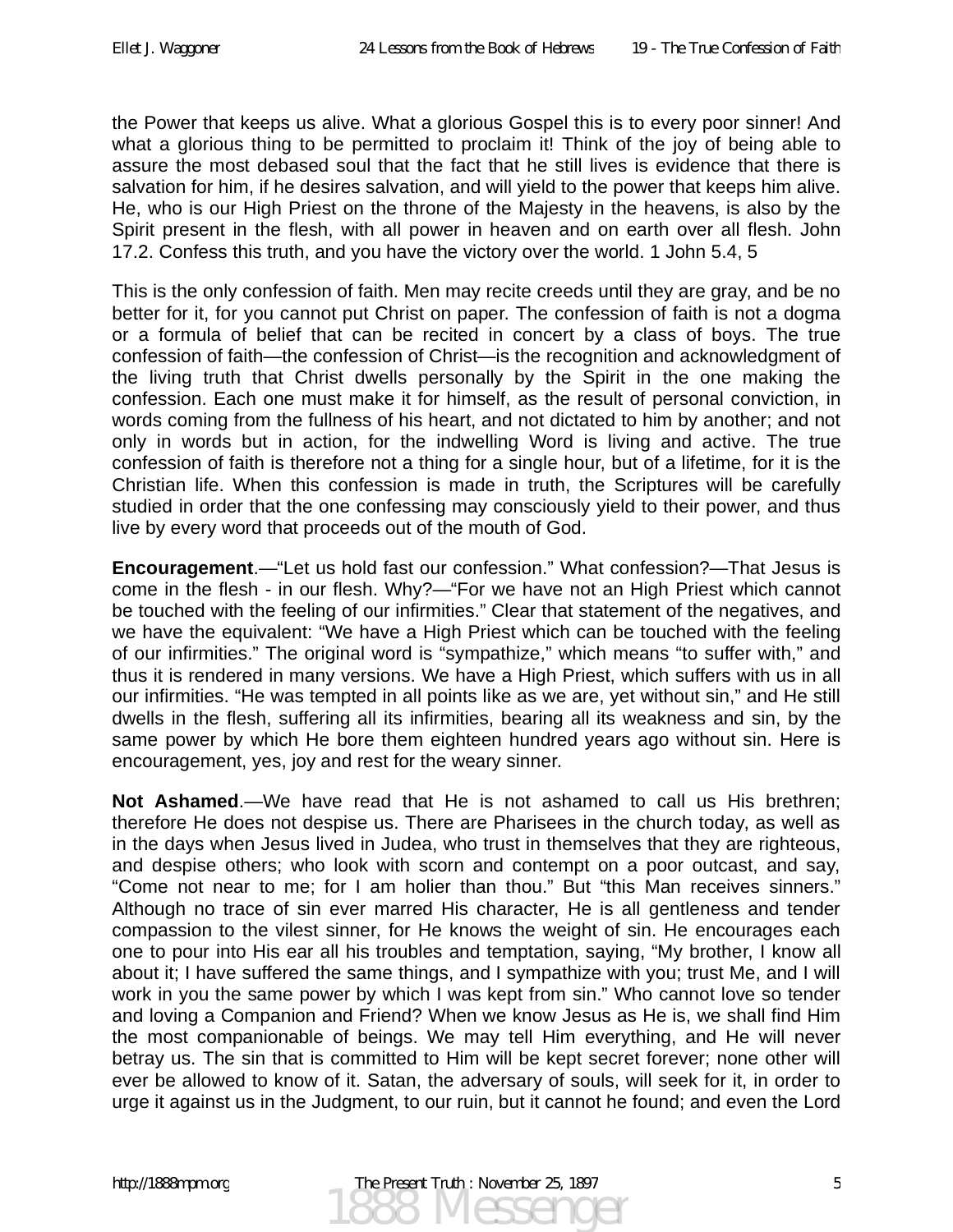Himself will forget it.

**Boldness.**—"Let us therefore come boldly unto the throne of grace, that we may obtain mercy and find grace, to help in time of need." "Boldly," literally, "free spoken; license of tongue. Speak out; do not be afraid to talk to Him, for He Himself has put the words in your mouth. He has said, "Whatsoever ye shall ask in My name, I will do." John 14.13, You cannot make too large an order, for He is "able to do exceeding abundantly above all that we ask or think, according to the power that worketh in us." Ephesians 3.20. And you may be sure that what He is able to do He will do, for He has given His life as the pledge, and all things are yours in Him.

> **"The soul that on Jesus hath leaned for repose, I will not—I will not desert to its foes, That soul—though all hell should endeavor to shake, I'll never,—no never,—no never forsake."**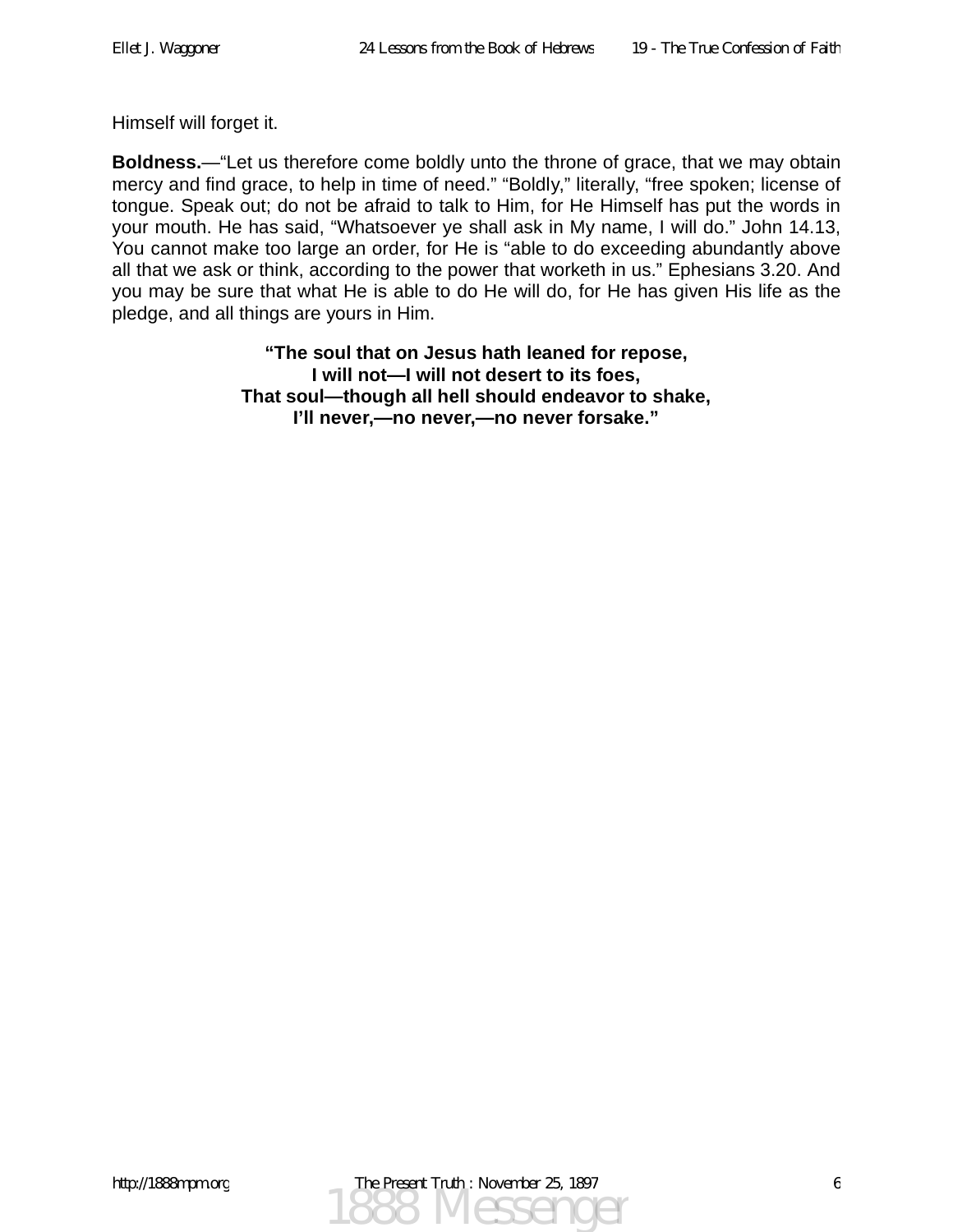## **Christ the Sympathetic Priest**

Our last lesson, the closing portion of the fourth chapter of Hebrews introduced us to Christ as our High Priest who, although in the heavens on the right hand of the Majesty, is touched with the feeling of our infirmities, so that we may come boldly unto the throne of grace, assured that we shall obtain mercy and find grace to help in time of need. In the following verses the apostle gives us further assurance of Christ's oneness with us, from which we are to derive comfort and encouragement.

"For every high priest taken from among men is ordained for men in things pertaining to God, that he may offer both gifts wd sacrifices for sins; who can have compassion on the ignorant, and on them that are out of the way; for that he also himself is compassed with infirmity. And by reason hereof he ought, as for the people, so also for himself, to offer for sins. And no man takes this honor to himself, but he, that is called of God, as was Aaron, So also Christ glorified not Himself to be made an High Priest, but He that said unto Him, Thou art My Son, this day have I begotten Thee. As He saith also in another place, Thou art a priest forever after the order of Melchisedek. Who in the days of His flesh when He had offered up prayers and supplications with strong crying and tears unto Him that was able to save Him from death, and was heard in that He feared; though He were a Son, ye learned He obedience by the things which He suffered; and being made perfect, He became the Author of eternal salvation unto all them that obey Him; called of God an High Priest after the order of Melchisedek. Of whom we have man, things to say, and hard to he uttered, seeing ye are dull of hearing. For when for the time ye ought to be teachers, ye have need that one teach you again which be the first principles of the oracles of God; and are become such as have need of milk, and not of strong meat [R.V., solid food.] For every one that uses milk is unskillful in the word of righteousness; for he is a babe. But strong meat [solid food] belongs to them that are of full age, even those who by reason of use have their senses exercised to discern both good and evil." Hebrews 5.1-14

This is a most important portion of Scripture, for it deals with the very heart and soul of the Gospel. It reveals the secret of Christian living and victory. It brings Christ to us in the closest fellowship, as the sympathizing friend and companion who, while knowing from experience all the weaknesses of the flesh, and therefore kindly sympathizing with those who are in sin, hath all power to deliver. Because it deals with the vital, practical part of Christianity, the enemy of souls has sought to envelop it in a fog, and the consequence is that the real truth concerning Christ is by many professed Christians counted as heresy. The whole trouble, however, lies in not taking the Scripture literally at its own word. Let us therefore question it closely, that we may be the better able to study it with true reverence.

#### **Questions on the Text**

• For what is every high priest taken from among men ordained or appointed?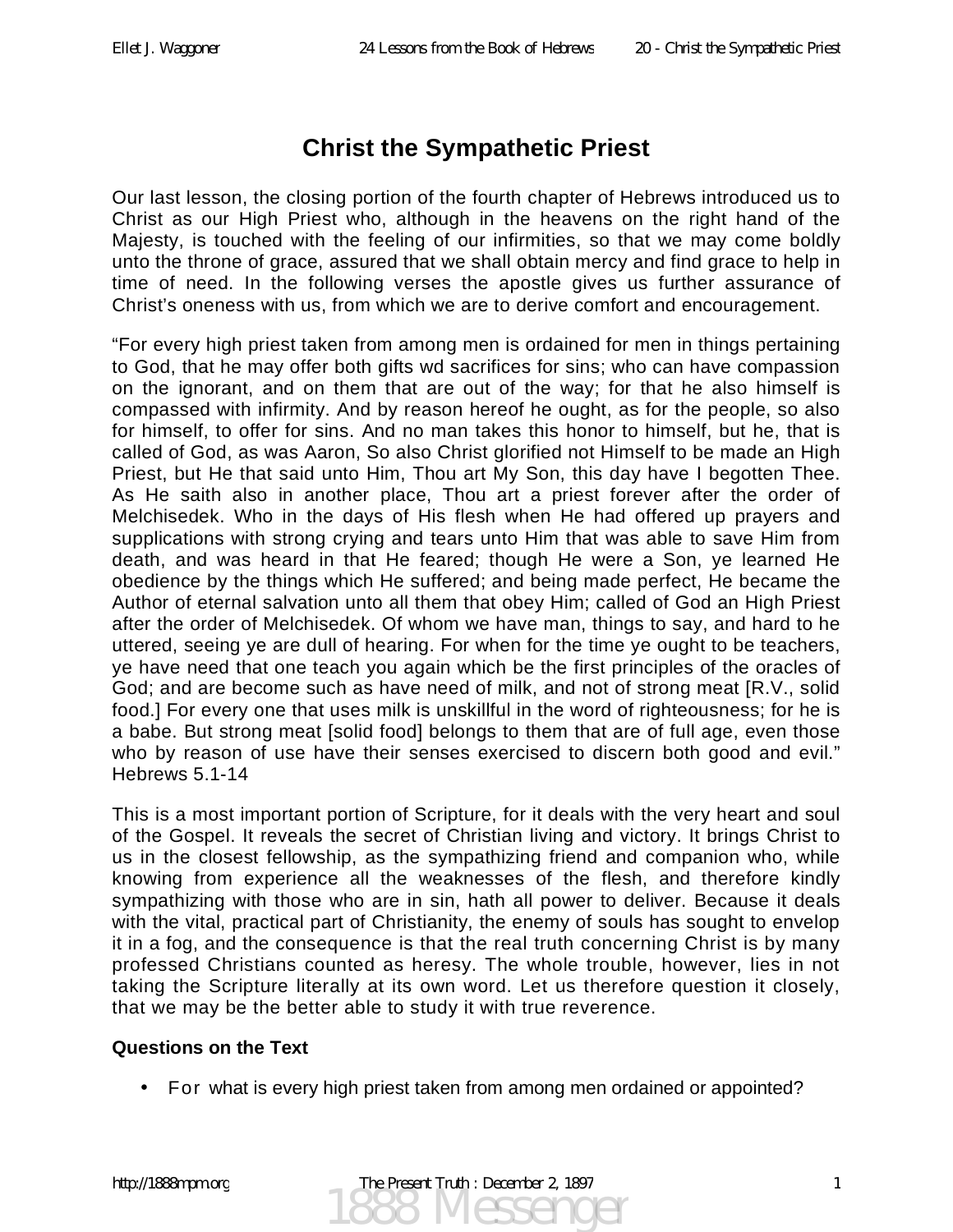- o "That he may offer both gifts and sacrifices for sins."
- What kind of person must a high priest necessarily be?
	- o One "who can have compassion on the ignorant, and on them that are out of the way."
- How can he have compassion on such?
	- o "For that he also himself is compassed with infirmity."
- Since the priest must necessarily be one who is compassed with infirmity, what must he therefore do?
	- o "He ought, as for the people, so also for himself, to offer for sins."
- Can a man raise himself to this office?
	- o "No man takes this honor to himself."
- Who only can do the work of priest? o "He that is called of God, as was Aaron."
- How did Christ show His fitness for the position?
	- o "Christ glorified not Himself High Priest."
- Who set Him apart to that office?
	- o "He that said unto Him, Thou art My Son, today have I begotten Thee."
- What positive declaration did God also make to Christ?
	- o "Thou art a priest for ever after the order of Melchisedek."
- What did Christ do in the days of His flesh?
	- o "Offered up prayers and supplications."
- What showed that these prayers and supplications were not mere prayers of ceremony?
	- o He offered up prayers and supplications "with strong crying and tears."
- To whom did He offer these earnest petitions?
	- o "Unto Him that was able to save Him from death."
- What was it then from which He prayed with such agony of soul to be saved? o "From death."
- Was His prayer answered?
	- o He "was heard in that He feared."
- What was Christ all the time?
	- o "A Son."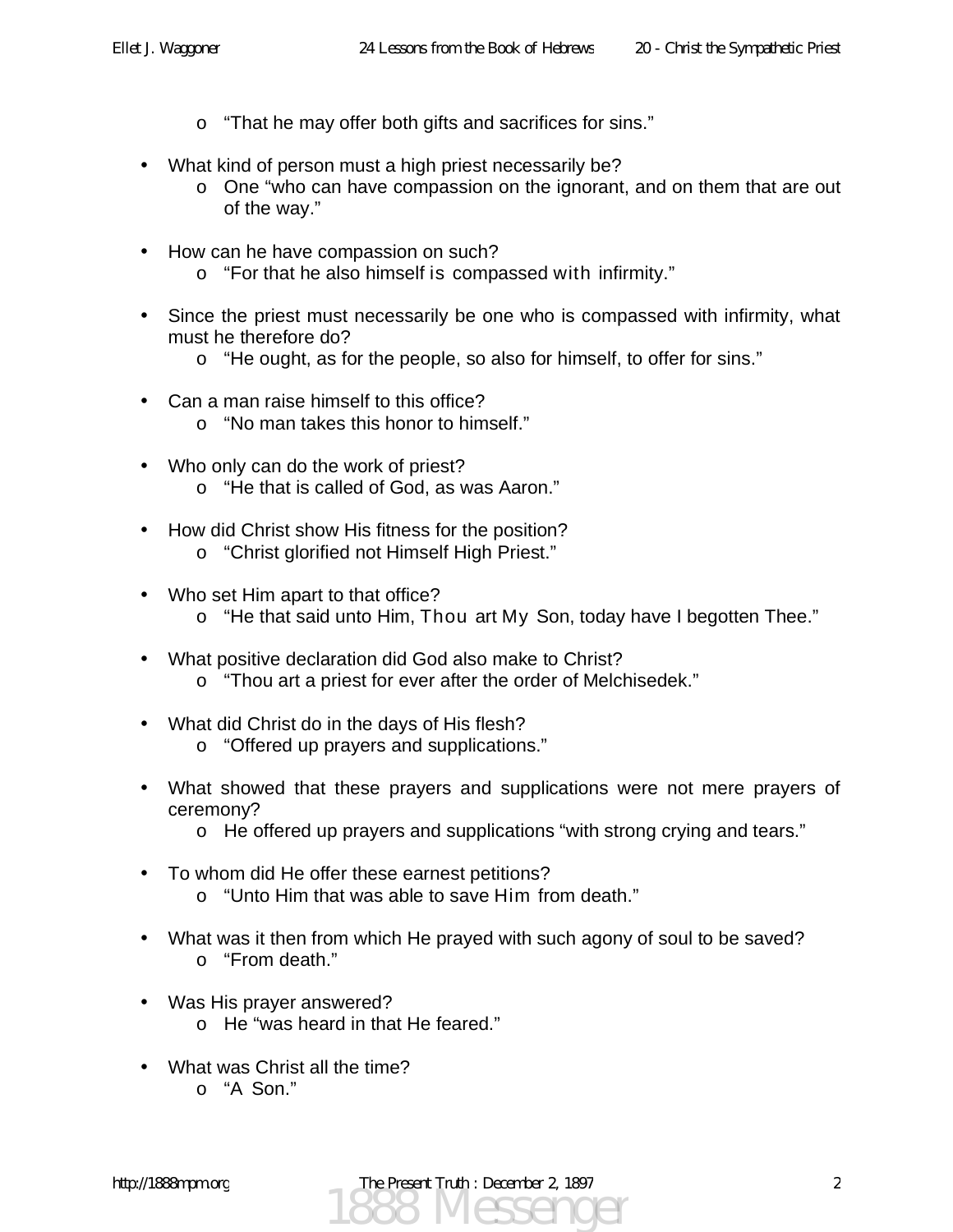- What did He nevertheless learn?
	- o "Though He were a Son, yet learned He obedience."
- How did He learn obedience?
	- o "By the things, which He suffered."
- When did He learn obedience by the things, which He suffered?
	- o "In the days of His flesh, when He had offered up prayers and supplications with strong crying and tears."
- What did He therefore become?
	- o "The Author of eternal salvation."
- To whom?
	- o "Unto all them that obey Him."
- When did He become the Author of eternal salvation to all that obey Him? o "Being made perfect."
- What was He called-of God to be?
	- o "Called of God an High Priest."
- After what order?
	- o "After the order of Melchisedek."
- Is this great truth all that there is to be said of Christ?
	- o "We have many things to say, and hard to be uttered."
- Why is it so difficult to set forth the whole truth?
	- o "Seeing ye are dull of hearing."
- How dull?
	- o "When for the time ye ought to be teachers, ye have need that one teach you again which be the first principles of the oracles of God."

**The Work of an High Priest**.—The office of high priest is no different in kind, but only in degree, from that of ordinary priests. All the people of God are priests (1 Peter 2.9) deriving their priesthood, as their life, from Christ the Head. Verses 4, 5 . Therefore in the work and character of our great High Priest we learn what should be the work and character of all His followers. Every high priest "is ordained for men in things pertaining to God, that he may offer both gifts and sacrifices for sins." "Ye also, as lively stones, are built up a spiritual house, an holy priesthood, to offer up spiritual sacrifices, acceptable to God by Jesus Christ." 1 Peter 2.5. So in Malachi 2.6, we read of Jesus Christ: "The law of truth was in His mouth, and iniquity was not found in His lips; He walked with Me in peace and equity, and did turn many away from iniquity." Therefore is given the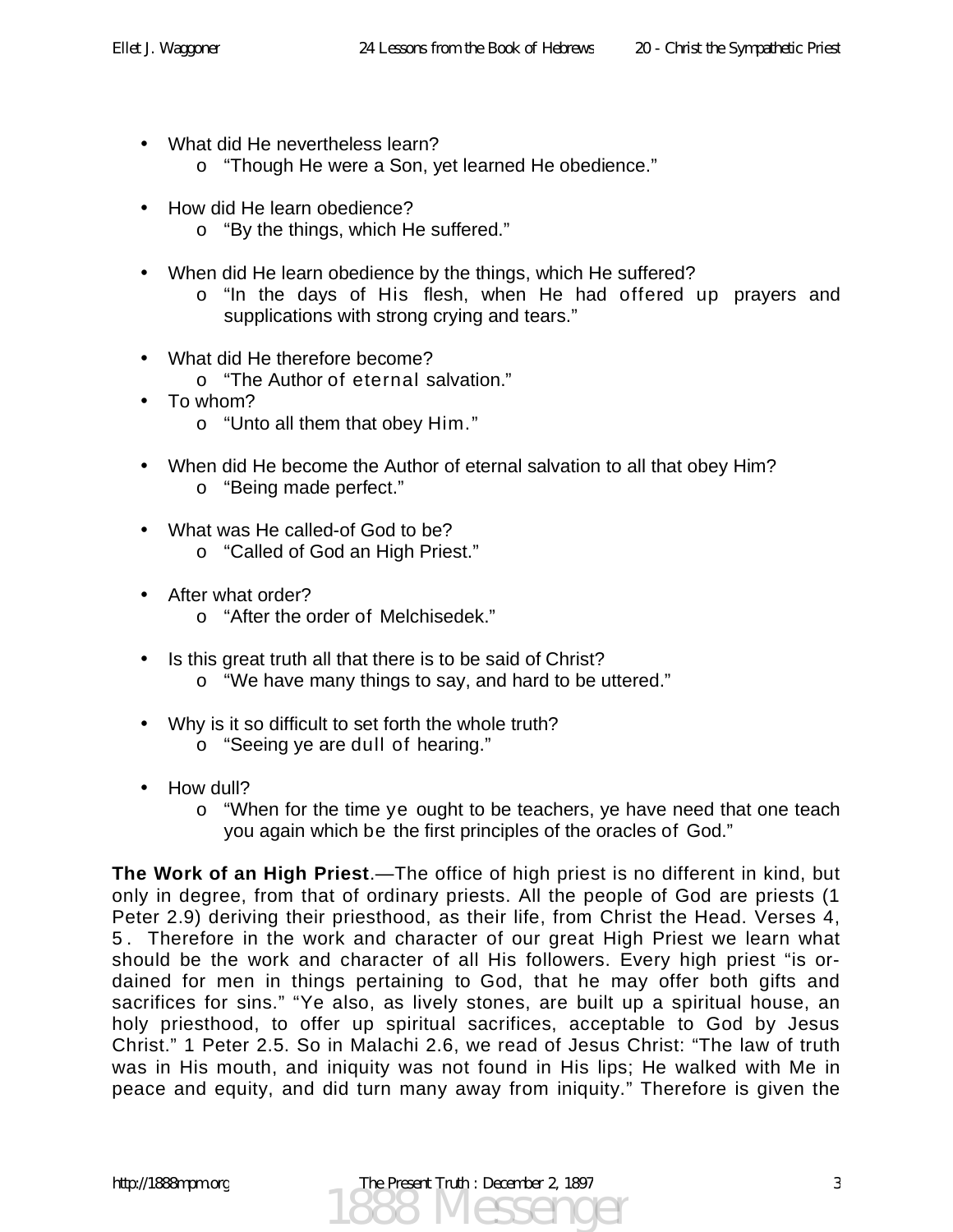general rule: "For the priest's lips should keep knowledge, and they should seek the law at his mouth; for he is the messenger of the Lord of Hosts." Verse 7. The work of high priest, as of all priests, is to make reconciliation for sins, by presenting righteousness. God was in Christ reconciling the world unto Himself, and now Christ has committed to us in His stead the ministry of reconciliation. 2 Corinthians 5.18, 19

**The Qualifications of High Priest**.—He must be taken from among men, since his work is for them. He must be one "who can have compassion on the ignorant, and on them that are out of the way." God was in Christ, reconciling the world unto Himself, "not imputing their trespasses unto them." He was not condemning, but pitying. Harshness repels, love draws. That is how God draws men to Himself. "I have loved thee with an everlasting love; therefore with loving kindness have I drawn thee." Jeremiah 31.3. But the kindness and love of God our Saviour toward man" (Titus 3.1) appeared in Christ; for "God commended His love toward us, in that, while we were yet sinners, Christ died for us." Romans 5.5. Therefore Christ said: "And I, if I be lifted up from the earth, will draw all men unto Me." John 12.32. It is the goodness of God that leads men to repentance. Romans 2.1. The word "goodness" as applied to God, means all that anybody means by goodness, and much more. It means more than what is ordinarily thought of as strict conformity to the law of right; it means kindness, benevolence, pity, sympathy, and forbearance. These are the qualities by which God draws men to Himself. No others can attract. All these are manifested in Christ. "God was is Christ, reconciling the world unto Himself, not imputing their trespasses unto them." 2 Corinthians 5.19. "Neither do I condemn thee; go, and sin no more." "This Man receives sinners, and eats with them." Luke 15.2. "Father, forgive them; for they know not what they do." Luke 13.34. Peter denied his Lord with cursing in the hour of His sorest need; "and the Lord turned, and looked upon Peter." Luke 22.61. That look melted Peter, and made a new man of him. Oh, what gentleness and tenderness toward frail sinners is manifested in Christ!

**"Learn of Me."**—"Take My yoke upon you, and learn of Me, for I am meek and lowly in heart." Matthew 11.29. "Bear ye one another's burdens, and so fulfill the law of Christ." Galatians 6.2. Christ the High Priest is the example to the under priests. "Be ye kind one to another, tender-hearted, forgiving one another even as God for Christ's sake hath forgiven you." Ephesians 4.32. Nothing but love can by any possibility win an erring one, and yet professed followers of Christ, who are active and full of zeal in what is called Gospel work, often manifest impatience and even bitterness toward those who through weakness or ignorance wander out of the way. And what would seem most strange, if we did not know the wickedness of the human heart, this harshness, and lack of sympathy is often manifested to the most marked degree toward those who have the most claim on our love. Why is this?— Simply because the errors and frailties of those nearest to us are more likely to affect us personally than are the sins of others, and we find that our Christianity does not go to the extent of forgiving sins committed against us. We can quite readily deal gently with the sinner, so long as we regard the sin as only against God; but when it comes to us personally, that is quite another matter. We love ourselves more than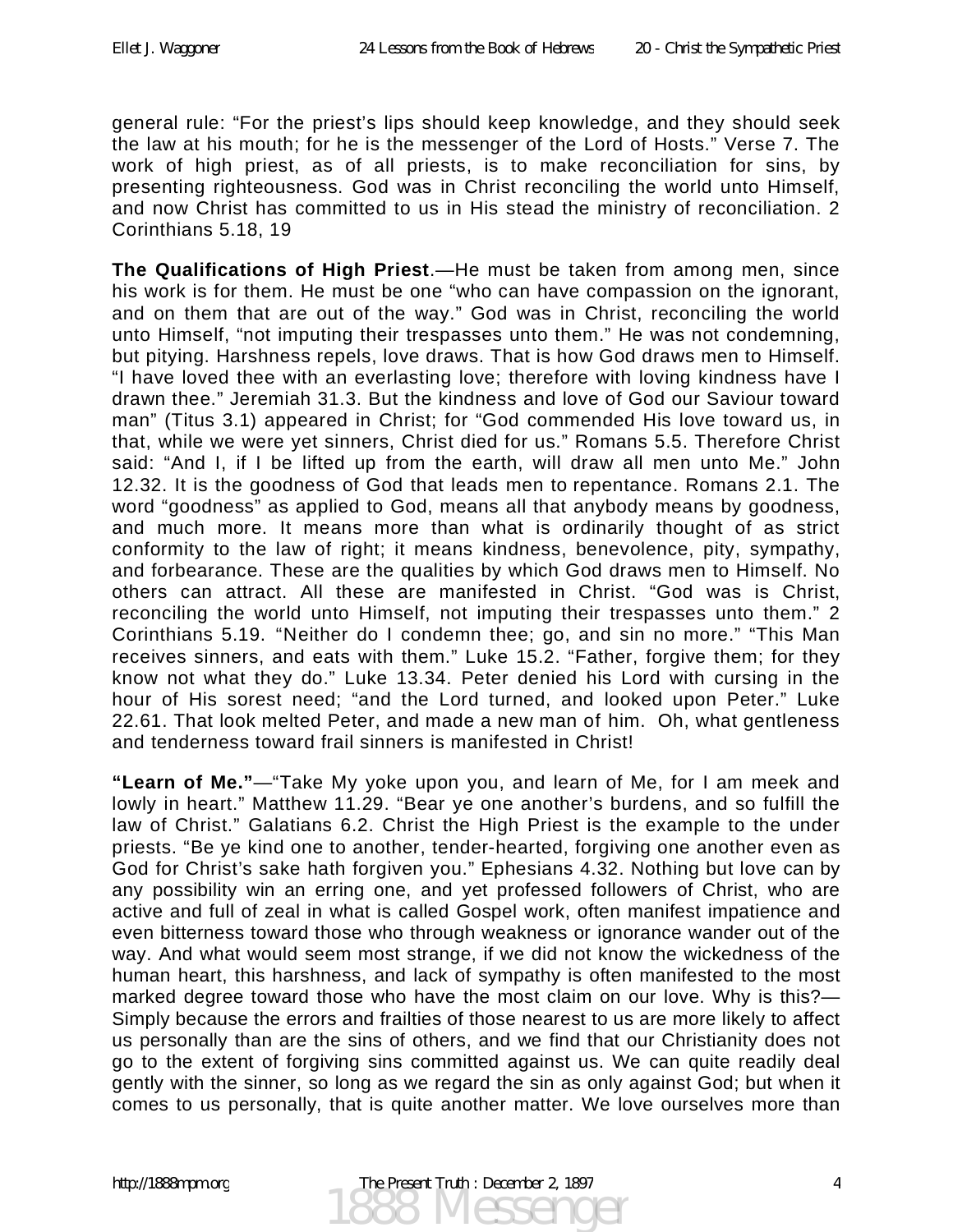we love God, and so of course much more than we love another person, even our nearest friends. No one can be sure that he loves his friends, until they fall into sin, and into such sin as touches him personally. When that occurs it is too often made evident that the supposed love for others was only self-love. Their ease is disturbed, feelings are ruffled, their pride is touched, their self-love is wounded, and instead of pitying the erring ones, they pity themselves, and so drive the sinner farther away. When love is most needed, then is the least shown. But that is not Christ. Oh, that men and women who bear the name of Christ would learn that He has compassion on the ignorant and on those that are out of the way!

**"To Make Reconciliation."**—The subject is too vitally important to be left here. The lesson ought to be impressed on every heart. The work of priest is to effect reconciliation. Of Christ it is said "in all things it behooved Him; to be made like unto His brethren, that He might be a merciful and faithful High Priest in things pertaining to God, to make reconciliation for the sins of the people." Hebrews 2.17. "God was in Christ reconciling the world unto Himself, not imputing their trespasses unto them." Note, reconciling, not creating or increasing enmity. Not even imputing their trespasses unto them, much less upbraiding them or turning the cold shoulder to them for their trespasses. A person may be cowed, but never reconciled, by harsh words or blows, or by surliness. No man ever yet made a friend by acting unfriendly. Christ's work as High Priest is to make reconciliation, to win; if we are not doing the same, we are not associated with Him in His priestly work; and if we are not priests of God, then we are not among His chosen people. It is very evident that we all have needed to learn much in "the first principles of the oracles of God."

**The Secret of Sympathy**.—The true priest can have compassion on the ignorant, and on them that are out of the way. "For that he also himself is compassed with infirmity." No one can sympathize with a sufferer except one who feels the same pain, or at least has a vivid recollection of it. That is what the word itself means. "Sympathy" is made up of two Greek words, which mean, "to suffer with." The word "compassion" has the same meaning, being formed from two Latin words. The only reason why the priest ordained of God has compassion on the ignorant and the erring, is because he himself has the same infirmities. People often mistake pity for sympathy or compassion. Pity may be expressed in words, but sympathy shares the burden. If one is staggering under a heavy load, the sympathizer gets beneath the load and helps bear it. This is true even of heart burdens. If one has lost a friend, a grasp of the hand, or a few words, or anything else done as only one who has lost a friend knows how to do, eases the pain. The true priest of God has kindly compassion for the sinner, because he knows his own frailty. "Bear ye one another's burdens, and so fulfill the law of Christ."

**Taken from Among Men**.—This is why the priest who is to make reconciliation for the sins of the people must be taken from among men; for only men have sinned. The angels in heaven have not sinned; therefore the work of preaching the Gospel could not be committed to them. They could not put themselves in our place. But the pitiful part is, that even fallen men lift themselves up so high in their own estimation that they forget that they are sinners like others, and so act as though they were not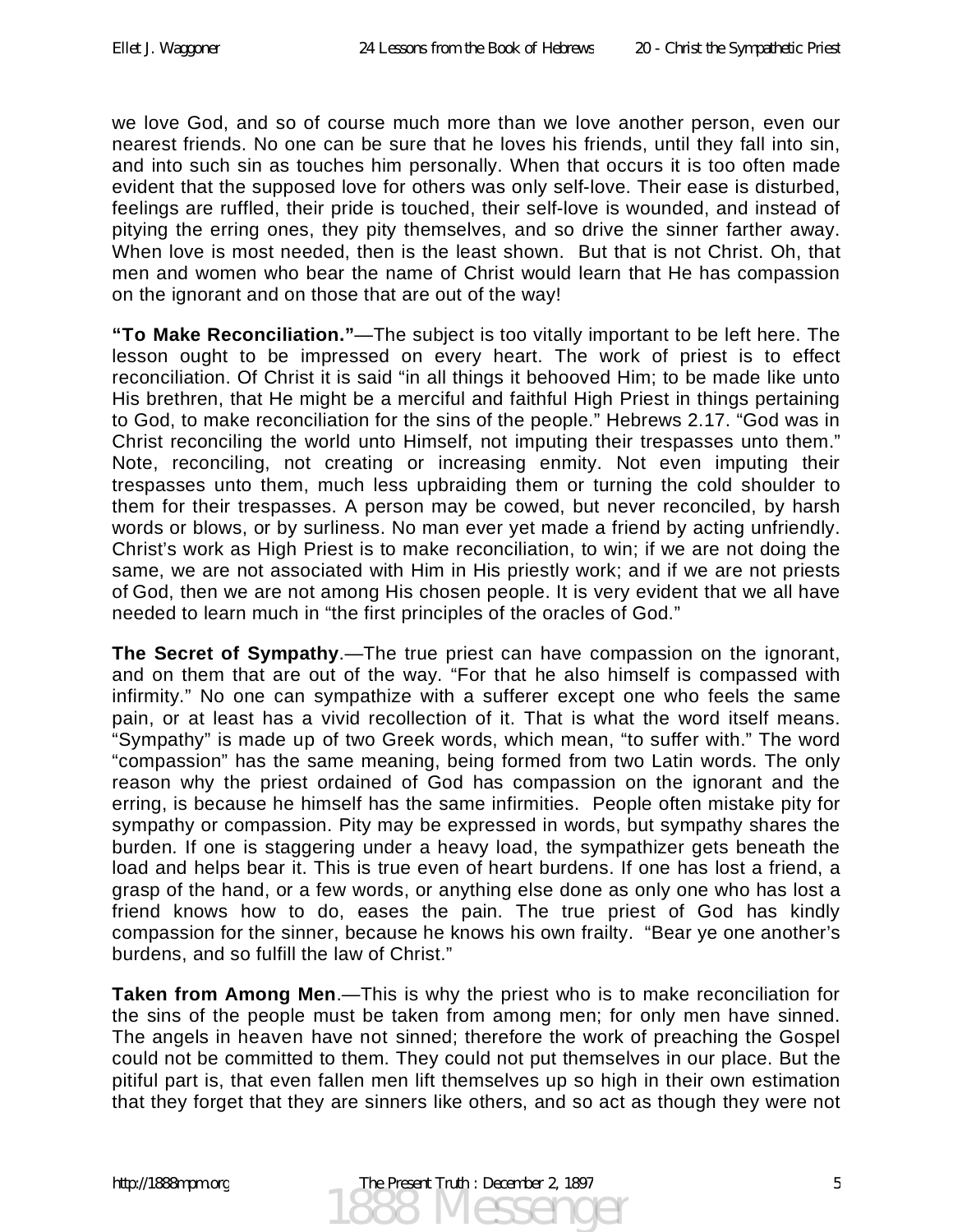men but gods. Men who are hard in their treatment of the erring, who thrust them back instead of drawing them with sympathy, show that they do not recognize that they are equally weak and erring, and that if they have not actually committed the same sin, it is only because of different circumstances. "All have sinned," "there is no difference," "Man at his best state is altogether vanity." He who remembers this, will never cause another to stumble. How much we need continually to be put in mind that we are but men.

**The Man Christ Jesus**.— All these qualifications of a high priest are found in Christ, and in Him alone in their fullness. He was taken from among men. Read Deuteronomy 18.18: "I will raise them up a Prophet *from among the brethren*, like unto thee, and will put My words in His mouth." Raised up from among His brethren, yet in all things "like unto His brethren." So also Psalm 89.19: "Then You spoke in a vision to Your holy one, and said: I have given help to one who is mighty; I have exalted *One chosen from the people*." "The Word was made flesh" and thus bore all the sins and infirmities of the flesh. "Himself took our infirmities, and bare our sicknesses." Matthew 8.17. "Tempted in all points like as we are, yet without sin." "He Himself also is compassed with infirmity," because He is still in the flesh ("in thy mouth and in thy heart." Romans 10.8), and feels everything that mankind feels; and this is true not merely of mankind in general, but of each individual. He is still "the Man Christ Jesus" (1 Timothy 2.5), and is therefore the Mediator. Judgment is committed to Him, "because He is the Son of man." John 5.27

Upon the expression, "By reason hereof," that is, of being compassed with infirmity, "He ought, as for the people, so also for Himself, to offer for sins," much might be said, but it is perhaps better to leave it to the reader's meditation. There are truths of God, which it is not lawful for men to utter. It is impossible for human mind to grasp the depth of the truth of Christ's Divinity and humanity. One thing must not be forgotten, and that is that there is as much the mystery of God in the humanity of Christ as in His Divinity. He was faultless; no taint of sin ever defiled Him, yet He was in the flesh, "sinful flesh." So He insisted on being baptized, for said He, "thus it is fitting for us to fulfill all righteousness." Matthew 3.15. So He made an offering for His own sins, and in that an offering for the sins of all the people, for it was the sins of the people that He made His own, God was in Christ, not imputing the trespasses of the people unto them, but assuming all the responsibility of them Himself, as though He Himself had committed them. The Just suffered for the unjust; for in His suffering the justice of God is revealed. Romans 3.26. This was because He was man in every sense of the word, having in Himself, although sinless, all the frailties of mankind. So closely has He identified Himself with us.

The tendency is to minimize the humanity of Christ, as though thereby His Divinity could be exalted. It is the devil who has been instrumental in leading the minds away from Jesus as man, because the more Christ is regarded as remote from us, and out of touch with humanity, the less He is treated as a Saviour. In losing sight of the humanity of Jesus—His oneness with mankind,—men have not, as they thought, exalted His Divinity, but just the contrary; for the Word that was, in the beginning with God, and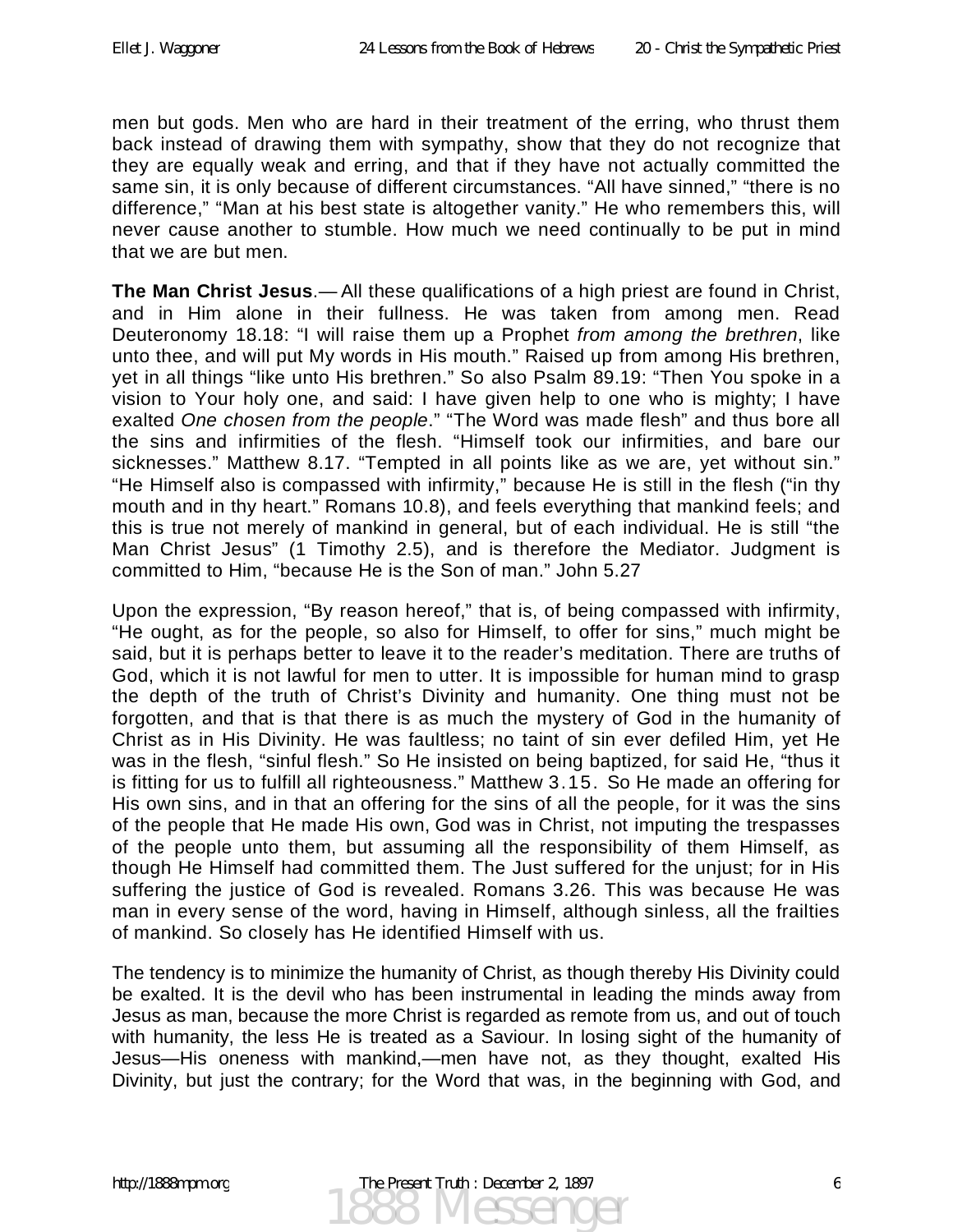which was God, is revealed to us only as "made flesh." To ignore the humanity of Christ is therefore to deny His Divinity.

**Praying to Be Saved**.—This same Jesus who was the only begotten Son of God, and also Priest after the order of Melchisedek, "in the days of His flesh" "offered up prayers and supplications with strong crying and tears unto Him that was able to save Him from death." Think of it! The Son of God praying in agony to be saved from death. Dare anyone even remotely suggest that this was only a sort of acting, and that there was no real danger? No; there was no guile in His mouth. He is the Truth itself. He did nothing simply for effect or show. The fact that He prayed shows that there was need of prayer; and the fact that He prayed with strong crying and tears, shows that the need was urgent. Jesus had voluntarily, for our sakes, put Himself in a place of danger,—where there was danger of death,—and from this He prayed with anguish to be delivered.

**The Sting of Death**.—"The sting of death is sin." "Sin when it is finished brings forth death." Death cannot harm one in whom is no sin. Where there is no sin, there is no danger of death. Therefore that which Jesus really prayed to be saved from was sin, for only in being saved from sin could He be saved from death. He was in the flesh as helpless as we, for He said, "I can of Mine own self do nothing" (John 5.30) yet all our sins were upon Him. His only help lay in God. Read again the twenty-second Psalm, and see, how He trusted in God for deliverance. Also Isaiah 50.7, 8. "For the Lord God will help Me; therefore shall I not be confounded; therefore have I set My face like a flint, and I know that I shall not be ashamed. He is near who justifies Me." Or Psalm 16.8, 9: "I have set the Lord always before Me; because He is at My right hand, I shall not be moved. Therefore My heart is glad and My glory rejoices; My flesh also shall rest in hope." His hope in death was that He had been saved from sin. Mark this: it is not that He had ever committed sin, and that He was saved from its consequences, but that He had all the sins of humanity in His flesh, and was saved from their dominion. Not once did they master Him. Not for an instant did He yield to their power.

**Saved from Death**.—He "was heard in that He feared," or "for His godly fear." In what was He heard?—In His prayer to be saved from death. "But He died, nevertheless," you say. Yes, but He was not overcome by death; He went into the grave a conqueror. He laid down His own life, that He might, take it again, in spite of death. Not all the power of Satan could take His life from Him. Even on the cross He gave up His own life, and the Roman soldier's spear thrust in His side simply furnished proof that He was already dead. When the appointed time came, He came forth from the grave in spite of all the power Satan could muster. "It was not possible that He should be held" by death (Acts 2.24), because He had not once been betrayed into sin. He trusted wholly in God, who was able to save Him from death, and therefore from sin, which causes death, and was heard for His godly fear. His victory was every moment of His life complete. But it was a real victory, for He fought a real fight. Jesus did not come to earth to amuse the universe with the sight of a sham fight with sin. This idea, altogether too general, that Jesus was not in the same situation as we are, and that He had not to resist sin as we do, not having temptations in the same way that we do, is the reason for so many sham victories, among professed Christians.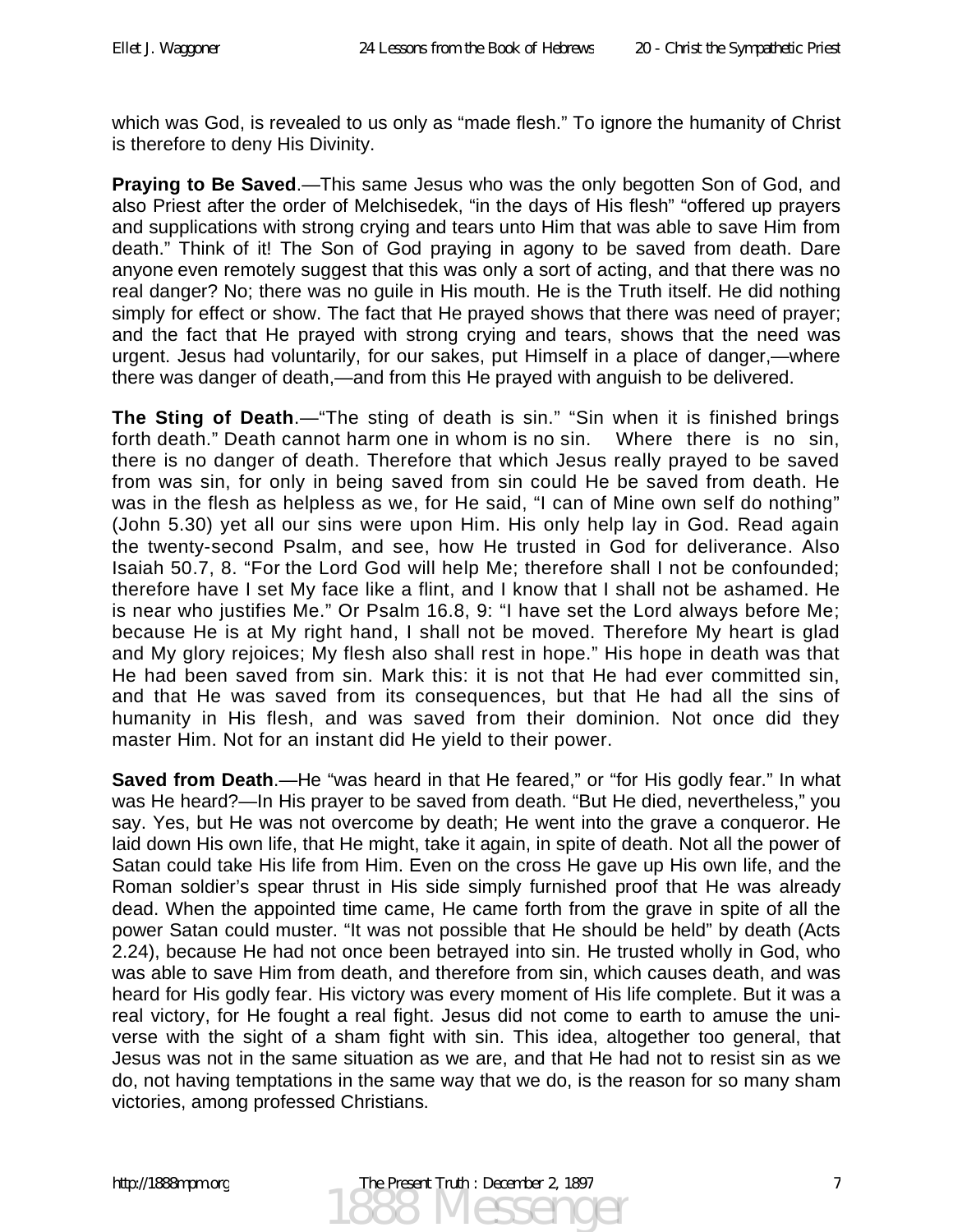**"By His Stripes We Are Healed."**—"We being made, perfect, He became the Author of eternal salvation unto all them that obey Him." Now we come to the joy of the truth that Jesus was in all respects in our condition, with all our weaknesses, wholly dependent on God for deliverance. We must not think that He was simply in a condition *similar* to ours, but that He is in our identical condition, for it was *our* sins that were in Him. He was here in our behalf. His whole life work was for us, not for Himself. The victory He gained was our victory. So when we come into temptation, and sin presses us closely, "this is the victory that hath overcome the world, even our faith." Remember that the sin is already overcome. Jesus in the flesh overcame it for us, and He still lives in our flesh to maintain the victory, which He has gained, provided we confess Him. Isn't there the joy of victory in this truth? My sins are already overcome, and I have but to enjoy the fruits of victory, which is peace. Who would be overcome by an enemy, which he knew, was already overcome and disarmed? This confidence in what Christ has done for us is our strength. He has the joy of victory, and the joy of the Lord is our strength. Therefore let us say, and continue to say from the heart: "I am crucified with Christ; nevertheless I live; yet not I, but Christ lives in Me; and the life which I now live in the flesh I live by the faith of the Son of God, who loved me, and gave Himself for me." Galatians 2.20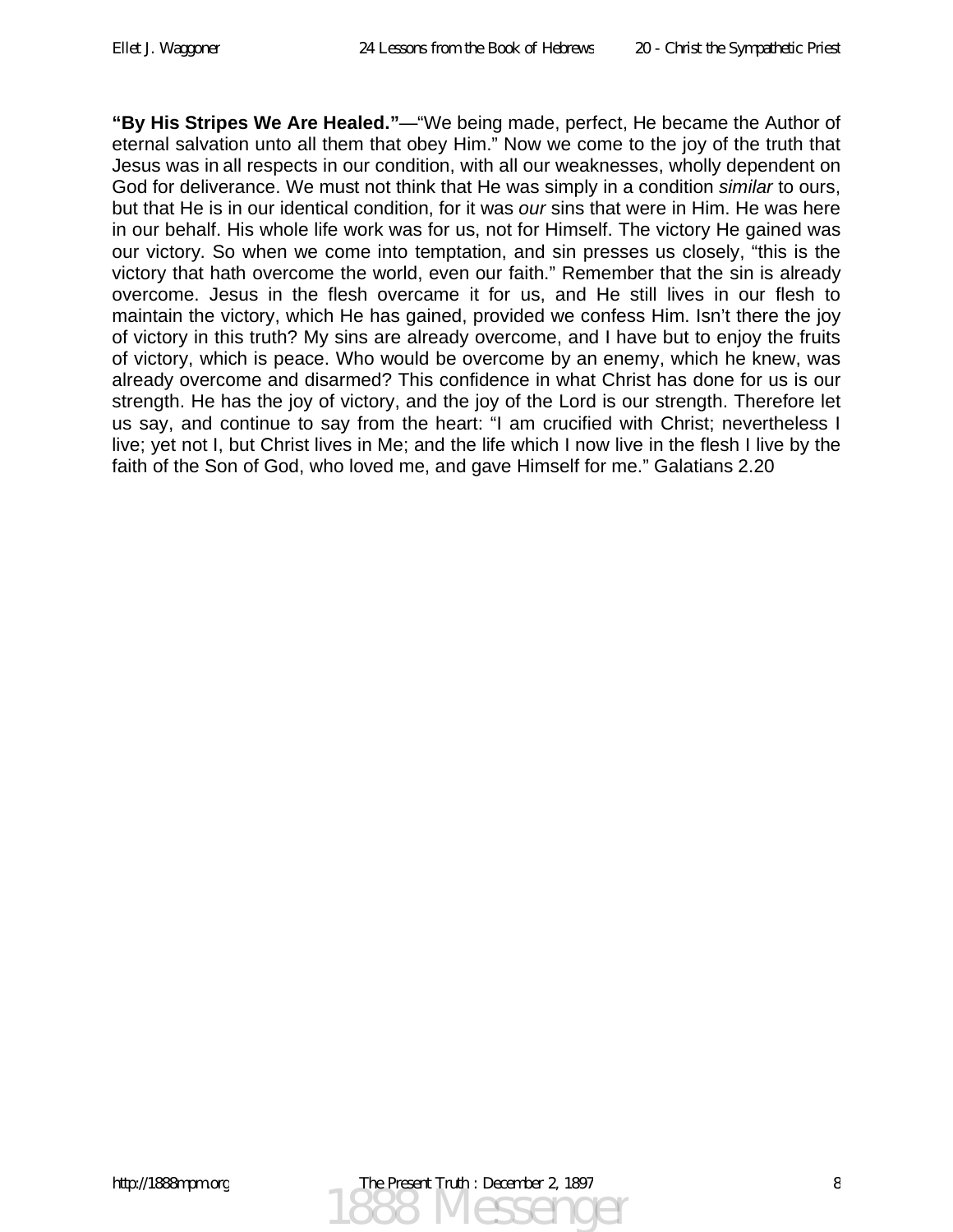## **In the Name of Jesus**

A few points in the fifth chapter of Hebrews, in addition to what we had last week, can still profitably claim our attention, but as we had the text before us then, with questions upon it, we will not repeat them. That which is of special interest is what is said of Christ in verse 7. This may well be taken in connection with Hebrews 4.16

We are exhorted to come boldly unto the throne of grace. But how shall we come? "What are our recommendations?" Can we come presenting what we have done as a recommendation to favor? No; for what we have done shows us deserving of death. The criminal dare not come boldly into court, claiming freedom on account of his crimes. We have nothing of our own with which to appear before the King.

Neither can we claim anything by virtue of what we promised to do. We have made promises too often, and broken them, to have any confidence placed in them. Our promises are worthless, because however good the intention may be to perform, we find in us no good thing with which to fulfill the promise. "Man at his best state is altogether vanity;" so that we have nothing in ourselves, whether past, present, or future, to give us boldness in coming to the King on His throne with our requests.

But we have better promises than our own, even the King's own promises. And we have a warrant from the King's own Son: "And whatsoever ye shall ask in My name, that will I do, that the Father may be glorified in the Son. If ye shall w ask anything in My name, I will do it." John 14.13, 14. Now the only thing we need is deliverance from sin; when we have that, we have everything worth having, both in this world and in the world to come. We know that Jesus was delivered from sin, for "in the days of His flee he when He had offered up prayer and supplications with strong crying and tears unto Him that was able to save Him from death," He "was heard." Hebrews 5.7. Although in the flesh, "in the likeness of sinful flesh" (Romans 8.3), as weak as the weakest man that ever lived, for no man can be weaker than to be able to do nothing of himself (see John 5.30),—yet He was delivered from all the sins of the flesh.

But what has that to do with us? How is it that we can ask anything in His name, and for His sake? This is the question, which reaches to the very core of the Gospel. It is the "mystery," over which the unbeliever stumbles, calling it folly and injustice, because he does not see the vital connection between Christ the only-begotten Son of all mankind. "The Word was made flesh." Who's flesh?—"Forasmuch then as the children are partakers of flesh and blood, He also Himself likewise took part of the same; that through death He might destroy him that had the power of death, that is, the devil; and deliver them who through fear of death were all their lifetime subject to bondage. For verily He took not on Him the nature of angels, but He took on Him the seed of Abraham." Hebrews 2.14-16. He took your flesh, my flesh, the flesh of all mankind, sinful flesh, so that He was in all things made like unto His brethren. We are partakers of flesh and blood: "He also Himself likewise took part of *the same*."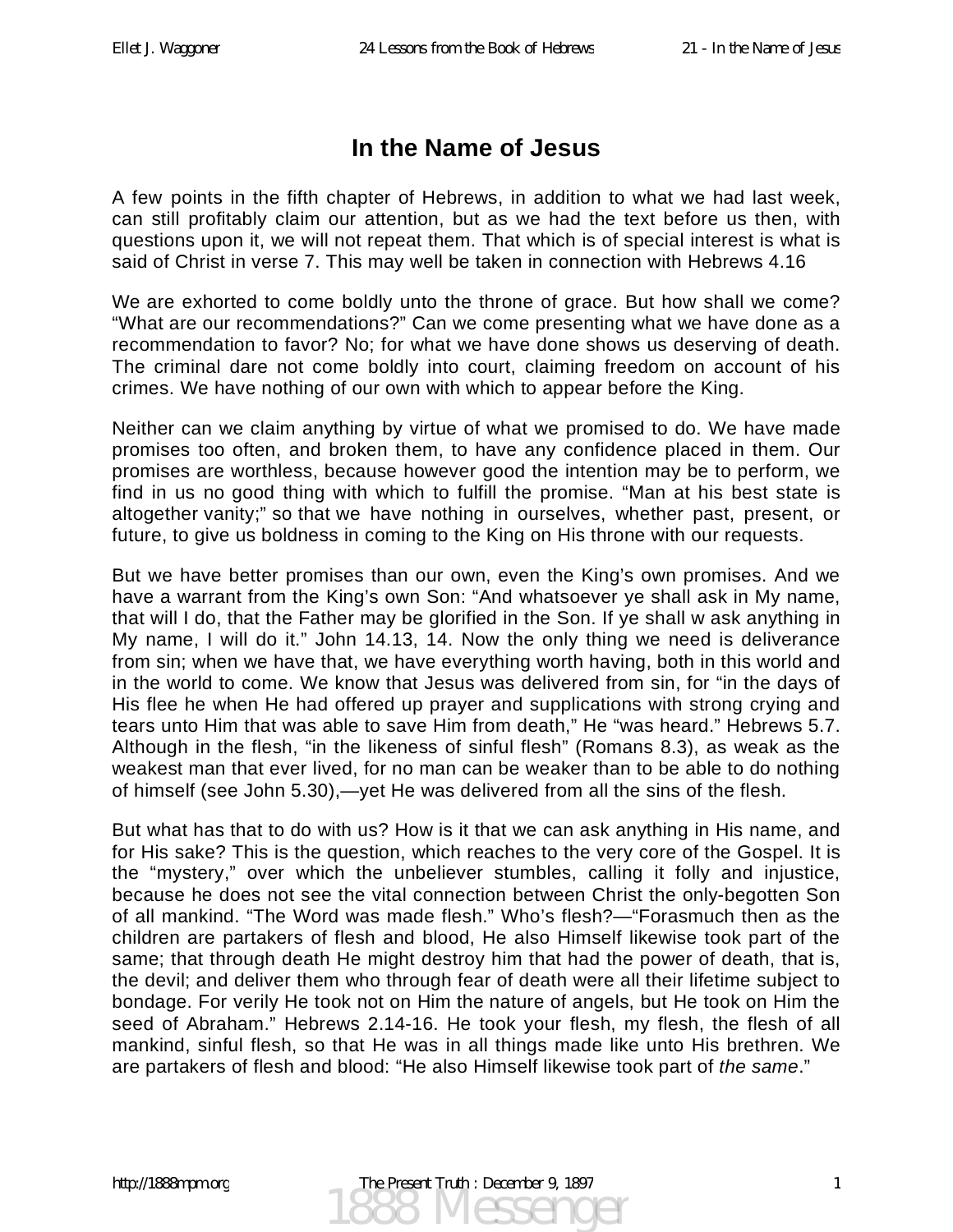Whatever we have, He had, even the self-same things. John pointed to Jesus, saying, "Behold the Lamb of God who takes away (bears!) the sin of the world." There is not a temptation that has oppressed any human being, and overcome him, that did not press in with all its might upon Jesus, without overcoming Him. But the temptation was nonetheless real. People seem to think that the fact that Jesus never sinned is proof that He was not tempted in the same way that we are. As much as to say that if He had been tempted as we are, He would have sinned! Or, in other words, the same as saying that there is no possibility of successfully resisting temptation. Those who would separate Jesus from the fullest share in our human nature do not realize that in so doing they are laboring to deprive mankind of all hope.

It was our sins that nailed Jesus to the cross. 1 Peter 2.2-1. And it was our sins that He bore in the garden of Gethsemane and in the wilderness of temptation. It was our sins (He had none of His own) for deliverance from which He spent whole nights in prayer. But He "was heard in that He feared." Ah, thank God for that. What? Why, Jesus of Nazareth, in the flesh, in the weakest human flesh, with your and my sins upon Him, was delivered from them, He gained the victory over them. Isn't that joyful news? Believe it, accept it, and pass it to others.

"Let us therefore hold fast our confession?" What confession?—"That Jesus Christ is come in the flesh, in our flesh; that "I am crucified with Christ; nevertheless I live; yet not I, but Christ lives in me." He is still "*touched* with the feeling of our infirmities." Whatever affects us, also affects Him. "He ever lives to make intercession" for us. That is, He prays for us now as He did when on earth; and as surely as He was heard them, so surely will He be heard now.

So we come in His name. It is "not I but Christ." Christ in me is making petition to be delivered from this sin. I do not ask for my own sake; I have no personal claim in the Lord; but I ask it for His sake. Can there be any doubt that the prayer will be heard?—Certainly not; for it has already been heard, and answered. This very sin from which we are praying to be delivered, your own personal sin, and mine,—has been agonized over and conquered! The victory, then, is ours, is it not?—Most assuredly. "Thanks be to God which gives us the victory through our Lord Jesus Christ."

### **The Gospel in Unselfishness**

Can you not see that even in personal conflict with sin, the fundamental principle of the Gospel—self-forgetfulness—comes in? "He saved others; Himself He cannot save." This was true of Christ on the cross. The same must be true of us; and the same spirit of absorbed interest in others, and self-forgetfulness, must be in even our most earnest prayer for personal help, if we would pray the prayer that is certain to be answered. When we come to the throne of grace absorbed in the thought that it is Jesus who is pleading to be delivered from the sins that oppress us, that it is He and not we who are appearing before God, and we lose sight and thought of ourselves in our interest in His mortal struggle with sin, then we are saved. Our personality is lost in His; we lose ourselves in Him; and then comes the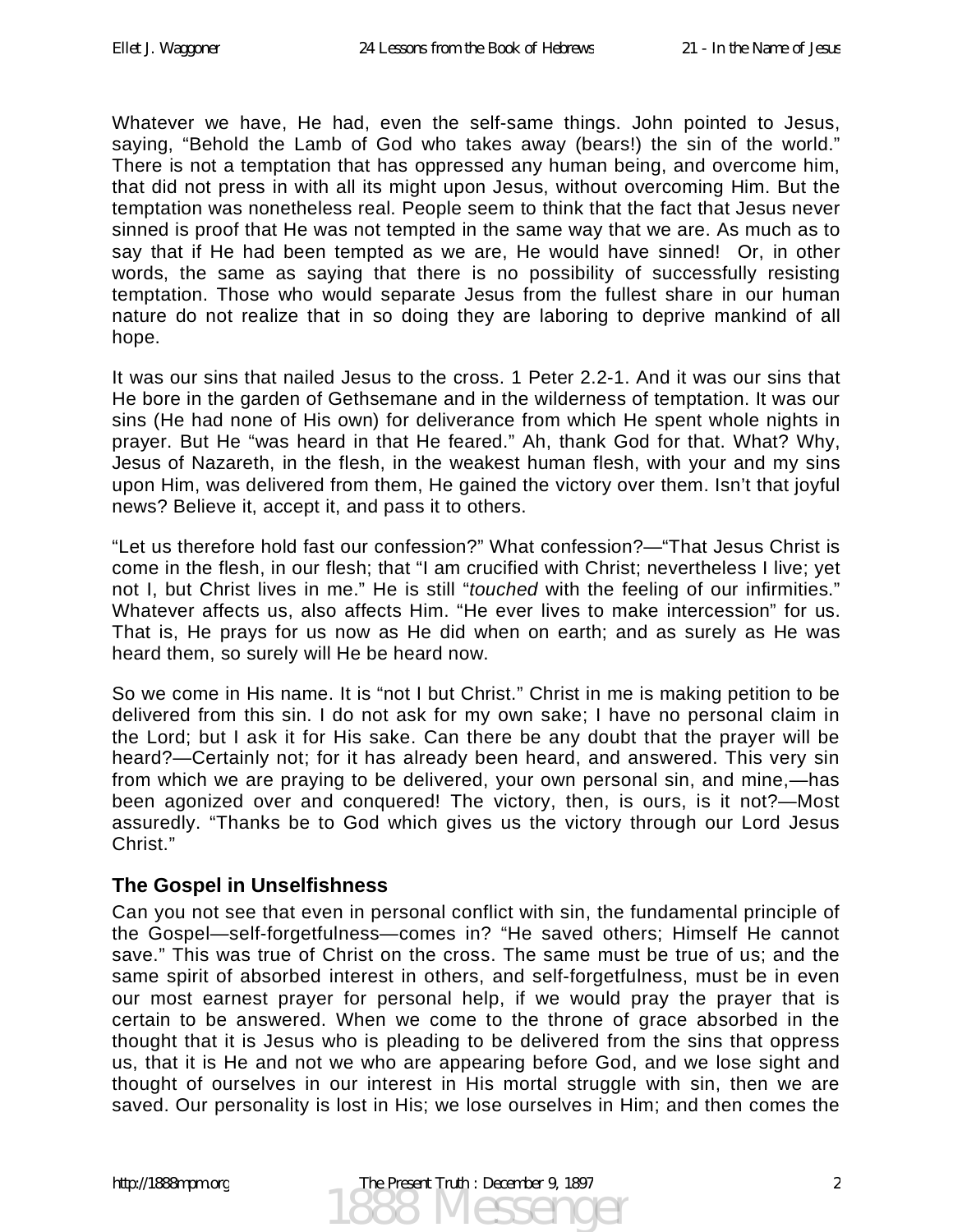thrilling thought, He was heard! He gained the victory over this very trial! Human words cannot describe the joy of the thought, because it is "the joy of the Lord." And the joy of the Lord is our strength. Nehemiah 8.10

Jesus was "made of the seed of David according to the flesh" but "declared to be the Son of God with power, according to the Spirit of holiness, by the resurrection from the dead." Romans 1.3, 4. The resurrection of Jesus from the dead was the demonstration of the fact that He was the Son of God with power. It was impossible for Him to be held by the grave, because He had done no sin. But being raised from the dead, He was raised to the right hand of God, from which place He sends the Holy Spirit to all, thereby coming to dwell in all who believe. So we read, "being made perfect, He became the Author of eternal salvation unto all them that obey Him." This is a parallel to what we read in Christ's prayer. John 17.1, 2: "Father, the hour has come. Glorify Your Son, that Your Son may also glorify You, as You have given Him authority over all flesh, that He should give eternal life to as many as You hast given Him."

"And this is life eternal, that they might know Thee, the only true God, and Jesus Christ, whom Thou hast sent." Do you know Him? If not, make haste to become acquainted with Him as the Son of God and the Son of man.

### **Christ "Glorified not Himself"**

An important lesson is to be learned from the first portion of the fifth of Hebrews. If every one who professes to be Christian would learn it, there would never be any seeking for place, any striving for the mastery, in the church. No one would ever put himself forward for a position of prominence or supposed honor.

No more honorable position than High Priest was ever known. If ever any position of responsibility and honor was to be coveted, that is the place. And no one more worthy of all honor than Jesus Christ ever lived. He was in every way worthy of the position. Therefore if anybody in the world could ever plead his own claims to any position, Jesus might have sought the office of High Priest for Himself. But what are the facts?

"No man takes this honor unto himself, but he that is called of God, as was Aaron. So also Christ glorified not Himself to be made an high priest, but He that said unto Him, Thou art My Son, today have I begotten Thee."

### **The Lesson for Us**

What is the lesson—Just this: Since Jesus, who was in every way worthy, and perfectly fitted for the position of High Priest, would not and did not put Himself forward for the place, there is no human being who can ever with any grace lay claim it. No; not with any grace, for just to the extent that any man pleads his own cause, and seeks a position, does he show himself ignorant and destitute of the grace of Christ.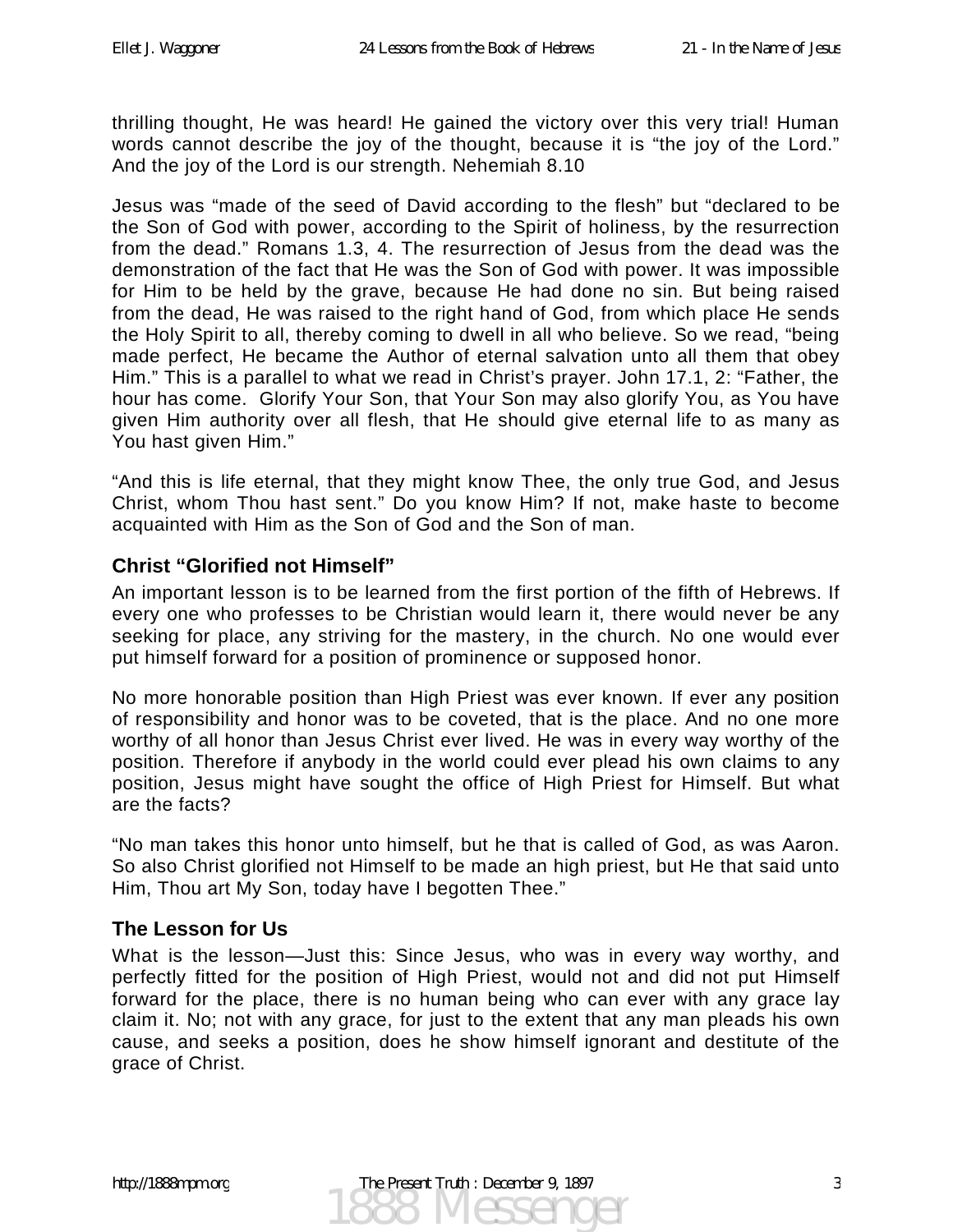Because Jesus humbled Himself, therefore "God also hath highly exalted Him." Philippians 2.9. His modesty, His humility, the utter absence of self-glorification, are the marks which showed His worthiness. Let every member of the church get this portion of the Word of God indelibly fixed in his mind. We may not advance ourselves, we may not plead our fitness for any place, nay, we may not even in our own minds canvass the ground and think ourselves worthy of the place. Love "seeks not her own." We must not only be silent before others, but we must not exalt ourselves to the place, even in our own thoughts. Therein lies all the danger. If we exalt ourselves even in thought, we are putting ourselves ahead of Christ, for He did not exalt Himself. Thus we would be showing our oneness with the "man of sin" (2 Thessalonians 2.3, 4) instead of Christ.

"A man can receive nothing except it be given him from heaven." John 3.27. And whatever God designs a man shall have He is fully able to see that the right man has, instead of another. "Learn of Me; for I am meek and lowly in heart; and ye shall find rest unto your souls."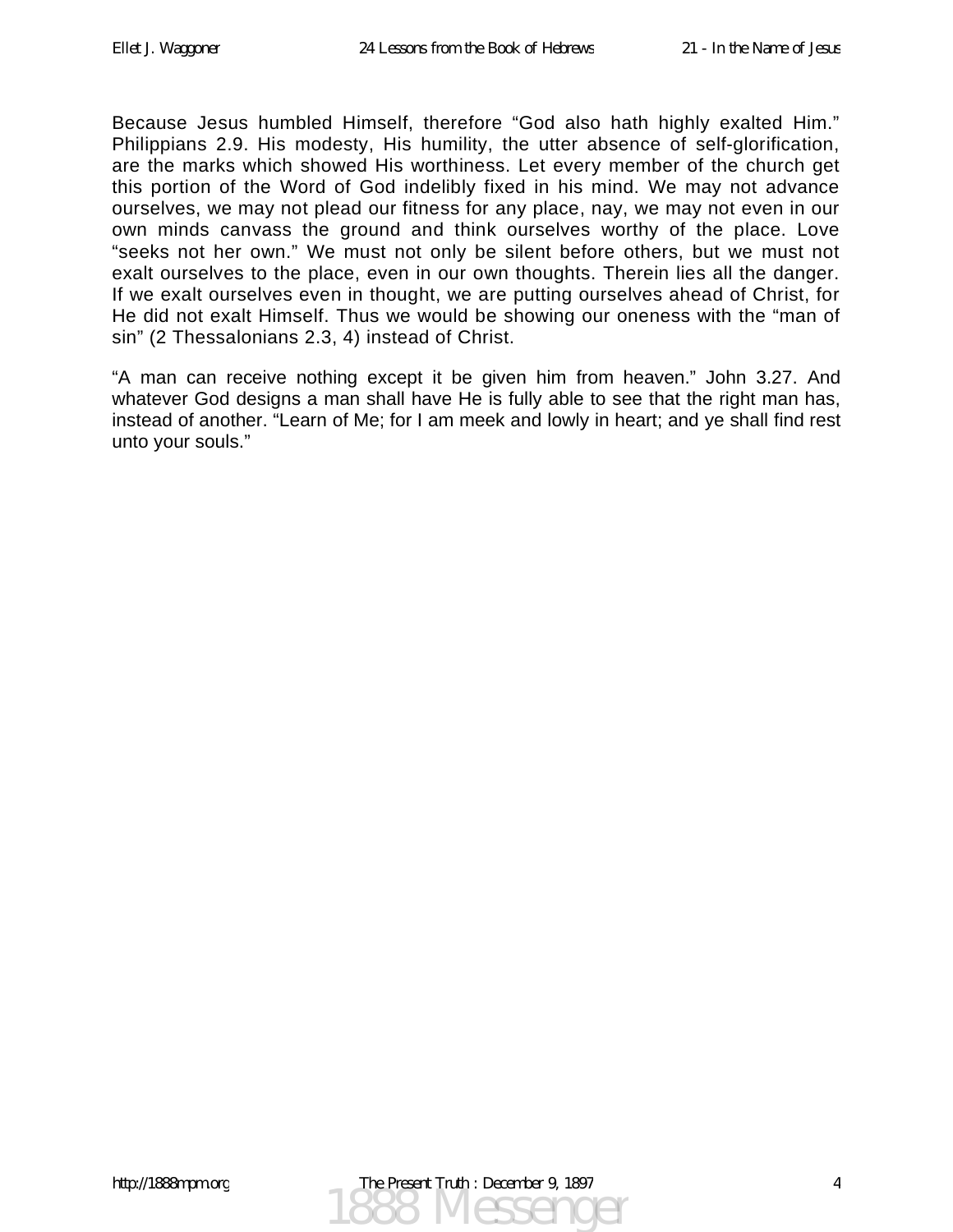### **The Power of the World to Come**

In reading the fifth chapter of Hebrews, we always stop with wonder and awe over the picture presented in verses 7-9. The thought of the only-begotten Son of God absolutely in the condition of the weakest man in the flesh, so that, oppressed by temptation, and with no power in Himself to resist, He was constrained to cry out with tears of anguish to Him who alone could save Him from threatening destruction, seems to some irreverent, yet it is just the picture that is presented to us by the apostle, and it is the sinner's comfort; for *He was delivered*, and it was in our flesh, and from our sins, that He was delivered; therefore in Him we have the victory and are free! But great as is this truth, the apostle writes as though he had not yet begun to say the really deep and difficult things about Christ. The dullness of his hearers, that is, our dullness, hinders him from giving utterance to all the wonderful things that he had seen in Christ.

It is a fact that to the great mass of professed Christians these things are enigmas. These things, which are the very foundation principles of the Gospel, are unknown to thousands of professors in every denomination under heaven. Therefore it is necessary that they be taught the first principles of their profession. But that is a sad condition of things. For note well, the Christian is in this world "in Christ's stead." Christians indeed are chosen as priests of God, to show forth the excellences of God, even as Christ did. Now it is true that there is always more for the Christian to learn, since no one can be a teacher who does not continually keep learning; but it is also true that the teacher must be well grounded in the first principles, else he cannot teach at all. Most people seem to think that a church is simply a company assembled to receive instruction from some man; whereas it is a people called out to be taught of God and to teach other people. The least in the church ought certainly to be familiar with the alphabet of Christian knowledge. This is so self-evident that the apostle's conclusion in the beginning of the text that follows is most natural:—

"Therefore, leaving the discussion of the elementary principles of Christ, let us go on to perfection, not laying again the foundation of repentance from dead works and of faith toward God, of the doctrine of baptisms, of laying on of hands, of resurrection of the dead, and of eternal judgment. And this we will do if God permits. For it is impossible for those who were once enlightened, and have tasted the heavenly gift, and have become partakers of the Holy Spirit, and have tasted the good word of God and the powers of the age to come, if they fall away, to renew them again to repentance, since they crucify again for themselves the Son of God, and put Him to an open shame. Hebrews 6.1-6

**The Whole Contains the Parts**.—Some fancy that in the first two verses the Apostle speaks slightingly of repentance faith toward God, baptism, etc., because he exhorts us to leave the first principles of the doctrine of Christ, and go on to perfection. These are indeed the first principles, but the apostle does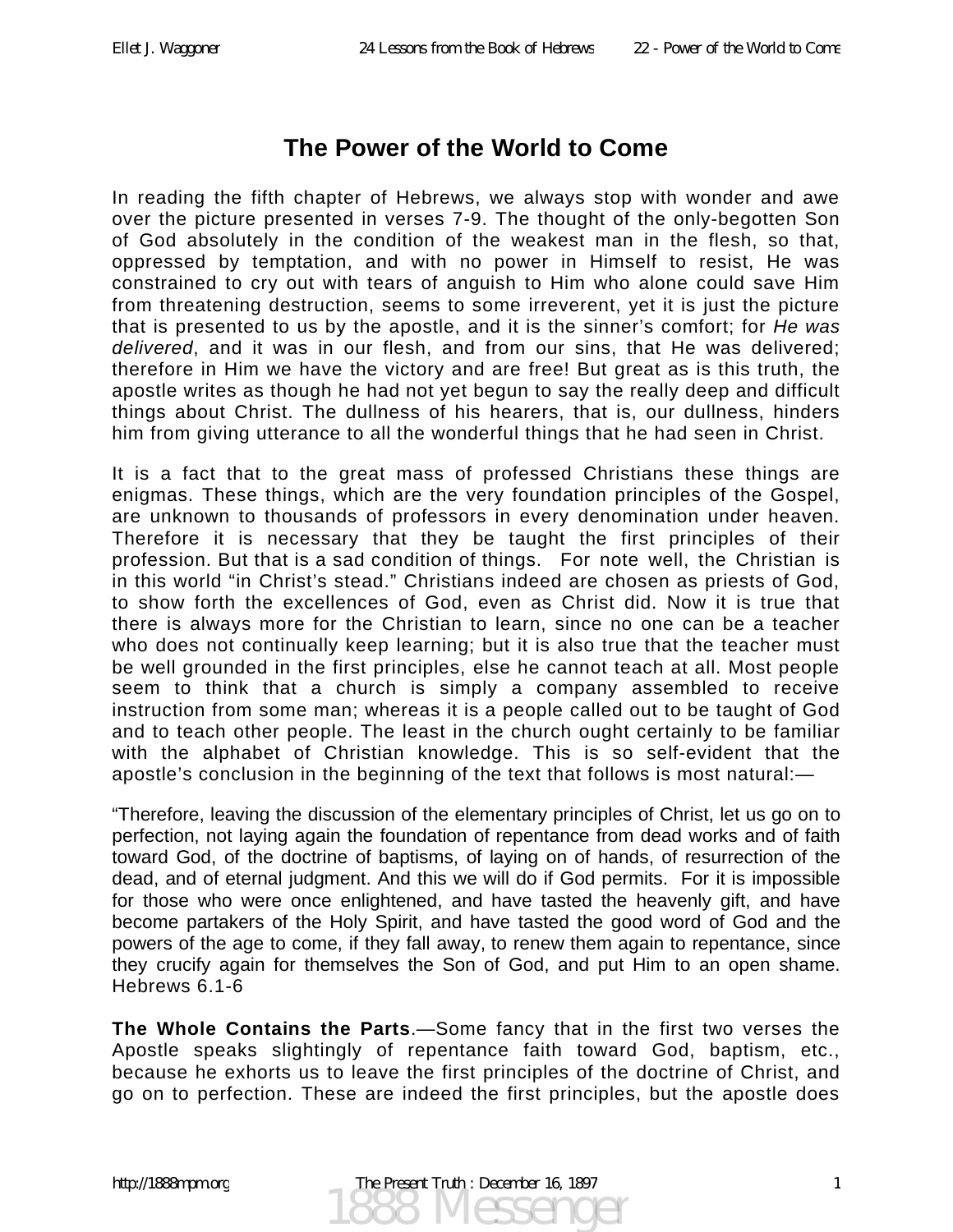not by any means say that they should be ignored. Quite the contrary. He exhorts us to go on to perfection, and perfection can be acquired only by adhering to first principles. It is an axiom, that the whole is equal to the sum of all the parts. If any of the parts are lacking, the whole is lacking by just so much. Every part is essential in order to make a perfect whole. The twenty-six letters of the alphabet lie at the beginning of all learning. For a time the child is wholly absorbed with them, but soon he masters them. Then we say to him, "Let us now leave these first principles, and go on to something higher." Does that mean that he has nothing more to do with the alphabet, and can ignore them?—By no means; he can never get away from them without going wrong. He must use them continually; but we should not like to have him talk of nothing else but the alphabet, however essential it is. Let us take these first principles of the doctrine of Christ, and proceed to build on them.

**Only One Foundation**.—"For other foundation can no man lay than that is laid, which is Jesus Christ." 1 Corinthians 3.11. That foundation is eternal. It is the Rock of Ages. That once laid, there is no need of laying another; indeed, there can be no other. Therefore if we lay again the foundation of repentance, it can only be because we have repudiated the one, true foundation. We cannot overturn or tear down the foundation, which God Himself has laid; but we reject it, so that it will be to us as though it were not laid. The exhortation, therefore, to "go on to perfection, not laying again the foundation," is an exhortation to hold fast to the first principles. "As ye have therefore received the Lord Jesus Christ, so walk ye in Him; rooted and built up in Him, and established in the faith, as ye have been taught." Colossians 2.6, 7. The trouble, with too many is that they forget first principles. If, having learned one truth, they would understand that it is always and everywhere the truth, and would hold to it in every case, they would never go wrong; for the highest perfection consists simply in the use of first principles, The multiplication table contains all the principles that the most accomplished mathematician can ever use; for it is capable of endless combinations. When one has accepted Christ, He has the key of all knowledge, for He is the truth. Everything is in Christ, and that is why one can go on advancing to all eternity in the knowledge of Christ.

**The Laying on of Hands**.—This is the one expression in the list that gives special difficulty. Not but that the others afford room for much thought and study; but they are to a degree understood and practiced, while the laying on of hands is not so well understood. It must, however, be remembered that not all the things mentioned in this list are things to be practiced, as the resurrection of the dead, and eternal judgment. But the laying on of hands is something to be done, and the question is often asked, "Why is not the laying on of hands generally practiced?" The only reply is, Because of ignorance of the principles of the doctrine of Christ. Suppose some one should say, "Let us all adopt the practice of laying on hands;" then the question would be, "What for?" Certainly it would be but mockery to go through the ceremony of laying hands on people, while not knowing the object of the act. The first thing, therefore, is to learn why hands were laid on men.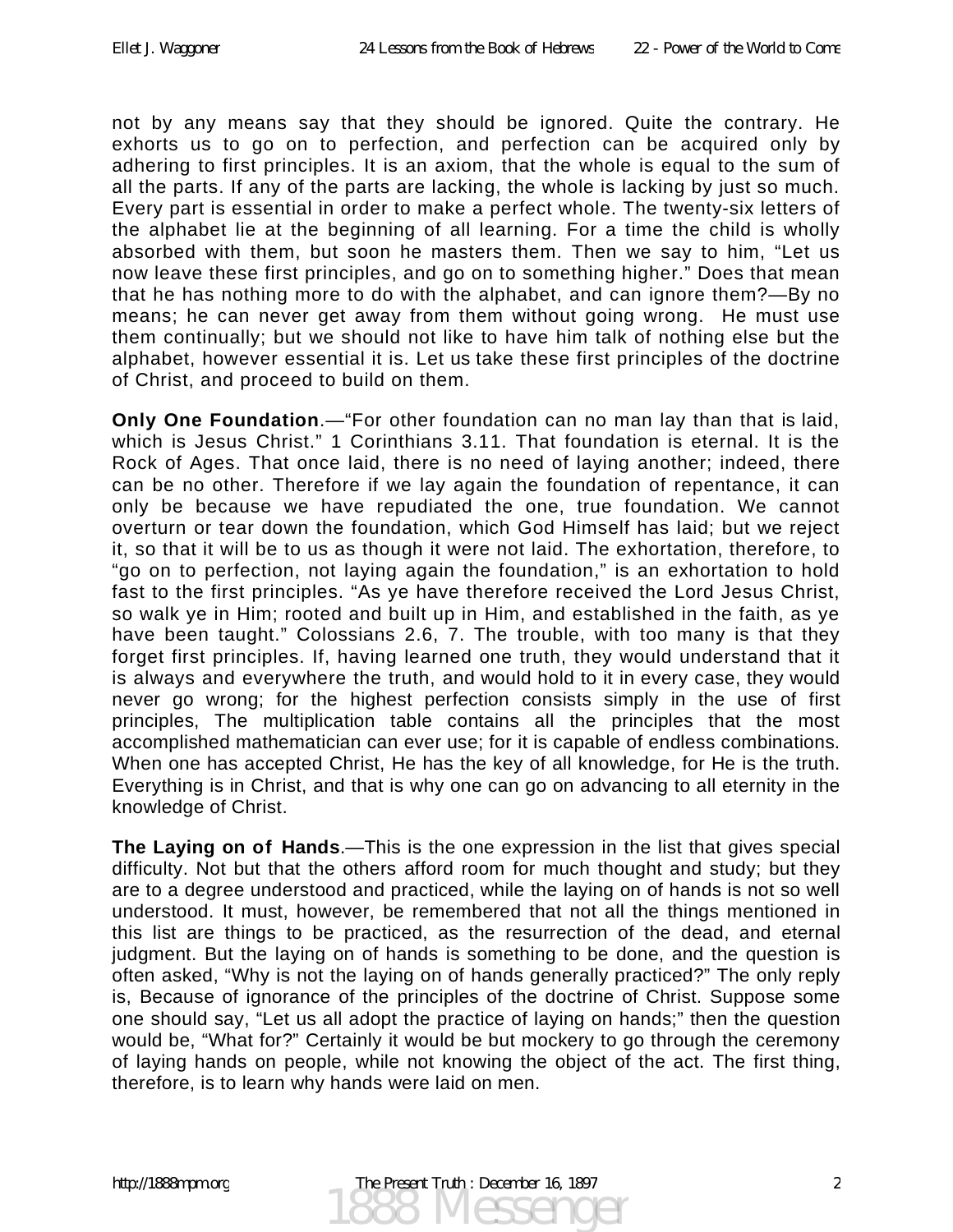Paul wrote to Timothy: "Neglect not the gift that is in thee, which was given thee by prophecy, with the laying on of the hands of the eldership." 1 Timothy 4.14. So it appears that some gift was imparted by the laying on of hands. If it were not so then the act would be a farce. What the gift was, if it was in all cases the same, is an open question.

Some will tell us that the laying on of hands was always for the imparting of the Holy Spirit. It is true that sometimes the Holy Spirit was imparted in this way, but not always. Instances may be seen in Acts 8.15-18; 19.6. But in the case of the disciples on the day of Pentecost (Acts 2.1-4), the Holy Spirit was imparted without any laving on of hands; likewise in the case of Cornelius and his friends. Acts 10.44. "One thing, however, is certain, that while the gift of the Holy Spirit was imparted both with and without the laying on of hands, so that the laying on of hands is not an absolute necessity to the receiving of the Spirit, something in the possession of the one who laid on hands was always imparted to the one on whom the hands were laid.

There is therefore one other factor in the answer to the question, "Why is not the laying on of hands universally practiced in the church?" And that is, because as a general thing no one has anything to impart by that method. To go through the ceremony, simply because we see that the apostles sometimes did it, without the apostolic power, and with no results, would be to reduce sacred things to the level of child's play. Note that nowhere have we any commandment to lay on hands. Therefore we are safe in concluding that the possession of a gift that may be imparted by the laying on of hands, will of itself direct the possessor in the matter of how, when, and why it should be done. Let us therefore pray for "the Spirit of wisdom and revelation in the knowledge of Him."

**The Powers of the World to Come**.—What is the power of the world to come?— Since the world to come is the earth made new, it is evident that the power thereof must be creative power. In other words, it is the fullness of the mighty power of God. It is the mighty power, which God wrought in Christ, when He raised Him from the dead. Ephesians 1.19, 30. That is the power by which men are made new creatures. The Gospel is the power of God unto salvation (Romans 1.16), and in the things that God has made that power—"eternal power"—is seen. Verse 20. The Word of the Gospel is the Word that plants the heavens, and lays the foundation of the earth. See Isaiah 51.16. The power of the world to come is therefore all the power of the cross, or all the power of God.

**An Impossibility**.—The sum of Hebrews 6.4-6 is that if one rejects and despises all this power, having once known and tasted it, it is impossible to renew him again to repentance. Of course, since there is no greater power than that which he has rejected. There is no other name under heaven, except that of Christ, by which salvation can be had. If, now, one treads under foot the Son of God, and counts the blood of the covenant wherewith he was sanctified an unholy thing (Hebrews 10.29), it is evident that there is no hope for him. It is simply the question that we had in the beginning of our study, "How shall we escape, if we neglect so great salvation?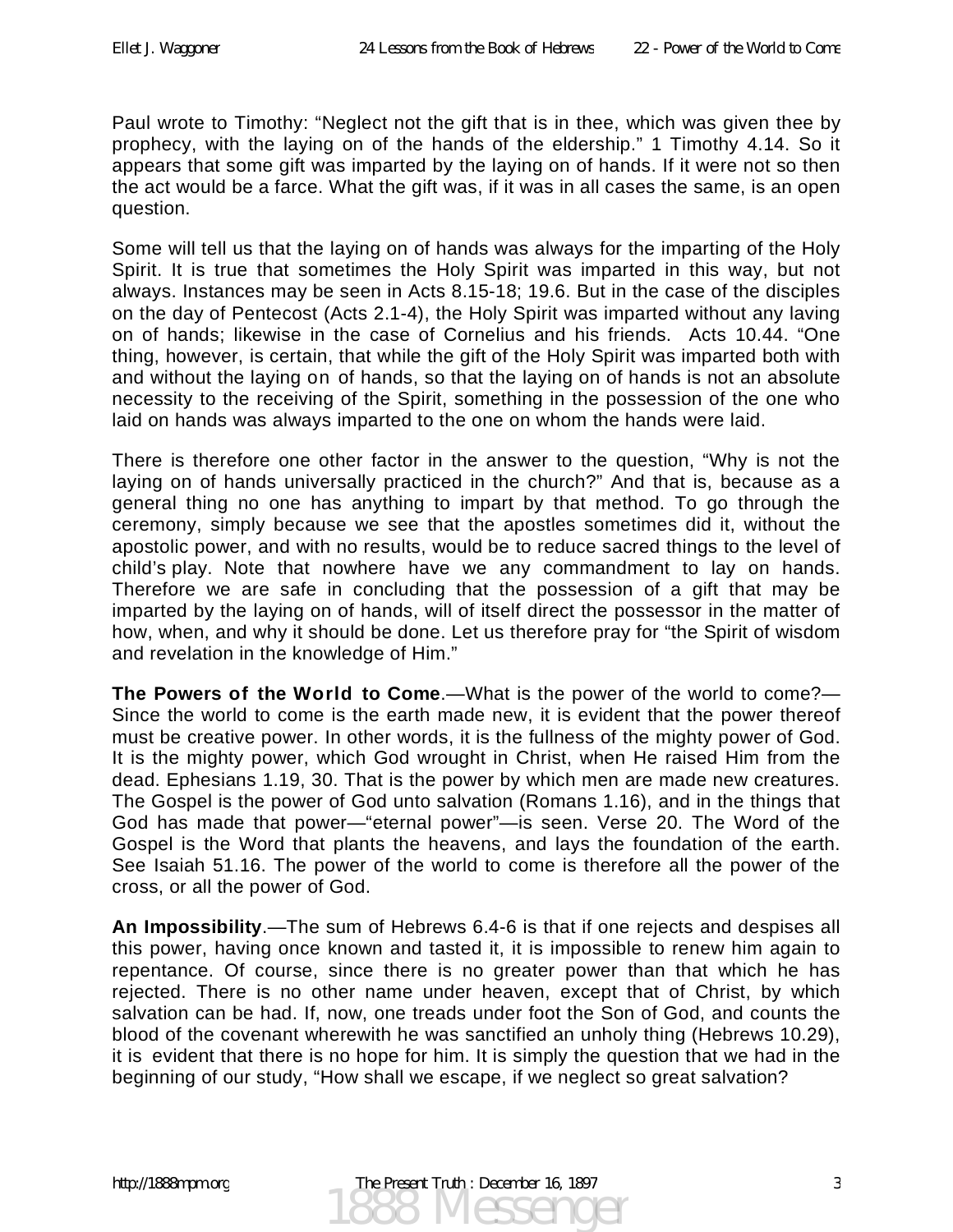**The Danger of Falling**.—Is it possible that one who has gone so far as to be made partaker of the Holy Spirit, and to taste the good Word of God and the power of the world to come, having been fully enlightened, to fall away? Some say it is not, but if it were not, the apostle would not have shown the hopelessness of such a fall. How does one stand?—"By faith." Romans 11.20. The question then is, "Is it possible for a man to depart from the faith, and thus to fall?" We have only to read 1 Timothy 4.1, for an answer. We are familiar enough with the old saying that the fact that they turned away is evidence that they were never fully in the faith, but that is easily disproved. Take for example the case of Peter. While on his way to meet Jesus on the water, he sank. Why did he sink?—Because his faith wavered. He doubted. Shall we say that the fact that he began to sink is evidence that he had not walked on the water by faith? That would be to deny the fact. It is possible for a person to lose the faith by which he stands; therefore "be not high minded but fear."

**A Ground of Hope**.—Those of whom the apostle speaks in the text before us, are those "who were once enlightened." When they turned away, therefore, they did it with their eyes open. They deliberately turned away from the light. They have rejected everything that God has for them. Therefore it is impossible *to renew them again unto repentance*. They are hardened, and have no hatred of sin, and no desire for salvation. Cannot the poor, trembling, fearful soul, who imagines that this text cuts off his hope of salvation, see that it does not mean him at all? He would be saved, but is afraid that he cannot be. But the text speaks of those who do not wish to be saved, they cannot be moved to repentance. Christ is able to save them to the uttermost that come unto God by Him. Hebrews 7.25. The worst sinner in the world, yea, the worst backslider, may be saved, provided he repents. The only hopeless case is the man who feels no sorrow for sin. There is hope, for "the Lord upholds all who fall, and raises up all who are bowed down." Psalm 145.14. So we may say, "Rejoice not against me, O mine enemy; when I fall, I shall arise." Micah 7.8. Yet it is better not to fall, and from this we may be kept, for He "is able to keep us from falling, and to present us faultless before the presence of His glory with exceeding joy." Jude 24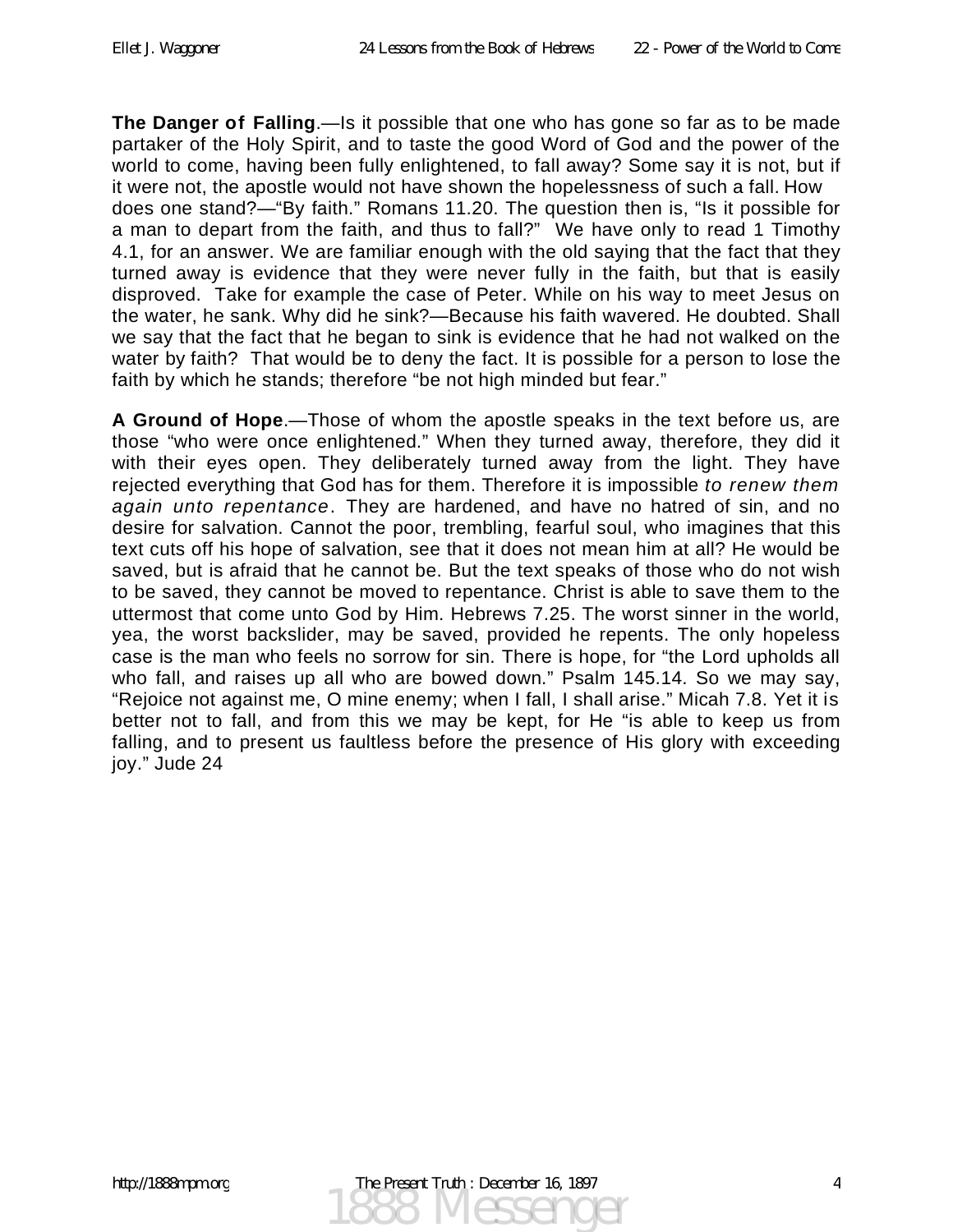## **The Fruits of Grace**

Our last lesson, Hebrews 6.1-6, showed that the unpardonable sin is the sin that is not repented of, or, rather, the sin of willfully rejecting the grace that brings salvation.

"How shall we escape if we neglect so great salvation?" "All manner of sin and blasphemy shall be forgiven unto men; but the blasphemy against the Holy Spirit shall not be forgiven unto men." Matthew 12.31

### **Sin against the Holy Spirit**

It was through the eternal Spirit "that Christ offered Himself." Hebrews 9.14. The rejection of the Holy Spirit is the rejection of the means of salvation, which the Holy Spirit provides. Now "whosoever will" may be saved. "For God so loved the world that He gave His only begotten Son, that whosoever believeth in Him should not perish, but have everlasting life." John 3.16. There is no sin that man can possibly commit for which there is not forgiveness, for "with the Lord there is mercy, and with Him is plenteous redemption." Psalm 130.7. But if a man will not be forgiven, if he does despite to the Spirit of grace; how can there be salvation for him? Will you say, "Is not God able to provide other means?" If you do, you impeach His goodness, by implying that His present salvation is deficient—that He has not done all that He could. But He has given *Himself*, and that is all that there is to give; it is enough, and none need reproach God because there is no salvation for those who will not be saved; no life for those who reject the Author of life.

Bear in mind that the text speaks of those whom it is impossible to renew again unto repentance, and not of those who repent but cannot find salvation. The fault, therefore, is not with God, but with the ones who resist all His gracious efforts to renew them. For note further that the very text implies the utmost effort on the part of God, for it says, "it is impossible, . . . if they shall fall away, to renew them again unto repentance." But if the utmost effort were not put forth, it could not be said that it is impossible. So the text before us teaches us, contrary to what many think, that God never remits His efforts to save men. Here then is hope for the sinner. Do you wish to be saved?—"Yes." Well, God is most anxious for you to be saved; now if you are willing and anxious, and He is also willing and anxious, what can hinder it, He has all power?

#### **An Illustration**

So we continue our reading in the same line:—

"For the earth which drinks in the rain that cometh oft upon it, and brings forth herbs meet for them by whom it is dressed, receives blessing from God; but that which bears thorns and briers is rejected, and is nigh unto cursing; whose end is to be burned." Hebrews 6.7, 8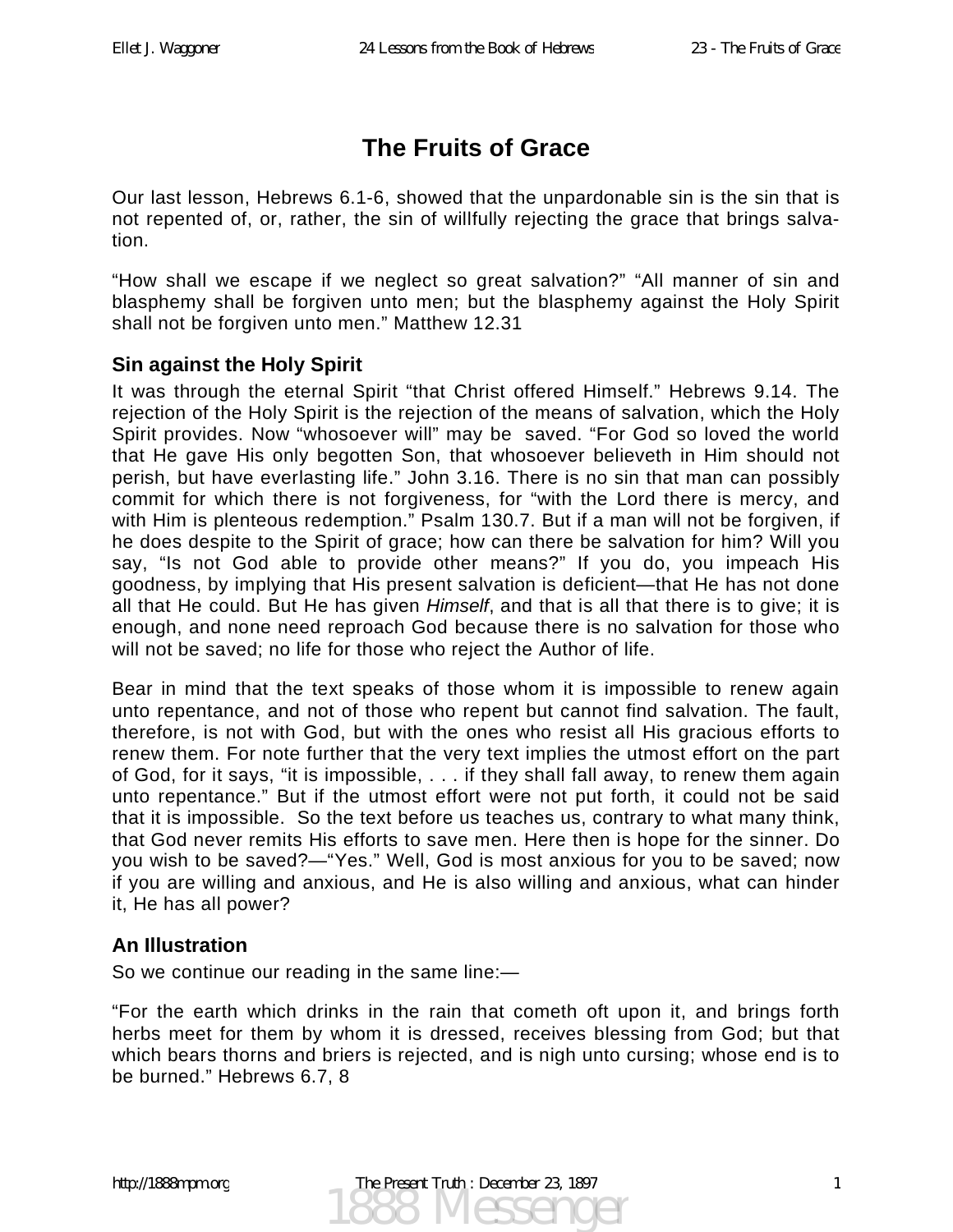The bringing forth of fruit by the earth is used by the Lord as an illustration of the bearing of the fruits of righteousness by men. "For as the rain cometh down, and the snow from heaven, and returns not thither, but waters the earth, and makes it bring forth and bud, that it may give seed to the sower, and bread to the eater, so shall My Word be that goes forth out of My mouth." Isaiah 55.10, 11. "For as the earth brings forth her bud, and as the garden causes the things that are sown in it to spring forth; so the Lord God will cause righteousness and praise to spring forth before all the nations." Isaiah 61.11

Again we read: "So is the kingdom of God, as if a man should cast seed into the ground; and should sleep, and rise night and day, and the seed should spring and grow up, he knows not how." Mark 4.26, 27. But it is the rain from heaven that causes the earth to bring forth and bud; therefore the rain that falls on the earth is a visible representation of the grace and righteousness that God rains upon men. Thus we read: "Drop down ye heavens from above, and let the skies pour down righteousness; let the earth open and let them bring forth salvation, and let righteousness spring up together." Isaiah 45.8

#### **On the Just and on the Unjust**

Let us now see how it is with the rain upon the earth. God said to Job: "Who hath divided a watercourse for the overflowing of waters, or a way for the lightning of thunder; to cause it to rain on the earth, where no man is; on the wilderness, where there is no man; to satisfy the desolate and waste ground, and to cause the bud of the tender herb to spring forth?" Job 38.25-27. God's rain is like His grace; indeed, it is His grace, for Christ refers to it to show His kindness and forgiveness: "Love your enemies, bless them that curse you, do good to then that hate you, and pray for them that despitefully use you and persecute you; that ye may he the children of your Father which is in heaven; for He makes His sun to rise on the evil and on the good, and sends rain on the just and unjust." Matthew 5.44, 45. God sends rain upon the wicked man's farm, as well as the garden of the saint; yea, He sends rain on the desert, on the barren rocks, and on the sea. He is not sparing of His gifts. "Where sin abounded, grace did much more abound." Romans 5.20

Just as the rain comes for the purpose of causing the earth to bring forth fruit, and it falls not only on the soft, rich soil, but on the hard, barren, desolate places, so with God's grace that brings salvation. The barren soil or the soil that brings forth only thorns and thistles cannot plead as an excuse that it does not receive any encouragement in the shape of moisture. So in the text before us, Hebrews 6.7, 8, the rain is represented as falling oft upon both the earth that is fruitful and upon that which brings forth thorns and thistles. The earth, which drinks in the rain that cometh oft upon it "receives blessing of God; but if it bears thorns and briers, it is rejected." It receives the grace of God in vain. So we see that even those texts, which men so naturally use to prove that God has laid some hindrance in the way of their salvation, are full of encouragement.

It is all mercy that comes from God. Yes, but the Bible says, that He hath "mercy on whomever He will have mercy, and whomever He will He hardens." Very true; but we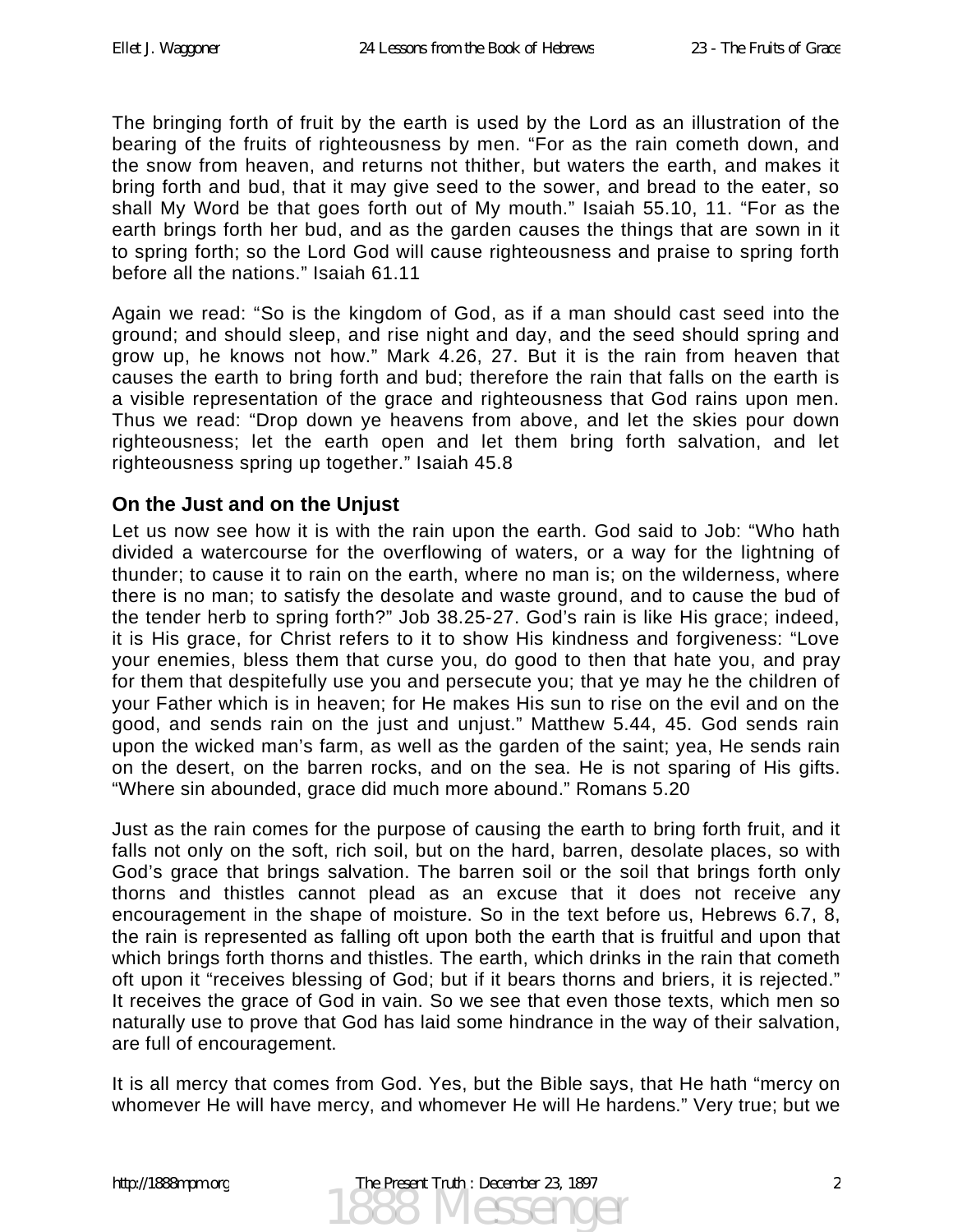need to read the connection. Go back a few verses: "What shall we say then? Is there unrighteousness with God? Certainly not! For He says to Moses, "I will have mercy on whomever I will have mercy, and I will have compassion on whomever I will have compassion. So then it is not of him who wills, nor of him who runs, but of God who shows mercy. For the Scripture says to the Pharaoh, "For this very purpose I have raised you up, that I may show My power in you, and that My name may be declared in all the earth. Therefore He has mercy on whom He wills, and whom He wills He hardens." Romans 9.14-18

#### **Pharaoh's Hard Heart**

Can you not see that it is all mercy and compassion? He does not say that He will have mercy on whomever He will have mercy, and that He will withhold it from whomever He will withhold it. No; but it is mercy and compassion. But then, how about the hardening? Why, that comes simply from mercy rejected. When the plagues were on Pharaoh he said, "I have sinned," and promised to obey the Lord, and let Israel go; but as soon as God took away the plague, his heart was hardened. There are some folks who look upon kindness and favor as an indication of weakness. When God took away the plagues, Pharaoh looked upon it as an evidence that God was giving way, and that he was prevailing, and so he presumed upon God's mercy. The same sunshine has both a softening and a hardening, effect. The rain that falls upon some soil makes it soft for the plough, while the same rain makes other soil hard and stiff.

"But the earth is not to blame for that." No; of course not, for the earth is inanimate, and so is not an absolutely perfect illustration of man, who is endowed with the power to reason and to will. Man is to blame if he receives the gifts of God in vain. The rain of grace falls constantly. "Showers of blessing" the Lord gives. If the soul drinks it in, the fruits of righteousness will be brought forth, for they are the fruits meet for Him by whom it is dressed. If, in spite of God's ever-flowing mercy, the soul remains obdurate, despising the riches of His goodness, and forbearance, and longsuffering, not knowing nor caring that this goodness is to bring it to repentance, it heaps up to itself wrath against the day of wrath and revelation of the righteous judgment of God. See Romans 2.4, 5. But God will be clear when He judges.

"But, beloved, we are persuaded better things of you, and things that accompany salvation, though we thus speak. For God is not unrighteous to forget your work and labor of love which ye have showed toward His name, in that ye have ministered to the saints, and do minister." Hebrews 6.9, 10

"It is God which works in you, both to will and to do for His good pleasure" (Philippians 2.13), yet He gives the soul credit for the work which it allows God to accomplish in it just as though it was spontaneous. There is nothing without God, yet He says, "For the earth brings forth fruit of itself." Mark 4.28. He counts it to the credit of the earth just as though it had done it all. So when we yield to the influence of His Spirit, and the fruits of the Spirit appear, God counts it to us just as though we ourselves had originated it; for He endows us with His own Divine nature, and calls it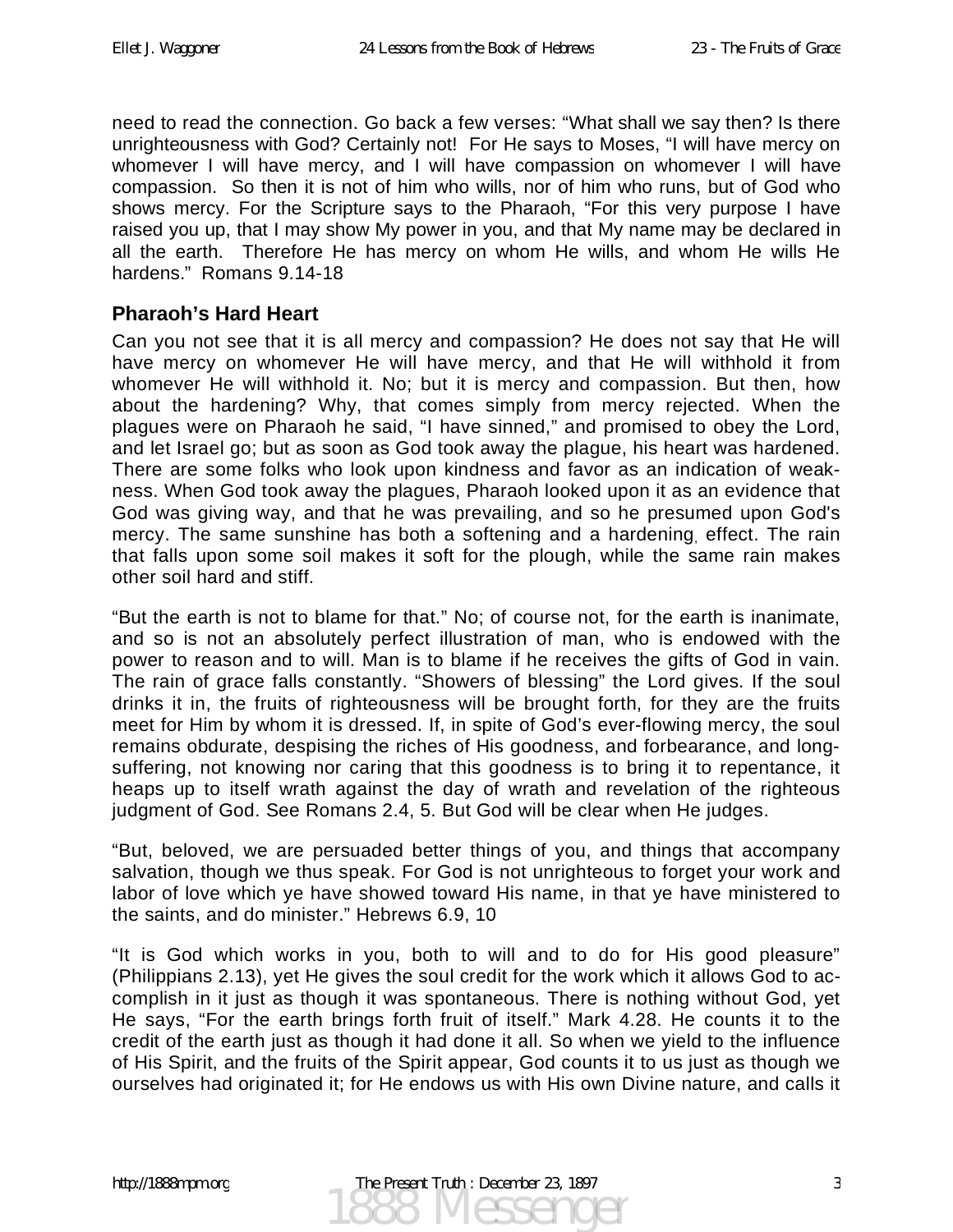our own. "O the depth of the riches both of the wisdom and knowledge of God!" "Praise the Lord; for He is good; for His mercy endures for ever."

> **"There's a wideness in God's mercy, Like the wideness of the sea; There's a kindness in His justice, Which is more than liberty.**

**"If our love were but more simple, We should take Him at His word; And our lives would be all sunshine In the sweetness of our Lord."**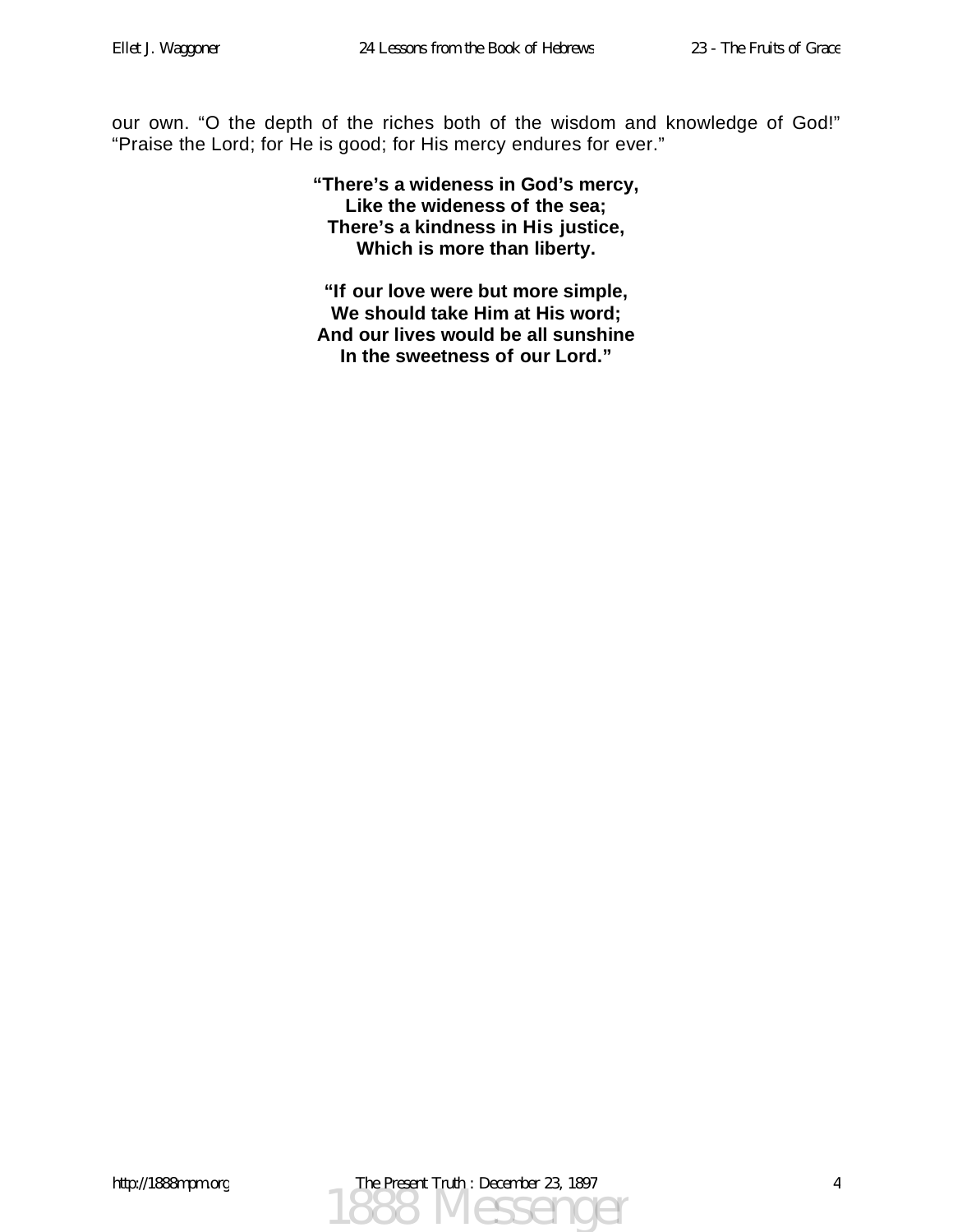# **Our Strong Consolation**

When we began the study of the book of Hebrews, we said that we should take up the first four or five chapters. With this number we close the sixth chapter, and since this is even more than we contemplated doing or promised to do when we began, we shall discontinue the study for a few months, to resume it later. In the meantime other portions of the Bible will be studied, no less interesting and profitable than the book of Hebrews; and as every part of the Bible is a help to the study of every other part, we shall derive the more profit from Hebrews when we proceed with it.

It will be remembered that the portion of the epistle comprising the latter part of the fifth chapter and the first half of the sixth, is a personal appeal. Those to whom it is addressed are charged with being dull and slow to apprehend the deep truths of the Gospel, and are exhorted to go on unto perfection; they are warned of the danger of receiving the grace of God in vain, but are at the same time encouraged by a recognition of the fact that they had already shown love to the Lord in ministering to the saints. Then the exhortation, and the encouragement, which we find in our present

#### **Scripture Lesson**

"And we desire that every one of you do show the same diligence to the full assurance of hope unto the end; that ye be not slothful, but followers of them who through faith and patience inherit the promises. For when God made promise to Abraham, because He could swear by no greater, He swore by Himself, saying, Surely blessing I will bless thee, and multiplying I will multiply thee. And so, after he had patiently endured, he obtained the promise. For men verily swear by the greater; and an oath for confirmation is to them an end of all strife. Wherein God, willing more abundantly to show unto the heirs of promise the immutability of His counsel, confirmed it by an oath; that by two immutable things, in which it was impossible for God to lie, we might have a strong consolation, who have fled for refuge to lay hold upon the hope set before us; which hope we have as an anchor of the soul, both sure and steadfast and which enters into that within the veil; whither the forerunner is for us entered, even Jesus, made, an high priest for ever, after the order of Melchisedek." Hebrews 6.11-20

**Some Peculiar Idioms.—The words; "Surely blessing I will bless thee, and** multiplying I will multiply thee," are a literal translation of the Hebrew words of the promise, in Genesis 22.17. But everybody who has given any study to language knows that an idiom, that is, a characteristic expression, in one language, does not make good sense if translated word for word into another language. A word for word translation is not an exact rendering. In the Hebrew language, repetition of a sentence; phrase; word; or even of a single letter in a word, indicates emphasis, positiveness. For example, in Genesis 2.16 we have the statement, "Thou may freely eat," which is as plain as anything can be; but the word for word rendering of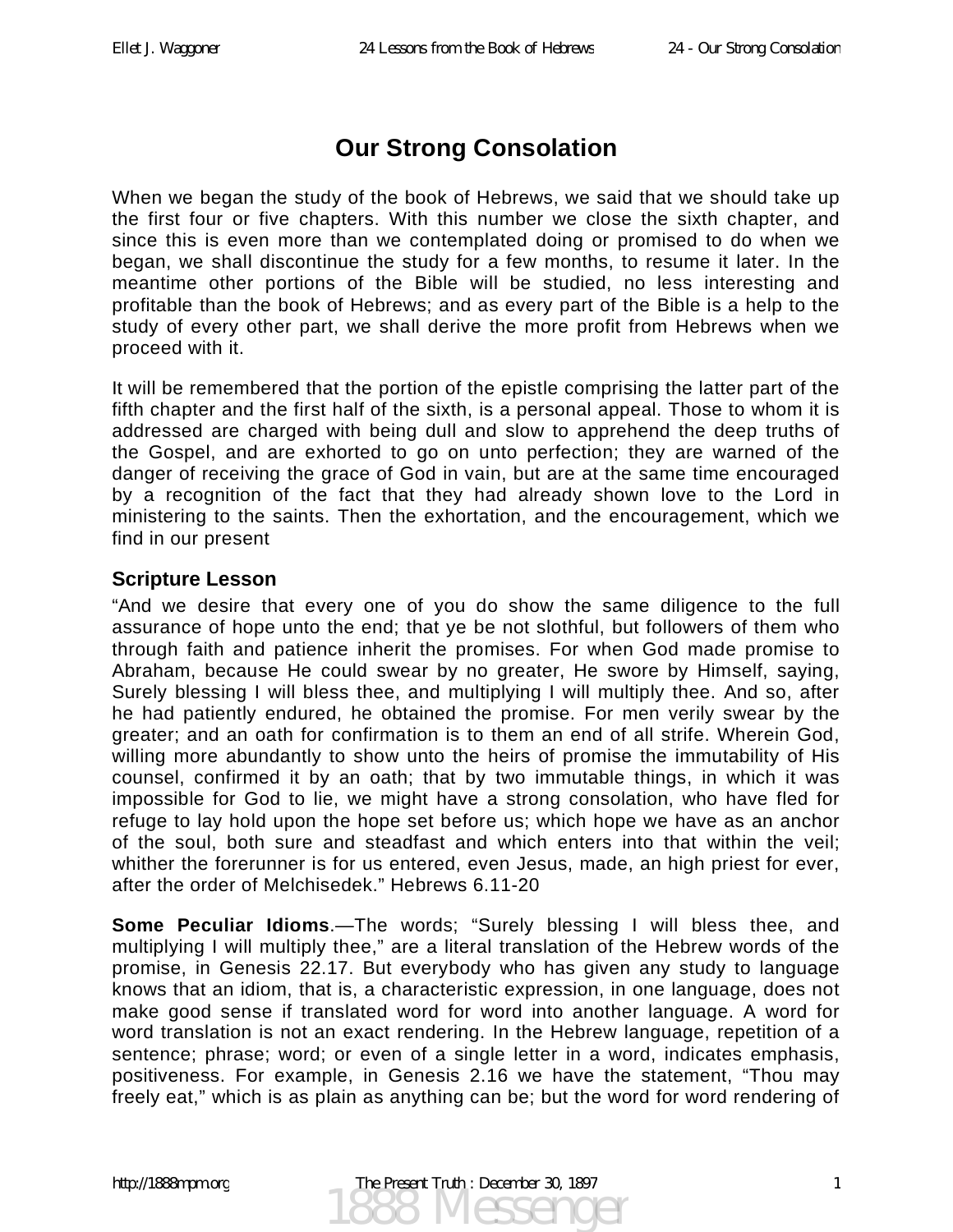the equally plain expression in the Hebrew, is given in the margin, "eating thou shalt eat," which in English means nothing. So also in the next verse, where we read, "Thou shalt surely die," we have in the margin, "dying thou shalt die." This latter expression, although meaningless, is the word for word rendering of the Hebrew words conveying the positive assurance, "I will certainly bless thee, and I will surely multiply thee."

**Not Slothful, but Faithful and Patient**.—Be not slothful, but followers [or, imitators] of them who through faith and patience inherit the promises." Faith and patience! Trust and endure. We see that faith means activity, since it is contrasted with slothfulness. Faith works. Faith comes by hearing the Word of God, and "the Word of God is living and active." The "wicked and slothful servant" is the servant who does not have faith in the Master.

**The Promise to Abraham**.— When God made the promise to Abraham, scripture says, "And he believed in the Lord, and He accounted it to him for righteousness." Genesis 15.6. So, the promise is therefore that by which righteousness is obtained.

There is probably no other subject in the Bible, concerning which so great a web of speculative nonsense has been spun, as that of the promise to Israel, which is none other than to Abraham. All this confusion would be avoided, if men would but hold to the plain words of the Bible, letting them stand for just what they say.

Note this:—

"For all the promises of God in Him [Christ] are Yes, and in Him Amen, to the glory of God through us." 2 Corinthians 1.20

God makes no promise, except in Christ; the promise to Abraham, as already seen, was confirmed in Christ (Galatians 3.17); therefore no promise of God is fulfilled except to Christians. God keeps faith with all and His promises are such that whoever accepts them thereby becomes a Christian. Any talk about promises to be fulfilled to Jews, as distinct from Christians, comes from ignorance or rejection of the everlasting Gospel, which is the same in every age and to all people.

**"He Obtained the Promise."**—In the eleventh chapter of Hebrews it is said of Abraham and all his posterity, "These all died in faith, not having received the promises" (verse 13), and still later, "These all, having obtained a good report through faith, received not the promise." Verse 39. Yet in Hebrews 6.15, it is said of Abraham, "And so, after he had patiently endured, he received the promise." How is this?—It is easily reconciled, when we consider that, "in Isaac shall thy seed be called." Isaac was the child of promise, born of the Spirit. His birth was life from the dead. See Romans 4.19. So when Abraham was tried he offered up Isaac; "and he that received the promises offered up his only begotten son, of whom it was said, That in Isaac shall thy seed be called; accounting that God was able to raise him up even from the dead; from whence also he received him in a figure." Hebrews 11.17-19. Christ is the Seed, and He could come only through Isaac's line; yet so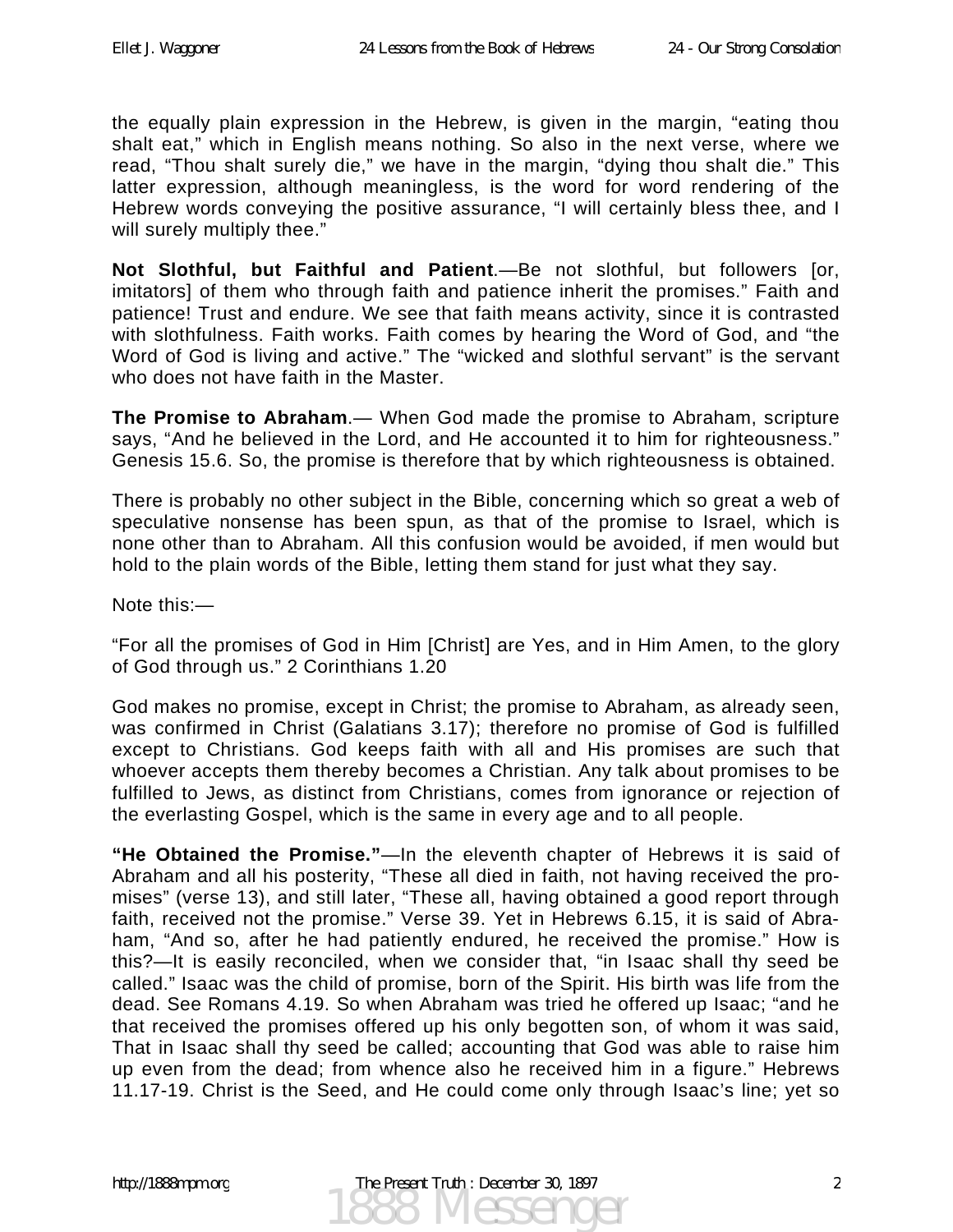firmly did Abraham's faith grasp Christ as the One "who is, and who was, and who is to come" that he calmly proceeded to offer up Isaac, assured that the Christ who was to come from him was already alive from the dead, with power to raise Isaac from the dead so that the promise that He should be born of his line might be fulfilled. Truly Abraham had the promise, even as he who for a surety knows the promise of God that he shall be "heir of the world," already has tasted "the power of the world to come."

**"Two Immutable Things"**—What these two immutable things are, by which we have "a strong consolation," is plainly stated in the text. They are the promise and the oath of God. God's promise is unchangeable; "the Word of the Lord endures for ever. And this is the Word which by the Gospel is preached unto you." 1 Peter 1.25. The Word needs nothing added to it to strengthen it. Let men remember this, when they presume to uphold God's Word by assertions of their own. Any attempt of man to strengthen the Word of God, is but a reproach to it, a disparagement of it. The Lord receives not the testimony of man, and His cause is never strengthened by quotations from eminent men of the world in favor of the Bible. Abraham did not need anything more than the Word of God, for, let it be noted, the oath was not added for his sake, but for ours. Read Genesis 22.1-18 and James 2.21-24. There we see that the oath was not given until after Abraham's faith in the promises had been shown to be perfect.

**"Interposed Himself by an Oath"**—Thus we have it in the margin of verse 17. God swore by Himself. Now when one swears by any object, that object is put up as a forfeit. If the thing sworn is not fulfilled, the object is forfeited, God set Himself apart as a forfeit, or, interposed Himself between those to whom the promise was made and the possibility of failure. The promise is as sure as the life of God. If the promise should fail of fulfillment, in a single particular, then God would cease to exist. So sure is it. But if God should cease to exist, then would the universe be annihilated, for He is its support. Now God has created all things in Jesus Christ, and in Him all things consist (Ephesians 3.9; Colossians 1.16, 17), so that it is literally true that in Christ we have all things. Romans 8.32. All the promises of God are in Christ, so that the oath of God is in Christ; Christ is set forth as the very being and presence of God. Thus it is that the existence and stability of the whole universe depends on the fulfillment of God's promise to us. And what is the promise?—Righteousness; the forgiveness of sins. "Through this Man is preached unto you the forgiveness of sins." Acts 13.38. Forgiveness of sins comprises cleansing from all unrighteousness (1 John 1.9) and complete redemption. Ephesians 1.7. That God will do this, that He is faithful to His promise, and that not a sinner can apply in vain to Him for pardon and cleansing, we have the assurance in every blade of grass, in the sun, moon, and stars, that still pursue their courses. The snow and vapors and stormy wind fulfill His Word. Psalm 148.8. "For I have said, Mercy shall be built up for ever; Thy faithfulness shalt Thou establish in the very heavens." Psalm 89.2

**For Our Sakes**.—Abraham's faith was counted to him for righteousness. "Now it was not written for his sake alone, that it was imputed to him; but for us also, to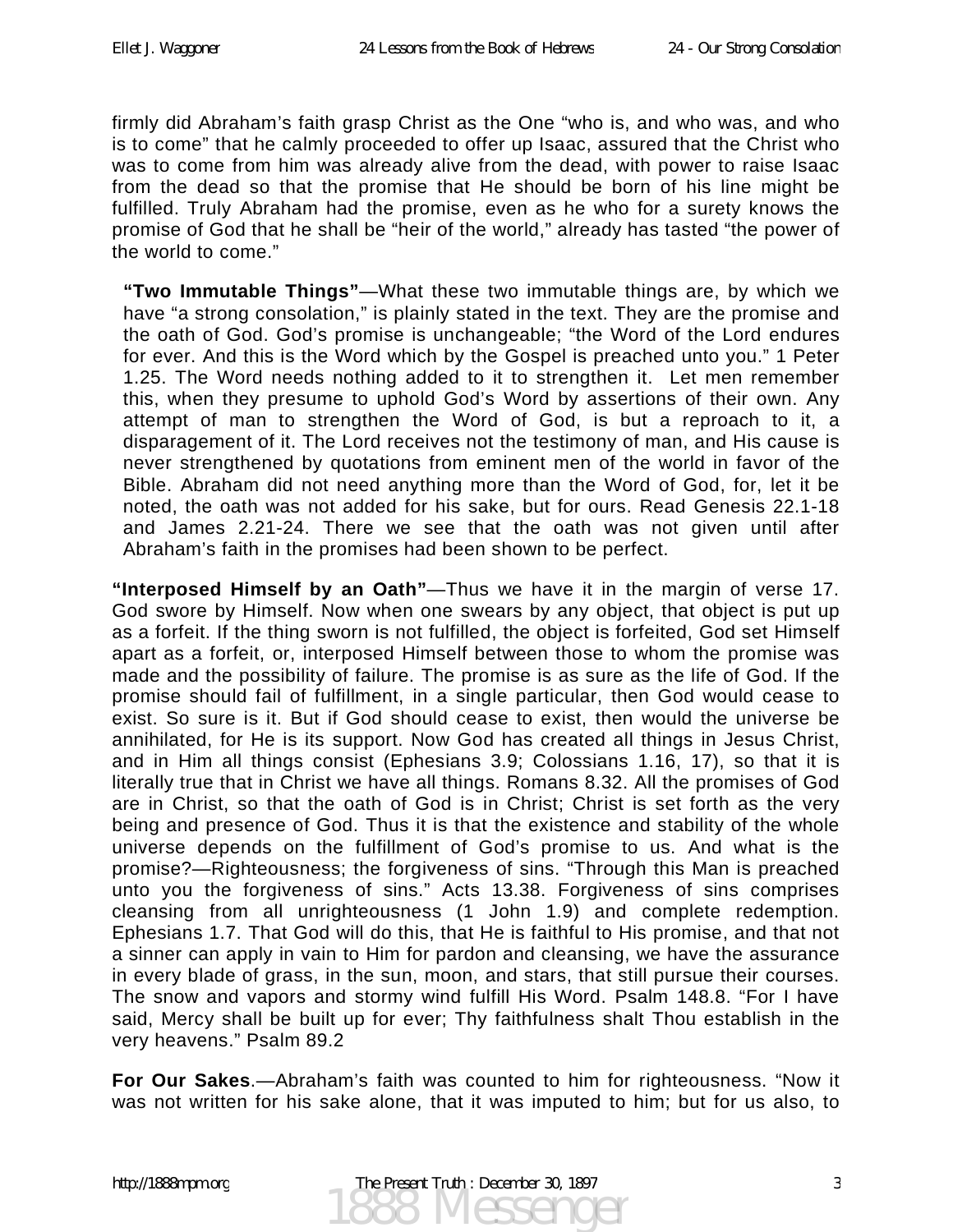whom it shall be imputed, if we believe on Him that raised Jesus our Lord from the dead; who was delivered for our offences, and was raised again for our justification." Romans 4.23-25. So the oath was sworn to Abraham, "that we might have a strong consolation." You and I have an interest in that oath to Abraham, and therefore in the promise to him. Every soul who comes to God comes to Him by virtue of that which God promised to Abraham.

**Christians Children of Abraham**.—"Know ye therefore that they which are of faith, the same are the children of Abraham. And the Scripture, foreseeing that God would justify the heathen through faith, preached before the Gospel unto Abraham, saying, "In thee shall all nations be blessed. So then they which be of faith are blessed with faithful Abraham." Galatians 3.7-9. The oath of God to Abraham gives strong consolation to those who flee to Christ for refuge. On this is based the hymn beginning,

#### "How firm a foundation, ye saints of the Lord, **Is laid for your faith in His excellent Word; What more can He say than to you He hath said, Who unto the Saviour for refuge have fled?"**

But it is sinners that flee for refuge to Christ, and it is sinners that have a firm foundation for their faith in fleeing to Him for refuge. It was for the benefit of us sinners that the oath was given, for God would not leave the shadow of a chance for a reasonable doubt in the mind of any sinner. To be sure the same consolation remains for those who have been made saints; "for if, when we were enemies, we were reconciled to God by the death of His Son, much more being reconciled, we shall be saved by His life." Romans 5.10. Let every soul come to the Lord with this assurance of pardon and acceptance, that God has more at stake than he has, even as God's life is worth more than any man's. Thus, if God should refuse to hear my prayer, and should not forgive my sins, I should be lost, but God would also be lost, and His loss would be greater than mine. If we believe God, and hold to His Word, our cases are as sure as His. Surely this is a strong consolation.

**Christ the Forerunner**.—This hope is as an anchor sure and steadfast, which enters into that which is within the veil, that is in the secret dwelling-place of God, into which place Jesus the Forerunner is entered for us. A forerunner implies others following after. We have already seen that Christ is forever identified with mankind as Brother. He is one with us. He is the Son of man, "the Man Christ Jesus." Well, now, there is one Man—the representative Man—already in the presence of God in person. He is already seated "on the right hand of the Majesty in the heavens," a King on the Father's throne. But it is one of us, who has gone there; One who is made in all things like unto His brethren. He is indeed "the firstborn among many brethren" (Romans 8.29), but we are joint-heirs with Him. Verse 17. Therefore if we believe in Him, if we have "put on Christ" in baptism, and are become Abraham's seed, and children of God through faith in Christ Jesus (Galatians 3.26-29) we have the same right to enter heaven and sit upon the throne